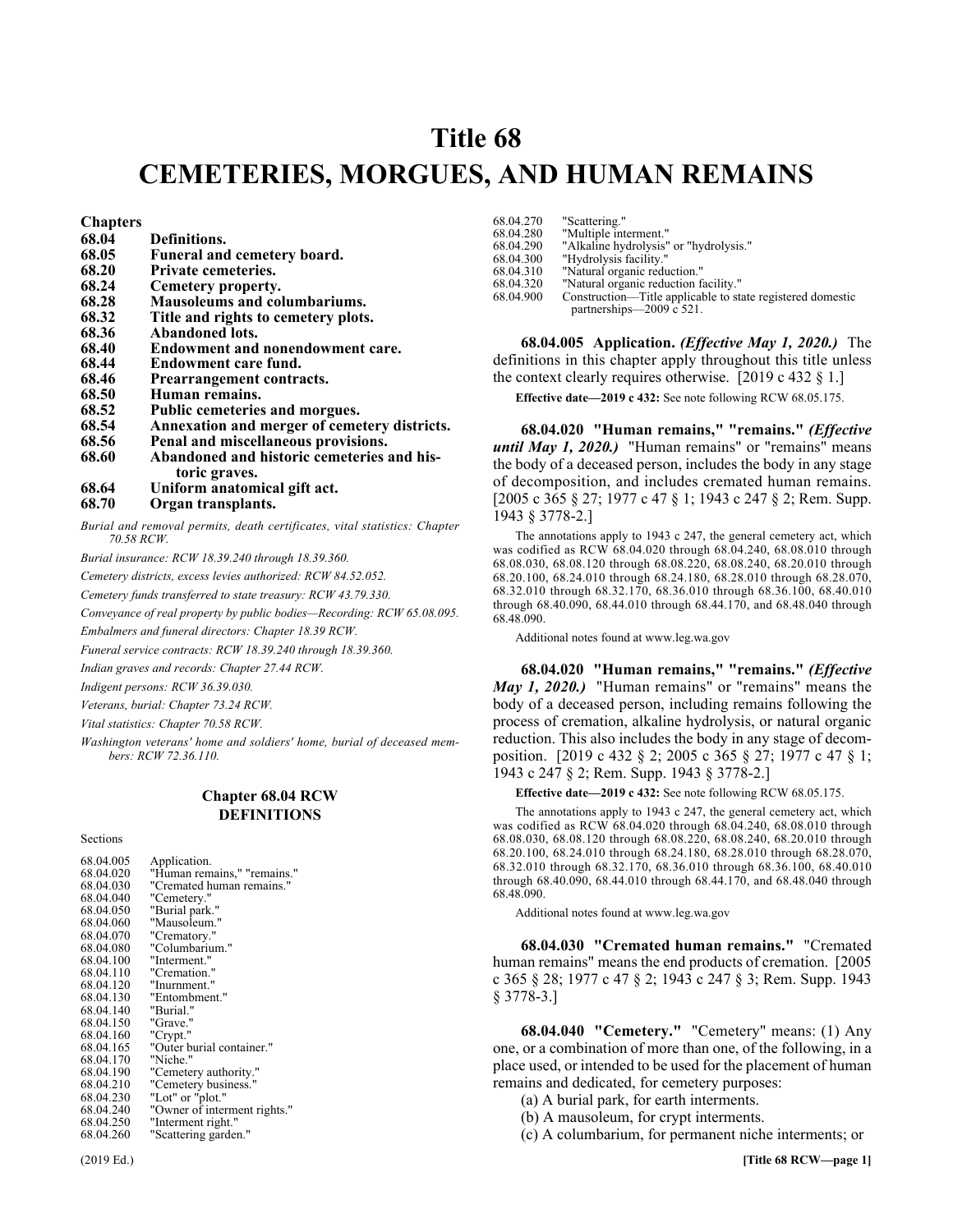(2) For the purposes of chapter 68.60 RCW only, "cemetery" means any burial site, burial grounds, or place where five or more human remains are buried. Unless a cemetery is designated as a parcel of land identifiable and unique as a cemetery within the records of the county assessor, a cemetery's boundaries shall be a minimum of ten feet in any direction from any burials therein. [2005 c 365 § 29; 1990 c 92 § 7; 1979 c 21 § 1; 1943 c 247 § 4; Rem. Supp. § 3778-4.]

68.04.050 "Burial park." "Burial park" means a tract of land for the burial of human remains in the ground, used or intended to be used, and dedicated, for cemetery purposes. [1943 c 247 § 5; Rem. Supp. 1943 § 3778-5.]

68.04.060 68.04.060 "Mausoleum." **68.04.060 "Mausoleum."** "Mausoleum" means a structure or building for the entombment of human remains in crypts in a place used, or intended to be used, and dedicated, for cemetery purposes. [1979 c 21 § 2; 1943 c 247 § 6; Rem. Supp. 1943 § 3778-6.]

68.04.070 "Crematory." "Crematory" means a building or area of a building that houses one or more cremation chambers, to be used for the cremation of human remains. [2005 c 365 § 30; 1943 c 247 § 7; Rem. Supp. 1943 § 3778- 7.]

68.04.080 68.04.080 "Columbarium." (Effective until May 1, 2020.) **68.04.080 "Columbarium."** *(Effective until May 1, 2020.)* "Columbarium" means a structure, room, or other space in a building or structure containing niches for permanent placement of cremated human remains in a place used, or intended to be used, and dedicated, for cemetery purposes. [2005 c 365 § 31; 1943 c 247 § 8; Rem. Supp. 1943 § 3778- 8.]

68.04.080 68.04.080 "Columbarium." (Effective May 1, 2020.) **68.04.080 "Columbarium."** *(Effective May 1, 2020.)* "Columbarium" means a structure, room, or other space in a building or structure containing niches for permanent placement of human remains in a place used, or intended to be used, and dedicated, for cemetery purposes. [2019 c 432 § 5; 2005 c 365 § 31; 1943 c 247 § 8; Rem. Supp. 1943 § 3778-8.]

**Effective date—2019 c 432:** See note following RCW 68.05.175.

68.04.100 "Interment." "Interment" means the placement of human remains in a cemetery. [2005 c 365 § 32; 1943 c 247 § 10; Rem. Supp. 1943 § 3778-10.]

68.04.110 68.04.110 "Cremation." **68.04.110 "Cremation."** "Cremation" means the reduction of human remains to bone fragments in a crematory by means of incineration. [2005 c 365 § 33; 1987 c 331 § 1; 1977 c 47 § 3; 1943 c 247 § 11; Rem. Supp. 1943 § 3778-11.]

Additional notes found at www.leg.wa.gov

68.04.120 68.04.120 "Inurnment." (Effective until May 1, 2020.) **68.04.120 "Inurnment."** *(Effective until May 1, 2020.)* "Inurnment" means placing cremated human remains in a cemetery. [2005 c 365 § 34; 1943 c 247 § 12; Rem. Supp. 1943 § 3778-12.]

68.04.120 68.04.120 "Inurnment." (Effective May 1, 2020.) **68.04.120 "Inurnment."** *(Effective May 1, 2020.)* "Inurnment" means placing human remains in a cemetery. [2019 c 432 § 6; 2005 c 365 § 34; 1943 c 247 § 12; Rem. Supp. 1943 § 3778-12.]

**Effective date—2019 c 432:** See note following RCW 68.05.175.

68.04.130 68.04.130 "Entombment." **68.04.130 "Entombment."** "Entombment" means the placement of human remains in a crypt. [2005 c 365 § 35; 1943 c 247 § 13; Rem. Supp. 1943 § 3778-13.]

68.04.140 68.04.140 "Burial." **68.04.140 "Burial."** "Burial" means the placement of human remains in a grave. [1943 c 247 § 14; Rem. Supp. 1943 § 3778-14.]

68.04.150 "Grave." "Grave" means a space of ground in a burial park, used or intended to be used, for burial. [1943 c 247 § 15; Rem. Supp. 1943 § 3778-15.]

68.04.160 "Crypt." "Crypt" means a space in a mausoleum for the placement of human remains. [2005 c 365 § 36; 1979 c 21 § 3; 1943 c 247 § 16; Rem. Supp. 1943 § 3778-16.]

68.04.165 "Outer burial container." "Outer burial container" means any container which is buried in the ground for the placement of human remains in the burial process. Outer burial containers include, but are not limited to vaults, lawn crypts, and liners. [2005 c 365 § 37; 1979 c 21 § 4.]

68.04.170 68.04.170 "Niche." (Effective until May 1, 2020.) **68.04.170 "Niche."** *(Effective until May 1, 2020.)* "Niche" means a space in a columbarium for placement of cremated human remains. [2005 c 365 § 38; 1943 c 247 § 17; Rem. Supp. 1943 § 3778-17.]

68.04.170 68.04.170 "Niche." (Effective May 1, 2020.) **68.04.170 "Niche."** *(Effective May 1, 2020.)* "Niche" means a space in a columbarium for placement of human remains. [2019 c 432 § 9; 2005 c 365 § 38; 1943 c 247 § 17; Rem. Supp. 1943 § 3778-17.]

**Effective date—2019 c 432:** See note following RCW 68.05.175.

68.04.190 "Cemetery authority." "Cemetery authority" means an entity that has obtained a certificate of authority to operate a cemetery from the funeral and cemetery board, or any other entity that operates a cemetery that is not under the jurisdiction of the funeral and cemetery board. [2009 c 102 § 6; 2005 c 365 § 39; 1943 c 247 § 19; Rem. Supp. 1943 § 3778-19.]

**Funeral directors and embalmers account and cemetery account abolished, moneys transferred to funeral and cemetery account—2009 c 102:** See note following RCW 18.39.810.

68.04.210 68.04.210 "Cemetery business." **68.04.210 "Cemetery business."** "Cemetery business" includes establishing, maintaining, operating, and improving a cemetery for the placement of human remains, and the care and preservation of the cemetery property. [2005 c 365 § 40; 1943 c 247 § 21; Rem. Supp. 1943 § 3778-21.]

68.04.230 68.04.230 "Lot" or "plot." **68.04.230 "Lot" or "plot."** "Lot" or "plot" means space in a cemetery, used or intended to be used for the interment of human remains. [2005 c 365 § 41; 1943 c 247 § 23; Rem. Supp. 1943 § 3778-23.]

68.04.240 "Owner of interment rights." "Owner of interment rights" means any person who is listed as the owner of record of a right or rights of interment in the office of a cemetery authority. [2005 c 365 § 45; 1943 c 247 § 24; Rem. Supp. 1943 § 3778-24.]

**[Title 68 RCW—page 2]** (2019 Ed.)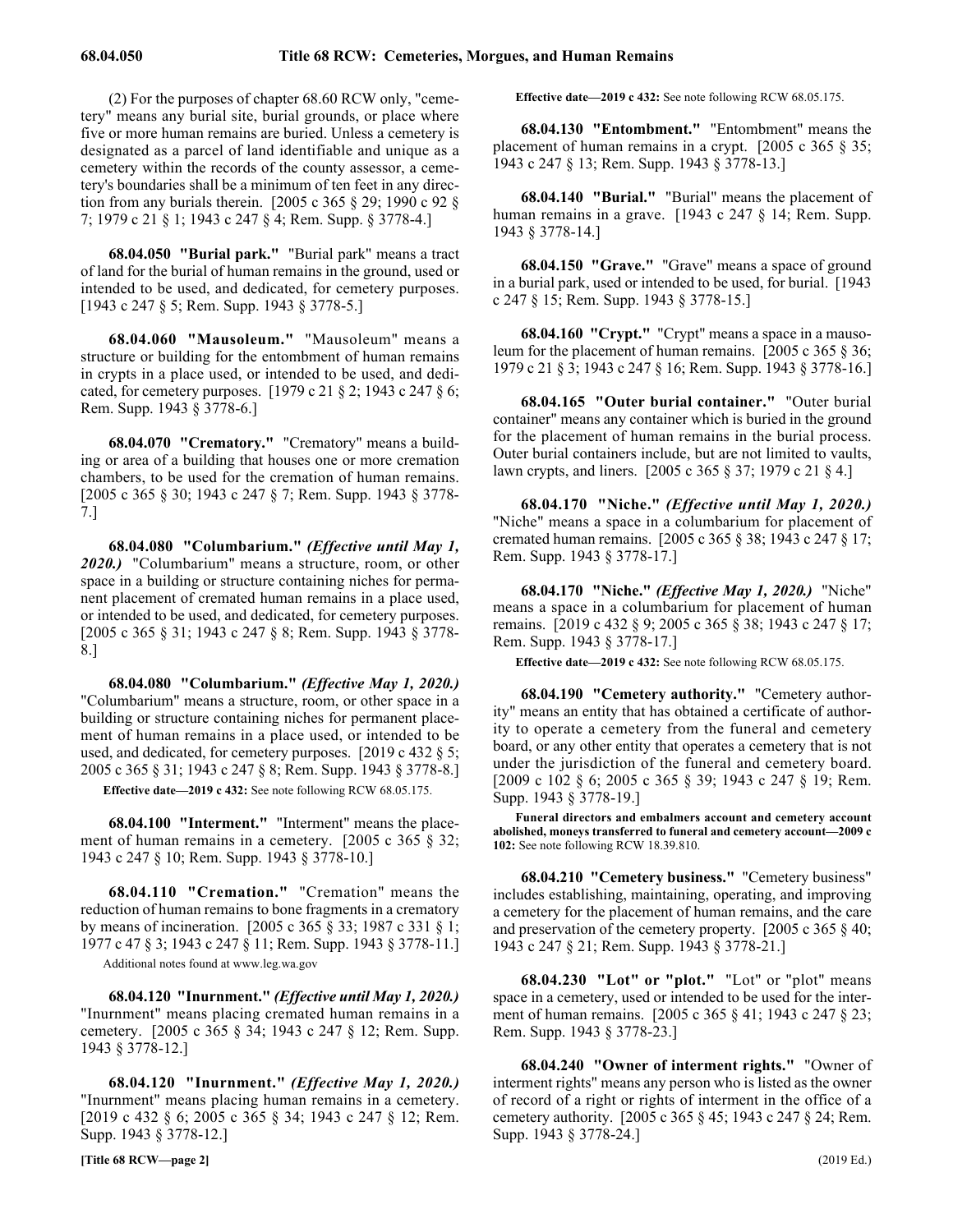68.04.250 68.04.250 "Interment right." **68.04.250 "Interment right."** "Interment right" means the right to inter human remains in a particular space in a cemetery. [2005 c 365 § 42.]

68.04.260 68.04.260 "Scattering garden." (Effective until May 1, 2020.) **68.04.260 "Scattering garden."** *(Effective until May 1, 2020.)* "Scattering garden" means a designated area in a cemetery for the scattering of cremated human remains. [2005 c 365 § 43.]

68.04.260 68.04.260 "Scattering garden." (Effective May 1, 2020.) **68.04.260 "Scattering garden."** *(Effective May 1, 2020.)* "Scattering garden" means a designated area in a cemetery for the scattering of human remains. [2019 c 432 § 10; 2005 c 365 § 43.]

**Effective date—2019 c 432:** See note following RCW 68.05.175.

68.04.270 68.04.270 "Scattering." (Effective until May 1, 2020.) **68.04.270 "Scattering."** *(Effective until May 1, 2020.)* "Scattering" means the removal of cremated human remains from their container for the purpose of scattering the cremated human remains in any lawful manner. [2005 c 365 § 44.]

68.04.270 68.04.270 "Scattering." (Effective May 1, 2020.) **68.04.270 "Scattering."** *(Effective May 1, 2020.)* "Scattering" means the removal of human remains from their container for the purpose of scattering the remains in any lawful manner. [2019 c 432 § 11; 2005 c 365 § 44.]

**Effective date—2019 c 432:** See note following RCW 68.05.175.

68.04.280 68.04.280 "Multiple interment." **68.04.280 "Multiple interment."** "Multiple interment" means two or more human remains are buried in the ground, in outer burial enclosures or chambers, placed one on top of another, with a ground level surface the same size as a single grave or right of interment. [2005 c 359 § 1.]

68.04.290 "Alkaline hydrolysis" or "hydrolysis." *(Effective May 1, 2020.)* "Alkaline hydrolysis" or "hydrolysis" means the reduction of human remains to bone fragments and essential elements in a licensed hydrolysis facility using heat, pressure, water, and base chemical agents. [2019 c 432] § 3.]

**Effective date—2019 c 432:** See note following RCW 68.05.175.

68.04.300 68.04.300 "Hydrolysis facility." (Effective May 1, 2020.) **68.04.300 "Hydrolysis facility."** *(Effective May 1, 2020.)* "Hydrolysis facility" means a structure, room, or other space in a building or structure containing one or more hydrolysis vessels, to be used for alkaline hydrolysis. [2019 c 432 § 4.]

**Effective date—2019 c 432:** See note following RCW 68.05.175.

68.04.310 "Natural organic reduction." *(Effective May 1, 2020.)* "Natural organic reduction" means the contained, accelerated conversion of human remains to soil. [2019 c 432 § 7.]

**Effective date—2019 c 432:** See note following RCW 68.05.175.

68.04.320 "Natural organic reduction facility." *(Effective May 1, 2020.)* "Natural organic reduction facility" means a structure, room, or other space in a building or real property where natural organic reduction of a human body occurs. [2019 c 432 § 8.]

**Effective date—2019 c 432:** See note following RCW 68.05.175.

68.04.900 68.04.900 Construction—Title applicable to state registered domestic partnerships—2009 c 521. **68.04.900 Construction—Title applicable to state registered domestic partnerships—2009 c 521.** For the purposes of this title, the terms spouse, marriage, marital, husband, wife, widow, widower, next of kin, and family shall be interpreted as applying equally to state registered domestic partnerships or individuals in state registered domestic partnerships as well as to marital relationships and married persons, and references to dissolution of marriage shall apply equally to state registered domestic partnerships that have been terminated, dissolved, or invalidated, to the extent that such interpretation does not conflict with federal law. Where necessary to implement chapter 521, Laws of 2009, genderspecific terms such as husband and wife used in any statute, rule, or other law shall be construed to be gender neutral, and applicable to individuals in state registered domestic partnerships. [2009 c 521 § 148.]

# Chapter 68.05 **Chapter 68.05 RCW FUNERAL AND CEMETERY BOARD**

Sections

| 68.05.010 | Definitions.                                                                                                                      |
|-----------|-----------------------------------------------------------------------------------------------------------------------------------|
| 68.05.020 | "Board" defined.                                                                                                                  |
| 68.05.024 | "Department" defined.                                                                                                             |
| 68.05.028 | "Director" defined.                                                                                                               |
| 68.05.030 | "Endowment care," "endowed care" defined.                                                                                         |
| 68.05.090 | Administration and enforcement of title.                                                                                          |
| 68.05.095 | Program administrator or manager.                                                                                                 |
| 68.05.100 | Rules.                                                                                                                            |
| 68.05.105 | Authority of the board.                                                                                                           |
| 68.05.115 | Sale or transfer of cemetery authority or creation of a new<br>cemetery-Penalty for noncompliance.                                |
| 68.05.120 | Actions to enforce law-Attorney general.                                                                                          |
| 68.05.150 | Examination of funds-Powers, duties.                                                                                              |
| 68.05.155 | Prearrangement sales license.                                                                                                     |
| 68.05.160 | Action required when authority fails to deposit minimum<br>endowment amount or comply with prearrangement contract<br>provisions. |
| 68.05.170 | Order requiring reinvestment in compliance with title-<br>Actions for preservation and protection.                                |
| 68.05.173 | Revocation, suspension of certificate or license.                                                                                 |
| 68.05.175 | Permit or endorsement required for cremation.                                                                                     |
| 68.05.180 | Annual report of authority-Contents-Verification.                                                                                 |
| 68.05.190 | Examination of reports.                                                                                                           |
| 68.05.195 | Burial or scatter of cremated remains—Permit.                                                                                     |
| 68.05.205 | Fees.                                                                                                                             |
| 68.05.210 | Proof of applicant's compliance with laws and financial<br>responsibility.                                                        |
| 68.05.215 | Certificates—Regulatory charges—Expiration.                                                                                       |
| 68.05.225 | Sales licenses-Terms-Fees.                                                                                                        |
| 68.05.235 | Reports-Failure to file.                                                                                                          |
| 68.05.240 | Interment, certificate of authority required—Penalty.                                                                             |
| 68.05.245 | Crematory permits or endorsements—Terms—Fees.                                                                                     |
| 68.05.254 | Examination of endowment funds and prearrangement trust<br>funds.                                                                 |
| 68.05.259 | Payment of examination expenses.                                                                                                  |
| 68.05.290 | Board members' immunity from suits.                                                                                               |
| 68.05.300 | Unprofessional conduct—Disciplinary action.                                                                                       |
| 68.05.310 | Prearrangement sales—Disciplinary action.                                                                                         |
| 68.05.320 | Board action against authorities—Administrative procedures.                                                                       |
| 68.05.330 | Violation-Penalty-Unfair practice-Other laws applicable.                                                                          |
| 68.05.340 | Board action against authorities-Cease and desist orders.                                                                         |
| 68.05.350 | Delaying board action pending administrative proceedings.                                                                         |
| 68.05.360 | Board action against authorities—Hearing location—Deci-<br>sion—Review.                                                           |
| 68.05.370 | Board action against authorities—Enforcement of orders.                                                                           |
| 68.05.390 | Permit or endorsement required for cremation-Penalty.                                                                             |
| 68.05.400 | Exemptions from chapter.                                                                                                          |
| 68.05.430 | Uniform regulation of business and professions act.                                                                               |

68.05.900 Effective date—1987 c 331.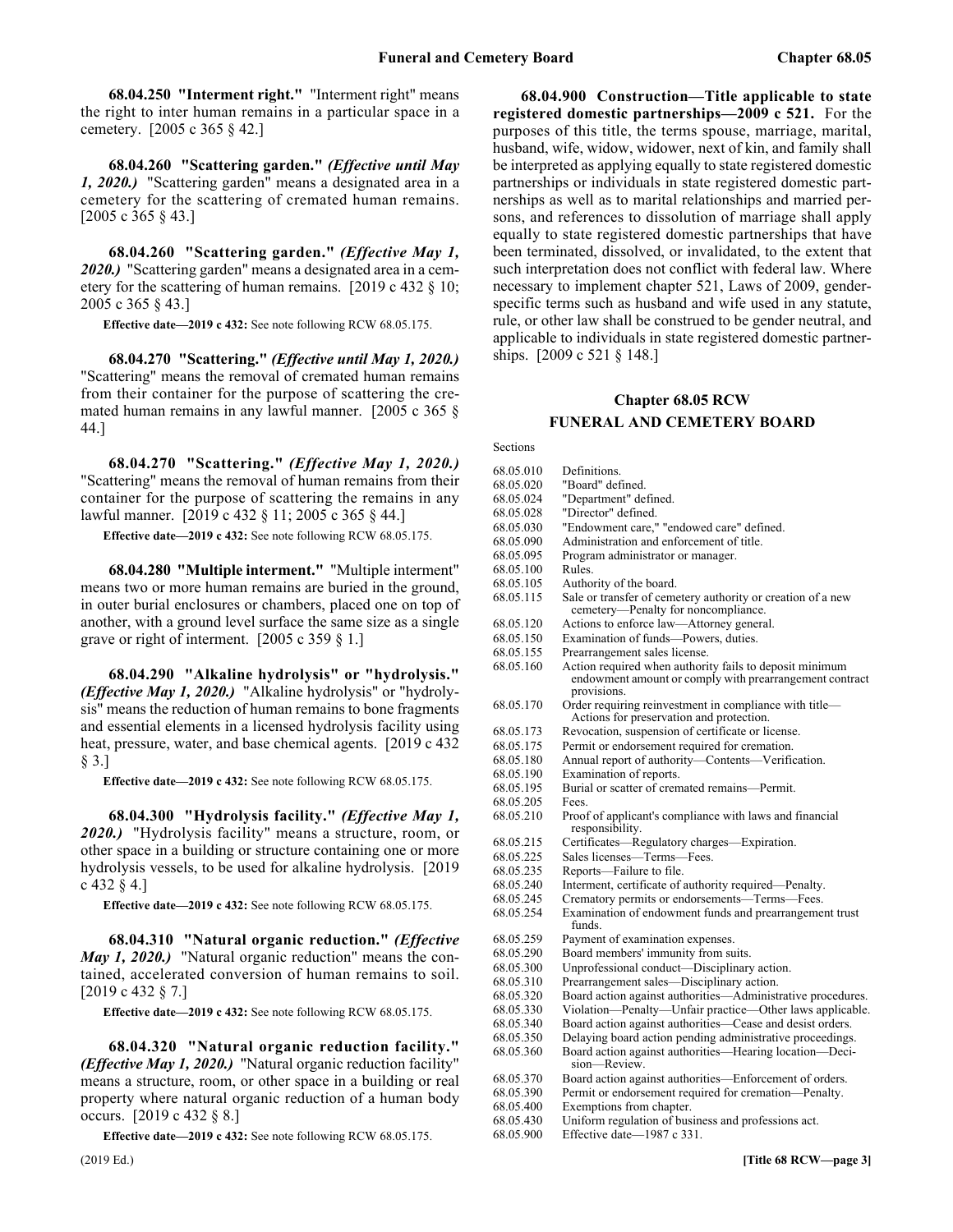68.05.010 Definitions. The definitions in chapter 68.04 RCW are applicable to this chapter and govern the meaning of terms used in this chapter, except as otherwise provided. [2005 c 365 § 46; 1953 c 290 § 26.]

Additional notes found at www.leg.wa.gov

68.05.020 68.05.020 "Board" defined. **68.05.020 "Board" defined.** The term "board" used in this chapter means the funeral and cemetery board. [2009 c 102 § 7; 1953 c 290 § 27.]

**Funeral directors and embalmers account and cemetery account abolished, moneys transferred to funeral and cemetery account—2009 c 102:** See note following RCW 18.39.810.

68.05.024 68.05.024 "Department" defined. **68.05.024 "Department" defined.** "Department" used in this chapter means the department of licensing. [1987 c 331 § 2.]

68.05.028 68.05.028 "Director" defined. **68.05.028 "Director" defined.** "Director" used in this chapter means the director of licensing. [1987 c 331 § 3.]

68.05.030 "Endowment care," "endowed care" **defined.** The terms "endowment care" or "endowed care" used in this chapter shall include special care funds and all funds held for or represented as maintenance funds. [2005 c 365 § 47; 1987 c 331 § 4; 1953 c 290 § 28.]

68.05.090 68.05.090 Administration and enforcement of title. **68.05.090 Administration and enforcement of title.** The board shall enforce and administer the provisions of chapters 68.04 through 68.50 RCW, subject to provisions of RCW 68.05.400. The board may adopt and amend bylaws establishing its organization and method of operation. The board may refer such evidence as may be available concerning violations of chapters 68.04 through 68.50 RCW to the attorney general or the proper prosecuting attorney, who may in his or her discretion, with or without such a reference, in addition to any other action the board might commence, bring an action against any person to restrain or prevent the doing of any act or practice prohibited or declared unlawful in chapters 68.04 through 68.50 RCW and shall have standing to seek enforcement of said provisions in the superior court of the state of Washington for the county in which the principal office of the cemetery authority is located. [2005 c 365 § 51; 1987 c 331 § 7; 1979 c 21 § 6; 1953 c 290 § 39.]

68.05.095 68.05.095 Program administrator or manager. **68.05.095 Program administrator or manager.** The director, in consultation with the board, may employ and prescribe the duties of the program administrator or manager. The program administrator or manager must have a minimum of five years' experience in either cemetery or funeral management, or both, unless this requirement is waived by the board. [2009 c 102 § 8; 1987 c 331 § 8; 1953 c 290 § 34. Formerly RCW 68.05.070.]

**Funeral directors and embalmers account and cemetery account abolished, moneys transferred to funeral and cemetery account—2009 c 102:** See note following RCW 18.39.810.

68.05.100 68.05.100 Rules. **68.05.100 Rules.** The board may establish necessary rules for the enforcement of this title and the laws subject to its jurisdiction. The board shall prescribe the application forms and reports provided for in this title. [2009 c 102  $\S$  9; 2005 c 365 § 52; 1993 c 43 § 3; 1987 c 331 § 9; 1985 c 402 § 8; 1953 c 290 § 36.]

**[Title 68 RCW—page 4]** (2019 Ed.)

**Funeral directors and embalmers account and cemetery account abolished, moneys transferred to funeral and cemetery account—2009 c 102:** See note following RCW 18.39.810.

**Legislative finding—1985 c 402:** See note following RCW 68.50.185. Additional notes found at www.leg.wa.gov

68.05.105 68.05.105 Authority of the board. **68.05.105 Authority of the board.** In addition to the authority in RCW 18.235.030, the board has the following authority under this chapter:

(1) To adopt, amend, and rescind rules necessary to carry out this title; and

(2) To adopt standards of professional conduct or practice. [2009 c 102 § 10; 2005 c 365 § 53; 2002 c 86 § 316; 1987 c 331 § 10.]

**Funeral directors and embalmers account and cemetery account abolished, moneys transferred to funeral and cemetery account—2009 c 102:** See note following RCW 18.39.810.

Additional notes found at www.leg.wa.gov

68.05.115 Sale or transfer of cemetery authority or **creation of a new cemetery—Penalty for noncompliance.** Prior to the sale or transfer of ownership or control of any cemetery authority or the creation of a new cemetery, any person or entity desiring to acquire such ownership or control or to create a new cemetery shall apply in writing to the board for a new certificate of authority to operate a cemetery. The board shall enter any order deemed necessary for the protection of all endowment care funds and/or prearrangement trust fund during such transfer. As a condition of applying for a new certificate of authority, the entity desiring to acquire such ownership or control must agree to be bound by all then existing prearrangement contracts. Persons and business entities selling and persons and business entities purchasing ownership or control of a cemetery authority shall each verify and attest to an endowment care fund report and/or a prearrangement trust fund report showing the status of such funds on the date of the sale on a written report form prescribed by the board. Such reports shall be considered part of the application for authority to operate. Failure to comply with this section shall be a gross misdemeanor and any sale or transfer in violation of this section shall be void. [2005 c 365 § 54; 1987 c 331 § 11; 1979 c 21 § 11; 1973 1st ex.s. c 68 § 17; 1969 ex.s. c 99 § 5. Formerly RCW 68.05.255.]

68.05.120 68.05.120 Actions to enforce law—Attorney general. **68.05.120 Actions to enforce law—Attorney general.** The board is authorized to bring actions to enforce the provisions of the law subject to its jurisdiction, in which actions it shall be represented by the attorney general. [1953 c 290 § 38.]

68.05.150 68.05.150 Examination of funds—Powers, duties. **68.05.150 Examination of funds—Powers, duties.** In making such examination the board:

(1) Shall have free access to the books and records relating to the endowment care funds and prearrangement trust funds;

(2) Shall inspect and examine the endowment care funds and prearrangement trust funds to determine their condition and the status of the investments; and

(3) Shall verify that the cemetery authority has complied with all the laws applicable to endowment care funds and prearrangement trust funds. [2005 c 365 § 55; 1979 c 21 § 8; 1973 1st ex.s. c 68 § 14; 1953 c 290 § 44.]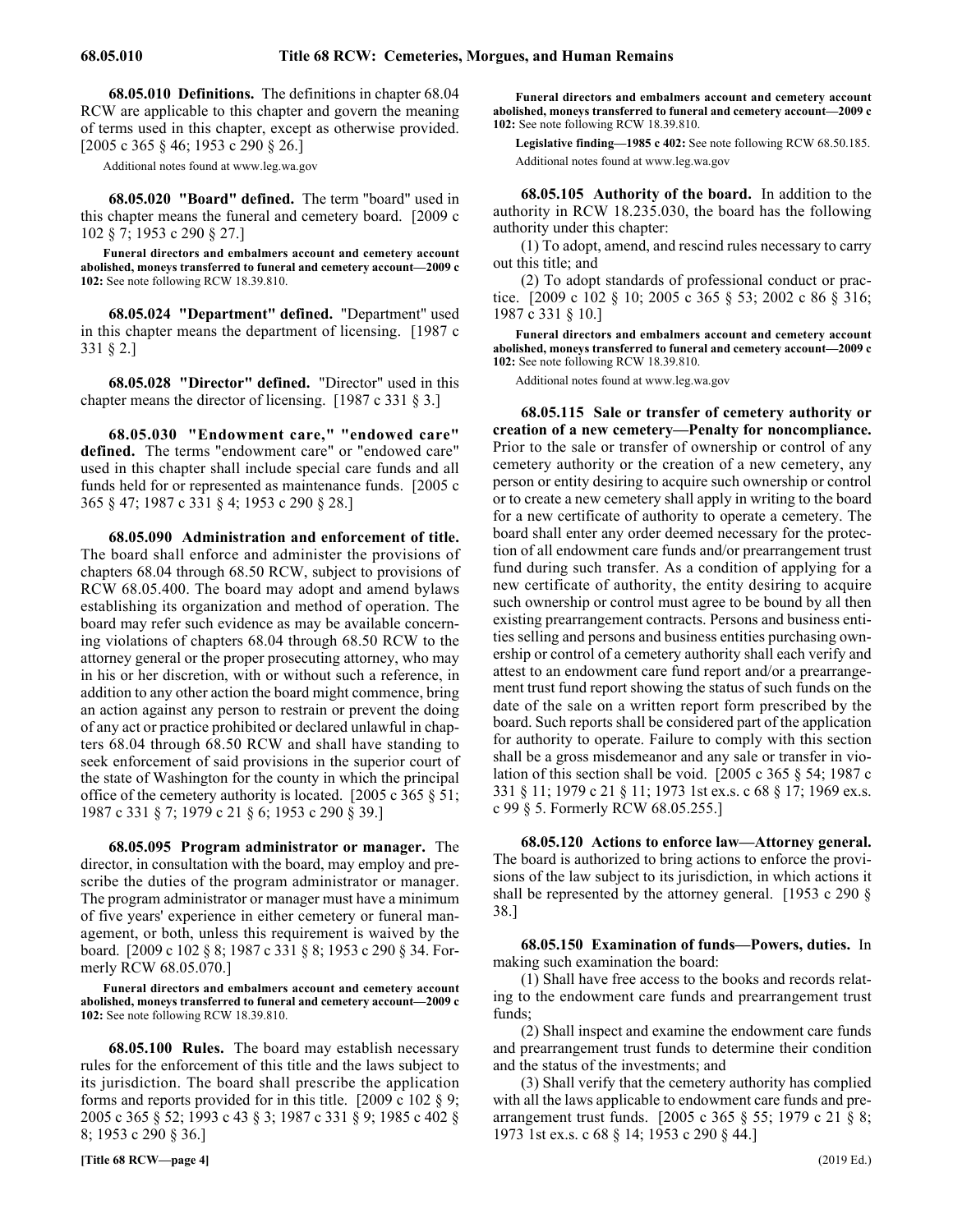68.05.155 Prearrangement sales license. To enter into prearrangement contracts as defined in RCW 68.46.010, a cemetery authority shall have a valid prearrangement sales license. To apply for a prearrangement sales license, a cemetery authority shall:

(1) File with the board its request showing:

(a) Its name, location, and organization date;

(b) The kinds of cemetery business or merchandise it proposes to transact;

(c) A statement of its current financial condition, management, and affairs on a form satisfactory to or furnished by the board; and

(d) Such other documents, stipulations, or information as the board may reasonably require to evidence compliance with the provisions of this chapter; and

(2) Deposit with the department the fees required by this chapter to be paid for filing the accompanying documents, and for the prearrangement sales license, if granted. [1987 c 331 § 12; 1979 c 21 § 28. Formerly RCW 68.46.140.]

68.05.160 Action required when authority fails to **deposit minimum endowment amount or comply with prearrangement contract provisions.** If any examination made by the board, or any report filed with it, shows that there has not been collected and deposited in the endowment care funds the minimum amounts required by this title, or if the board finds that the cemetery authority has failed to comply with the requirements of this chapter and chapter 68.46 RCW with respect to prearrangement contracts, merchandise, or services, unconstructed crypts or niches or undeveloped graves, or prearrangement trust funds, the board shall require such cemetery authority to comply with this chapter or with chapter 68.40 or 68.46 RCW, as the case may be. [1979 c 21 § 9; 1973 1st ex.s. c 68 § 15; 1953 c 290 § 45.]

68.05.170 Order requiring reinvestment in compli**ance with title—Actions for preservation and protection.** (1) Whenever the board finds, after notice and hearing, that any endowment care funds have been invested in violation of this title, it may by written order mailed to the person or body in charge of the fund require the reinvestment of the funds in conformity with this title within the period specified by it which shall be not more than six months. Such period may be extended by the board in its discretion.

(2) The board may bring actions for the preservation and protection of endowment care funds in the superior court of the county in which the cemetery is located. The court shall appoint substitute trustees and make any other order which may be necessary for the preservation, protection, and recovery of endowment care funds, whenever a cemetery authority or the trustees of its fund have:

(a) Transferred or attempted to transfer any property to, or made any loan from, the endowment care funds for the benefit of the cemetery authority or any director, officer, agent or employee of the cemetery authority or trustee of any endowment care funds; or,

(b) Failed to reinvest endowment care funds in accordance with a board order issued under subsection (1) of this section; or,

(c) Invested endowment care funds in violation of this title; or,

(d) Taken action or failed to take action to preserve and protect the endowment care funds; or,

(e) Become financially irresponsible or transferred control of the cemetery authority to any person who, or business entity which, is financially irresponsible; or,

(f) Is in danger of becoming insolvent or has gone into bankruptcy or receivership; or,

(g) Taken any action in violation of Title 68 RCW or failed to take action required by Title 68 RCW or has failed to comply with lawful rules and orders of the board.

(3) Whenever the board or its representative has reason to believe that endowment care funds or prearrangement trust funds are in danger of being lost or diminished during the time required for notice and hearing, it may immediately impound or seize documents, financial instruments, or other trust fund assets, or take other actions deemed necessary under the circumstances for the preservation and protection of endowment care funds or prearrangement trust funds, including, but not limited to, immediate substitutions of trustees. [2005 c 365 § 56; 2002 c 86 § 317; 1987 c 331 § 23; 1969 ex.s. c 99 § 1; 1953 c 290 § 46.]

Additional notes found at www.leg.wa.gov

68.05.173 Revocation, suspension of certificate or **license.** Upon violation of any of the provisions of this title, the board may revoke or suspend the certificate of authority or any other license issued by the board. [2005 c 365 § 57; 1987 c 331 § 24; 1953 c 290 § 49. Formerly RCW 68.05.250.]

68.05.175 68.05.175 Permit or endorsement required for cremation. (Effective until May 1, 2020.) **68.05.175 Permit or endorsement required for cremation.** *(Effective until May 1, 2020.)* A permit or endorsement issued by the board or under chapter 18.39 RCW is required in order to operate a crematory or conduct a cremation. [2009 c 102 § 11; 1987 c 331 § 13; 1985 c 402 § 4. Formerly RCW 68.05.257.]

**Funeral directors and embalmers account and cemetery account abolished, moneys transferred to funeral and cemetery account—2009 c 102:** See note following RCW 18.39.810.

**Legislative finding—1985 c 402:** See note following RCW 68.50.185.

68.05.175 License or endorsement required for cre**mation, alkaline hydrolysis, and natural organic reduction.** *(Effective May 1, 2020.)* A license or endorsement issued under chapter 18.39 RCW is required in order to operate a crematory or conduct a cremation, operate or conduct alkaline hydrolysis, operate or conduct natural organic reduction, or operate a natural organic reduction facility. [2019 c 432 § 12; 2009 c 102 § 11; 1987 c 331 § 13; 1985 c 402 § 4. Formerly RCW 68.05.257.]

**Effective date—2019 c 432:** "This act takes effect May 1, 2020." [2019 c 432 § 40.]

**Funeral directors and embalmers account and cemetery account abolished, moneys transferred to funeral and cemetery account—2009 c 102:** See note following RCW 18.39.810.

**Legislative finding—1985 c 402:** See note following RCW 68.50.185.

68.05.180 Annual report of authority—Contents— **Verification.** Each cemetery authority in charge of cemetery endowment care funds shall annually, and within ninety days after the end of the calendar or fiscal year of the cemetery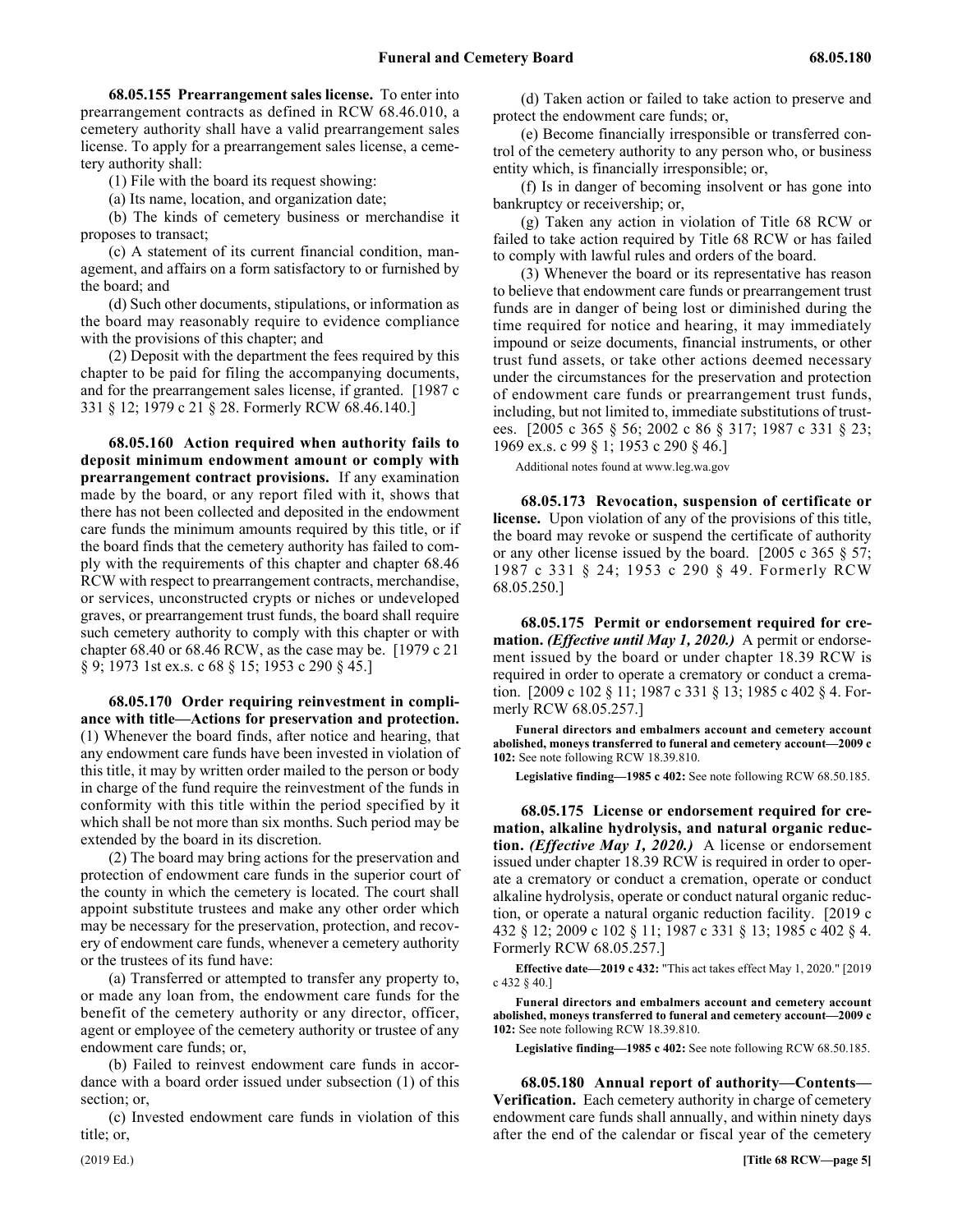authority, file with the board a written report in form and content prescribed by the board.

These reports shall be verified by the president or vice president, one other officer of the cemetery authority, the accountant or auditor preparing the same, and, if required by the board for good cause, a certified public accountant in accordance with generally accepted auditing standards. [1979 c 21 § 10; 1977 ex.s. c 351 § 3; 1973 1st ex.s. c 68 § 16; 1953 c 290 § 40.]

Additional notes found at www.leg.wa.gov

68.05.190 68.05.190 Examination of reports. **68.05.190 Examination of reports.** The board shall examine the reports filed with it as to their compliance with the requirements of the law.  $[1953 \text{ c } 290 \text{ § } 41.]$ 

68.05.195 68.05.195 Burial or scatter of cremated remains—Permit. (Effective until May 1, 2020.) **68.05.195 Burial or scatter of cremated remains— Permit.** *(Effective until May 1, 2020.)* Any person other than persons defined in RCW 68.50.160 who buries or scatters cremated remains by land, air, or sea or performs any other disposition of cremated human remains outside of a cemetery shall have a permit issued in accordance with RCW 68.05.100 and shall be subject to that section. [2005 c 365 § 58; 1987 c 331 § 15.]

68.05.195 Burial or scatter of human remains-Per**mit.** *(Effective May 1, 2020.)* Any person other than persons defined in RCW 68.50.160 who buries or scatters human remains by land, air, or sea or performs any other disposition of human remains outside of a cemetery must have a permit issued in accordance with RCW 68.05.100 and are subject to that section. [2019 c 432 § 13; 2005 c 365 § 58; 1987 c 331 § 15.]

**Effective date—2019 c 432:** See note following RCW 68.05.175.

68.05.205 68.05.205 Fees. (Effective until May 1, 2020.) **68.05.205 Fees.** *(Effective until May 1, 2020.)* The director with the consent of the board shall set all fees for chapters 68.05, 68.20, 68.24, 68.28, 68.32, 68.36, 68.40, 68.44, and 68.46 RCW in accordance with RCW 43.24.086, including fees for licenses, certificates, regulatory charges, permits, or endorsements, and the department shall collect the fees. [2009 c 102 § 12; 1993 c 43 § 4; 1987 c 331 § 16; 1983 1st ex.s. c 5 § 1; 1977 ex.s. c 351 § 4; 1969 ex.s. c 99 § 4; 1953 c 290 § 51. Formerly RCW 68.05.230.]

**Funeral directors and embalmers account and cemetery account abolished, moneys transferred to funeral and cemetery account—2009 c 102:** See note following RCW 18.39.810.

Additional notes found at www.leg.wa.gov

68.05.205 68.05.205 Fees. (Effective May 1, 2020.) **68.05.205 Fees.** *(Effective May 1, 2020.)* The director with the consent of the board must set all fees for chapters 18.39, 68.05, 68.20, 68.24, 68.28, 68.32, 68.36, 68.40, 68.44, and 68.46 RCW in accordance with RCW 43.24.086, including fees for licenses, certificates, regulatory charges, permits, or endorsements, and the department must collect the fees. [2019 c 432 § 14; 2009 c 102 § 12; 1993 c 43 § 4; 1987 c 331 § 16; 1983 1st ex.s. c 5 § 1; 1977 ex.s. c 351 § 4; 1969 ex.s. c 99 § 4; 1953 c 290 § 51. Formerly RCW 68.05.230.]

**Effective date—2019 c 432:** See note following RCW 68.05.175.

**Funeral directors and embalmers account and cemetery account abolished, moneys transferred to funeral and cemetery account—2009 c 102:** See note following RCW 18.39.810.

Additional notes found at www.leg.wa.gov

68.05.210 Proof of applicant's compliance with laws **and financial responsibility.** The board may require such proof as it deems advisable concerning the compliance by such applicant to all the laws, rules, regulations, ordinances and orders applicable to it. The board shall also require proof that the applicant and its officers and directors are financially responsible, in order that only cemeteries of permanent benefit to the community in which they are located will be established in this state. [2005 c 365 § 59; 1969 ex.s. c 99 § 2; 1953 c 290 § 48.]

68.05.215 68.05.215 Certificates—Regulatory charges—Expiration. **68.05.215 Certificates—Regulatory charges—Expiration.** The regulatory charges for cemetery certificates at all periods of the year are the same as provided in this chapter. All regulatory charges are payable at the time of the filing of the application and in advance of the issuance of the certificates. All certificates shall be issued for the year and shall expire at midnight, the thirty-first day of January of each year, or at whatever time during any year that ownership or control of any cemetery authority is transferred or sold. Cemetery certificates shall not be transferable. [2005 c 365 § 60; 1987 c 331 § 17; 1969 ex.s. c 99 § 3; 1953 c 290 § 50. Formerly RCW 68.05.220.]

68.05.225 68.05.225 Sales licenses—Terms—Fees. **68.05.225 Sales licenses—Terms—Fees.** All prearrangement sales licenses issued under this chapter shall be issued for the year and shall expire at midnight, the thirtyfirst day of January of each year, or at whatever time during any year that ownership or control of any cemetery authority is transferred or sold.

The director, in accordance with RCW 43.24.086, shall set and the department shall collect in advance the fees required for licensing. [2005 c 365 § 61; 1987 c 331 § 18; 1979 c 21 § 29. Formerly RCW 68.46.180.]

68.05.235 68.05.235 Reports—Failure to file. **68.05.235 Reports—Failure to file.** (1) Each authorized cemetery authority shall, within ninety days after the close of its accounting year, file with the board an endowment care trust fund report and a prearrangement trust fund report for the preceding year. The reports shall be on such forms and shall contain such information as required by this chapter and by the board.

(2) The failure to file a report as required under subsection (1) of this section constitutes unprofessional conduct for which the board may take disciplinary action against the prearrangement sales license of the cemetery authority. In addition, the board may take disciplinary action against any other license held by the cemetery authority. [2005 c 365 § 62; 2002 c 86 § 318; 1987 c 331 § 19; 1979 c 21 § 37. Formerly RCW 68.46.095.]

Additional notes found at www.leg.wa.gov

68.05.240 Interment, certificate of authority **required—Penalty.** It shall be a misdemeanor for any cemetery authority to make any interment without a valid, unsuspended certificate of authority. Each interment shall be a separate violation. [2005 c 365 § 63; 1953 c 290 § 52.]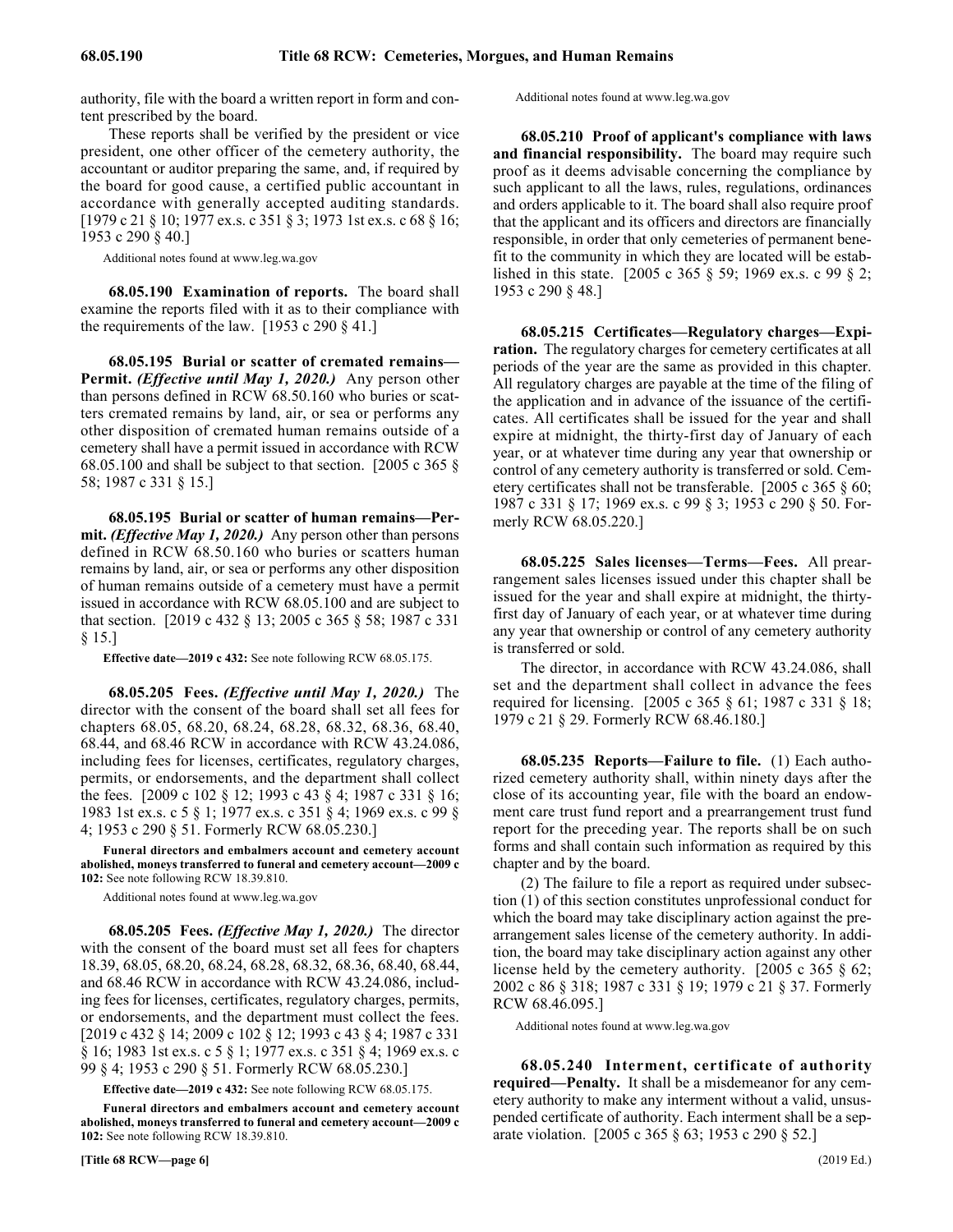68.05.245 Crematory permits or endorsements— **Terms—Fees.** *(Effective until May 1, 2020.)* All crematory permits or endorsements issued under this chapter shall be issued for the year and shall expire at midnight, the thirtyfirst day of January of each year, or at whatever time during any year that ownership or control of any cemetery authority which operates such crematory is transferred or sold.

The director shall set and the department shall collect in advance the fees required for licensing. [2005 c 365 § 64; 1987 c 331 § 20.]

68.05.245 Crematory permits, licenses, or endorse**ments—Terms—Fees.** *(Effective May 1, 2020.)* (1) All permits, licenses, or endorsements issued under this chapter or chapter 18.39 RCW must be issued for the year and expire at midnight, the thirty-first day of January of each year, or at whatever time during any year that ownership or control of any cemetery authority that operates such facility is transferred or sold.

(2) The director must set and the department must collect in advance the fees required for licensing. [2019 c 432 § 15; 2005 c 365 § 64; 1987 c 331 § 20.]

**Effective date—2019 c 432:** See note following RCW 68.05.175.

68.05.254 Examination of endowment funds and pre**arrangement trust funds.** (1) The board shall examine the endowment care and prearrangement trust fund or funds of a cemetery authority:

(a) Whenever it deems necessary, but at least once every three years after the original examination except where the cemetery authority is either required by the board to, or voluntarily files an annual financial report for the fund certified by a certified public accountant or a licensed public accountant in accordance with generally accepted auditing standards;

(b) One year following the issuance of a new certificate of authority;

(c) Whenever the cemetery authority in charge of endowment care or prearrangement trust fund or funds fails after reasonable notice from the board to file the reports required by this chapter; or

(d) Whenever it is requested by verified petition signed by twenty-five lot owners alleging that the endowment care funds are not in compliance with this title, or whenever it is requested by verified petition signed by twenty-five purchasers or beneficiaries of prearrangement merchandise or services alleging that the prearrangement trust funds are not in compliance with this title, in either of which cases, the examination shall be at the expense of the petitioners.

(2) The expense of the endowment care and prearrangement trust fund examination as provided in subsection  $(1)(a)$ and (b) of this section shall be paid by the cemetery authority. Such examination shall be privately conducted in the principal office of the cemetery authority.

(3) The requirements that examinations be conducted once every three years and that they be conducted in the principal office of the cemetery authority do not apply to any endowment care or prearrangement fund that is less than twenty-five thousand dollars. The board shall, at its discretion, decide when and where the examinations shall take place.

(4) Examination expenses incurred in conjunction with a transfer of ownership of a cemetery must be paid by the selling entity.

(5) All examination expense moneys collected by the department must be paid to the cemetery account created in \*RCW 68.05.285. [2005 c 365 § 65; 1987 c 331 § 21; 1979 c 21 § 7; 1973 1st ex.s. c 68 § 12; 1953 c 290 § 42. Formerly RCW 68.05.130.]

**\*Reviser's note:** RCW 68.05.285 was repealed by 2009 c 102 § 26.

68.05.259 68.05.259 Payment of examination expenses. **68.05.259 Payment of examination expenses.** If any cemetery authority refuses to pay any examination expenses within thirty days of completion of the examination or refuses to pay certain examination expenses in advance as required by the department for cause, the board may take disciplinary action against any existing certificate of authority. [2005 c 365 § 66; 2002 c 86 § 319; 1987 c 331 § 22; 1973 1st ex.s. c 68 § 13; 1953 c 290 § 43. Formerly RCW 68.05.140.]

Additional notes found at www.leg.wa.gov

68.05.290 68.05.290 Board members' immunity from suits. **68.05.290 Board members' immunity from suits.** Members of the board shall be immune from suit in any action, civil or criminal, based upon any official acts performed in good faith as members of the board. The state shall defend, indemnify, and hold the members of the board harmless from all claims or suits arising in any manner from such acts. Expenses incurred by the state under this section shall be paid from the general fund. [2005 c 365 § 68; 1979 c 21 § 12.]

68.05.300 68.05.300 Unprofessional conduct—Disciplinary action. **68.05.300 Unprofessional conduct—Disciplinary action.** In addition to the unprofessional conduct described in RCW 18.235.130, the board may take disciplinary action if the cemetery authority:

(1) Fails to comply with any provision of this chapter or any proper order or regulation of the board;

(2) Is found by the board to be in such condition that further execution of prearrangement contracts would be hazardous to purchasers or beneficiaries and the people of this state; or

(3) Is found by the board after investigation or receipt of reliable information to be managed by persons who are incompetent or untrustworthy or so lacking in managerial experience as to make the proposed or continued operation hazardous to purchasers, beneficiaries, or the public. [2002 c] 86 § 320; 1987 c 331 § 25; 1979 c 21 § 30. Formerly RCW 68.46.190.]

Additional notes found at www.leg.wa.gov

68.05.310 68.05.310 Prearrangement sales—Disciplinary action. **68.05.310 Prearrangement sales—Disciplinary action.** No cemetery authority whose prearrangement sales license has been the subject of disciplinary action shall be authorized to enter into prearrangement contracts unless specifically authorized by the board and only upon full compliance with the conditions required by the board. Any prearrangement sale by an unlicensed cemetery authority shall be voidable by the purchaser who shall be entitled to a full refund. [2002 c 86 § 321; 1989 c 175 § 124; 1987 c 331 § 26; 1979 c 21 § 31. Formerly RCW 68.46.200.]

Additional notes found at www.leg.wa.gov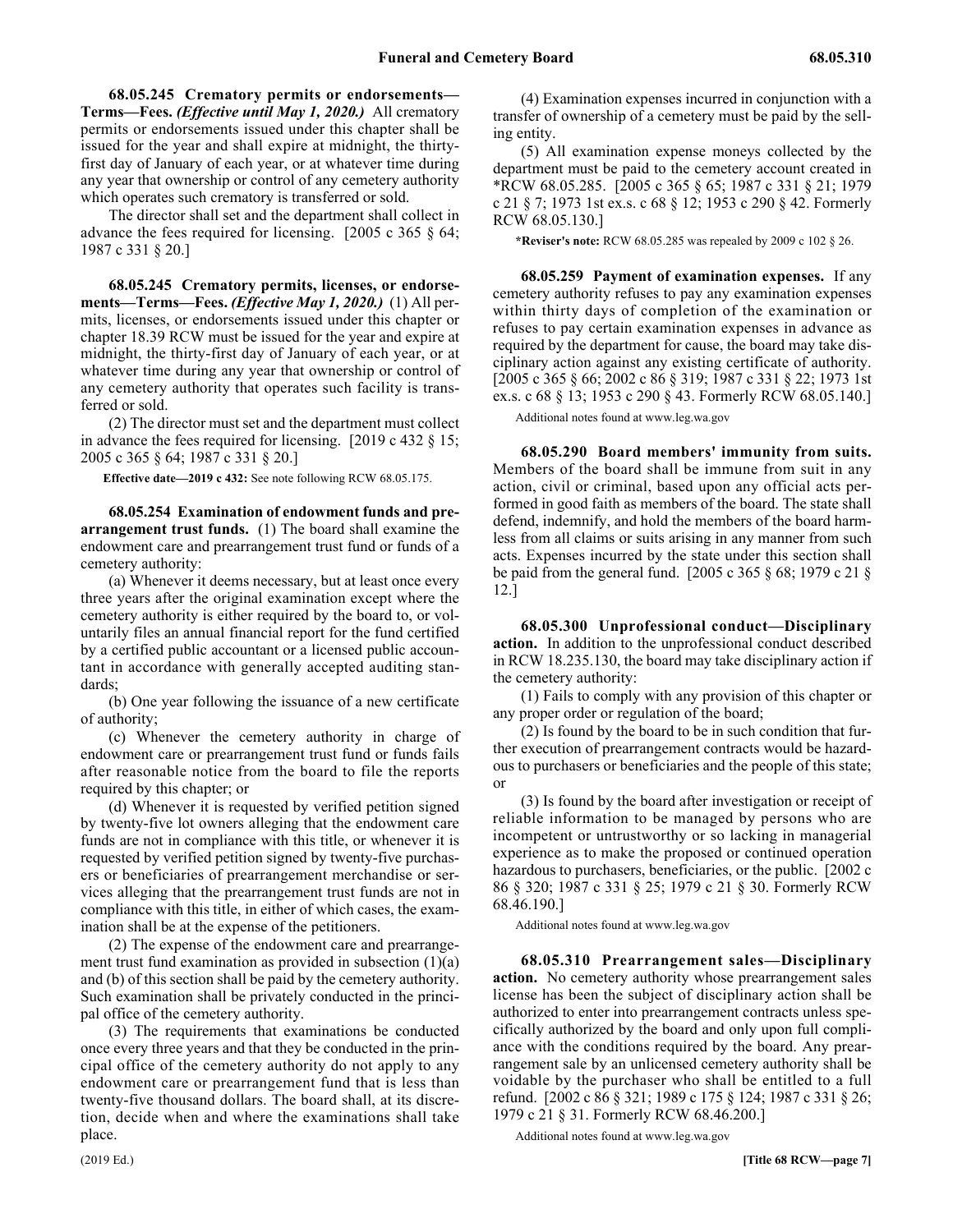68.05.320 68.05.320 Board action against authorities—Administrative procedures. **68.05.320 Board action against authorities—Administrative procedures.** (1) The board or its authorized representative may issue and serve upon a cemetery authority a notice of charges if in the opinion of the board or its authorized representative the cemetery authority:

(a) Is engaging in or has engaged in practices likely to endanger the future delivery of cemetery merchandise or services, unconstructed crypts or niches, or undeveloped graves;

(b) Is violating or has violated any statute of the state of Washington or any rule of the board; or

(c) Is about to do an act prohibited in (a) or (b) of this subsection when the opinion is based upon reasonable cause.

(2) The notice shall contain a statement of the facts constituting the alleged violation or practice and shall fix a time and place at which a hearing will be held to determine whether an order to cease and desist should issue against the cemetery authority. The hearing shall be set not earlier than ten nor later than thirty days after service of the notice unless a later date is set by the board or its authorized representative at the request of the cemetery authority.

Unless the cemetery authority appears at the hearing by a duly authorized representative it shall be deemed to have consented to the issuance of a cease and desist order. In the event of this consent or if upon the record made at the hearing the board finds that any violation or practice specified in the notice of charges has been established, the board may issue and serve upon the cemetery authority an order to cease and desist from the violation or practice. The order may require the cemetery authority and its directors, officers, employees, and agents to cease and desist from the violation or practice and may require the cemetery authority to take affirmative action to correct the conditions resulting from the violation or practice.

(3) A cease and desist order shall become effective at the expiration of ten days after service of the order upon the cemetery authority except that a cease and desist order issued upon consent shall become effective as provided in the order unless it is stayed, modified, terminated, or set aside by action of the board or a reviewing court.

(4) The powers of the board under this section are in addition to the power of the board to take disciplinary action against a cemetery authority's prearrangement sales license. [2002 c 86 § 322; 1979 c 21 § 32. Formerly RCW 68.46.220.]

Additional notes found at www.leg.wa.gov

68.05.330 Violation—Penalty—Unfair practice— **Other laws applicable.** Unless specified otherwise in this title, any person who violates or aids or abets any person in the violation of any of the provisions of this title shall be guilty of a class C felony punishable under chapter 9A.20 RCW. A violation shall constitute an unfair practice under chapter 19.86 RCW and shall be grounds for disciplinary action against the certificate of authority or any other license issued by the board under this chapter and chapter 18.235 RCW. Retail installment transactions under this chapter shall be governed by chapter 63.14 RCW. The provisions of this chapter shall not affect any other remedy available at law. [2005 c 365 § 69; 2002 c 86 § 323; 1987 c 331 § 27; 1984 c 53 § 6; 1979 c 21 § 39. Formerly RCW 68.46.210.]

Additional notes found at www.leg.wa.gov

68.05.340 68.05.340 Board action against authorities—Cease and desist orders. **68.05.340 Board action against authorities—Cease and desist orders.** Whenever the board or its authorized representative determines that a cemetery authority is in violation of this title or that the continuation of acts or practices of the cemetery authority is likely to cause insolvency or substantial loss of assets or earnings of the cemetery authority's endowment care or prearrangement trust fund, the board, or its authorized representative, may issue a temporary order requiring the cemetery authority to cease and desist from the violation or practice. The order shall become effective upon service on the cemetery authority. The order shall remain effective unless set aside, limited, or suspended by a court in proceedings under RCW 68.05.350, until the board dismisses the charges specified in the notice, or until the effective date of a cease and desist order issued against the cemetery authority under RCW 68.05.320. Actions for unlicensed activity must be conducted under RCW 18.235.150. [2005 c 365 § 70; 2002 c 86 § 324; 1987 c 331 § 28; 1979 c 21 § 33. Formerly RCW 68.46.230.]

Additional notes found at www.leg.wa.gov

68.05.350 68.05.350 Delaying board action pending administrative proceedings. **68.05.350 Delaying board action pending administrative proceedings.** Within ten days after a cemetery authority has been served with a temporary cease and desist order issued under RCW 68.05.320, the cemetery authority may apply to the superior court in the county of its principal place of business for an injunction setting aside, limiting, or suspending the order pending completion of the administrative proceedings under RCW 68.05.320. [2002 c 86 § 325; 1987 c 331 § 29; 1979 c 21 § 34. Formerly RCW 68.46.240.]

Additional notes found at www.leg.wa.gov

68.05.360 68.05.360 Board action against authorities—Hearing location—Decision—Review. **68.05.360 Board action against authorities—Hearing location—Decision—Review.** Any administrative hearing under RCW 68.05.320 may be held at such place as is designated by the board and shall be conducted in accordance with chapter 34.05 RCW.

Within sixty days after the hearing the board shall render a decision which shall include findings of fact upon which the decision is based and shall issue and serve upon each party to the proceeding an order or orders consistent with RCW 68.05.320.

Review of the decision shall be as provided in chapter 34.05 RCW. [1987 c 331 § 30; 1979 c 21 § 35. Formerly RCW 68.46.250.]

68.05.370 Board action against authorities-**Enforcement of orders.** The board may apply to the superior court of the county of the principal place of business of the cemetery authority affected for enforcement of any effective and outstanding order issued under RCW 68.05.320 or 68.05.340, and the court shall have jurisdiction to order compliance with the order. [1987 c 331 § 31; 1979 c 21 § 36. Formerly RCW 68.46.260.]

68.05.390 Permit or endorsement required for cre**mation—Penalty.** *(Effective until May 1, 2020.)* Conducting a cremation without a permit or endorsement is a misdemeanor. Each such cremation is a violation. [1987 c 331 § 32.]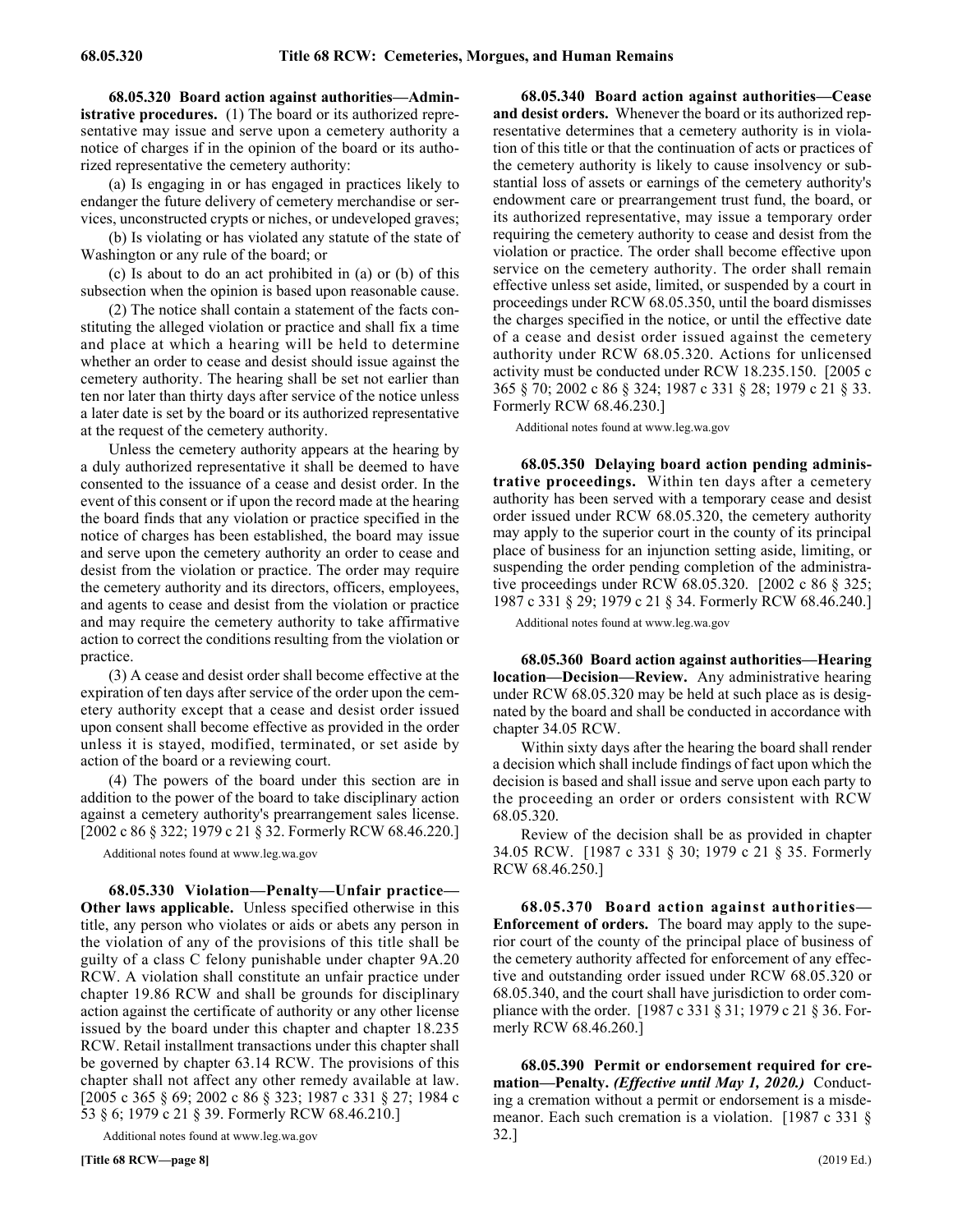68.05.400 68.05.400 Exemptions from chapter. **68.05.400 Exemptions from chapter.** The provisions of this chapter do not apply to any of the following:

(1) Nonprofit cemeteries which are owned or operated by any recognized religious denomination which qualifies for an exemption from real estate taxation under RCW 84.36.020 on any of its churches or the ground upon which any of its churches are or will be built; or

(2) Any cemetery controlled and operated by a coroner, county, city, town, or cemetery district. [1979 c 21 § 13; 1961 c 133 § 1; 1953 c 290 § 30. Formerly RCW 68.05.280.]

68.05.430 68.05.430 Uniform regulation of business and professions act. **68.05.430 Uniform regulation of business and professions act.** The uniform regulation of business and professions act, chapter 18.235 RCW, governs unlicensed practice, the issuance and denial of licenses, and the discipline of licensees under this chapter. [2002 c 86 § 326.]

Additional notes found at www.leg.wa.gov

68.05.900 68.05.900 Effective date—1987 c 331. **68.05.900 Effective date—1987 c 331.** This act is necessary for the immediate preservation of the public peace, health, and safety, the support of the state government and its existing public institutions, and shall take effect July 1, 1987. [1987 c 331 § 91.]

# Chapter 68.20 **Chapter 68.20 RCW PRIVATE CEMETERIES**

Sections

| 68.20.010 | Incorporation required.                                                                      |
|-----------|----------------------------------------------------------------------------------------------|
| 68.20.020 | Corporations, how organized.                                                                 |
| 68.20.030 | Powers of existing corporations enlarged.                                                    |
| 68.20.040 | Prior corporations not affected.                                                             |
| 68.20.050 | General powers of cemetery corporations.                                                     |
| 68.20.060 | Specific powers—Rule making and enforcement.                                                 |
| 68.20.061 | Specific powers—Control of property.                                                         |
| 68.20.062 | Specific powers—Regulation as to type of markers, monu-<br>ments, etc.                       |
| 68.20.063 | Specific powers—Regulation or prohibition as to the erection<br>of monuments, effigies, etc. |
| 68.20.064 | Specific powers—Regulation of plants and shrubs.                                             |
| 68.20.065 | Specific powers—Prevention of interment.                                                     |
| 68.20.066 | Specific powers—Prevention of improper assemblages.                                          |
| 68.20.067 | Specific powers—Rules and regulations for general purposes.                                  |
| 68.20.070 | Rules and regulations—Posting.                                                               |
| 68.20.080 | Cities and counties may regulate cemeteries.                                                 |
| 68.20.110 | Nonprofit cemetery association—Tax exempt land.                                              |
| 68.20.120 | Sold lots exempt from taxes, etc.—Nonprofit associations.                                    |
| 68.20.140 | Certain cemeteries exempt from chapter.                                                      |
|           |                                                                                              |

68.20.010 68.20.010 Incorporation required. **68.20.010 Incorporation required.** It is unlawful for any corporation, copartnership, firm, trust, association, or individual to engage in or transact any of the businesses of a cemetery within this state except by means of a corporation duly organized for that purpose. [1943 c 247 § 42; Rem. Supp. 1943 § 3778-42.]

68.20.020 68.20.020 Corporations, how organized. **68.20.020 Corporations, how organized.** Any private corporation authorized by its articles so to do, may establish, maintain, manage, improve, or operate a cemetery, and conduct any or all of the businesses of a cemetery, either for or without profit to its members or stockholders. A nonprofit cemetery corporation may be organized in the manner provided in chapter 24.03 RCW. A profit corporation may be organized in the manner provided in the general corporation laws of the state of Washington. [1983 c 3 § 167; 1943 c 247 § 43; Rem. Supp. 1943 § 3778-43. Prior: 1899 c 33 § 1; 1856- 7 p 28 § 1.]

68.20.030 68.20.030 Powers of existing corporations enlarged. **68.20.030 Powers of existing corporations enlarged.** The powers, privileges and duties conferred and imposed upon any corporation, firm, copartnership, association, trust, or individual, existing and doing business under the laws of this state, are hereby enlarged as each particular case may require to conform to the provisions of \*this act. [1943 c 247 § 45; Rem. Supp. 1943 § 3778-45.]

**\*Reviser's note:** For "this act," see note following RCW 68.04.020.

68.20.040 68.20.040 Prior corporations not affected. **68.20.040 Prior corporations not affected.** The provisions of \*this act do not affect the corporate existence or rights or powers of any cemetery organized under any law then existing prior to June 9, 1943, and as to such cemeteries and their rights, powers specified in their charters or articles of incorporation, the laws under which the corporation was organized and existed and under which such rights and powers become fixed or vested are applicable. [1943 c 247 § 44; Rem. Supp. 1943 § 3778-44.]

**\*Reviser's note:** For "this act," see note following RCW 68.04.020.

68.20.050 68.20.050 General powers of cemetery corporations. **68.20.050 General powers of cemetery corporations.** Unless otherwise limited by the law under which created[,] cemetery authorities shall in the conduct of their business have the same powers granted by law to corporations in general, including the right to contract such pecuniary obligations within the limitation of general law as may be required, and may secure them by mortgage, deed of trust, or otherwise upon their property. [1943 c 247 § 59; Rem. Supp. 1943 § 3778-59.]

68.20.060 Specific powers—Rule making and **enforcement.** A cemetery authority may make, adopt, amend, add to, revise, or modify, and enforce rules and regulations for the use, care, control, management, restriction and protection of all or any part of its cemetery and for the other purposes specified in RCW 68.20.061 through 68.20.067, 68.20.070 and \*68.48.080. [1943 c 247 § 46; Rem. Supp. 1943 § 3778-46. Formerly RCW 68.20.070, part. FORMER PART OF SECTION: 1943 c 247 §§ 47 through 52 now codified as RCW 68.20.061 through 68.20.066.]

**\*Reviser's note:** RCW 68.48.080 was recodified as RCW 68.56.050 pursuant to 1987 c 331 § 89.

68.20.061 68.20.061 Specific powers—Control of property. **68.20.061 Specific powers—Control of property.** It may restrict and limit the use of all property within its cemetery, including interment rights. [2005 c 365 § 71; 1943 c 247 § 47; Rem. Supp. 1943 § 3778-47. Formerly RCW 68.20.060, part.]

68.20.062 Specific powers—Regulation as to type of **markers, monuments, etc.** It may regulate the uniformity, class, and kind of all markers, monuments, and other structures within the cemetery and its subdivisions. [1943 c 247 § 48; Rem. Supp. 1943 § 3778-48. Formerly RCW 68.20.060, part.]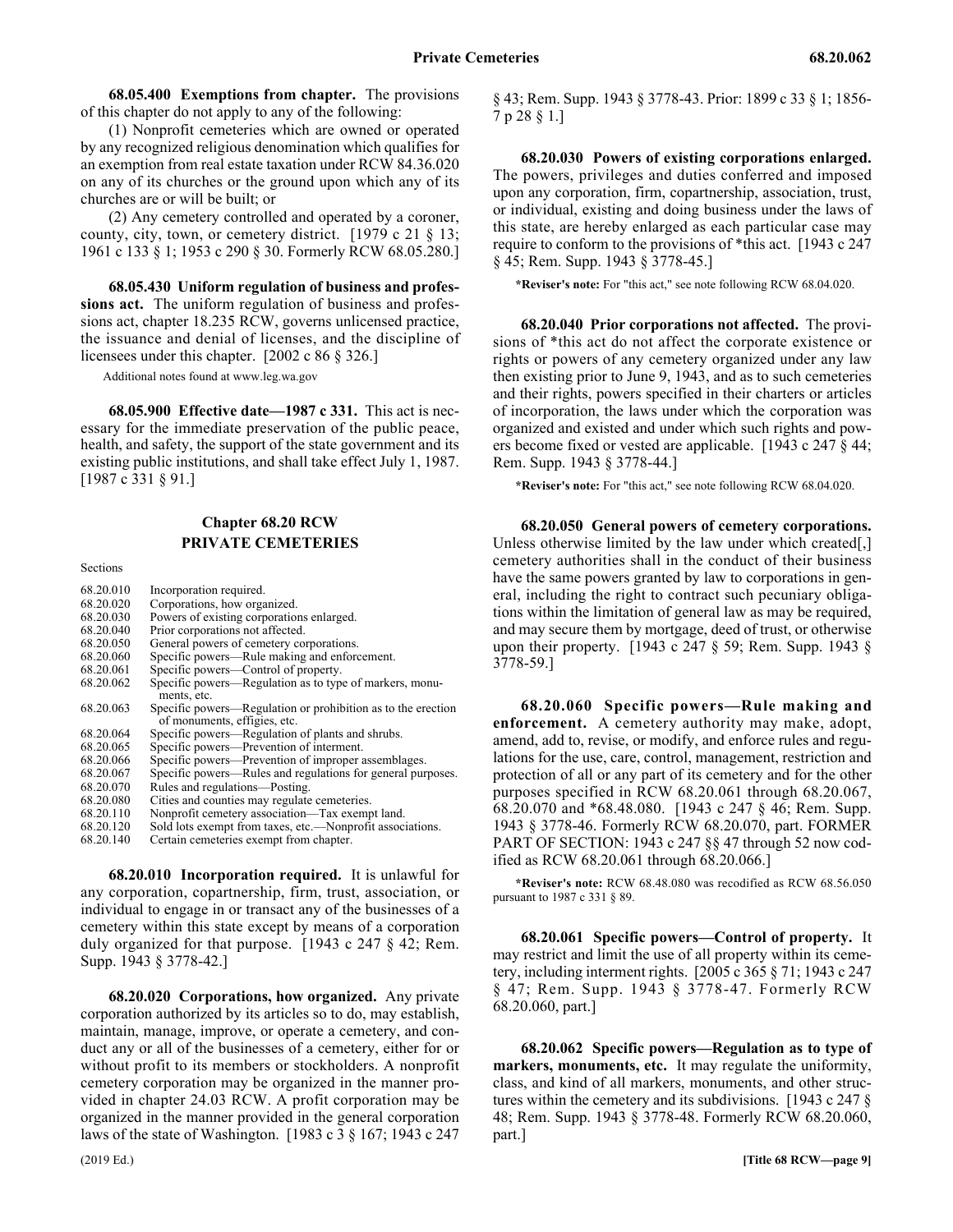68.20.063 Specific powers—Regulation or prohibi**tion as to the erection of monuments, effigies, etc.** It may regulate or prohibit the erection of monuments, markers, effigies, and structures within any portion of the cemetery. [1943 c 247 § 49; Rem. Supp. 1943 § 3778-49. Formerly RCW 68.20.060, part.]

68.20.064 Specific powers—Regulation of plants and **shrubs.** It may regulate or prevent the introduction or care of plants or shrubs within the cemetery. [1943 c 247 § 50; Rem. Supp. 1943 § 3778-50. Formerly RCW 68.20.060, part.]

68.20.065 68.20.065 Specific powers—Prevention of interment. **68.20.065 Specific powers—Prevention of interment.** It may prevent interment in any part of the cemetery of human remains not entitled to interment and prevent the use of interment plots for purposes violative of its restrictions or rules and regulations. [1943 c 247 § 51; Rem. Supp. 1943 § 3778-51. Formerly RCW 68.20.060, part.]

68.20.066 Specific powers—Prevention of improper **assemblages.** It may regulate the conduct of persons and prevent improper assemblages in the cemetery. [1943 c 247 § 52; Rem. Supp. 1943 § 3778-52. Formerly RCW 68.20.060, part.]

68.20.067 Specific powers—Rules and regulations **for general purposes.** It may make and enforce rules and regulations for all other purposes deemed necessary by the cemetery authority for the proper conduct of the business of the cemetery, for the transfer of any plot or the right of interment, and the protection and safeguarding of the premises, and the principles, plans, and ideals on which the cemetery is conducted. [1943 c 247 § 53; Rem. Supp. 1943 § 3778-53. Formerly RCW 68.20.070, part.]

68.20.070 68.20.070 Rules and regulations—Posting. **68.20.070 Rules and regulations—Posting.** The rules and regulations made pursuant to RCW 68.20.060 shall be plainly printed or typewritten and maintained subject to inspection in the office of the cemetery authority or in such place or places within the cemetery as the cemetery authority may prescribe. [1943 c 247 § 54; Rem. Supp. 1943 § 3778- 54. FORMER PART OF SECTION: 1943 c 247 §§ 46 and 53 now codified as RCW 68.20.060 and 68.20.067.]

68.20.080 Cities and counties may regulate cemeter**ies.** Cities and counties are authorized to enact ordinances regulating or prohibiting the establishment of new cemeteries or the extension of existing ones and to give power to local planning commissions to pass upon and make recommendations to local legislative bodies concerning the establishment or extension of cemeteries. [1943 c 247 § 143; Rem. Supp. 1943 § 3778-143.]

*Section applies to certain mausoleums, columbariums, etc.: RCW 68.28.010.*

68.20.110 Nonprofit cemetery association—Tax **exempt land.** Nonprofit cemetery associations shall be authorized to purchase or take by gift or devise, and hold land exempt from execution and from any appropriation to public purposes for the sole purpose of a cemetery not exceeding eighty acres, which shall be exempt from taxation if intended to be used exclusively for burial purposes without discrimination as to race, color, national origin or ancestry, and in nowise with a view to profit of the members of such association: PROVIDED, That when the land already held by the association is all practically used then the amount thereof may be increased by adding thereto not exceeding twenty acres at a time. [2005 c 365 § 72; 1961 c 103 § 2; 1899 c 33 § 3; RRS § 3766. Formerly RCW 68.20.110 and 68.24.200.]

*Property taxes, exemptions: RCW 84.36.020.*

Additional notes found at www.leg.wa.gov

68.20.120 Sold lots exempt from taxes, etc.—Non**profit associations.** Burial lots, sold by \*such association shall be for the sole purpose of interment, and shall be exempt from taxation, execution, attachment or other claims, lien or process whatsoever, if used as intended, exclusively for burial purposes and in nowise with a view to profit. [1899 c 33 § 5; RRS § 3768. Formerly RCW 68.24.210.]

**\*Reviser's note:** For "such association," see note following RCW 68.20.110.

*Cemetery property exempt from execution: RCW 68.24.220. taxation: RCW 84.36.020.*

68.20.140 68.20.140 Certain cemeteries exempt from chapter. **68.20.140 Certain cemeteries exempt from chapter.** This chapter does not apply to any cemetery controlled and operated by a coroner, county, city, town, or cemetery district. [1987 c 331 § 33.]

Additional notes found at www.leg.wa.gov

# Chapter 68.24 **Chapter 68.24 RCW CEMETERY PROPERTY**

Sections

- 68.24.010 Right to acquire property.
- 68.24.020 Surveys and maps.<br>68.24.030 Declaration of ded
- 68.24.030 Declaration of dedication and maps—Filing.<br>68.24.040 Dedication, when complete.
- Dedication, when complete.
- 68.24.050 Constructive notice.
- 68.24.060 Maps and plats—Amendment.<br>68.24.070 Permanency of dedication.
- Permanency of dedication.
- 68.24.080 Rule against perpetuities, etc., inapplicable.<br>68.24.090 Removal of dedication—Procedure.
- Removal of dedication—Procedure.
- 68.24.100 Notice of hearing.
- 68.24.110 Sale of plots or rights of interment.<br>68.24.115 Execution of conveyances.
- 68.24.115 Execution of conveyances.<br>68.24.120 Plots or rights of interment
- $68.24.120$  Plots or rights of interment indivisible.<br> $68.24.130$  Sale for resale prohibited—Penalty.
- Sale for resale prohibited—Penalty.
- 68.24.140 Commission on sales prohibited—Penalty.
- 68.24.150 Unlawful employment of others to dispose of human remains.<br>68.24.160 Liens subordinate to dedication.
- Liens subordinate to dedication.
- 68.24.170 Record of ownership and transfers.
- 68.24.180 Opening of roads, railroads through cemetery—Consent required.
- 68.24.190 Opening road through cemetery—Penalty.<br>68.24.220 Burying place exempt from execution.
- Burying place exempt from execution.
- 68.24.240 Certain cemetery lands exempt from taxes, etc.—1901 c 147. Cemetery arrangements, notice requirements—Disclosure of
	- multiple interment.

68.24.010 Right to acquire property. *(Effective until bay 1, 2021.010 Right to acquire property. <i>(Effective until*) *May 1, 2020.)* Cemetery authorities may take by purchase, donation, or devise, property consisting of lands, mausoleums, crematories, and columbariums, or other property within which the placement of human remains may be authorized by law. [2005 c 365 § 73; 1943 c 247 § 61; Rem. Supp. 1943 § 3778-61.]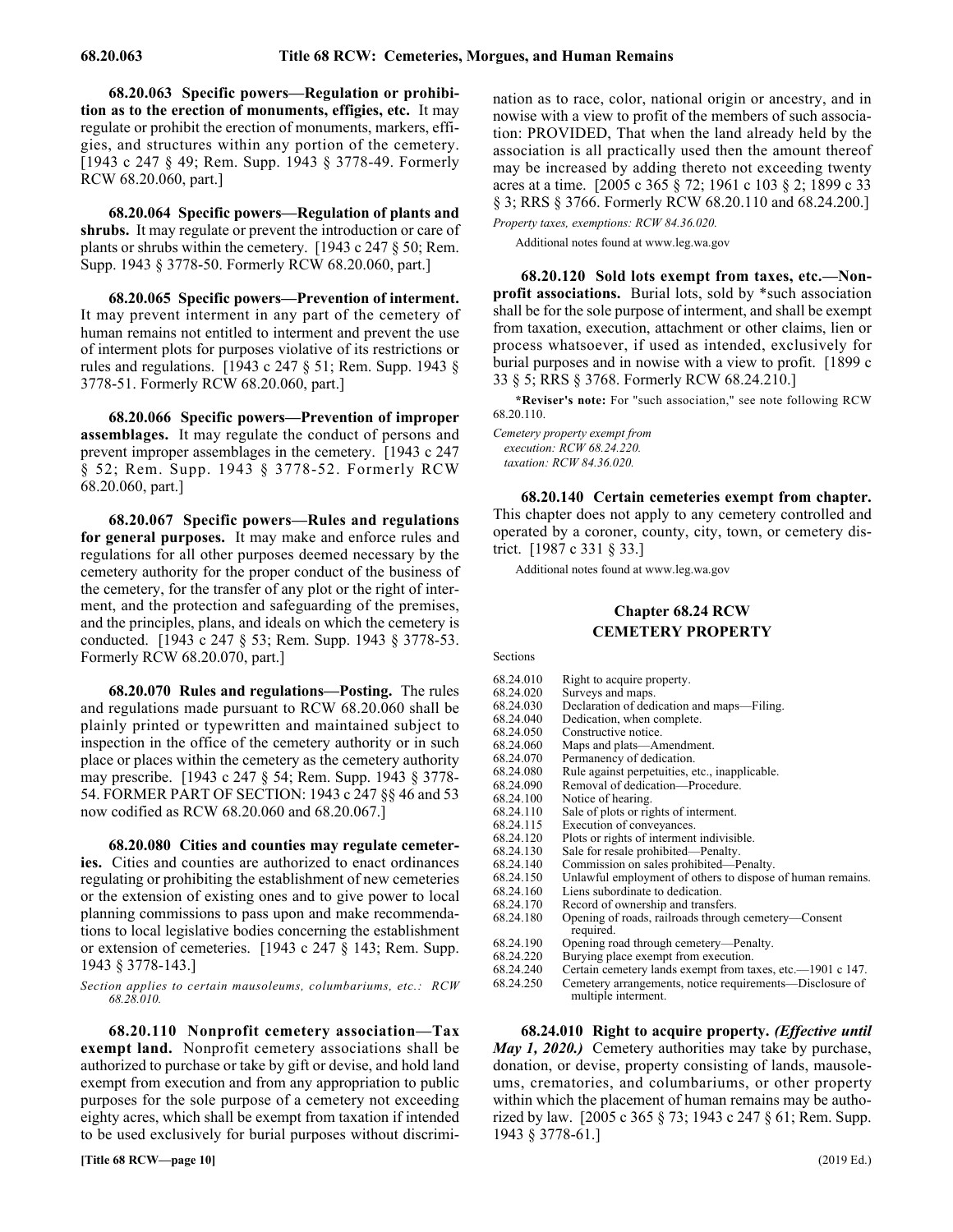68.24.010 68.24.010 Right to acquire property. (Effective May 1, 2020.) **68.24.010 Right to acquire property.** *(Effective May 1, 2020.)* Cemetery authorities may take by purchase, donation, or devise, property consisting of lands, mausoleums, cremation, alkaline hydrolysis, or natural organic reduction facilities, and columbariums, or other property within which the placement of human remains may be authorized by law. [2019 c 432 § 17; 2005 c 365 § 73; 1943 c 247 § 61; Rem. Supp. 1943 § 3778-61.]

**Effective date—2019 c 432:** See note following RCW 68.05.175.

68.24.020 68.24.020 Surveys and maps. **68.24.020 Surveys and maps.** Every cemetery authority, from time to time as its property may be required for cemetery purposes, shall:

(1) In case of land, survey and subdivide it into sections, blocks, plots, avenues, walks, or other subdivisions; make a good and substantial map or plat showing the sections, plots, avenues, walks or other subdivisions, with descriptive names or numbers.

(2) In case of a mausoleum, or columbarium, it shall make a good and substantial map or plat on which shall be delineated the sections, halls, rooms, corridors, elevation, and other divisions, with descriptive names or numbers. [1943 c 247 § 62; Rem. Supp. 1943 § 3778-62.]

68.24.030 68.24.030 Declaration of dedication and maps—Filing. **68.24.030 Declaration of dedication and maps—Filing.** The cemetery authority shall file the map or plat in the office of the recorder of the county in which all or a portion of the property is situated. The cemetery authority shall also file for record in the county recorder's office a written declaration of dedication of the property delineated on the plat or map, dedicating the property exclusively to cemetery purposes. [1943 c 247 § 63; Rem. Supp. 1943 § 3778-63.]

*County auditor: Chapter 36.22 RCW.*

*County auditor fees, generally: RCW 36.18.010.*

68.24.040 68.24.040 Dedication, when complete. **68.24.040 Dedication, when complete.** Upon the filing of the map or plat and the filing of the declaration for record, the dedication is complete for all purposes and thereafter the property shall be held, occupied, and used exclusively for a cemetery and for cemetery purposes. [1943 c 247 § 64; Rem. Supp. 1943 § 3778-64.]

68.24.050 68.24.050 Constructive notice. **68.24.050 Constructive notice.** The filed map or plat and the recorded declaration are constructive notice to all persons of the dedication of the property to cemetery purposes. [1943 c 247 § 66; Rem. Supp. 1943 § 3778-66.]

68.24.060 68.24.060 Maps and plats—Amendment. **68.24.060 Maps and plats—Amendment.** Any part or subdivision of the property so mapped and plotted may, by order of the directors, be resurveyed and altered in shape and size and an amended map or plat filed, so long as such change does not disturb the interred remains of any deceased person. [1943 c 247 § 65; Rem. Supp. 1943 § 3778-65.]

68.24.070 68.24.070 Permanency of dedication. **68.24.070 Permanency of dedication.** After property is dedicated to cemetery purposes pursuant to RCW 68.24.010 through 68.24.060, neither the dedication, nor the title of a plot owner, shall be affected by the dissolution of the cemetery authority, by nonuser on its part, by alienation of the property, by any incumbrances, by sale under execution,

or otherwise except as provided in \*this act. [1943 c 247 § 67; Rem. Supp. 1943 § 3778-67.]

**\*Reviser's note:** For "this act," see note following RCW 68.04.020.

68.24.080 68.24.080 Rule against perpetuities, etc., inapplicable. **68.24.080 Rule against perpetuities, etc., inapplicable.** Dedication to cemetery purposes pursuant to \*this act is not invalid as violating any laws against perpetuities or the suspension of the power of alienation of title to or use of property, but is expressly permitted and shall be deemed to be in respect for the dead, a provision for the placement of human remains, and a duty to, and for the benefit of, the general public. [2005 c 365 § 74; 1943 c 247 § 68; Rem. Supp. 1943 § 3778-68.]

**\*Reviser's note:** For "this act," see note following RCW 68.04.020.

68.24.090 68.24.090 Removal of dedication—Procedure. **68.24.090 Removal of dedication—Procedure.** Property dedicated to cemetery purposes shall be held and used exclusively for cemetery purposes, unless and until the dedication is removed from all or any part of it by an order and decree of the superior court of the county in which the property is situated, in a proceeding brought by the cemetery authority for that purpose and upon notice of hearing and proof satisfactory to the court:

(1) That no placements of human remains were made in or that all placements of human remains have been removed from that portion of the property from which dedication is sought to be removed.

(2) That the portion of the property from which dedication is sought to be removed is not being used for placement of human remains.

(3) That notice of the proposed removal of dedication has been given in writing to both the funeral and cemetery board and the department of archaeology and historic preservation. This notice must be given at least sixty days before filing the proceedings in superior court. The notice of the proposed removal of dedication shall be recorded with the auditor or recording officer of the county where the cemetery is located at least sixty days before filing the proceedings in superior court. [2009 c 102 § 13; 2005 c 365 § 75; 1999 c 367 § 2; 1987 c 331 § 34; 1943 c 247 § 76; Rem. Supp. 1943 § 3778-76.]

**Funeral directors and embalmers account and cemetery account abolished, moneys transferred to funeral and cemetery account—2009 c 102:** See note following RCW 18.39.810.

Additional notes found at www.leg.wa.gov

68.24.100 Notice of hearing. The notice of hearing. provided in RCW 68.24.090 shall be given by publication once a week for at least three consecutive weeks in a newspaper of general circulation in the county where said cemetery is located, and the posting of copies of the notice in three conspicuous places on that portion of the property from which the dedication is to be removed. The notice shall:

(1) Describe the portion of the cemetery property sought to be removed from dedication.

(2) State that all human remains have been removed or that no interments have been made in the portion of the cemetery property sought to be removed from dedication.

(3) Specify the time and place of the hearing. [2005 c 365 § 76; 1943 c 247 § 77; Rem. Supp. 1943 § 3778-77.]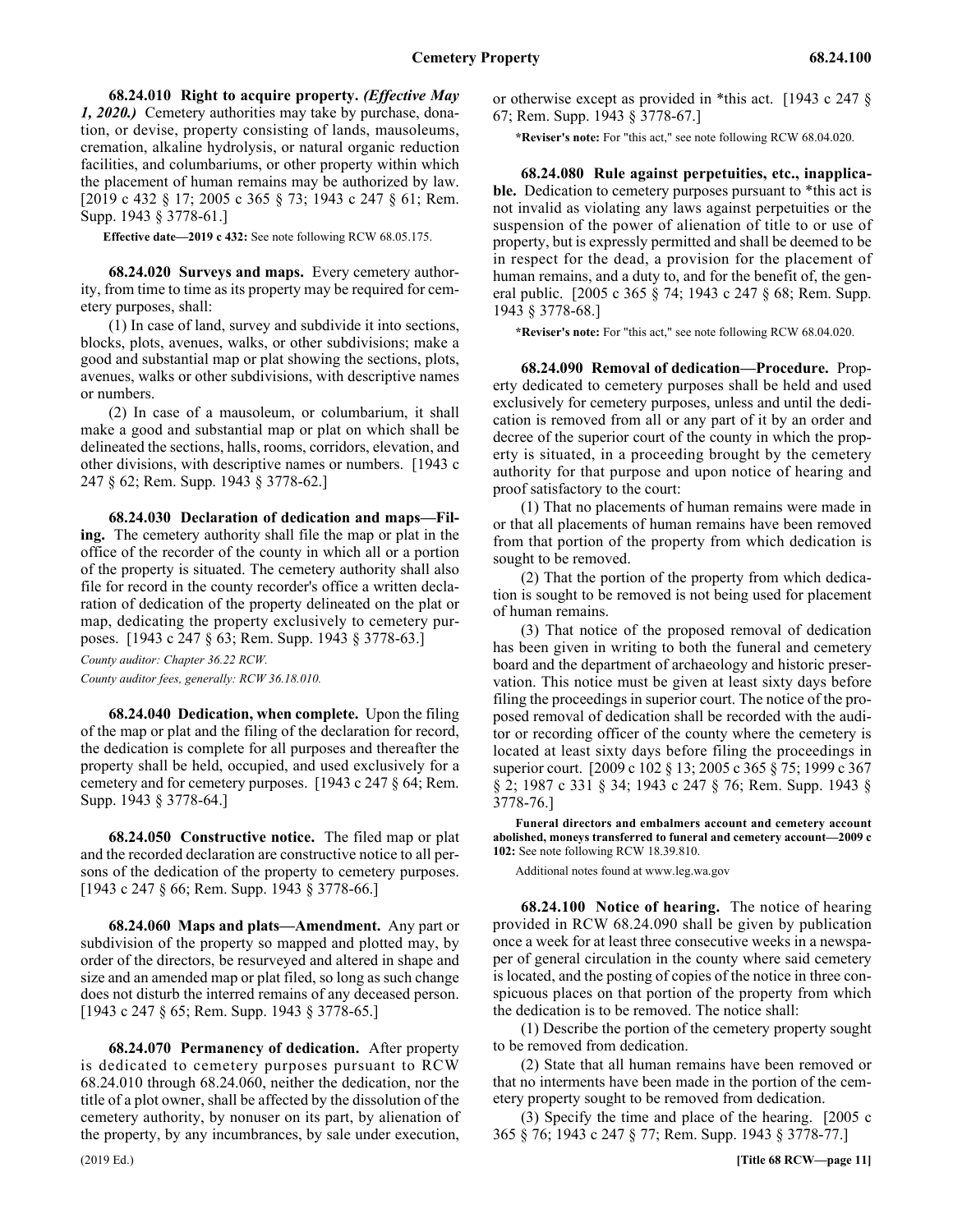68.24.110 68.24.110 Sale of plots or rights of interment. **68.24.110 Sale of plots or rights of interment.** After filing the map or plat and recording the declaration of dedication, a cemetery authority may sell and convey plots or rights of interment subject to the rules in effect or thereafter adopted by the cemetery authority. Plots or rights of interment may be subject to other limitations, conditions, and restrictions as may be part of the declaration of dedication by reference, or included in the instrument of conveyance of the plot or rights of interment. [2005 c 365 § 77; 1943 c 247 § 70; Rem. Supp. 1943 § 3778-70. FORMER PART OF SECTION: 1943 c 247 § 72 now codified as RCW 68.24.115.]

68.24.115 68.24.115 Execution of conveyances. **68.24.115 Execution of conveyances.** All conveyances made by a cemetery authority shall be signed by such officer or officers as are authorized by the cemetery authority. [1943 c 247 § 72; Rem. Supp. 1943 § 3778-72. Formerly RCW 68.24.110, part.]

68.24.120 68.24.120 Plots or rights of interment indivisible. **68.24.120 Plots or rights of interment indivisible.** All plots or rights of interment, the use of which has been conveyed by deed or certificate of ownership as a separate plot or right of interment, are indivisible except with the consent of the cemetery authority, or as provided by law. [2005 c 365 § 78; 1943 c 247 § 71; Rem. Supp. 1943 § 3778-71.]

68.24.130 68.24.130 Sale for resale prohibited—Penalty. **68.24.130 Sale for resale prohibited—Penalty.** It shall be unlawful for any person, firm, or corporation to sell or offer to sell a cemetery plot or right of interment upon the promise, representation, or inducement of resale at a financial profit. Each person violating this section shall be guilty of a misdemeanor and each violation shall constitute a separate offense. [2005 c 365 § 79; 1943 c 247 § 73; Rem. Supp. 1943 § 3778-73.]

68.24.140 68.24.140 Commission on sales prohibited—Penalty. **68.24.140 Commission on sales prohibited—Penalty.** It shall be unlawful for a cemetery authority to pay or offer to pay to any person, firm, or corporation, directly or indirectly, a commission or bonus or rebate or other thing of value for the sale of a plot, right of interment, or services. This shall not apply to an owner or a person regularly employed by the cemetery authority for such purpose. Each person violating this section shall be guilty of a misdemeanor and each violation shall constitute a separate offense. [2005 c 365 § 80; 1943 c 247 § 74; Rem. Supp. 1943 § 3778-74.]

68.24.150 Unlawful employment of others to dispose **of human remains.** *(Effective until May 1, 2020.)* Every person who pays, causes to be paid, or offers to pay to any other person, firm, or corporation, directly or indirectly, except as provided in RCW 68.24.140, any commission, bonus, or rebate, or other thing of value in consideration of recommending or causing the disposition of human remains in any crematory or cemetery, is guilty of a misdemeanor. Each violation shall constitute a separate offense. [2005 c 365 § 81; 1943 c 247 § 75; Rem. Supp. 1943 § 3778-75.]

68.24.150 Unlawful employment of others to dispose **of human remains.** *(Effective May 1, 2020.)* Every person who pays, causes to be paid, or offers to pay to any other person, firm, or corporation, directly or indirectly, except as provided in RCW 68.24.140, any commission, bonus, or rebate, or other thing of value in consideration of recommending or causing the disposition of human remains in any cremation, alkaline hydrolysis, or natural organic reduction facility or cemetery, is guilty of a misdemeanor. Each violation constitutes a separate offense. [2019 c 432 § 18; 2005 c 365 § 81; 1943 c 247 § 75; Rem. Supp. 1943 § 3778-75.]

**Effective date—2019 c 432:** See note following RCW 68.05.175.

68.24.160 68.24.160 Liens subordinate to dedication. **68.24.160 Liens subordinate to dedication.** All mortgages, deeds of trust, and other liens placed upon property which has been dedicated as a cemetery, or which is afterwards dedicated to cemetery purposes pursuant to this section, shall not affect or defeat the dedication. The mortgage, deed of trust, or other lien is subject and subordinate to the dedication. Any and all sales made upon foreclosure are subject and subordinate to the dedication for cemetery purposes. [2005 c 365 § 82; 1943 c 247 § 60; Rem. Supp. 1943 § 3778- 60.]

Additional notes found at www.leg.wa.gov

68.24.170 68.24.170 Record of ownership and transfers. **68.24.170 Record of ownership and transfers.** A record shall be kept of the ownership of all plots or rights of interment in the cemetery, which have been conveyed by the cemetery authority and of all transfers of plots and rights of interment in the cemetery. No transfer of any plot or right of interment, shall be complete or effective until recorded on the books of the cemetery authority. [2005 c 365 § 83; 1943 c 247 § 40; Rem. Supp. 1943 § 3778-40. FORMER PART OF SECTION: 1943 c 247 § 41 now codified as RCW 68.24.175.]

68.24.180 68.24.180 Opening of roads, railroads through cemetery—Consent required. **68.24.180 Opening of roads, railroads through cemetery—Consent required.** After dedication under this title, and as long as the property remains dedicated to cemetery purposes, a railroad, street, road, alley, pipe line, pole line, or other public thoroughfare or utility shall not be laid out, through, over, or across any part of it without the consent of the cemetery authority or of not less than two-thirds of the owners of plots or rights of interment. [2005 c 365 § 84; 1994 c 273 § 20; 1984 c 7 § 369; 1959 c 217 § 1; 1947 c 69 § 1; 1943 c 247 § 69; Rem. Supp. 1947 § 3778-69.]

68.24.190 68.24.190 Opening road through cemetery—Penalty. **68.24.190 Opening road through cemetery—Penalty.** Every person who shall make or open any road, or construct any railway, turnpike, canal, or other public easement over, through, in, or upon any property used for the burial of human remains, without authority of law or the consent of the owner, shall be guilty of a misdemeanor. [2005 c 365 § 85; 1909 c 249 § 241; RRS § 2493.]

68.24.220 68.24.220 Burying place exempt from execution. **68.24.220 Burying place exempt from execution.** Whenever any part of such burying ground shall have been designated and appropriated by the owners as the burying place of any particular person or family, the same shall not be liable to be taken or disposed of by any warrant, execution, tax, or debt whatever; nor shall the same be liable to be sold to satisfy the demands of creditors whenever the estate of the owner shall be insolvent. [2005 c 365 § 86; 1857 p 28 § 2; RRS § 3760.]

*Cemetery property exempt from taxation: RCW 84.36.020.*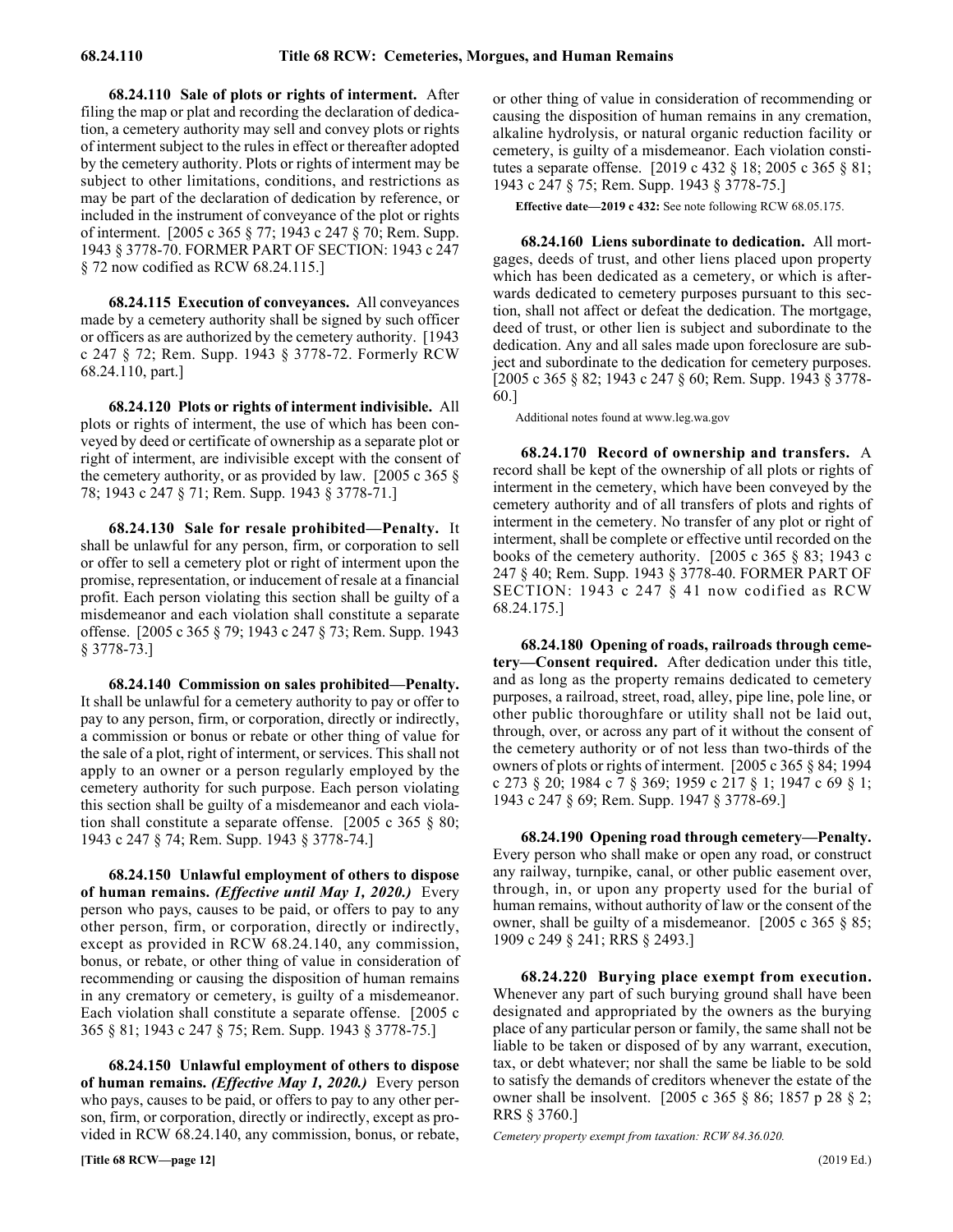68.24.240 Certain cemetery lands exempt from taxes, **etc.—1901 c 147.** Upon compliance with the requirements of \*this act said lands shall forever be exempt from taxation, judgment and other liens and executions. [1901 c 147 § 4; RRS § 3763.]

**\*Reviser's note:** "this act" appears in 1901 c 147, the remaining sections of which were repealed by 1943 c 247 § 148. These sections read as follows:

"Section 1. Any person owning any land, exclusive of encumbrances of any kind, situate two miles outside of the corporate limits of any incorporated city or town, may have the same reserved exclusively for burial and cemetery purposes by complying with the terms of this act, provided said lands so sought to be reserved shall not exceed in area one acre.

Sec. 2. Such person or persons shall cause such land to be surveyed and platted.

Sec. 3. A deed of dedication of said tract for burial and cemetery purposes with a copy of said plat shall be filed with the county auditor of the county in which said lands are situated and the title thereto shall be and remain in the owner, his heirs and assigns, subject to the trust aforesaid."

*Property taxes, exemptions: RCW 84.36.020.*

68.24.250 68.24.250 Cemetery arrangements, notice requirements—Disclosure of multiple interment. **68.24.250 Cemetery arrangements, notice requirements—Disclosure of multiple interment.** (1) Every cemetery shall disclose and give to the person making cemetery arrangements a written statement, contract, or other document that indicates all the items of property, merchandise, and service that the customer is purchasing, and the price of those items.

(2) Any cemetery offering single burial use of multiple interment space must include the following disclosure on the written statement, contract, or other document in conspicuous bold face type no smaller than other text provisions in the written statement, contract, or other document, to be initialed by the person making the cemetery arrangements in immediate proximity to the space reserved for the signature lines:

# "DISCLOSURE OF MULTIPLE INTERMENT

State law provides that "multiple interment" means two or more noncremated human remains are buried in the ground, in outer burial enclosures or chambers, placed one on top of another, with a ground level surface the same size as a single grave or right of interment." [2005 c 359 § 2.]

# Chapter 68.28 **Chapter 68.28 RCW** 68.28 MAUSOLEUMS AND COLUMBARIUMS **MAUSOLEUMS AND COLUMBARIUMS**

Sections

68.28.010 Sections applicable to mausoleums, columbariums, etc. 68.28.020 Building converted to use for human remains placement. 68.28.030 Standards of construction. 68.28.040 Fireproof construction. 68.28.050 Ordinances and specifications to be complied with. 68.28.060 Improper construction a nuisance—Penalty.<br>68.28.065 Court to fix costs. Court to fix costs. 68.28.070 Construction in compliance with existing laws.

68.28.010 68.28.010 Sections applicable to mausoleums, columbariums, etc. **68.28.010 Sections applicable to mausoleums, columbariums, etc.** RCW 68.28.020 through 68.28.070, 68.20.080, \*68.20.090, 68.56.040, and 68.56.050, apply to all buildings, mausoleums, and columbariums used or intended to be used for the placement of the human remains of fifteen or more persons, whether erected under or above the surface of the earth, where any portion of the building is exposed to view or, when interment is completed, is less than three feet below the surface of the earth and covered by earth. [2005 c 365 § 87; 1943 c 247 § 134; Rem. Supp. 1943 § 3778-134.]

**\*Reviser's note:** RCW 68.20.090 was repealed by 2005 c 365 § 161.

68.28.020 Building converted to use for human **remains placement.** A building not erected for, or which is not used as, a place for placement of human remains which is converted or altered for such use is subject to \*this act. [2005 c 365 § 88; 1943 c 247 § 135; Rem. Supp. 1943 § 3778-135.]

**\*Reviser's note:** For "this act," see note following RCW 68.04.020.

68.28.030 68.28.030 Standards of construction. **68.28.030 Standards of construction.** No building or structure intended to be used for the placement of human remains shall be constructed, and a building not used for the placement of human remains shall not be altered for use or used for interment purposes, unless constructed of such material and workmanship as will ensure its durability and permanence as dictated and determined at the time by modern mausoleum construction and engineering science. [2005 c 365 § 89; 1943 c 247 § 136; Rem. Supp. 1943 § 3778-136.]

68.28.040 Fireproof construction. All mausoleums or columbariums hereafter constructed shall be of class A fireproof construction. [1943 c 247 § 137; Rem. Supp. 1943 § 3778-137.]

Additional notes found at www.leg.wa.gov

68.28.050 Ordinances and specifications to be com**plied with.** If the proposed site is within the jurisdiction of a city having ordinances and specifications governing class A construction, the provisions of the local ordinances and specifications shall not be violated. [1943 c 247 § 138; Rem. Supp. 1943 § 3778-138.]

68.28.060 Improper construction a nuisance—Pen**alty.** Every owner or operator of a mausoleum or columbarium erected in violation of \*this act is guilty of maintaining a public nuisance. A violation of this section is a gross misdemeanor. [2005 c 365 § 90; 2003 c 53 § 306; 1943 c 247 § 140; Rem. Supp. 1943 § 3778-140.]

**\*Reviser's note:** For "this act," see note following RCW 68.04.020.

**Intent—Effective date—2003 c 53:** See notes following RCW 2.48.180.

68.28.065 68.28.065 Court to fix costs. **68.28.065 Court to fix costs.** The costs, expenses and disbursements shall be fixed by the court having jurisdiction of the case. [1943 c 247 § 141; Rem. Supp. 1943 § 3778- 141.]

68.28.070 Construction in compliance with existing laws. The penalties of \*this act shall not apply as to any building which, at the time of construction was constructed in compliance with the laws then existing, if its use is not in violation of the laws for the protection of public health. [1943 c 247 § 142; Rem. Supp. 1943 § 3778-142.]

**\*Reviser's note:** For "this act," see note following RCW 68.04.020.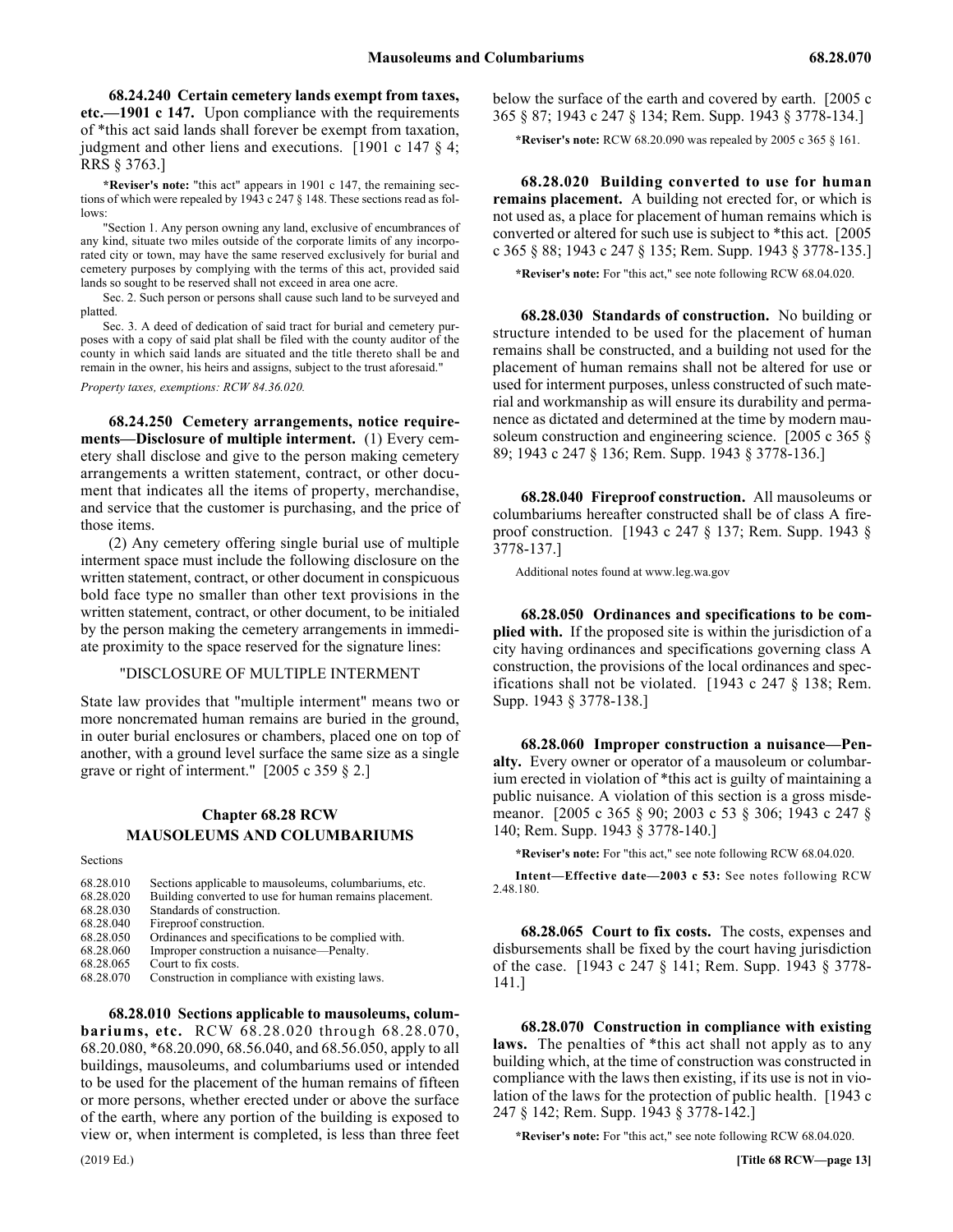# **Chapter 68.32 RCW** 68.32 TITLE AND RIGHTS TO CEMETERY PLOTS **TITLE AND RIGHTS TO CEMETERY PLOTS**

Sections

| 68.32.010 | Presumption as to title.                                                   |
|-----------|----------------------------------------------------------------------------|
| 68.32.020 | Vested right of spouse or state registered domestic partner.               |
| 68.32.030 | Vested right-Termination.                                                  |
| 68.32.040 | Descent of title to plot or right of interment.                            |
| 68.32.050 | Affidavit as authorization.                                                |
| 68.32.060 | Family plot—Sale.                                                          |
| 68.32.070 | Joint tenants—Vested rights.                                               |
| 68.32.080 | Joint tenants—Survivorship.                                                |
| 68.32.090 | Joint tenants—Identification.                                              |
| 68.32.100 | Co-owners may designate representative.                                    |
| 68.32.110 | Order of interment—General.                                                |
| 68.32.130 | Waiver of right of placement.                                              |
| 68.32.140 | Termination of vested right by waiver.                                     |
| 68.32.150 | Limitations on vested rights.                                              |
| 68.32.160 | Conveyance of plot or right of interment to cemetery authority,<br>effect. |
| 68.32.170 | Exemption from inheritance tax.                                            |

68.32.010 68.32.010 Presumption as to title. **68.32.010 Presumption as to title.** All plots or rights of interment conveyed to individuals are presumed to be the sole and separate property rights of the owner named in the instrument of conveyance. [2005 c 365 § 91; 1943 c 247 § 88; Rem. Supp. 1943 § 3778-88.]

68.32.020 Vested right of spouse or state registered **domestic partner.** The spouse or state registered domestic partner, of an owner of any plot or right of interment containing more than one placement space has a vested right of placement in the plot and any person thereafter becoming the spouse or state registered domestic partner, of the owner has a vested right of placement in the plot if more than one space is unoccupied at the time the person becomes the spouse or state registered domestic partner, of the owner. [2007 c 156 § 15; 2005 c 365 § 92; 1943 c 247 § 89; Rem. Supp. 1943 § 3778-89.]

68.32.030 68.32.030 Vested right—Termination. **68.32.030 Vested right—Termination.** No conveyance or other action of the owner without the written consent of the spouse or state registered domestic partner, of the owner divests the spouse or state registered domestic partner, of a vested right of placement. A final decree of divorce between them or certification of termination of the state registered domestic partnership terminates the vested right of placement unless otherwise provided in the decree. [2007 c 156 § 16; 2005 c 365 § 93; 1943 c 247 § 90; Rem. Supp. 1943 § 3778-90.]

68.32.040 68.32.040 Descent of title to plot or right of interment. **68.32.040 Descent of title to plot or right of interment.** If no placement is made in a plot or right of interment, which has been transferred by deed or certificate of ownership to an individual owner, the title descends to the surviving spouse or state registered domestic partner. If there is no surviving spouse or state registered domestic partner, the title descends to the heirs at law of the owner. Following death of the owner, if all remains previously placed are lawfully removed and the owner did not dispose of the plot or right of interment by specific devise or by a written declaration filed and recorded in the office of the cemetery authority, the title descends to the surviving spouse or state registered domestic partner. If there is no surviving spouse or state registered domestic partner, the title descends to the heirs at law of the

owner. [2007 c 156 § 17; 2005 c 365 § 94; 1979 c 21 § 15; 1943 c 247 § 91; Rem. Supp. 1943 § 3778-91.]

68.32.050 68.32.050 Affidavit as authorization. **68.32.050 Affidavit as authorization.** An affidavit by a person having knowledge of the facts setting forth the fact of the death of the owner and the name of the person or persons entitled to the use of the plot or right of interment pursuant to RCW 68.32.010 through 68.32.040, is complete authorization to the cemetery authority to permit the use of the unoccupied portions of the plot or interment right by the person entitled to the use of it. [2005 c 365 § 95; 1943 c 247 § 93; Rem. Supp. 1943 § 3778-93.]

68.32.060 68.32.060 Family plot—Sale. **68.32.060 Family plot—Sale.** Whenever an interment of the human remains of a member or of a relative of a member of the family of the record owner or of the remains of the record owner is made in a plot transferred by deed or certificate of ownership to an individual owner and both the owner and the surviving spouse or state registered domestic partner, if any, die with children then living without making disposition of the plot either by a specific devise, or by a written declaration filed and recorded in the office of the cemetery authority, the plot shall thereafter be held as a family plot and shall be subject to sale only upon agreement of the children of the owner living at the time of sale. [2007 c 156 § 18; 2005 c 365 § 96; 1979 c 21 § 16; 1943 c 247 § 98; Rem. Supp. 1943 § 3778-98.]

68.32.070 68.32.070 Joint tenants—Vested rights. **68.32.070 Joint tenants—Vested rights.** In a conveyance to two or more persons as joint tenants each joint tenant has a vested right of placement in the plot or right of interment conveyed. [2005 c 365 § 97; 1943 c 247 § 94; Rem. Supp. 1943 § 3778-94.]

68.32.080 68.32.080 Joint tenants—Survivorship. **68.32.080 Joint tenants—Survivorship.** Upon the death of a joint tenant, the title to the plot or right of interment held in joint tenancy immediately vests in the survivors, subject to the vested right of interment of the deceased joint tenant. [2005 c 365 § 98; 1943 c 247 § 95; Rem. Supp. 1943 § 3778-95.]

*Co-owners, simultaneous death: RCW 11.05A.040.*

68.32.090 68.32.090 Joint tenants—Identification. **68.32.090 Joint tenants—Identification.** An affidavit by any person having knowledge of the fact of the death of one joint tenant and establishing the identity of the surviving joint tenants named in the deed to any plot or right of interment, when filed with the cemetery authority, is complete authorization to the cemetery authority to permit the use of the unoccupied portion of the plot or right of interment in accordance with the directions of the surviving joint tenants. [2005 c 365 § 99; 1943 c 247 § 96; Rem. Supp. 1943 § 3778- 96.]

68.32.100 68.32.100 Co-owners may designate representative. **68.32.100 Co-owners may designate representative.** When there are several owners of a plot or right of interment, they may designate one or more persons to represent the plot or interment right and file written notice of designation with the cemetery authority. In the absence of such notice or of written objection to its so doing, the cemetery authority is not liable to any owner for permitting the placement in the plot or right of interment upon the request or direction of any co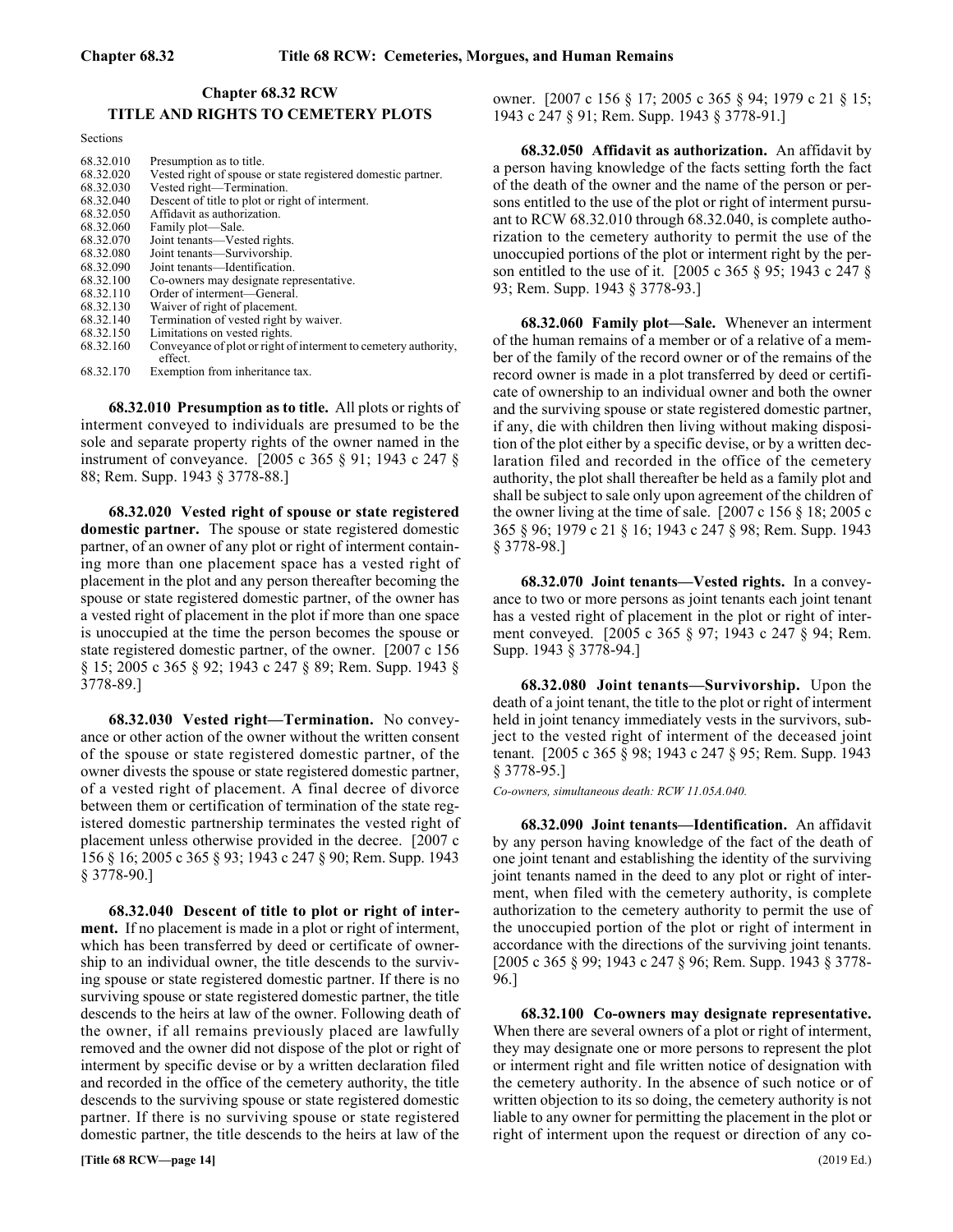owner of the plot or right of interment. [2005 c 365 § 100; 1943 c 247 § 97; Rem. Supp. 1943 § 3778-97.]

**68.32.110 Order of interment—General.** In a family plot one right of interment may be used for the owner's interment and one for the owner's surviving spouse or state registered domestic partner, if any. Any unoccupied spaces may then be used by the remaining parents and children of the deceased owner, if any, then to the spouse or state registered domestic partner of any child of the owner, then to the heirs at law of the owner, in the order of death. [2007 c 156 § 19; 2005 c 365 § 101; 1943 c 247 § 99; Rem. Supp. 1943 § 3778- 99.]

**68.32.130 Waiver of right of placement.** Any surviving spouse, state registered domestic partner, parent, child, or heir having a right of placement in a family plot may waive such right in favor of any other relative, spouse, or state registered domestic partner of a relative of the deceased owner. Upon such a waiver, the remains of the person in whose favor the waiver is made may be placed in the plot.  $[2007 \text{ c } 156 \text{ §}]$ 20; 2005 c 365 § 102; 1943 c 247 § 101; Rem. Supp. 1943 § 3778-101.]

**68.32.140 Termination of vested right by waiver.** A vested right of placement may be waived and is terminated upon the placement elsewhere of the remains of the person in whom vested. [2005 c 365 § 103; 1943 c 247 § 102; Rem. Supp. 1943 § 3778-102.]

**68.32.150 Limitations on vested rights.** No vested right of interment gives any person the right to have his or her remains interred in any interment space in which the remains of any deceased person having a prior vested right of interment have been interred. No vested right of interment gives any person the right to have the remains of more than one deceased person placed in a single space in violation of the rules and regulations of the cemetery in which the space is located. [2005 c 365 § 104; 1943 c 247 § 103; Rem. Supp. 1943 § 3778-103.]

**68.32.160 Conveyance of plot or right of interment to cemetery authority, effect.** A cemetery authority may take and hold any plot or right of interment conveyed to it by the plot owner so that it will be nontransferable. Placements shall be restricted to the persons designated in the conveyance. [2005 c 365 § 105; 1943 c 247 § 104; Rem. Supp. 1943 § 3778-104.]

**68.32.170 Exemption from inheritance tax.** Cemetery property passing to an individual by reason of the death of the owner is exempt from all inheritance taxes. [1943 c 247 § 92; Rem. Supp. 1943 § 3778-92.]

#### Chapter 68.36 **Chapter 68.36 RCW ABANDONED LOTS**

Sections

| 68.36.010 | Sale of abandoned space—Presumption of abandonment.   |
|-----------|-------------------------------------------------------|
| 68.36.020 | Notice—Requirements—Limitation on placing.            |
| 68.36.030 | Petition for order of abandonment—Notice and hearing. |
| 68.36.040 | Service of notice.                                    |
| 68.36.050 | Hearing—Order—Attorneys' fees.                        |
| 68.36.060 | Contract for care before adjudication.                |
| 68.36.070 | Contract for care within one year after adjudication. |
| 68.36.080 | Sale after one year.                                  |
| 68.36.100 | Petition may cover several lots.                      |
|           |                                                       |

68.36.010 68.36.010 Sale of abandoned space—Presumption of abandonment. **68.36.010 Sale of abandoned space—Presumption of abandonment.** The ownership or right to unoccupied cemetery space in this state shall, upon abandonment, be subject to forfeiture and sale by the person or entity having ownership or management of the cemetery. Unoccupied cemetery space is presumed to be abandoned if it has been neglected and in a state of disrepair for a period of five years. [2005 c 365 § 106; 1943 c 247 § 78; Rem. Supp. 1943 § 3778-78.]

68.36.020 68.36.020 Notice—Requirements—Limitation on placing. **68.36.020 Notice—Requirements—Limitation on placing.** Cemetery management shall place a suitable notice on each unoccupied space, setting forth the date the notice is placed and that the unoccupied space is subject to forfeiture and sale by the cemetery. If the owner of the unoccupied space fails during the next three years following the date of the notice to maintain or care for the unoccupied space, the cemetery may reclaim the unoccupied space. However, such a notice cannot be placed on the unoccupied space in any cemetery lot until twenty years have elapsed since the last interment in any such lot of a member of the immediate family of the record owner. [2005 c 365 § 107; 1943 c 247 § 79; Rem. Supp. 1943 § 3778-79.]

68.36.030 Petition for order of abandonment— **Notice and hearing.** After a three-year period, the owner or manager of the cemetery may file a verified petition in the office of the county clerk, setting forth the facts relating to the abandonment. The petition may ask for an order of the superior court for abandonment.

At the time of filing the petition, the cemetery authority shall request a hearing of the petition. The superior court will fix the time for the hearing. Not less than sixty days before the time fixed for the hearing of the petition, notice and nature of the hearing shall be given to the owner of such unoccupied space. [2005 c 365 § 108; 1943 c 247 § 80; Rem. Supp. 1943 § 3778-80.]

68.36.040 68.36.040 Service of notice. **68.36.040 Service of notice.** The notice may be served personally upon the owner, or may be given by the mailing of the notice by registered mail to the owner to his or her last known address and by publishing the notice three times in a legal newspaper published in the county in which the cemetery is located. In the event that the whereabouts of the owner is unknown, then the notice may be given by publishing the notice three times in a legal newspaper as required by this section. The cemetery authority may file an affidavit in the proceeding to the effect that the owner is unknown and that the cemetery exercised diligence in attempting to locate the unknown parties. The affidavit shall be conclusive to that

**Reviser's note:** The inheritance tax was repealed by 1981 2nd ex.s. c 7 § 83.100.160 (Initiative Measure No. 402). See RCW 83.100.900. For later enactment, see chapter 83.100 RCW.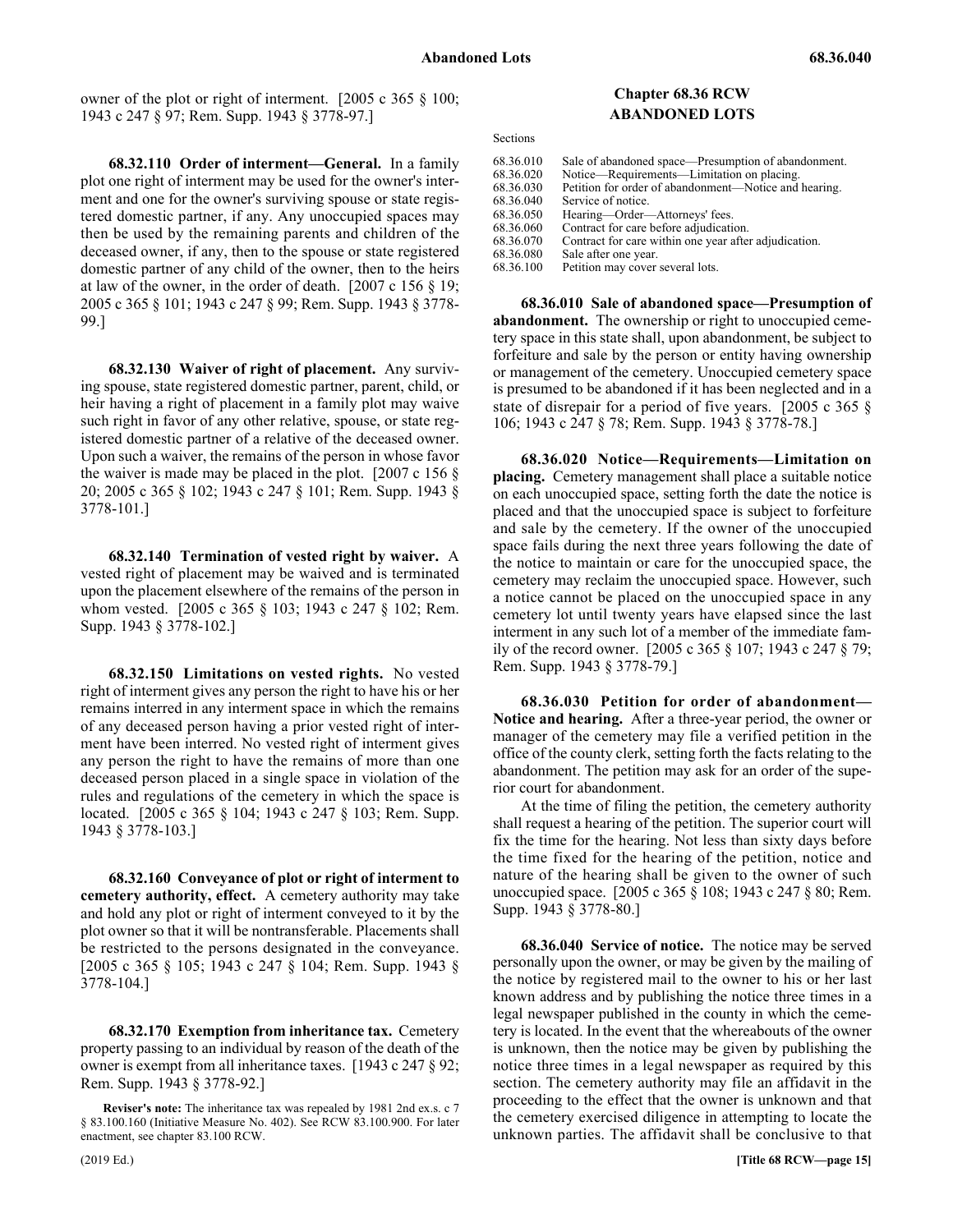effect. [2005 c 365 § 109; 1943 c 247 § 81; Rem. Supp. 1943 § 3778-81.]

68.36.050 68.36.050 Hearing—Order—Attorneys' fees. **68.36.050 Hearing—Order—Attorneys' fees.** An owner or claimant may appear and answer the allegations of the petition. If an owner fails to do so prior to the day fixed for hearing, a default shall be entered and it shall then be the duty of the superior court to immediately enter an order adjudging the unoccupied space to have been abandoned and subject to sale. In the event the owner or claimant shall appear and file his or her answer prior to the day fixed for the hearing, the presumption of abandonment shall no longer exist, and on the day fixed for the hearing of the petition or on any subsequent day to which the hearing of the cause is adjourned, the allegations and proof of the parties shall be presented to the court and if the court shall determine that there has been a continued failure to maintain or care for the unoccupied space for a period of three consecutive years preceding the filing of the petition, an order shall be entered accordingly adjudging the unoccupied space to have been abandoned and subject to sale at the expiration of one year by the person, association, corporation, or municipality having ownership of the cemetery containing the same. Upon any adjudication of abandonment, the court shall fix such sum as it shall deem reasonable as attorneys' fees for petitioner's attorney for rights of interment adjudged to have been abandoned in such proceedings. [2005 c 365 § 110; 1943 c 247 § 82; Rem. Supp. 1943 § 3778-82.]

68.36.060 68.36.060 Contract for care before adjudication. **68.36.060 Contract for care before adjudication.** If at any time before the adjudication of abandonment the owner of an unoccupied space contracts with the owner or manager of the cemetery for the endowment care of the space, the court shall dismiss the proceedings as to such unoccupied space. [1953 c 290 § 1; 1943 c 247 § 83; Rem. Supp. 1943 § 3778-83.]

68.36.070 Contract for care within one year after **adjudication.** If at any time within one year after the adjudication of abandonment, the former owner of the unoccupied space shall contract for its endowment care, and reimburse the owner or manager of the cemetery for the expense of the proceedings, including attorney's fees, the space shall not be sold and the order adjudging it to have been abandoned shall be vacated upon petition of the former owner. [1953 c 290 § 2; 1943 c 247 § 84; Rem. Supp. 1943 § 3778-84.]

68.36.080 68.36.080 Sale after one year. **68.36.080 Sale after one year.** One year after the entry of the order adjudging such lot, part of lot, lots or parts of lots to have been abandoned, the owner or manager of the cemetery in which the same is located shall have the power to sell the same, in whole or in part, at public or private sale, and convey by deed good, clear and sufficient title thereto. [1943 c 247 § 85; Rem. Supp. 1943 § 3778-85.]

68.36.100 68.36.100 Petition may cover several lots. **68.36.100 Petition may cover several lots.** In any one petition for abandonment, a petitioner may, irrespective of diversity of ownership, include in any such petition as many lots or parts of lots as come within the provisions of \*this act. The petition for abandonment shall be entitled: "In the Matter of the Abandonment, Forfeiture and Sale of Unoccupied and

Uncared for Space located in . . . . . . . . . Cemetery." [1943 c 247 § 87; Rem. Supp. 1943 § 3778-87.]

**\*Reviser's note:** For "this act," see note following RCW 68.04.020.

# Chapter 68.40 **Chapter 68.40 RCW ENDOWMENT AND NONENDOWMENT CARE**

Sections

| 68.40.010 | Cemetery authorities—Deposit in endowment care fund<br>required.      |
|-----------|-----------------------------------------------------------------------|
| 68.40.025 | Nonendowed sections—Identification.                                   |
| 68.40.040 | Endowment care fiscal reports—Review by plot owners.                  |
| 68.40.060 | May accept property in trust—Application of income.                   |
| 68.40.085 | Representing fund as perpetual—Penalty.                               |
| 68.40.090 | Penalty.                                                              |
| 68.40.095 | Certain cemeteries exempt from chapter.                               |
| 68.40.100 | Only nonendowment care cemeteries now in existence are<br>authorized. |
| 68.40.900 | Effective date— $1987$ c 331.                                         |

68.40.010 Cemetery authorities-Deposit in endow**ment care fund required.** A cemetery authority not exempt under this chapter shall deposit in an endowment care fund not less than the following amounts for plots or interment rights sold: Ten percent of the gross sales price for each grave, niche, or crypt.

In the event that a cemetery authority sells an interment right at a price that is less than its current list price, or gives away, bequeaths, or otherwise gives title to an interment right, the interment right shall be endowed at the rate at which it would normally be endowed.

The deposits shall be made not later than the twentieth day of the month following the final payment on the sale price. If a contract for interment rights is sold, pledged, or otherwise encumbered as security for a loan by the cemetery authority, the cemetery authority shall pay into the endowment care fund ten percent of the gross sales price of the interment right within twenty days of receipt of payment of the proceeds from such sale or loan.

Any cemetery hereafter established shall have deposited in an endowment care fund the sum of twenty-five thousand dollars before selling any interment right. [2005 c 365 § 111; 1987 c 331 § 35; 1984 c 53 § 1; 1961 c 133 § 2; 1953 c 290 § 4; 1943 c 247 § 118; Rem. Supp. 1943 § 3778-118.]

68.40.025 68.40.025 Nonendowed sections—Identification. **68.40.025 Nonendowed sections—Identification.** Cemeteries with nonendowed sections opened before July 1, 1987, shall only be required to endow sections opened after July 1, 1987. On the face of any contract, receipt, or deed used for sales of nonendowed interment rights shall be prominently displayed the words "Nonendowment section." All nonendowed sections shall be identified as such by posting of a legible sign containing the following phrase: "Nonendowment section." [2005 c 365 § 112; 1987 c 331 § 36.]

68.40.040 68.40.040 Endowment care fiscal reports—Review by plot owners. **68.40.040 Endowment care fiscal reports—Review by plot owners.** A cemetery authority not exempt under this chapter shall file in its principal office for review by plot owners the previous seven fiscal years' endowment care reports as filed with the funeral and cemetery board in accordance with RCW 68.44.150. [2009 c 102 § 14; 1987 c 331 § 37; 1953 c 290 § 7; 1943 c 247 § 122; Rem. Supp. 1943 § 3778-122.]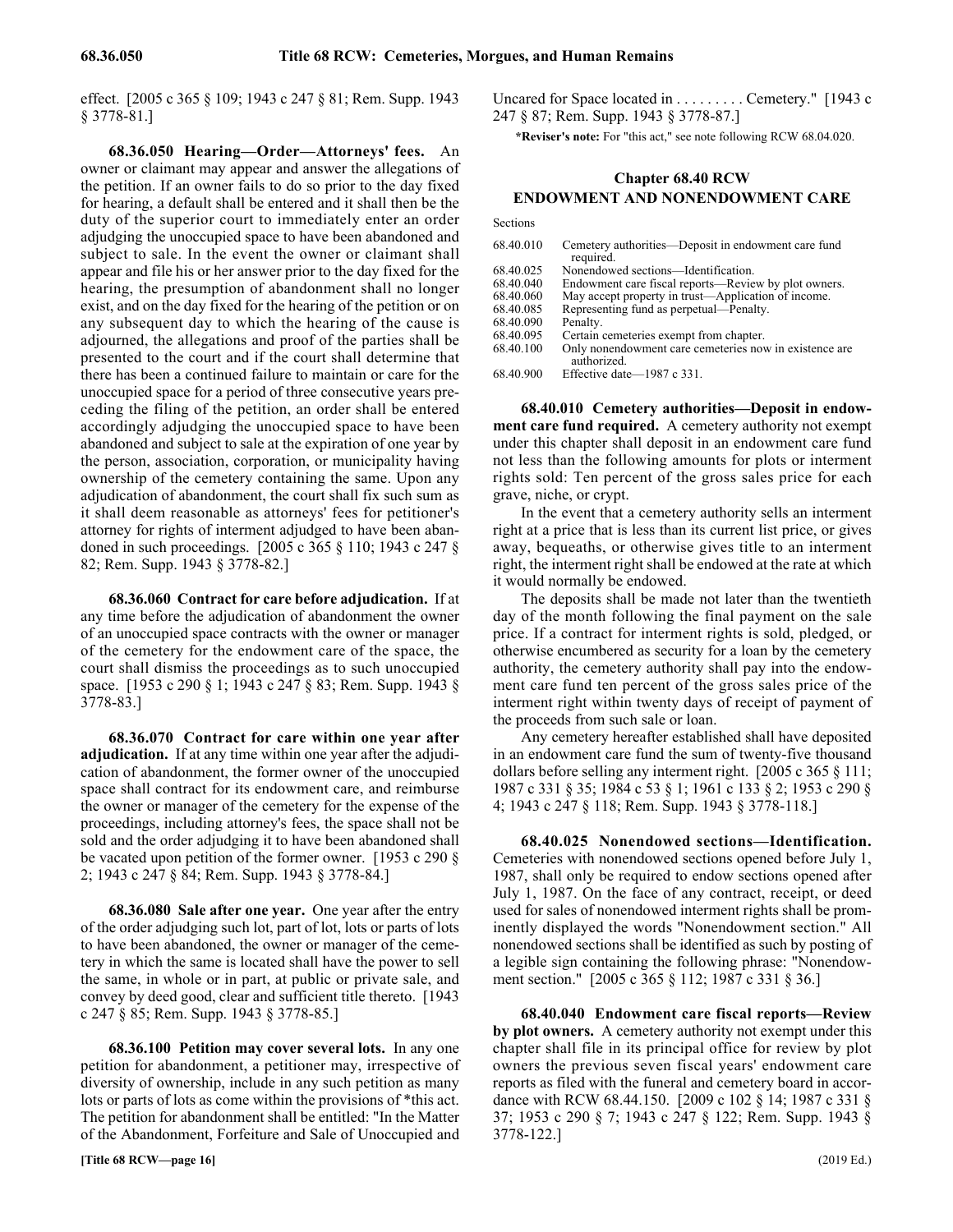**Funeral directors and embalmers account and cemetery account abolished, moneys transferred to funeral and cemetery account—2009 c 102:** See note following RCW 18.39.810.

68.40.060 May accept property in trust—Application **of income.** The cemetery authority of an endowment care cemetery may accept any property bequeathed, granted, or given to it in trust and may apply the income from such property to any or all of the following purposes:

(1) Improvement or embellishment of all or any part of the cemetery;

(2) Erection, renewal, repair, or preservation of any monument, fence, building, or other structure in the cemetery;

(3) Planting or cultivation of trees, shrubs, or plants in or around any part of the cemetery;

(4) Special care or ornamenting of any part of any interment right, section, or building in the cemetery; and

(5) Any purpose or use consistent with the purpose for which the cemetery was established or is maintained. [2005 c 365 § 113; 1987 c 331 § 38; 1953 c 290 § 8; 1943 c 247 § 129; Rem. Supp. 1943 § 3778-129.]

68.40.085 68.40.085 Representing fund as perpetual—Penalty. **68.40.085 Representing fund as perpetual—Penalty.** It is a misdemeanor for any cemetery authority, its officers, employees, or agents, or a cemetery broker or salesperson to represent that an endowment care fund, or any other fund set up for maintaining care, is perpetual. [2012 c 117 § 311; 1953 c 290 § 24.]

68.40.090 68.40.090 Penalty. **68.40.090 Penalty.** Any person, partnership, corporation, association, or his or her or its agents or representatives who shall violate any of the provisions of this chapter or make any false statement appearing on any sign, contract, agreement, receipt, statement, literature, or other publication shall be guilty of a misdemeanor. [2012 c 117 § 312; 1987 c 331 § 39; 1943 c 247 § 125; Rem. Supp. 1943 § 3778-125.]

68.40.095 68.40.095 Certain cemeteries exempt from chapter. **68.40.095 Certain cemeteries exempt from chapter.** This chapter does not apply to any cemetery controlled and operated by a coroner, county, city, town, or cemetery district. [1987 c 331 § 40.]

68.40.100 Only nonendowment care cemeteries now **in existence are authorized.** After June 7, 1979, no nonendowment care cemetery may be established. However, any nonendowment care cemetery in existence on June 7, 1979, may continue to operate as a nonendowment care cemetery. [1979 c 21 § 18.]

68.40.900 68.40.900 Effective date—1987 c 331. **68.40.900 Effective date—1987 c 331.** See RCW 68.05.900.

# Chapter 68.44 **Chapter 68.44 RCW ENDOWMENT CARE FUND**

Sections

| 68.44.010 | Funds authorized—Investments.  |
|-----------|--------------------------------|
| 68.44.020 | Use and care of funds.         |
| 68.44.030 | Authorized investments.        |
| 68.44.060 | Unauthorized loans-Penalty.    |
| 68.44.070 | Use of contributions to funds. |
| 68.44.080 | Plans for care—Financing.      |

68.44.090 Covenant to care for cemetery.<br>68.44.100 Agreement by owner to care fo 68.44.100 Agreement by owner to care for plot.<br>68.44.110 Trustees of fund. 68.44.110 Trustees of fund.<br>68.44.115 Trustee to file sta 68.44.115 Trustee to file statement with board—Resignation of trustee-<br>68.44.120 Directors as trustees—Secretary. 68.44.120 Directors as trustees—Secretary.<br>68.44.130 Bank or trust company as trustee 68.44.130 Bank or trust company as trustee.<br>68.44.140 Compensation of trustees. 68.44.140 Compensation of trustees.<br>68.44.150 Annual report. 68.44.150 Annual report.<br>68.44.160 Contributions. 68.44.160 Contributions.<br>68.44.170 Use of income 68.44.170 Use of income from fund.<br>68.44.180 Certain cemeteries exemp

68.44.180 Certain cemeteries exempt from chapter.<br>68.44.900 Effective date—1987 c 331. Effective date—1987 c  $331$ .

68.44.010 68.44.010 Funds authorized—Investments. **68.44.010 Funds authorized—Investments.** Any cemetery authority not exempt under chapter 68.40 RCW shall establish, maintain, and operate an inviolable endowment care fund. Endowment care, special care, and other cemetery authorities' endowment care funds may be commingled for investment and the income therefrom shall be divided between the funds in the proportion that each contributed to the sum invested. The funds shall be held in the name of the trustees appointed by the cemetery authority with the words "endowment care fund" being a part of the name. [1987 c 331 § 41; 1953 c 290 § 11; 1943 c 247 § 105; Rem. Supp. 1943 § 3778-105.]

68.44.020 68.44.020 Use and care of funds. **68.44.020 Use and care of funds.** Endowment care funds shall not be used for any purpose other than to provide, through income only, for the endowment care stipulated in the instrument by which the fund was established. Endowment care funds shall be kept separate and distinct from all assets of the cemetery authority. Endowment care principal shall remain inviolable and may not be reduced in any way not found within RCW 11.100.020. [2005 c 365 § 114; 1987 c 331 § 42; 1953 c 290 § 12. Prior: (i) 1943 c 247 § 106; Rem. Supp. 1943 § 3778-106. (ii) 1943 c 247 § 126; Rem. Supp. 1943 § 3778-126.]

68.44.030 68.44.030 Authorized investments. **68.44.030 Authorized investments.** Endowment care funds shall be kept invested in accordance with the provisions of RCW 11.100.020 subject to the following restrictions:

(1) No officer or director of the cemetery authority, trustee of the endowment care or special care funds, or spouse, sibling, parent, grandparent, or issue of such officer, director, or trustee, shall borrow any of such funds for himself or herself, directly or indirectly.

(2) No funds shall be loaned to the cemetery authority, its agents, or employees, or to any corporation, partnership, or other business entity in which the cemetery authority has any ownership interest.

(3) No funds shall be invested with persons or business entities operating in a business field directly related to cemeteries, including, but not limited to, mortuaries, monument production and sales, florists, and rental of funeral facilities.

(4) Notwithstanding any other provisions contained in this section, funds may be invested in any commercial bank, mutual savings bank, or savings and loan association duly chartered and operating under the laws of the United States or statutes of the state of Washington. [2012 c 117 § 313; 1985 c 30 § 138. Prior: 1984 c 149 § 175; 1979 c 21 § 19; 1953 c 290 § 13; 1943 c 247 § 127; Rem. Supp. 1943 § 3778-127.]

**Short title—Application—Purpose—Severability—1985 c 30:** See RCW 11.02.900 through 11.02.903.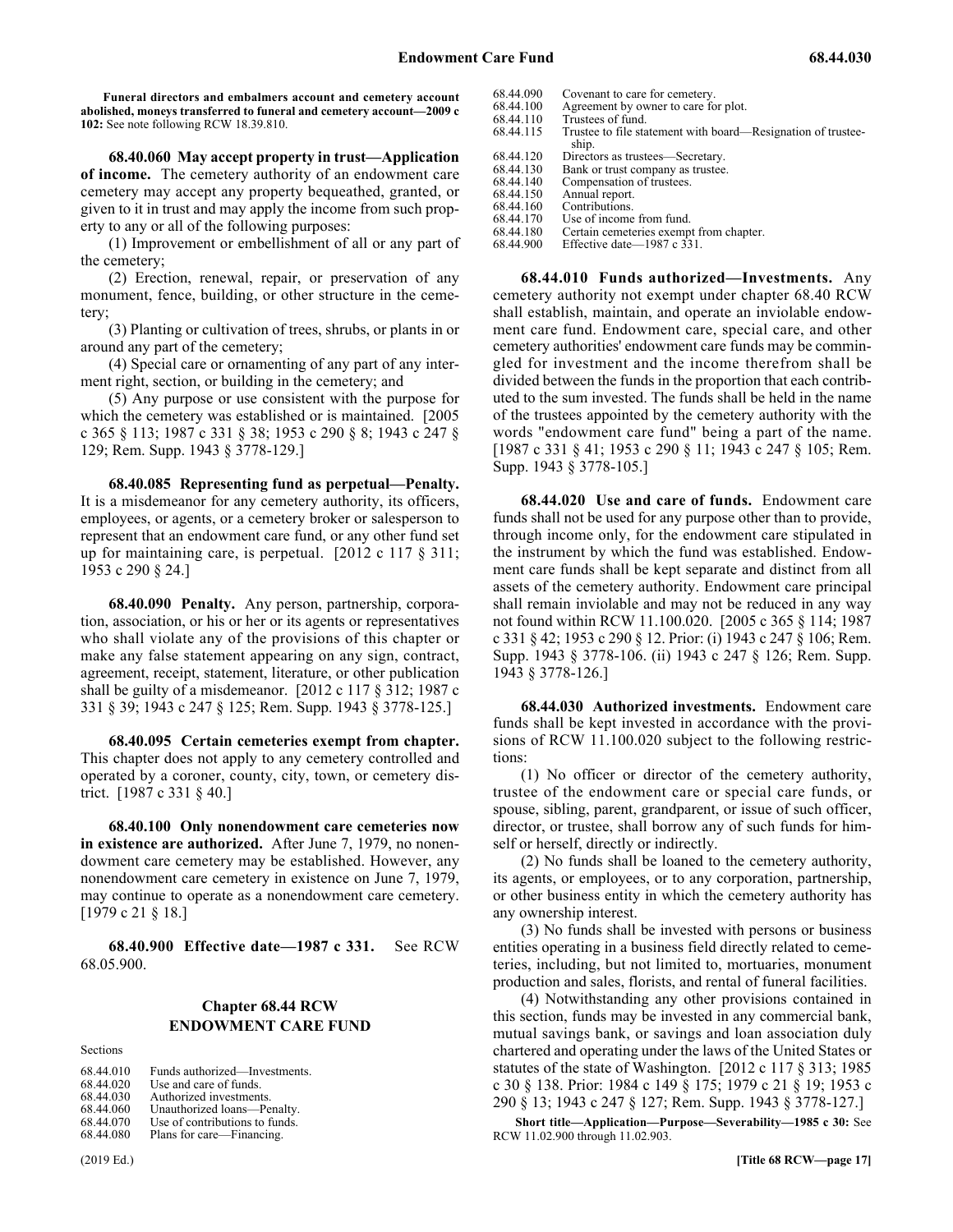Additional notes found at www.leg.wa.gov

68.44.060 68.44.060 Unauthorized loans—Penalty. **68.44.060 Unauthorized loans—Penalty.** Every director or officer authorizing or consenting to a loan, and the person who receives a loan, in violation of RCW 68.44.030 are severally guilty of a class C felony punishable under chapter 9A.20 RCW. [1984 c 53 § 2; 1943 c 247 § 133; Rem. Supp. 1943 § 3778-133.]

68.44.070 68.44.070 Use of contributions to funds. **68.44.070 Use of contributions to funds.** Contributions to endowment care and special care funds are permitted for charitable purposes. Endowment care and such contributions are provisions for the discharge of a duty from the persons contributing to the persons interred or to be interred in the cemetery. This provision is for the benefit and protection of the public by preserving and keeping cemeteries from becoming neglected places of disgrace in the communities they serve. [2005 c 365 § 115; 1953 c 290 § 16. Prior: (i) 1943 c 247 § 130; Rem. Supp. 1943 § 3778-130. (ii) 1943 c 247 § 117; Rem. Supp. 1943 § 3778-117.]

68.44.080 68.44.080 Plans for care—Financing. **68.44.080 Plans for care—Financing.** The cemetery authority may adopt plans for the care, maintenance, and embellishment of its cemetery. A cemetery authority may charge and collect from all purchasers of plots or rights of interment a reasonable sum that will generate a fund, and the income from the fund will provide care, maintenance, and embellishment on an endowment basis. [2005 c 365 § 116; 1953 c 290 § 17; 1943 c 247 § 108; Rem. Supp. 1943 § 3778- 108.]

68.44.090 68.44.090 Covenant to care for cemetery. **68.44.090 Covenant to care for cemetery.** Upon payment of the purchase price and the contribution for endowment care, a deed of conveyance or other instrument may include an agreement to care for the cemetery, on an endowment basis to the extent the income will permit. [2005 c 365 § 117; 1953 c 290 § 18; 1943 c 247 § 109; Rem. Supp. 1943 § 3778-109.]

68.44.100 68.44.100 Agreement by owner to care for plot. **68.44.100 Agreement by owner to care for plot.** Upon the application of an owner of a plot, and upon the payment by the owner of the amount fixed as a reasonable and proportionate contribution for endowment care, a cemetery authority may enter into an agreement with the owner for the special care of his or her plot and its appurtenances. [2005 c 365 § 118; 1953 c 290 § 19; 1943 c 247 § 110; Rem. Supp. 1943 § 3778-110.]

68.44.110 68.44.110 Trustees of fund. **68.44.110 Trustees of fund.** Unless an association of lot owners has been created for the purpose of appointing trustees, the cemetery authority shall appoint a minimum of three trustees for its endowment care fund, who shall hold office subject to the direction of the cemetery authority. [2005 c 365 § 119; 1987 c 331 § 43; 1953 c 290 § 20; 1943 c 247 § 111; Rem. Supp. 1943 § 3778-111.]

68.44.115 Trustee to file statement with board-Res**ignation of trusteeship.** To be considered qualified as a trustee, each trustee of an endowment care fund appointed in accordance with this chapter shall file with the board a statement of acceptance of fiduciary responsibility, on a form approved by the board, before assuming the duties of trustee. The trustee shall remain in the trustee's fiduciary capacity until such time as the trustee advises the funeral and cemetery board in writing of the trustee's resignation of trusteeship. [2009 c 102 § 15; 1987 c 331 § 44.]

**Funeral directors and embalmers account and cemetery account abolished, moneys transferred to funeral and cemetery account—2009 c 102:** See note following RCW 18.39.810.

68.44.120 68.44.120 Directors as trustees—Secretary. **68.44.120 Directors as trustees—Secretary.** The directors of a cemetery authority may be the trustees of its endowment care fund. When the fund is in the care of the directors, the secretary of the cemetery authority shall keep a true record of all of its proceedings. [2005 c 365 § 120; 1987 c 331 § 45; 1953 c 290 § 21; 1943 c 247 § 112; Rem. Supp. 1943 § 3778-112.]

68.44.130 68.44.130 Bank or trust company as trustee. **68.44.130 Bank or trust company as trustee.** In lieu of the appointment of a board of trustees of its endowment care fund, a cemetery authority may appoint, as sole trustee of its endowment care fund, any bank or trust company qualified to engage in the trust business. The bank or trust company shall be authorized to receive and accept the endowment care fund at the time of its appointment. [2005 c 365 § 121; 1987 c 331 § 46; 1943 c 247 § 113; Rem. Supp. 1943 § 3778- 113.]

68.44.140 68.44.140 Compensation of trustees. **68.44.140 Compensation of trustees.** Compensation to the board of trustees or trustee for services as trustee and other compensation for administration of trust funds shall not exceed the customary fees charged by banks and trust companies for like services. Such fees may not be paid from the fund principal. [2005 c 365 § 122; 1987 c 331 § 47; 1979 c 21 § 20; 1943 c 247 § 114; Rem. Supp. 1943 § 3778-114.]

68.44.150 68.44.150 Annual report. **68.44.150 Annual report.** The cemetery authority or the trustees in whose names the funds are held shall, annually, and within ninety days after the end of the calendar or fiscal year of the cemetery authority, file in its office and with the funeral and cemetery board endowment care trust fund, a report showing the actual financial condition of the funds. The report must be signed by an officer of the cemetery authority or one or more of the trustees. The report must be maintained for a period of seven years. [2009 c 102 § 16; 2005 c 365 § 123; 1987 c 331 § 48; 1979 c 21 § 21; 1943 c 247 § 115; Rem. Supp. 1943 § 3778-115.]

**Funeral directors and embalmers account and cemetery account abolished, moneys transferred to funeral and cemetery account—2009 c 102:** See note following RCW 18.39.810.

68.44.160 68.44.160 Contributions. **68.44.160 Contributions.** A cemetery authority which has established an endowment care fund may take and hold, as a part of the fund, any property, real, personal, or mixed, bequeathed, devised, granted, given, or otherwise contributed to it for its endowment care fund. [2005 c 365 § 124; 1953 c 290 § 22; 1943 c 247 § 116; Rem. Supp. 1943 § 3778-116.]

68.44.170 68.44.170 Use of income from fund. **68.44.170 Use of income from fund.** The income from the endowment care fund shall be used solely for the general care, maintenance, and embellishment of the cemetery, and shall be applied in such manner as the cemetery authority may from time to time determine to be for the best interest of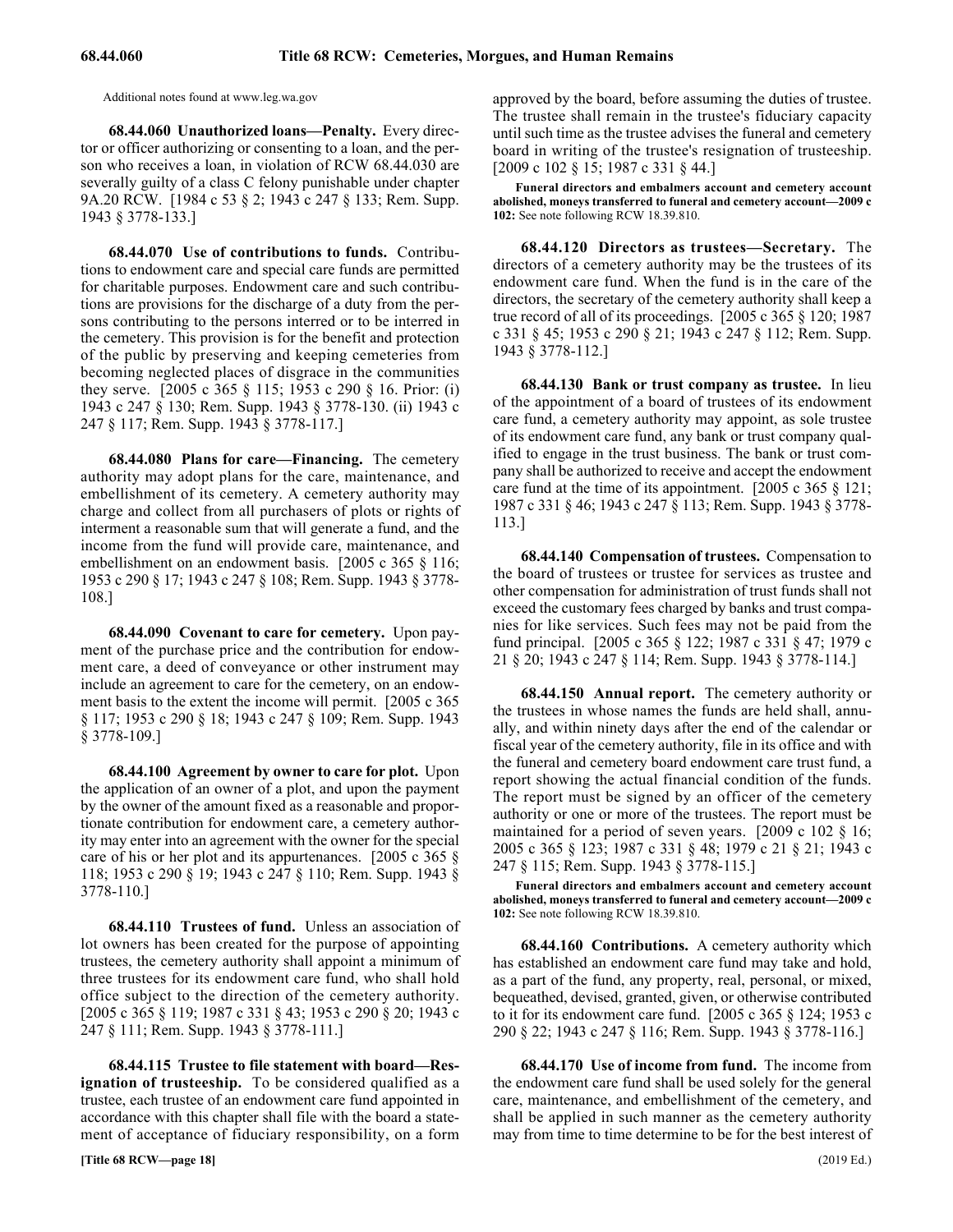the cemetery. [1953 c 290 § 23; 1943 c 247 § 107; Rem. Supp. 1943 § 3778-107.]

68.44.180 68.44.180 Certain cemeteries exempt from chapter. **68.44.180 Certain cemeteries exempt from chapter.** This chapter does not apply to any cemetery controlled and operated by a coroner, county, city, town, or cemetery district. [1987 c 331 § 49.]

68.44.900 68.44.900 Effective date—1987 c 331. **68.44.900 Effective date—1987 c 331.** See RCW 68.05.900.

# Chapter 68.46 **Chapter 68.46 RCW** 68.46 PREARRANGEMENT CONTRACTS **PREARRANGEMENT CONTRACTS**

Sections

| 68.46.010 | Definitions.                                                  |
|-----------|---------------------------------------------------------------|
| 68.46.020 | Prearrangement trust funds—Required.                          |
| 68.46.030 | Prearrangement trust funds—Deposits—Bond requirements.        |
| 68.46.040 | Prearrangement trust funds—Deposit of funds.                  |
| 68.46.050 | Withdrawals from trust funds—Notice of department of social   |
|           | and health services' claim.                                   |
| 68.46.055 | Indebtedness limitations.                                     |
| 68.46.060 | Termination of contract by purchaser or beneficiary.          |
| 68.46.070 | Involuntary termination of contract—Refund.                   |
| 68.46.075 | Inactive contracts—Funds transfer—Obligations.                |
| 68.46.080 | Other use of trust funds prohibited.                          |
| 68.46.090 | Financial reports—Filing—Verification.                        |
| 68.46.100 | Prearrangement contract requirements.                         |
| 68.46.110 | Compliance required.                                          |
| 68.46.125 | Certain cemeteries exempt from chapter.                       |
| 68.46.130 | Exemptions from chapter granted by board.                     |
| 68.46.160 | Contract forms—Filing.                                        |
| 68.46.170 | Sales licenses—Requirement.                                   |
| 68.46.175 | Unconstructed crypts, etc., as part of contract—Requirements. |
| 68.46.900 | Effective date—1987 c 331.                                    |

*Prearrangement funeral service contracts: RCW 18.39.240 through 18.39.360.*

68.46.010 68.46.010 Definitions. **68.46.010 Definitions.** The definitions in this section apply throughout this chapter unless the context clearly requires otherwise.

(1) "Board" means the funeral and cemetery board established under RCW 18.39.173 or its authorized representative.

(2) "Cemetery merchandise or services" and "merchandise or services" mean those services normally performed by cemetery authorities, including the sale of monuments, markers, memorials, nameplates, liners, vaults, boxes, urns, vases, interment services, or any one or more of them.

(3) "Prearrangement contract" means a contract for purchase of cemetery merchandise or services, unconstructed crypts or niches, or undeveloped graves to be furnished at a future date for a specific consideration which is paid in advance by one or more payments in one sum or by installment payments.

(4) "Prearrangement trust fund" means all funds required to be maintained in one or more funds for the benefit of beneficiaries by either this chapter or by the terms of a prearrangement contract, as herein defined.

(5) "Undeveloped grave" means any grave in an area which a cemetery authority has not landscaped, groomed, or developed to the extent customary in the cemetery industry. [2009 c 102 § 17; 2005 c 365 § 125; 1979 c 21 § 22; 1975 1st ex.s. c 55 § 1; 1973 1st ex.s. c 68 § 1.]

**Reviser's note:** The definitions in this section have been alphabetized pursuant to RCW 1.08.015(2)(k).

**Funeral directors and embalmers account and cemetery account abolished, moneys transferred to funeral and cemetery account—2009 c 102:** See note following RCW 18.39.810.

68.46.020 68.46.020 Prearrangement trust funds—Required. **68.46.020 Prearrangement trust funds—Required.** Any cemetery authority selling by prearrangement contracts any merchandise or services shall establish and maintain one or more prearrangement trust funds for the benefit of beneficiaries of prearrangement contracts. [2005 c 365 § 126; 1973 1st ex.s. c 68 § 2.]

68.46.030 Prearrangement trust funds—Deposits-**Bond requirements.** (1) For each prearrangement contract, a cemetery authority shall deposit the greater of the following amounts in its prearrangement trust fund:

(a) For merchandise:

(i) Fifty percent of the contract price; or

(ii) The wholesale cost of the item.

(b) For services:

(i) Fifty percent of the contract price; or

(ii) The direct cost of providing the service.

(2) Any cemetery authority which does not file and maintain with the board a bond as provided in subsection (4) of this section shall deposit in its prearrangement trust fund an amount as determined under subsection (1) of this section, excluding sales tax and endowment care if such charge is made.

(3) Any cemetery authority which files and maintains with the board a bond as provided in subsection (4) of this section may retain the nontrustable portion of the contract before depositing the balance of payments into its prearrangement trust fund, as determined under subsection (1) of this section, excluding sales tax and endowment care, if such charge is made.

(4) Each cemetery authority electing to make payments to its prearrangement trust fund pursuant to subsection (3) of this section shall file and maintain with the board a bond, issued by a surety company authorized to do business in the state, in the amount by which the cemetery authority's contingent liability for refunds pursuant to RCW 68.46.060 exceeds the amount deposited in its prearrangement trust fund. The bond shall be conditioned that it is for the use and benefit of any person requesting a refund pursuant to RCW 68.46.060 if the cemetery authority does not promptly pay to the person the refund due pursuant to RCW 68.46.060. In addition to any other remedy, every person not promptly receiving the refund due pursuant to RCW 68.46.060 may sue the surety for the refund. The liability of the surety shall not exceed the amount of the bond. Termination or cancellation shall not be effective unless notice is delivered by the surety to the board at least thirty days prior to the date of termination or cancellation. The board shall immediately notify the cemetery authority affected by the termination or cancellation by certified mail, return receipt requested. The cemetery authority shall thereupon obtain another bond or make such other arrangement as may be satisfactory to the board to ensure its ability to make refunds pursuant to RCW 68.46.060.

(5) Deposits to the prearrangement trust fund shall be made not later than the twentieth day of each month following receipt of each payment required to be deposited. If a prearrangement contract is sold, pledged, or otherwise encum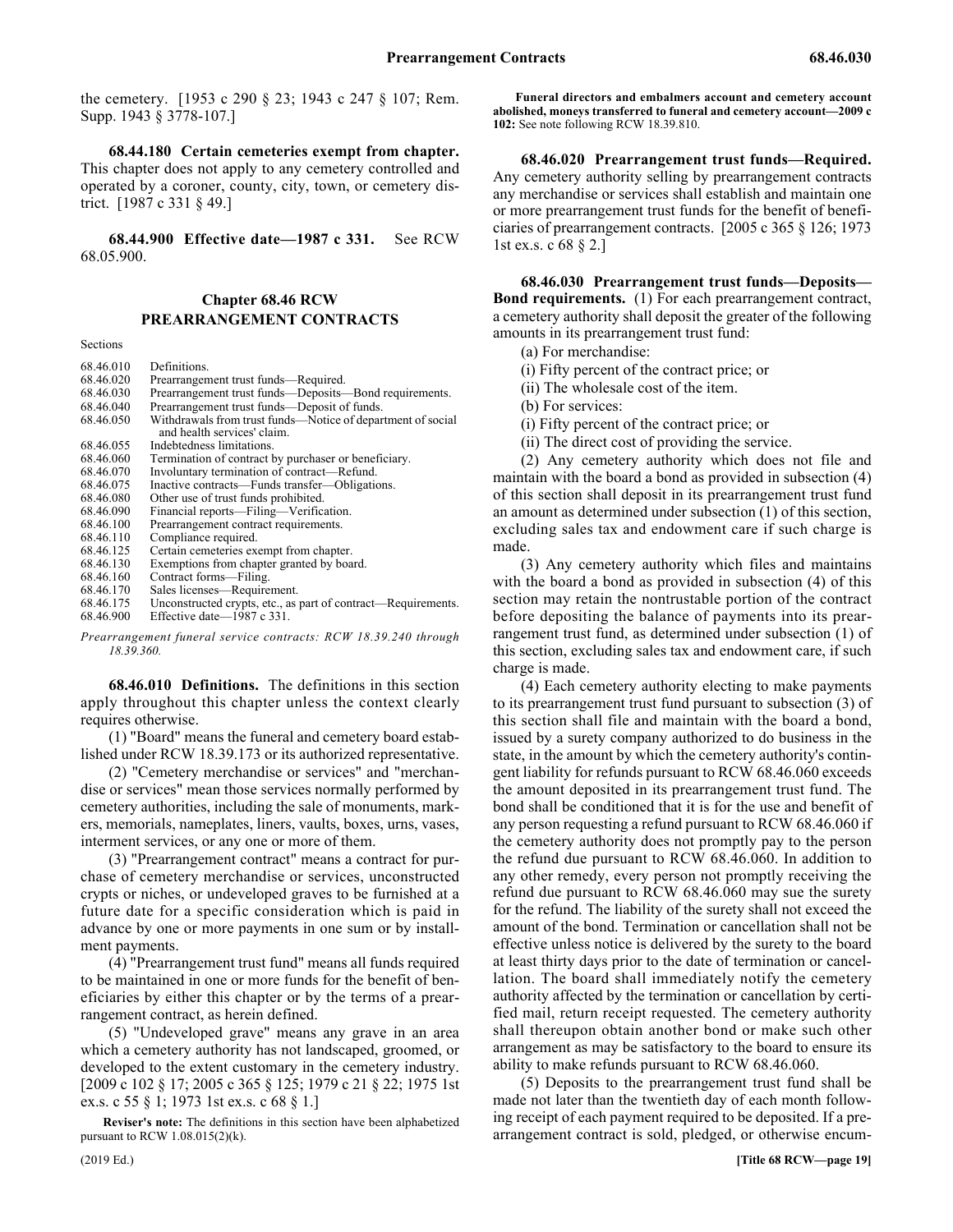bered as security for a loan by the cemetery authority, the cemetery authority shall pay into the prearrangement trust fund fifty percent of the total sale price of the prearrangement contract within twenty days of receipt of payment of the proceeds from the sale or loan.

(6) Any failure to fund a prearrangement contract as required by this section shall be grounds for disciplinary action against the cemetery authority and the cemetery authority's prearrangement sales license. [2005 c 365 § 127; 1984 c 53 § 3; 1979 c 21 § 24; 1973 1st ex.s. c 68 § 3.]

68.46.040 Prearrangement trust funds—Deposit of **funds.** (1) All prearrangement trust funds must be deposited in a commercial bank, trust company, mutual savings bank, savings and loan association, or credit union, whether state or federally chartered. Such accounts must be designated as the "prearrangement trust fund" by name and the particular cemetery authority for the benefit of the beneficiaries named in any prearrangement contract.

(2) All prearrangement trust funds must be invested in accordance with the provisions of RCW 11.100.020 subject to the following restrictions:

(a) No officer or director of the cemetery authority, trustee of the prearrangement trust funds, or spouse, sibling, parent, grandparent, or issue of such officer, director, or trustee, may borrow any of such funds for himself or herself, directly or indirectly;

(b) No funds may be loaned to the cemetery authority, its agents, or employees, or to any corporation, partnership, or other business entity in which the cemetery authority has any ownership interest; and

(c) No funds may be invested with persons or business entities operating in a business field directly related to cemeteries. [2012 c 206 § 1; 2005 c 365 § 128; 1987 c 331 § 50; 1973 1st ex.s. c 68 § 4.]

68.46.050 Withdrawals from trust funds—Notice of **department of social and health services' claim.** (1) A depository of prearrangement funds shall permit a cemetery authority to withdraw all funds deposited under any specific prearrangement contract plus interest accrued thereon, under the following circumstances and conditions:

(a) If the cemetery authority files a verified statement with the depository that the prearrangement merchandise and services covered by a contract have been furnished and delivered; or

(b) If the cemetery authority files a verified statement that a specific prearrangement contract has been canceled in accordance with its terms.

(2) The department of social and health services shall notify the cemetery authority maintaining a prearrangement trust fund regulated by this chapter that the department has a claim on the estate of a beneficiary for long-term care services. Such notice shall be renewed at least every three years. The cemetery authority, upon becoming aware of the death of a beneficiary, shall give notice to the department of social and health services, office of financial recovery, who shall file any claim there may be within thirty days of the notice. [2005 c 365 § 129; 1995 1st sp.s. c 18 § 65; 1973 1st ex.s. c 68 § 5.]

Additional notes found at www.leg.wa.gov

68.46.055 68.46.055 Indebtedness limitations. **68.46.055 Indebtedness limitations.** No cemetery authority may enter into a retail contract for the purchase of debentures, shares, scrip, bonds, notes, or any instrument or evidence of indebtedness that requires the cemetery authority to furnish cemetery merchandise, services, or interment rights to the holder at a future date. This section does not include retail installment sales transactions governed by chapter 63.14 RCW. [2005 c 365 § 130; 1984 c 53 § 8.]

68.46.060 68.46.060 Termination of contract by purchaser or beneficiary. **68.46.060 Termination of contract by purchaser or beneficiary.** Any purchaser or beneficiary may, upon written demand of any cemetery authority, demand that any prearrangement contract with such cemetery authority be terminated. In such event, the cemetery authority shall, within thirty days, refund to the purchaser or beneficiary fifty percent of the moneys received less the contractual price of any merchandise delivered or services performed before the termination plus interest earned. In any case, where, under a prearrangement contract there is more than one beneficiary, no written demand as provided in this section shall be honored by any cemetery authority unless the written demand provided for in this section shall bear the signatures of all of such beneficiaries. [2005 c 365 § 132; 1987 c 331 § 51; 1984 c 53 § 4; 1979 c 21 § 25; 1973 1st ex.s. c 68 § 6.]

68.46.070 Involuntary termination of contract— **Refund.** Prearrangement contracts shall terminate upon demand of the purchaser of the contract if the cemetery authority shall go out of business, become insolvent or bankrupt, make an assignment for the benefit of creditors, or for any other reason be unable to fulfill the obligations under the contract. Upon demand by the purchaser or beneficiary or beneficiaries of any prearrangement contract, the cemetery authority shall refund one hundred percent of the original contract, less delivered services and merchandise, including funds held in deposit and interest earned thereon, unless otherwise ordered by a court of competent jurisdiction. [1987 c 331 § 52; 1979 c 21 § 26; 1973 1st ex.s. c 68 § 7.]

68.46.075 68.46.075 Inactive contracts—Funds transfer—Obligations. **68.46.075 Inactive contracts—Funds transfer—Obligations.** In the event the beneficiary of a prearrangement contract make[s] no claim within fifty years of the date of the contract for the merchandise and services provided in the prearrangement contract, the funds deposited in the prearrangement trust for that contract, plus interest, shall be transferred to the cemetery authority's endowment fund, to be used for the purposes for which the endowment fund was established. However, the cemetery authority shall remain obligated for merchandise and services, unconstructed crypts, niches, and undeveloped property under the terms of the prearrangement contract. Claims may be made for merchandise and services, unconstructed crypts, niches, and undeveloped property on a prearrangement contract after the funds have been transferred to the endowment fund. These claims shall be paid for from the endowment fund income on a contract by contract basis. [2005 c 365 § 133; 1979 c 21 § 27.]

68.46.080 68.46.080 Other use of trust funds prohibited. **68.46.080 Other use of trust funds prohibited.** Prearrangement trust funds shall not be used in any way for the benefit of the cemetery authority or any director, officer, agent, or employee of any cemetery authority, including, but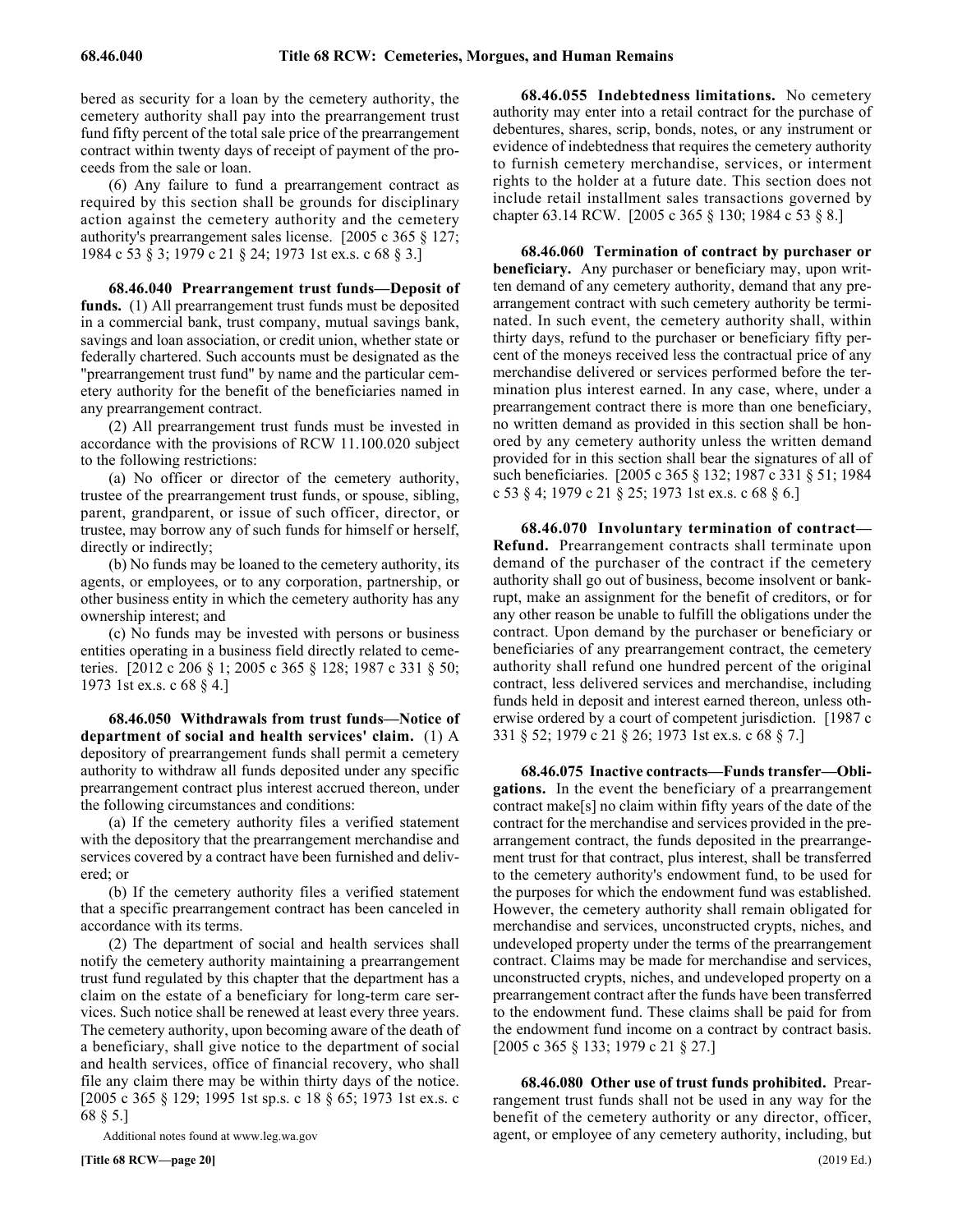not limited to any encumbrance, pledge, or other utilization or prearrangement trust funds as collateral or other security. [2005 c 365 § 134; 1973 1st ex.s. c 68 § 8.]

68.46.090 68.46.090 Financial reports—Filing—Verification. **68.46.090 Financial reports—Filing—Verification.** Any cemetery authority selling prearrangement merchandise or other prearrangement services shall file in its office and with the board a written report upon forms prepared by the board which shall state the amount of the principle of the prearrangement trust fund, the depository of such fund, and cash on hand which is or may be due to the fund as well as other information the board may deem appropriate. All information appearing on such written reports shall be revised at least annually. These reports shall be verified by the president, or the vice president, and one other officer of the cemetery authority, the accountant or auditor who prepared the report, and, if required by the board for good cause, a certified public accountant in accordance with generally accepted auditing standards. [2009 c 102 § 18; 2005 c 365 § 135; 1983 c 190 § 1; 1977 ex.s. c 351 § 5; 1973 1st ex.s. c 68 § 9.]

**Funeral directors and embalmers account and cemetery account abolished, moneys transferred to funeral and cemetery account—2009 c 102:** See note following RCW 18.39.810.

Additional notes found at www.leg.wa.gov

68.46.100 68.46.100 Prearrangement contract requirements. **68.46.100 Prearrangement contract requirements.** Every prearrangement contract shall contain language which informs the purchaser of the prearrangement trust fund and the amount to be deposited in the prearrangement trust fund. The amount deposited to the prearrangement trust fund must meet the requirements of RCW 68.46.030.

Every prearrangement contract shall contain language prominently featured on the face of the contract disclosing to the purchaser what items will be delivered before need, either stored or installed, and thus not subject to funding or refund.

Every prearrangement contract for the sale of unconstructed crypts, niches, or undeveloped property shall contain language which informs the purchaser that sales of unconstructed or undeveloped property are subject to the provisions of RCW 68.46.030. [2005 c 365 § 136; 1987 c 331 § 53; 1984 c 53 § 5; 1973 1st ex.s. c 68 § 10.]

68.46.110 68.46.110 Compliance required. **68.46.110 Compliance required.** No cemetery authority shall sell, offer to sell, or authorize the sale of cemetery merchandise or services or accept funds in payment of any prearrangement contract unless such acts are performed in compliance with this title and under the authority of a valid and unsuspended certificate of authority to operate a cemetery in this state. [2005 c 365 § 137; 1973 1st ex.s. c 68 § 11.]

68.46.125 68.46.125 Certain cemeteries exempt from chapter. **68.46.125 Certain cemeteries exempt from chapter.** This chapter does not apply to any cemetery controlled and operated by a coroner, county, city, town, or cemetery district. [1987 c 331 § 54.]

68.46.130 Exemptions from chapter granted by **board.** The board may grant an exemption from any or all of the requirements of this chapter relating to prearrangement contracts to any cemetery authority which:

(1) Sells less than twenty prearrangement contracts per year; and

(2) Deposits one hundred percent of all funds received into a trust fund under RCW 68.46.030, as now or hereafter amended. [2009 c 102 § 19; 1979 c 21 § 43.]

**Funeral directors and embalmers account and cemetery account abolished, moneys transferred to funeral and cemetery account—2009 c 102:** See note following RCW 18.39.810.

68.46.160 68.46.160 Contract forms—Filing. **68.46.160 Contract forms—Filing.** No cemetery authority shall use a prearrangement contract without first filing the form of such contract with the board: PROVIDED, That the board may order the cemetery authority to cease using any prearrangement contract form which:

(1) Is in violation of any provision of this chapter;

(2) Is misleading or deceptive; or

(3) Is being used in connection with solicitation by false, misleading or deceptive advertising or sales practices.

Use of a prearrangement contract form which is not on file with the board or which the board has ordered the cemetery authority not to use shall be a violation of this chapter. [1979 c 21 § 38.]

68.46.170 68.46.170 Sales licenses—Requirement. **68.46.170 Sales licenses—Requirement.** No cemetery authority shall enter into prearrangement contracts in this state unless the cemetery authority has obtained a prearrangement sales license issued by the board or its authorized representative and such license is then current and valid. [1979 c 21 § 23.]

68.46.175 Unconstructed crypts, etc., as part of con**tract—Requirements.** (1) A cemetery authority that enters into prearrangement contracts for the sale of unconstructed crypts, niches, or undeveloped property, or that conveys undeveloped property by gift, shall maintain an adequate inventory of constructed crypts or niches and developed property. The inventory shall be a minimum of ten percent of the unconstructed or undeveloped property sales. The inventory shall be equal or better in quality than the unconstructed crypts or niches, or undeveloped property if they were constructed or developed.

(2) If the death of a purchaser or owner of an unconstructed crypt, niche, or undeveloped property occurs before the property is constructed or developed, the cemetery authority shall provide a constructed crypt, niche, or developed property of equal or better quality without additional cost or charge.

(3) If two or more unconstructed crypts, niches, or undeveloped properties are conveyed with the intention that the crypts, niches, or properties shall be contiguous to each other or maintained together as a group and the death of any one purchaser or owner in such group occurs before the unconstructed crypts, niches, or undeveloped property is developed, the cemetery authority shall provide additional constructed crypts, niches, or developed property of equal or better quality, contiguous to each other or together as a group, as originally intended, to other purchasers or owners in the group without additional cost or charge.

(4) The representative of the deceased purchaser may agree to the placement of the decedent in a temporary crypt, niche, or grave until the construction is completed and the decedent is placed in the new crypt, niche, or grave.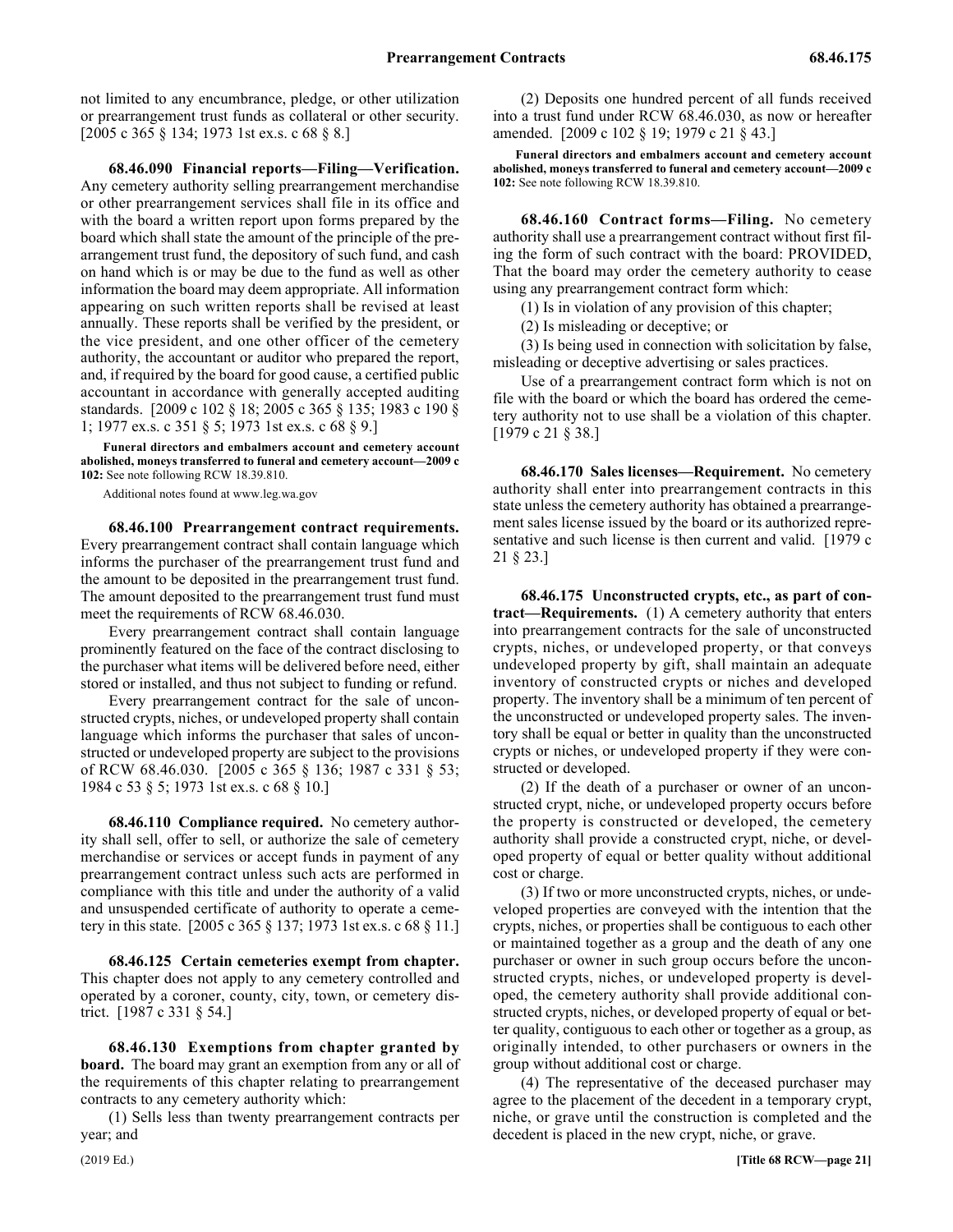(5) Prearrangement sales of unconstructed crypts, niches, or undeveloped property must meet the requirements of RCW 68.46.030. [2005 c 365 § 131.]

68.46.900 68.46.900 Effective date—1987 c 331. **68.46.900 Effective date—1987 c 331.** See RCW 68.05.900.

# **Chapter 68.50 RCW HUMAN REMAINS**

Sections

| 68.50.010<br>68.50.015 | Coroner's jurisdiction over remains.<br>Immunity for determining cause and manner of death—Judi-<br>cial review of determination. |
|------------------------|-----------------------------------------------------------------------------------------------------------------------------------|
| 68.50.020              | Notice to coroner or medical examiner—Penalty.                                                                                    |
| 68.50.032              | Transportation of remains directed by coroner or medical<br>examiner—Costs.                                                       |
| 68.50.035              | Unlawful to refuse burial to non-Caucasian.                                                                                       |
| 68.50.040              | Deceased's effects to be listed.                                                                                                  |
|                        |                                                                                                                                   |
| 68.50.050              | Removal or concealment of body—Penalty.                                                                                           |
| 68.50.060              | Bodies for instruction purposes.                                                                                                  |
| 68.50.070              | Human remains-Disposition.                                                                                                        |
| 68.50.080              | Certificate and bond before receiving bodies.                                                                                     |
| 68.50.090              | Penalty.                                                                                                                          |
| 68.50.100              | Dissection, when permitted—Autopsy of person under the age<br>of three years.                                                     |
| 68.50.101              | Autopsy, postmortem—Who may authorize.                                                                                            |
| 68.50.102              | Court petition for autopsy—Cost.                                                                                                  |
| 68.50.103              | Autopsies in industrial deaths.                                                                                                   |
| 68.50.104              | Cost of autopsy.                                                                                                                  |
| 68.50.105              | Autopsies, postmortems—Reports and records confidential—<br>Exceptions.                                                           |
| 68.50.106              | Autopsies, postmortems—Analyses—Opinions—Evidence—<br>Costs.                                                                      |
| 68.50.107              | State toxicological laboratory established—State toxicologist.                                                                    |
| 68.50.108              | Autopsies, postmortems—Consent to embalm or cremate<br>body—Time limitation.                                                      |
| 68.50.110              | Burial or cremating.                                                                                                              |
| 68.50.115              | Coroner and medical examiner liability-Release of informa-                                                                        |
|                        | tion.                                                                                                                             |
|                        |                                                                                                                                   |
|                        |                                                                                                                                   |
| 68.50.120              | Holding body for debt—Penalty.                                                                                                    |
| 68.50.130              | Unlawful disposal of remains.                                                                                                     |
| 68.50.140              | Unlawful disturbance, removal, or sale of human remains—<br>Penalty.                                                              |
| 68.50.160              | Right to control disposition of remains—Liability of funeral<br>establishment or cemetery authority—Liability for cost.           |
| 68.50.170              | Effect of authorization.                                                                                                          |
| 68.50.185              | Individual cremation—Exception—Penalty.                                                                                           |
| 68.50.200              | Permission to remove human remains.                                                                                               |
| 68.50.210              | Notice for order to remove remains.                                                                                               |
| 68.50.220              | Exceptions.                                                                                                                       |
| 68.50.230              | Human remains that have not been disposed—Rules.                                                                                  |
| 68.50.232              | Remains—Entrusting to funeral homes or mortuaries.                                                                                |
| 68.50.240              | Record of human remains to be kept.                                                                                               |
|                        |                                                                                                                                   |
| 68.50.270              | Possession of cremated human remains.                                                                                             |
| 68.50.290              | Corneal tissue for transplantation-Presumption of good faith.                                                                     |
| 68.50.300              | Release of information concerning a death.                                                                                        |
| 68.50.310              | Dental identification system established-Powers and duties.                                                                       |
| 68.50.320              | Procedures for investigating missing persons—Availability of                                                                      |
| 68.50.330              | files.<br>Identification of body or human remains by dental examina-<br>tion—Comparison of dental examination records with dental |
|                        | records of dental identification system.                                                                                          |
| 68.50.645              | Skeletal human remains—Duty to notify—Ground disturbing                                                                           |
|                        | activities—Coroner determination—Definitions.                                                                                     |
| 68.50.900              | Effective date-1987 c 331.                                                                                                        |
| 68.50.901<br>68.50.902 | Application—1993 c 228.<br>Application—Construction—1993 c 228.                                                                   |

- 68.50.903 Severability—1993 c 228.
- 
- 68.50.904 Short title—1993 c 228.
- *Burial and removal permits: RCW 70.58.230.*
- *Coroners to submit blood samples to state toxicologist—Analysis—Utilization of reports: RCW 46.52.065.*
- *County commissioners to dispose of remains of indigents: RCW 36.39.030.*
- *Disposal of remains prohibited unless accompanied by proper permit: RCW 70.58.260.*

*Fetal deaths: Chapter 70.58 RCW.*

*Undertaker must file death certificate: RCW 70.58.240. Veterans and relatives: Chapter 73.24 RCW.*

**68.50.010 Coroner's jurisdiction over remains.** The jurisdiction of bodies of all deceased persons who come to their death suddenly when in apparent good health without medical attendance within the thirty-six hours preceding death; or where the circumstances of death indicate death was caused by unnatural or unlawful means; or where death occurs under suspicious circumstances; or where a coroner's autopsy or postmortem or coroner's inquest is to be held; or where death results from unknown or obscure causes, or where death occurs within one year following an accident; or where the death is caused by any violence whatsoever, or where death results from a known or suspected abortion; whether self-induced or otherwise; where death apparently results from drowning, hanging, burns, electrocution, gunshot wounds, stabs or cuts, lightning, starvation, radiation, exposure, alcoholism, narcotics or other addictions, tetanus, strangulations, suffocation or smothering; or where death is due to premature birth or still birth; or where death is due to a violent contagious disease or suspected contagious disease which may be a public health hazard; or where death results from alleged rape, carnal knowledge or sodomy, where death occurs in a jail or prison; where a body is found dead or is not claimed by relatives or friends, is hereby vested in the county coroner, which bodies may be removed and placed in the morgue under such rules as are adopted by the coroner with the approval of the county commissioners, having jurisdiction, providing therein how the bodies shall be brought to and cared for at the morgue and held for the proper identification where necessary. [1963 c 178 § 1; 1953 c 188 § 1; 1917 c 90 § 3; RRS § 6042. Formerly RCW 68.08.010.]

**68.50.015 Immunity for determining cause and manner of death—Judicial review of determination.** A county coroner or county medical examiner or persons acting in that capacity shall be immune from civil liability for determining the cause and manner of death. The accuracy of the determinations is subject to judicial review. [1987 c 263 § 1.]

**68.50.020 Notice to coroner or medical examiner— Penalty.** It shall be the duty of every person who knows of the existence and location of human remains coming under the jurisdiction of the coroner or medical examiner as set forth in RCW 68.50.010 or 27.44.055, to notify the coroner, medical examiner, or law enforcement thereof in the most expeditious manner possible, unless such person shall have good reason to believe that such notice has already been given. Any person knowing of the existence of such human remains and not having good reason to believe that the coroner has notice thereof and who shall fail to give notice to the coroner as aforesaid, shall be guilty of a misdemeanor. For purposes of this section and unless the context clearly requires otherwise, "human remains" has the same meaning as defined in RCW 68.04.020. Human remains also includes, but is not limited to, skeletal remains. [2016 c 221 § 2; 1987 c 331 § 55; 1917 c 90 § 4; RRS § 6043. Formerly RCW 68.08.020.]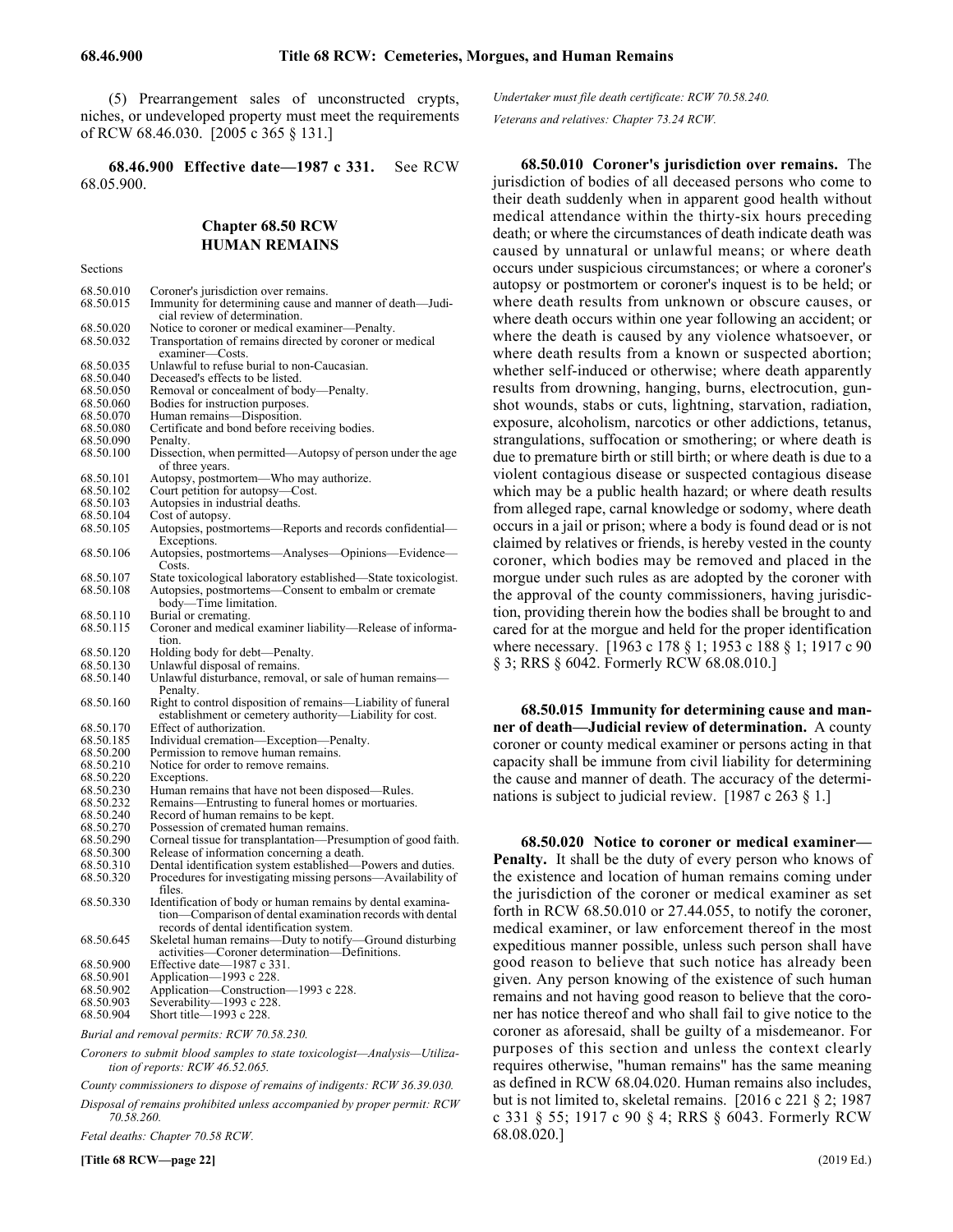68.50.032 Transportation of remains directed by cor**oner or medical examiner—Costs.** Whenever a coroner or medical examiner assumes jurisdiction over human remains and directs transportation of those remains by a funeral establishment, as defined in RCW 18.39.010, the reasonable costs of transporting shall be borne by the county if: (1) The funeral establishment transporting the remains is not providing the funeral or disposition services; or (2) the funeral establishment providing the funeral or disposition services is required to transport the remains to a facility other than its own.

Except as provided in RCW 36.39.030, 68.52.030, and 73.08.070, any transportation costs or other costs incurred after the coroner or medical examiner has released jurisdiction over the human remains shall not be borne by the county. [1991 c 176 § 1.]

68.50.035 68.50.035 Unlawful to refuse burial to non-Caucasian. **68.50.035 Unlawful to refuse burial to non-Caucasian.** It shall be unlawful for any cemetery under this chapter to refuse burial to any person because such person may not be of the Caucasian race. [1953 c 290 § 53. Formerly RCW 68.05.260.]

**Reviser's note:** RCW 68.50.035 (formerly RCW 68.05.260) was declared unconstitutional in *Price v. Evergreen Cemetery Co.*, 57 Wn.2d 352, 357 P.2d 702 (1960).

68.50.040 68.50.040 Deceased's effects to be listed. **68.50.040 Deceased's effects to be listed.** All jewelry, moneys, papers, and other personal property of the deceased shall be inventoried immediately upon being taken into custody by the coroner or his or her appointees. The original of such lists shall be certified to by the coroner and kept as a public record at the county morgue. [2017 c 37 § 5; 2012 c 117 § 314; 1917 c 90 § 6; RRS § 6045. Formerly RCW 68.08.040.]

68.50.050 68.50.050 Removal or concealment of body—Penalty. **68.50.050 Removal or concealment of body—Penalty.** (1) Any person, not authorized or directed by the coroner or medical examiner or their deputies, who removes the body of a deceased person not claimed by a relative or friend, or moves, disturbs, molests, or interferes with the human remains coming within the jurisdiction of the coroner or medical examiner as set forth in RCW 68.50.010, to any undertaking rooms or elsewhere, or any person who knowingly directs, aids, or abets such unauthorized moving, disturbing, molesting, or taking, and any person who knowingly conceals the human remains, shall in each of said cases be guilty of a gross misdemeanor.

(2) In evaluating whether it is necessary to retain jurisdiction and custody of human remains under RCW 68.50.010, 68.50.645, and 27.44.055, the coroner or medical examiner shall consider the deceased's religious beliefs, if known, including the tenets, customs, or rites related to death and burial.

(3) For purposes of this section and unless the context clearly requires otherwise, "human remains" has the same meaning as defined in RCW 68.04.020. Human remains also includes, but is not limited to, skeletal remains. [2016 c 221 § 1; 2011 c 96 § 48; 1917 c 90 § 7; RRS § 6046. Formerly RCW 68.08.050.]

**Findings—Intent—2011 c 96:** See note following RCW 9A.20.021.

68.50.060 68.50.060 Bodies for instruction purposes. **68.50.060 Bodies for instruction purposes.** Any physician or surgeon of this state, or any medical student under the authority of any such physician or surgeon, may obtain, as hereinafter provided, and have in his or her possession human dead bodies, or the parts thereof, for the purposes of anatomical inquiry or instruction. [2012 c 117 § 315; 1891 c 123 § 1; RRS § 10026. Formerly RCW 68.08.060.]

68.50.070 68.50.070 Human remains—Disposition. **68.50.070 Human remains—Disposition.** (1) Any public agency required to provide for the disposition of human remains in any legal manner at public expense must surrender the human remains to:

(a) Any physician or surgeon, to be used for the advancement of anatomical science, preference being given to medical schools in this state, for their use in the instruction of medical students; or

(b) An accredited educational institution offering funeral services and embalming programs for use in training embalming students under the supervision of an embalmer licensed under chapter 18.39 RCW.

(2) If the deceased person requested to be buried, or if some person claiming to be a relative or a responsible officer of a religious organization with which the deceased at the time of death was affiliated requires the remains to be buried, the remains must be buried, subject to the requirements of RCW 68.50.110 and 68.50.230. [2011 c 265 § 1; 1959 c 23 § 1; 1953 c 224 § 2; 1891 c 123 § 2; RRS § 10027. Formerly RCW 68.08.070.]

68.50.080 68.50.080 Certificate and bond before receiving bodies. **68.50.080 Certificate and bond before receiving bodies.** Every physician or surgeon before receiving the dead body must give to the board or officer surrendering the same to him or her a certificate from the medical society of the county in which he or she resides, or if there is none, from the board of supervisors of the same, that he or she is a fit person to receive such dead body. He or she must also give a bond with two sureties, that each body so by him or her received will be used only for the promotion of anatomical science, and that it will be used for such purpose in this state only, and so as in no event to outrage the public feeling. [2012 c 117 § 316; 1891 c 123 § 3; RRS § 10028. Formerly RCW 68.08.080.]

68.50.090 68.50.090 Penalty. **68.50.090 Penalty.** Any person violating any provision of RCW 68.50.060 through 68.50.080 shall upon conviction thereof be fined in any sum not exceeding five hundred dollars. [1987 c 331 § 56; 1891 c 123 § 4; RRS § 10029. Formerly RCW 68.08.090.]

68.50.100 Dissection, when permitted—Autopsy of **person under the age of three years.** (1) The right to dissect a dead body shall be limited to cases specially provided by statute or by the direction or will of the deceased; cases where a coroner is authorized to hold an inquest upon the body, and then only as he or she may authorize dissection; and cases where the spouse, state registered domestic partner, or next of kin charged by law with the duty of burial shall authorize dissection for the purpose of ascertaining the cause of death, and then only to the extent so authorized: PROVIDED, That the coroner, in his or her discretion, may make or cause to be made by a competent pathologist, toxicologist, or physician,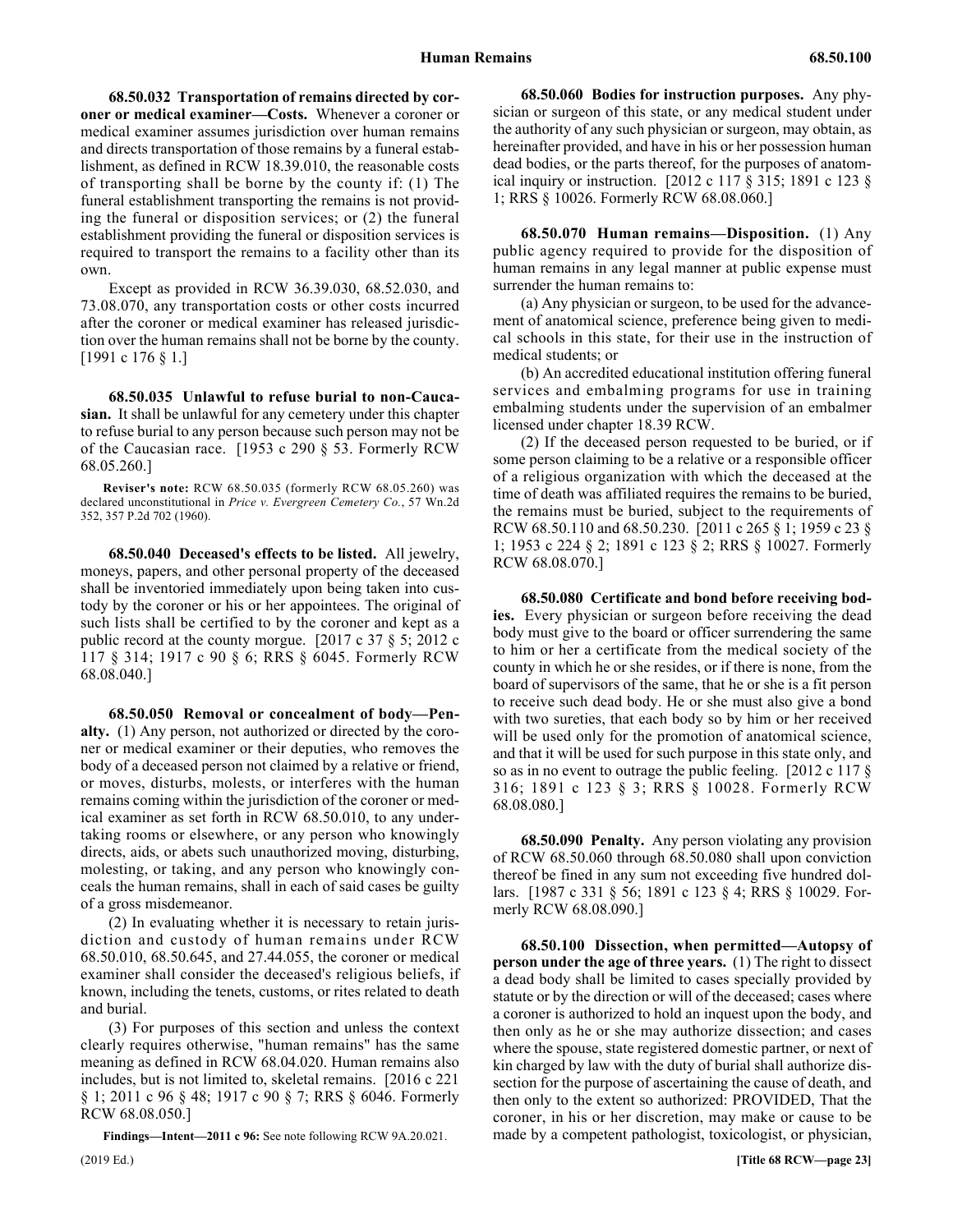RCW 68.08.103.]

cost of such autopsy.

43.79.445, as follows:

an autopsy or postmortem in any case in which the coroner has jurisdiction of a body: PROVIDED, FURTHER, That the coroner may with the approval of the University of Washington and with the consent of a parent or guardian deliver any body of a deceased person under the age of three years over which he or she has jurisdiction to the University of Washington medical school for the purpose of having an autopsy made to determine the cause of death.

(2) Every person who shall make, cause, or procure to be made any dissection of a body, except as provided in this section, is guilty of a gross misdemeanor. [2007 c 156 § 21; 2003 c 53 § 307; 1963 c 178 § 2; 1953 c 188 § 2; 1909 c 249 § 237; RRS § 2489. Formerly RCW 68.08.100.]

**Intent—Effective date—2003 c 53:** See notes following RCW 2.48.180.

68.50.101 68.50.101 Autopsy, postmortem—Who may authorize. **68.50.101 Autopsy, postmortem—Who may authorize.** Autopsy or postmortem may be performed in any case where authorization has been given by a member of one of the following classes of persons in the following order of priority:

(1) The surviving spouse or state registered domestic partner;

(2) Any child of the decedent who is eighteen years of age or older;

(3) One of the parents of the decedent;

(4) Any adult brother or sister of the decedent;

(5) A person who was guardian of the decedent at the time of death;

(6) Any other person or agency authorized or under an obligation to dispose of the remains of the decedent. The chief official of any such agency shall designate one or more persons to execute authorizations pursuant to the provisions of this section.

If the person seeking authority to perform an autopsy or postmortem makes reasonable efforts to locate and secure authorization from a competent person in the first or succeeding class and finds no such person available, authorization may be given by any person in the next class, in the order of descending priority. However, no person under this section shall have the power to authorize an autopsy or postmortem if a person of higher priority under this section has refused such authorization: PROVIDED, That this section shall not affect autopsies performed pursuant to RCW 68.50.010 or 68.50.103. [2007 c 156 § 22; 1987 c 331 § 57; 1977 c 79 § 1; 1953 c 188 § 11. Formerly RCW 68.08.101.]

68.50.102 68.50.102 Court petition for autopsy—Cost. **68.50.102 Court petition for autopsy—Cost.** Any party by showing just cause may petition the court to have autopsy made and results thereof made known to said party at his or her own expense. [2012 c 117 § 317; 1953 c 188 § 12. Formerly RCW 68.08.102.]

68.50.103 68.50.103 Autopsies in industrial deaths. **68.50.103 Autopsies in industrial deaths.** In an industrial death where the cause of death is unknown, and where the department of labor and industries is concerned, said department in its discretion, may request the coroner in writing to perform an autopsy to determine the cause of death. The coroner shall be required to promptly perform such autopsy upon receipt of the written request from the depart-

(ii) Up to twenty-five percent of the salary of pathologists who are primarily engaged in performing autopsies and are (A) county coroners or county medical examiners, or (B) employees of a county coroner or county medical examiner; and

services of a pathologist to perform an autopsy;

ment of labor and industries. [1953 c 188 § 6. Formerly

68.50.104 68.50.104 Cost of autopsy. **68.50.104 Cost of autopsy.** (1) The cost of autopsy shall be borne by the county in which the autopsy is performed, except when requested by the department of labor and industries, in which case, the department shall bear the

(2)(a) Except as provided in (b) of this subsection, when the county bears the cost of an autopsy, it shall be reimbursed from the death investigations account, established by RCW

(i) Up to forty percent of the cost of contracting for the

(iii) One hundred percent of the cost of autopsies conducted under RCW 70.54.450.

(b) When the county bears the cost of an autopsy of a child under the age of three whose death was sudden and unexplained, the county shall be reimbursed for the expenses of the autopsy when the death scene investigation and the autopsy have been conducted under RCW 43.103.100 (4) and (5), and the autopsy has been done at a facility designed for the performance of autopsies.

(3) Payments from the account shall be made pursuant to biennial appropriation: PROVIDED, That no county may reduce funds appropriated for this purpose below 1983 budgeted levels. [2019 c 317 § 4; 2001 c 82 § 2; 1983 1st ex.s. c 16 § 14; 1963 c 178 § 3; 1953 c 188 § 7. Formerly RCW 68.08.104.]

Additional notes found at www.leg.wa.gov

68.50.105 68.50.105 Autopsies, postmortems—Reports and records confidential—Exceptions. **68.50.105 Autopsies, postmortems—Reports and records confidential—Exceptions.** (1) Reports and records of autopsies or postmortems shall be confidential, except that the following persons may examine and obtain copies of any such report or record: The personal representative of the decedent as defined in RCW 11.02.005, any family member, the attending physician or advanced registered nurse practitioner, the prosecuting attorney or law enforcement agencies having jurisdiction, public health officials, the department of labor and industries in cases in which it has an interest under RCW 68.50.103, or the secretary of the department of children, youth, and families or his or her designee in cases being reviewed under RCW 74.13.640.

(2)(a) Notwithstanding the restrictions contained in this section regarding the dissemination of records and reports of autopsies or postmortems, nor the exemptions referenced under RCW 42.56.240(1), nothing in this chapter prohibits a coroner, medical examiner, or his or her designee, from publicly discussing his or her findings as to any death subject to the jurisdiction of his or her office where actions of a law enforcement officer or corrections officer have been determined to be a proximate cause of the death, except as provided in (b) of this subsection.

(b) A coroner, medical examiner, or his or her designee may not publicly discuss his or her findings outside of formal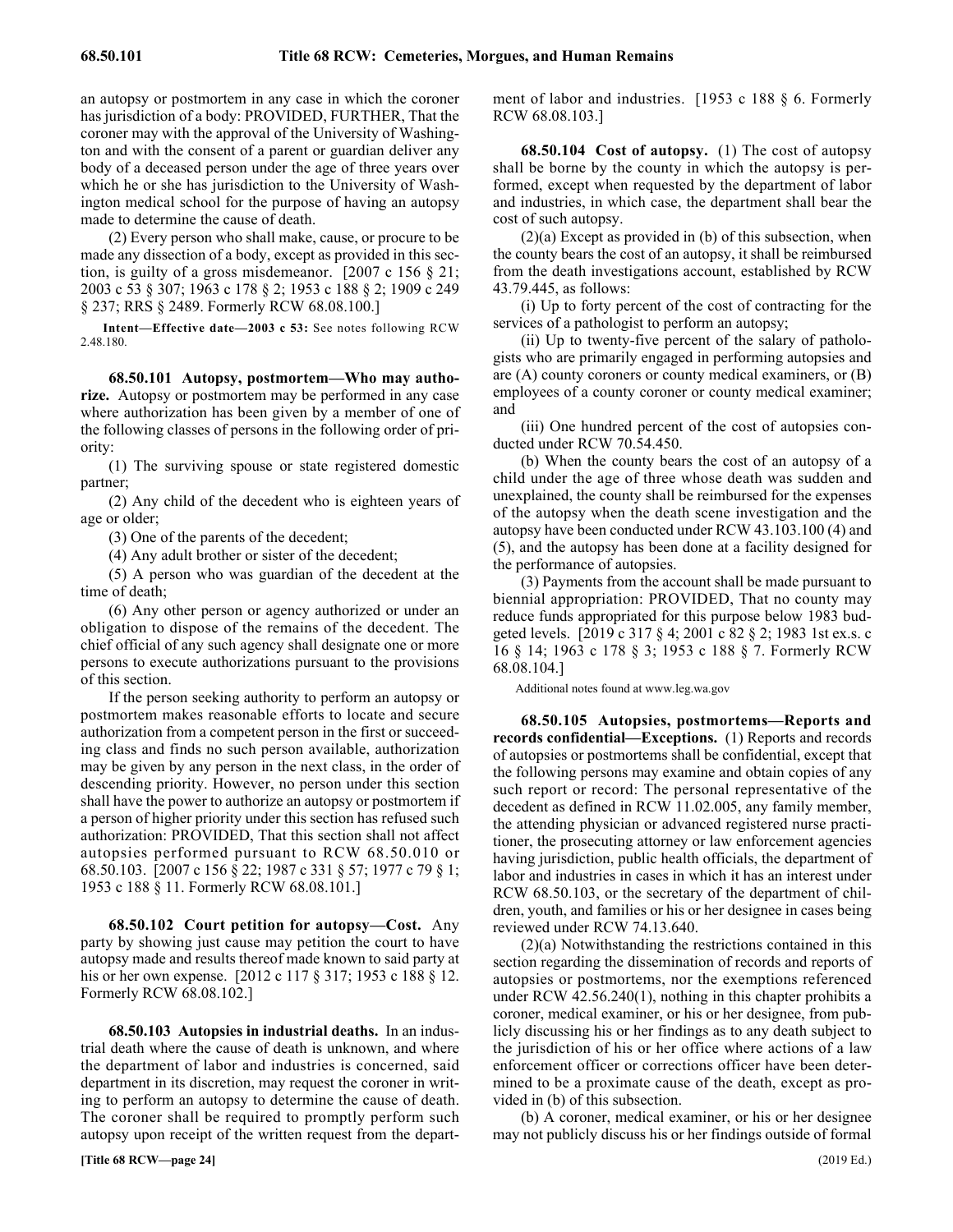court or inquest proceedings if there is a pending or active criminal investigation, or a criminal or civil action, concerning a death that has commenced prior to January 1, 2014.

(3) The coroner, the medical examiner, or the attending physician shall, upon request, meet with the family of the decedent to discuss the findings of the autopsy or postmortem. For the purposes of this section, the term "family" means the surviving spouse, state registered domestic partner, or any child, parent, grandparent, grandchild, brother, or sister of the decedent, or any person who was guardian of the decedent at the time of death. [2019 c 470 § 14; 2013 c 295 § 1; 2011 c 61 § 1. Prior: 2007 c 439 § 1; 2007 c 156 § 23; 1987 c 331 § 58; 1985 c 300 § 1; 1977 c 79 § 2; 1953 c 188 § 9. Formerly RCW 68.08.105.]

**Effective date—2013 c 295:** See note following RCW 68.50.115.

**68.50.106 Autopsies, postmortems—Analyses— Opinions—Evidence—Costs.** In any case in which an autopsy or postmortem is performed, the coroner or medical examiner, upon his or her own authority or upon the request of the prosecuting attorney or other law enforcement agency having jurisdiction, may make or cause to be made an analysis of the stomach contents, blood, or organs, or tissues of a deceased person and secure professional opinions thereon and retain or dispose of any specimens or organs of the deceased which in his or her discretion are desirable or needful for anatomic, bacteriological, chemical, or toxicological examination or upon lawful request are needed or desired for evidence to be presented in court. Costs shall be borne by the county. [1993 c 228 § 19; 1987 c 331 § 59; 1975-'76 2nd ex.s. c 28 § 1; 1953 c 188 § 10. Formerly RCW 68.08.106.]

**68.50.107 State toxicological laboratory established—State toxicologist.** There shall be established in conjunction with the chief of the Washington state patrol and under the authority of the state forensic investigations council a state toxicological laboratory under the direction of the state toxicologist whose duty it will be to perform all necessary toxicologic procedures requested by all coroners, medical examiners, and prosecuting attorneys. The state forensic investigations council, after consulting with the chief of the Washington state patrol and director of the bureau of forensic laboratory services, shall appoint a toxicologist as state toxicologist, who shall report to the director of the bureau of forensic laboratory services and the office of the chief of the Washington state patrol. Toxicological services shall be funded by disbursement from the spirits, beer, and wine restaurant; spirits, beer, and wine private club; spirits, beer, and wine nightclub; spirits, beer, and wine VIP airport lounge; and sports entertainment facility license fees as provided in RCW 66.08.180 and by appropriation from the death investigations account as provided in RCW 43.79.445. [2011 c 325 § 9; 2009 c 271 § 11. Prior: 1999 c 281 § 13; 1999 c 40 § 8; 1995 c 398 § 10; 1986 c 87 § 2; 1983 1st ex.s. c 16 § 10; 1975-'76 2nd ex.s. c 84 § 1; 1970 ex.s. c 24 § 1; 1953 c 188 § 13. Formerly RCW 68.08.107.]

*State forensic investigations council: Chapter 43.103 RCW.*

Additional notes found at www.leg.wa.gov

68.50.108 Autopsies, postmortems—Consent to **embalm or cremate body—Time limitation.** *(Effective until May 1, 2020.)* No dead body upon which the coroner, or prosecuting attorney, if there be no coroner in the county, may perform an autopsy or postmortem, shall be embalmed or cremated without the consent of the coroner having jurisdiction, and failure to obtain such consent shall be a misdemeanor: PROVIDED, That such autopsy or postmortem must be performed within five days, unless the coroner shall obtain an order from the superior court extending such time. [1953 c 188 § 8. Formerly RCW 68.08.108.]

68.50.108 Autopsies, postmortems—Consent to **embalm, cremate body, or make final disposition—Time limitation.** *(Effective May 1, 2020.)* No dead body upon which the coroner, or prosecuting attorney, if there is not a coroner in the county, may perform an autopsy or postmortem, may be embalmed or make final disposition without the consent of the coroner having jurisdiction. Failure to obtain such consent is a misdemeanor. However, such autopsy or postmortem must be performed within five days, unless the coroner obtains an order from the superior court extending such time. [2019 c 432 § 19; 1953 c 188 § 8. Formerly RCW 68.08.108.]

**Effective date—2019 c 432:** See note following RCW 68.05.175.

68.50.110 Burial or cremating. (Effective until May 1, *2020.)* Except in cases of dissection provided for in RCW 68.50.100, and where human remains shall rightfully be carried through or removed from the state for the purpose of burial elsewhere, human remains lying within this state, and the remains of any dissected body, after dissection, shall be decently buried, or cremated within a reasonable time after death. [2005 c 365 § 138; 1987 c 331 § 60; 1909 c 249 § 238; RRS § 2490. Formerly RCW 68.08.110.]

68.50.110 Burial, cremation, alkaline hydrolysis, or **natural organic reduction.** *(Effective May 1, 2020.)* Except in cases of dissection provided for in RCW 68.50.100, and where human remains are rightfully carried through or removed from the state for the purpose of burial elsewhere, human remains lying within this state, and the remains of any dissected body, after dissection, must be decently buried, undergo cremation, alkaline hydrolysis, or natural organic reduction within a reasonable time after death. [2019 c 432 § 20; 2005 c 365 § 138; 1987 c 331 § 60; 1909 c 249 § 238; RRS § 2490. Formerly RCW 68.08.110.]

**Effective date—2019 c 432:** See note following RCW 68.05.175.

68.50.115 Coroner and medical examiner liability-**Release of information.** No coroner, medical examiner, or his or her designee shall be liable, nor shall a cause of action exist, for any loss or damage based upon the release of any information related to his or her findings under RCW 68.50.105 if the coroner, medical examiner, or his or her designee acted in good faith in attempting to comply with the provisions of this chapter. [2013 c 295 § 2.]

**Effective date—2013 c 295:** "This act takes effect January 1, 2014." [2013 c 295 § 3.]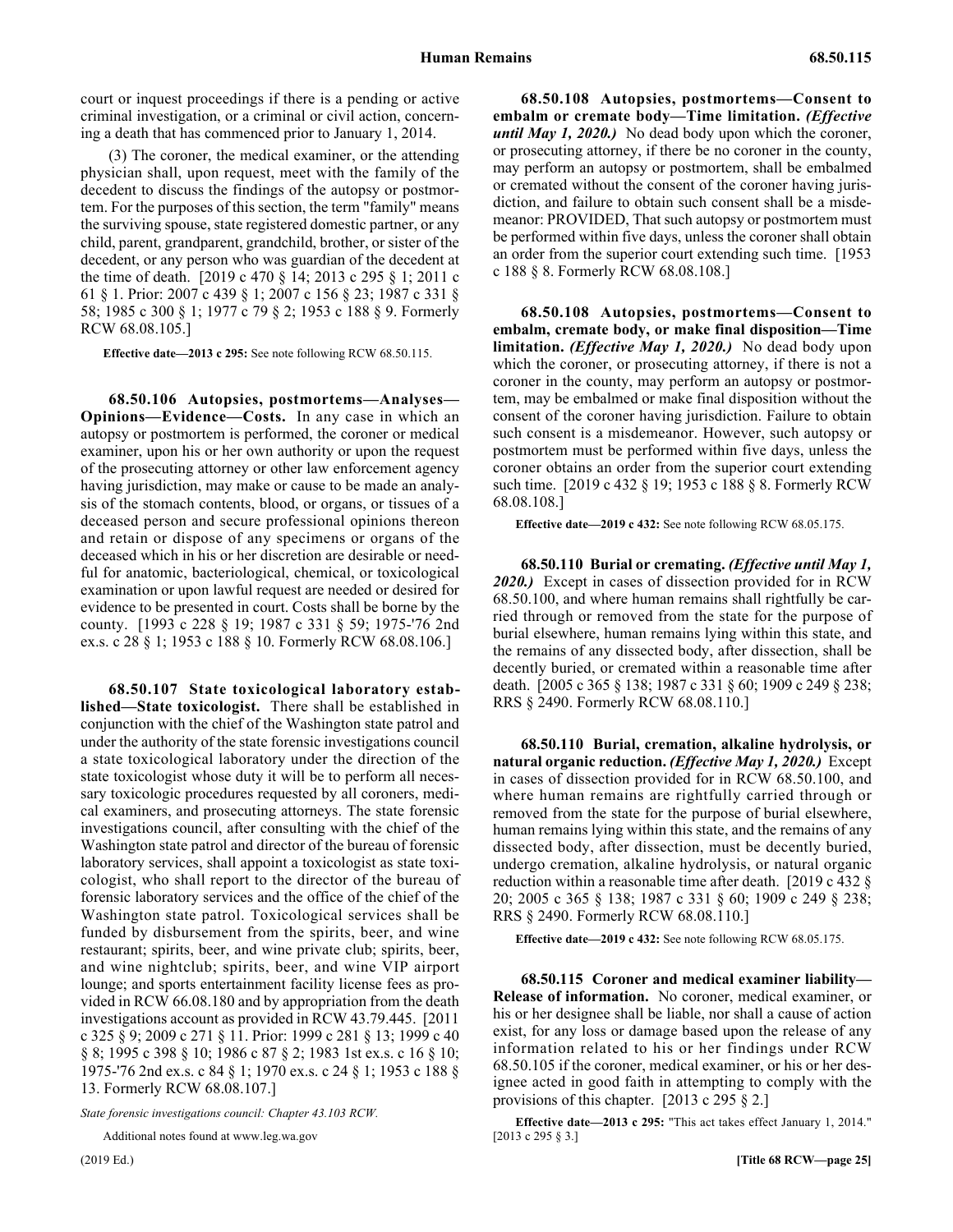68.50.120 Holding body for debt—Penalty. Every person who arrests, attaches, detains, or claims to detain any human remains for any debt or demand, or upon any pretended lien or charge, is guilty of a gross misdemeanor. [1943 c 247 § 27; Rem. Supp. 1943 § 3778-27. Formerly RCW 68.08.120.]

68.50.130 Unlawful disposal of remains. *(Effective until May 1, 2020.)* Every person who performs a disposition of any human remains, except as otherwise provided by law, in any place, except in a cemetery or a building dedicated exclusively for religious purposes, is guilty of a misdemeanor. Disposition of cremated human remains may also occur on private property, with the consent of the property owner; and on public or government lands or waters with the approval of the government agency that has either jurisdiction or control, or both, of the lands or waters. [2005 c 365 § 139; 1943 c 247 § 28; Rem. Supp. 1943 § 3778-28. Formerly RCW 68.08.130.]

68.50.130 Unlawful disposal of remains. *(Effective May 1, 2020.)* Every person who performs a disposition of any human remains, except as otherwise provided by law, in any place, except in a cemetery or a building dedicated exclusively for religious purposes, is guilty of a misdemeanor. Disposition of human remains following cremation, alkaline hydrolysis, or natural organic reduction may also occur on private property, with the consent of the property owner; and on public or government lands or waters with the approval of the government agency that has either jurisdiction or control, or both, of the lands or waters. [2019 c 432 § 21; 2005 c 365 § 139; 1943 c 247 § 28; Rem. Supp. 1943 § 3778-28. Formerly RCW 68.08.130.]

**Effective date—2019 c 432:** See note following RCW 68.05.175.

68.50.140 Unlawful disturbance, removal, or sale of **human remains—Penalty.** *(Effective until May 1, 2020.)* (1) Every person who shall remove human remains, or any part thereof, from a grave, vault, or other place where the same has been buried or deposited awaiting burial or cremation, without authority of law, with intent to sell the same, or for the purpose of securing a reward for its return, or for dissection, or from malice or wantonness, is guilty of a class C felony.

(2) Every person who shall purchase or receive, except for burial or cremation, human remains or any part thereof, knowing that the same has been removed contrary to the foregoing provisions, is guilty of a class C felony.

(3) Every person who shall open a grave or other place of interment, temporary or otherwise, or a building where human remains are placed, with intent to sell or remove the casket, urn, or of any part thereof, or anything attached thereto, or any vestment, or other article interred, or intended to be interred with the human remains, is guilty of a class C felony.

(4) Every person who removes, disinters, or mutilates human remains from a place of interment, without authority of law, is guilty of a class C felony. [2005 c 365 § 140; 2003 c 53 § 308; 1992 c 7 § 44; 1909 c 249 § 239; RRS § 2491. FORMER PART OF SECTION: 1943 c 247 § 25 now codified as RCW 68.50.145. Formerly RCW 68.08.140.]

**Intent—Effective date—2003 c 53:** See notes following RCW 2.48.180.

68.50.140 68.50.140 Unlawful disturbance, removal, or sale of human remains—Penalty. (Effective May 1, 2020.) **68.50.140 Unlawful disturbance, removal, or sale of human remains—Penalty.** *(Effective May 1, 2020.)* (1) Every person who removes human remains, or any part thereof, from a grave, vault, or other place where the same has been buried or deposited awaiting final disposition, without authority of law, with intent to sell the same, or for the purpose of securing a reward for its return, or for dissection, or from malice or wantonness, is guilty of a class C felony.

(2) Every person who purchases or receives, except for burial or final disposition, human remains or any part thereof, knowing that the same has been removed contrary to the foregoing provisions, is guilty of a class C felony.

(3) Every person who opens a grave or other place of interment, temporary or otherwise, or a building where human remains are placed, with intent to sell or remove the casket, urn, or of any part thereof, or anything attached thereto, or any vestment, or other article interred, or intended to be interred with the human remains, is guilty of a class C felony.

(4) Every person who removes, disinters, or mutilates human remains from a place of interment, without authority of law, is guilty of a class C felony. [2019 c 432 § 22; 2005 c 365 § 140; 2003 c 53 § 308; 1992 c 7 § 44; 1909 c 249 § 239; RRS § 2491. FORMER PART OF SECTION: 1943 c 247 § 25 now codified as RCW 68.50.145. Formerly RCW 68.08.140.]

**Effective date—2019 c 432:** See note following RCW 68.05.175.

**Intent—Effective date—2003 c 53:** See notes following RCW 2.48.180.

68.50.160 Right to control disposition of remains-**Liability of funeral establishment or cemetery authority—Liability for cost.** *(Effective until May 1, 2020.)* (1) A person has the right to control the disposition of his or her own remains without the predeath or postdeath consent of another person. A valid written document expressing the decedent's wishes regarding the place or method of disposition of his or her remains, signed by the decedent in the presence of a witness, is sufficient legal authorization for the procedures to be accomplished.

(2) Prearrangements that are prepaid, or filed with a licensed funeral establishment or cemetery authority, under RCW 18.39.280 through 18.39.345 and chapter 68.46 RCW are not subject to cancellation or substantial revision by survivors. Absent actual knowledge of contrary legal authorization under this section, a licensed funeral establishment or cemetery authority shall not be held criminally nor civilly liable for acting upon such prearrangements.

(3) If the decedent has not made a prearrangement as set forth in subsection (2) of this section or the costs of executing the decedent's wishes regarding the disposition of the decedent's remains exceeds a reasonable amount or directions have not been given by the decedent, the right to control the disposition of the remains of a deceased person vests in, and the duty of disposition and the liability for the reasonable cost of preparation, care, and disposition of such remains devolves upon the following in the order named: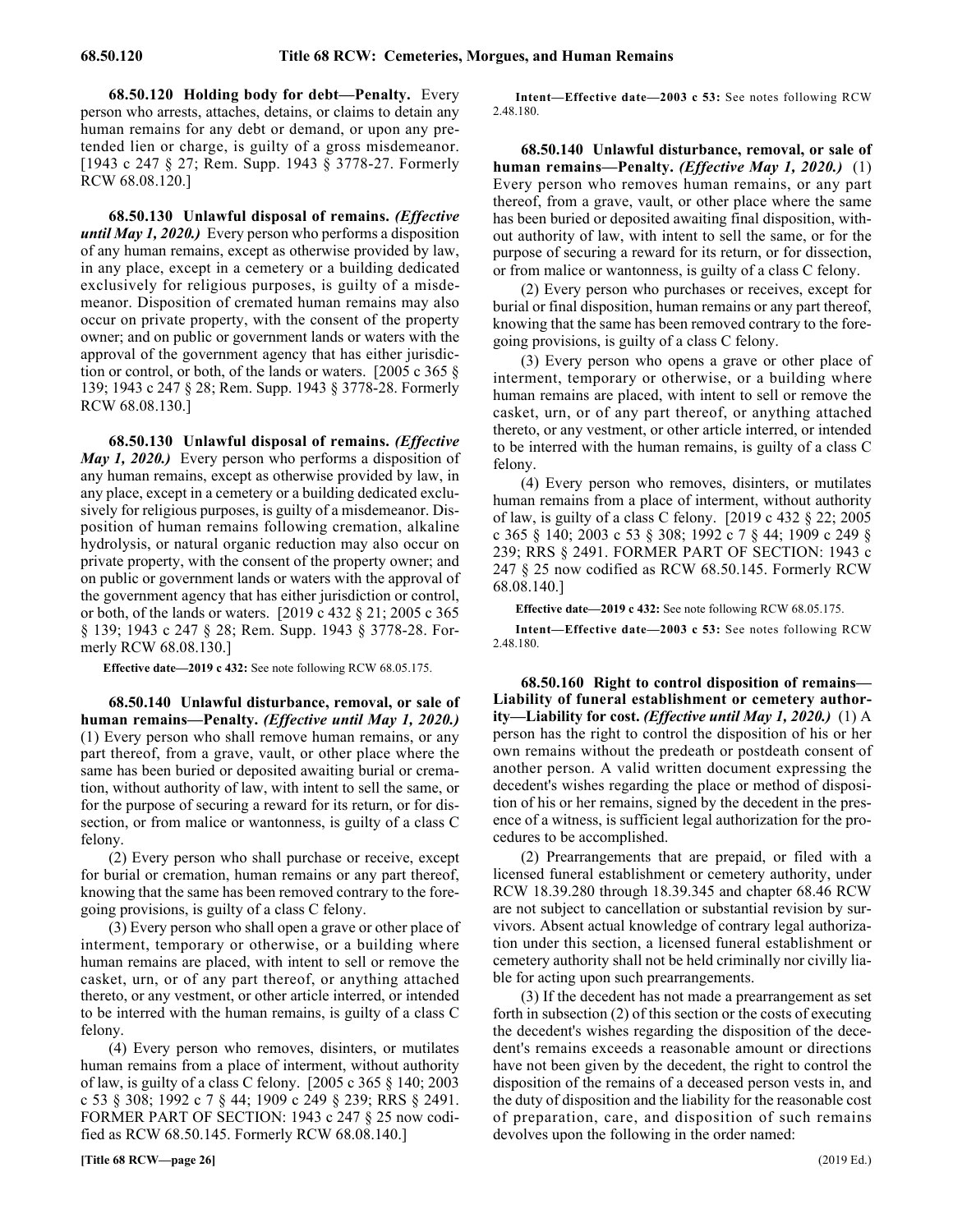(a) The person designated by the decedent as authorized to direct disposition as listed on the decedent's United States department of defense record of emergency data, DD form 93, or its successor form, if the decedent died while serving in military service as described in 10 U.S.C. Sec. 1481(a) (1)- (8) in any branch of the United States armed forces, United States reserve forces, or national guard;

(b) The designated agent of the decedent as directed through a written document signed and dated by the decedent in the presence of a witness. The direction of the designated agent is sufficient to direct the type, place, and method of disposition;

(c) The surviving spouse or state registered domestic partner;

(d) The majority of the surviving adult children of the decedent;

(e) The surviving parents of the decedent;

(f) The majority of the surviving siblings of the decedent;

(g) A court-appointed guardian for the person at the time of the person's death.

(4) If any person to whom the right of control has vested pursuant to subsection (3) of this section has been arrested or charged with first or second degree murder or first degree manslaughter in connection with the decedent's death, the right of control is relinquished and passed on in accordance with subsection (3) of this section.

(5) If a cemetery authority as defined in RCW 68.04.190 or a funeral establishment licensed under chapter 18.39 RCW has made a good faith effort to locate the person cited in subsection  $(3)(a)$  through  $(g)$  of this section or the legal representative of the decedent's estate, the cemetery authority or funeral establishment shall have the right to rely on an authority to bury or cremate the human remains, executed by the most responsible party available, and the cemetery authority or funeral establishment may not be held criminally or civilly liable for burying or cremating the human remains. In the event any government agency or charitable organization provides the funds for the disposition of any human remains, the cemetery authority or funeral establishment may not be held criminally or civilly liable for cremating the human remains.

(6) The liability for the reasonable cost of preparation, care, and disposition devolves jointly and severally upon all kin of the decedent in the same degree of kindred, in the order listed in subsection (3) of this section, and upon the estate of the decedent. [2012 c 5 § 1; 2011 c 265 § 2; 2010 c 274 § 602; 2007 c 156 § 24; 2005 c 365 § 141; 1993 c 297 § 1; 1992 c 108 § 1; 1943 c 247 § 29; Rem. Supp. 1943 § 3778-29. Formerly RCW 68.08.160.]

**Intent—2010 c 274:** See note following RCW 10.31.100. *Disposal of remains of indigent persons: RCW 36.39.030. Order of payment of debts of estate: RCW 11.76.110.*

68.50.160 68.50.160 Right to control disposition of remains—Liability of funeral establishment or cemetery authority—Liability for cost. (Effective May 1, 2020.) **68.50.160 Right to control disposition of remains— Liability of funeral establishment or cemetery authority—Liability for cost.** *(Effective May 1, 2020.)* (1) A person has the right to control the disposition of his or her own remains without the predeath or postdeath consent of another person. A valid written document expressing the decedent's wishes regarding the place or method of disposition of his or her remains, signed by the decedent in the presence of a witness, is sufficient legal authorization for the procedures to be accomplished.

(2) Prearrangements that are prepaid, or filed with a licensed funeral establishment or cemetery authority, under RCW 18.39.280 through 18.39.345 and chapter 68.46 RCW are not subject to cancellation or substantial revision by survivors. Absent actual knowledge of contrary legal authorization under this section, a licensed funeral establishment or cemetery authority may not be held criminally nor civilly liable for acting upon such prearrangements.

(3) If the decedent has not made a prearrangement as set forth in subsection (2) of this section or the costs of executing the decedent's wishes regarding the disposition of the decedent's remains exceeds a reasonable amount or directions have not been given by the decedent, the right to control the disposition of the remains of a deceased person vests in, and the duty of disposition and the liability for the reasonable cost of preparation, care, and disposition of such remains devolves upon the following in the order named:

(a) The person designated by the decedent as authorized to direct disposition as listed on the decedent's United States department of defense record of emergency data, DD form 93, or its successor form, if the decedent died while serving in military service as described in 10 U.S.C. Sec. 1481(a) (1)- (8) in any branch of the United States armed forces, United States reserve forces, or national guard;

(b) The designated agent of the decedent as directed through a written document signed and dated by the decedent in the presence of a witness. The direction of the designated agent is sufficient to direct the type, place, and method of disposition;

(c) The surviving spouse or state registered domestic partner;

(d) The majority of the surviving adult children of the decedent;

(e) The surviving parents of the decedent;

(f) The majority of the surviving siblings of the decedent;

(g) A court-appointed guardian for the person at the time of the person's death.

(4) If any person to whom the right of control has vested pursuant to subsection (3) of this section has been arrested or charged with first or second degree murder or first degree manslaughter in connection with the decedent's death, the right of control is relinquished and passed on in accordance with subsection (3) of this section.

(5) If a cemetery authority as defined in RCW 68.04.190 or a funeral establishment licensed under chapter 18.39 RCW has made a good faith effort to locate the person cited in subsection  $(3)(a)$  through  $(g)$  of this section or the legal representative of the decedent's estate, the cemetery authority or funeral establishment has the right to rely on an authority to bury or make final disposition of the human remains, executed by the most responsible party available, and the cemetery authority or funeral establishment may not be held criminally or civilly liable for burying or performing final disposition of the human remains. In the event any government agency or charitable organization provides the funds for the disposition of any human remains, the cemetery authority, alkaline hydrolysis, natural organic reduction facility, or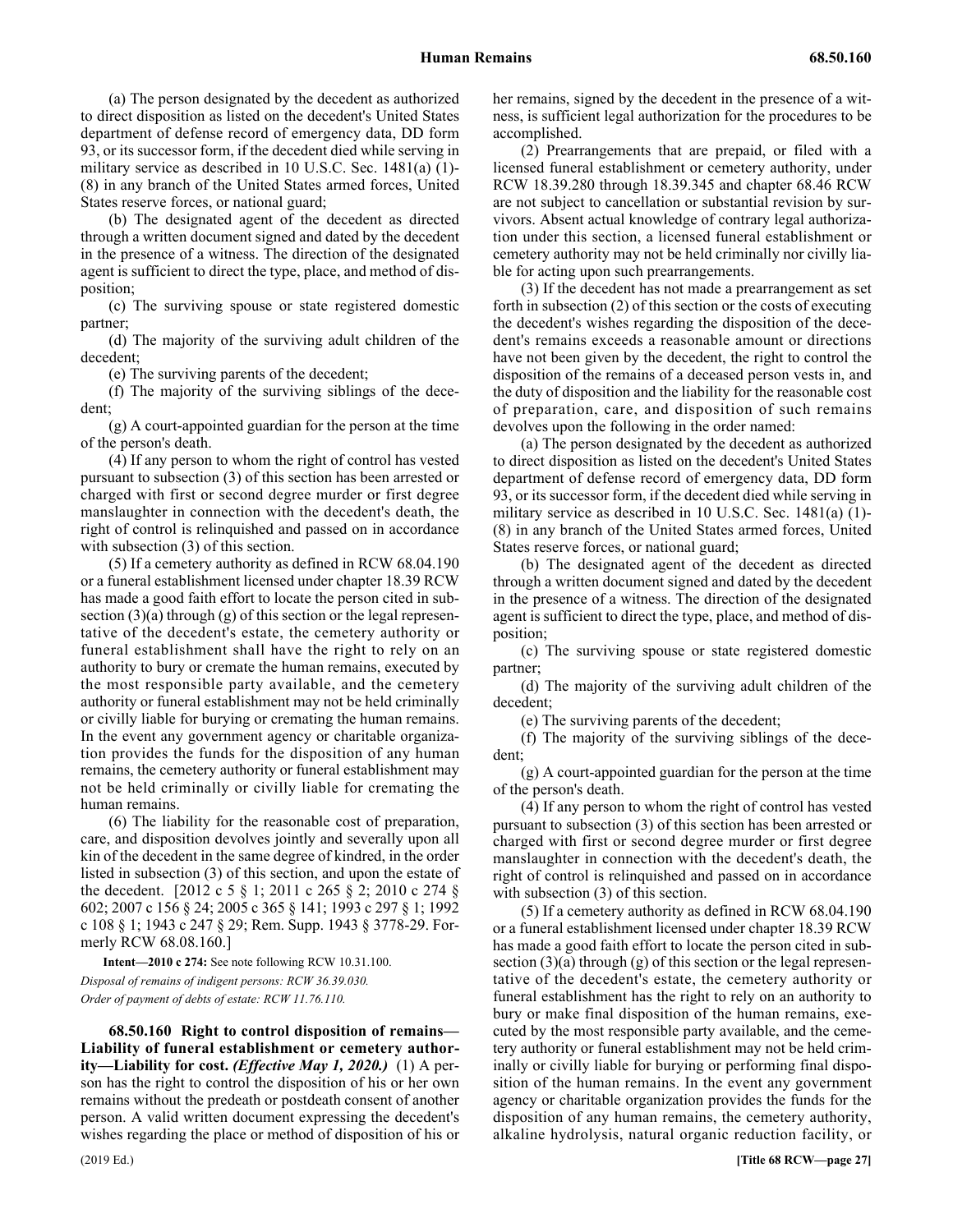funeral establishment may not be held criminally or civilly liable for making final disposition of the human remains.

(6) The liability for the reasonable cost of preparation, care, and disposition devolves jointly and severally upon all kin of the decedent in the same degree of kindred, in the order listed in subsection (3) of this section, and upon the estate of the decedent. [2019 c 432 § 23; 2012 c 5 § 1; 2011 c 265 § 2; 2010 c 274 § 602; 2007 c 156 § 24; 2005 c 365 § 141; 1993 c 297 § 1; 1992 c 108 § 1; 1943 c 247 § 29; Rem. Supp. 1943 § 3778-29. Formerly RCW 68.08.160.]

**Effective date—2019 c 432:** See note following RCW 68.05.175.

**Intent—2010 c 274:** See note following RCW 10.31.100.

*Disposal of remains of indigent persons: RCW 36.39.030. Order of payment of debts of estate: RCW 11.76.110.*

68.50.170 Effect of authorization. *(Effective until May 1, 2020.)* Any person signing any authorization for the interment or cremation of any human remains warrants the truthfulness of any fact set forth in the authorization, the identity of the person whose human remains are sought to be interred or cremated, and his or her authority to order interments or cremation. That person is personally liable for all damage occasioned by or resulting from breach of such warranty. [2005 c 365 § 142; 1943 c 247 § 30; Rem. Supp. 1943 § 3778-30. Formerly RCW 68.08.170.]

68.50.170 Effect of authorization. *(Effective May 1, 2020.)* Any person signing any authorization for the interment, cremation, alkaline hydrolysis, or natural organic reduction of any human remains warrants the truthfulness of any fact set forth in the authorization, the identity of the person whose human remains are sought to undergo final disposition, and his or her authority to order such. That person is personally liable for all damage occasioned by or resulting from breach of such warranty. [2019 c 432 § 24; 2005 c 365 § 142; 1943 c 247 § 30; Rem. Supp. 1943 § 3778-30. Formerly RCW 68.08.170.]

**Effective date—2019 c 432:** See note following RCW 68.05.175.

68.50.185 Individual cremation—Exception—Pen**alty.** *(Effective until May 1, 2020.)* (1) A person authorized to dispose of human remains shall not cremate or cause to be cremated more than one human remains at a time unless written permission, after full and adequate disclosure regarding the manner of cremation, has been received from the person or persons under RCW 68.50.160 having the authority to order cremation. This restriction shall not apply when equipment, techniques, or devices are employed that keep human remains separate and distinct before, during, and after the cremation process.

(2) Violation of this section is a gross misdemeanor. [2005 c 365 § 143; 1987 c 331 § 61; 1985 c 402 § 3. Formerly RCW 68.08.185.]

**Legislative finding—1985 c 402:** "The legislature finds that certain practices in storing human remains and in performing cremations violate common notions of decency and generally held expectations. In enacting this legislation, the legislature is reaffirming that certain practices, which have never been acceptable, violate principles of human dignity." [1985 c 402 § 1.]

68.50.185 Individual final disposition—Exception— **Penalty.** *(Effective May 1, 2020.)* (1) A person authorized to dispose of human remains may not perform or cause to be performed final disposition of more than one human remains at a time unless written permission, after full and adequate disclosure regarding the manner of disposition, has been received from the person or persons under RCW 68.50.160 having the authority to order final disposition. This restriction does not apply when equipment, techniques, or devices are employed that keep human remains separate and distinct before, during, and after the final disposition process.

(2) Violation of this section is a gross misdemeanor. [2019 c 432 § 25; 2005 c 365 § 143; 1987 c 331 § 61; 1985 c 402 § 3. Formerly RCW 68.08.185.]

**Effective date—2019 c 432:** See note following RCW 68.05.175.

**Legislative finding—1985 c 402:** "The legislature finds that certain practices in storing human remains and in performing cremations violate common notions of decency and generally held expectations. In enacting this legislation, the legislature is reaffirming that certain practices, which have never been acceptable, violate principles of human dignity." [1985 c 402 § 1.]

68.50.200 Permission to remove human remains. Human remains may be removed from a plot in a cemetery with the consent of the cemetery authority and the written consent of one of the following in the order named:

(1) The surviving spouse or state registered domestic partner.

(2) The surviving children of the decedent.

(3) The surviving parents of the decedent.

(4) The surviving brothers or sisters of the decedent.

If the required consent cannot be obtained, permission by the superior court of the county where the cemetery is situated is sufficient: PROVIDED, That the permission shall not violate the terms of a written contract or the rules and regulations of the cemetery authority. [2007 c 156 § 25; 2005 c 365 § 144; 1943 c 247 § 33; Rem. Supp. 1943 § 3778-33. Formerly RCW 68.08.200.]

68.50.210 Notice for order to remove remains. Notice of application to the court for such permission shall be given, at least ten days prior thereto, personally, or at least fifteen days prior thereto if by mail, to the cemetery authority and to the persons not consenting, and to every other person on whom service of notice may be required by the court. [1943] c 247 § 34; Rem. Supp. 1943 § 3778-34. Formerly RCW 68.08.210.]

68.50.220 68.50.220 Exceptions. **68.50.220 Exceptions.** RCW 68.50.200 and 68.50.210 do not apply to or prohibit the removal of any human remains from one plot to another in the same cemetery or the removal of [human] remains by a cemetery authority from a plot for which the purchase price is past due and unpaid, to some other suitable place; nor do they apply to the disinterment of human remains upon order of court or coroner. However, a cemetery authority shall provide notification to the person cited in RCW 68.50.200 before moving human remains. [2005 c 365 § 145; 1987 c 331 § 62; 1943 c 247 § 35; Rem. Supp. 1943 § 3778-35. Formerly RCW 68.08.220.]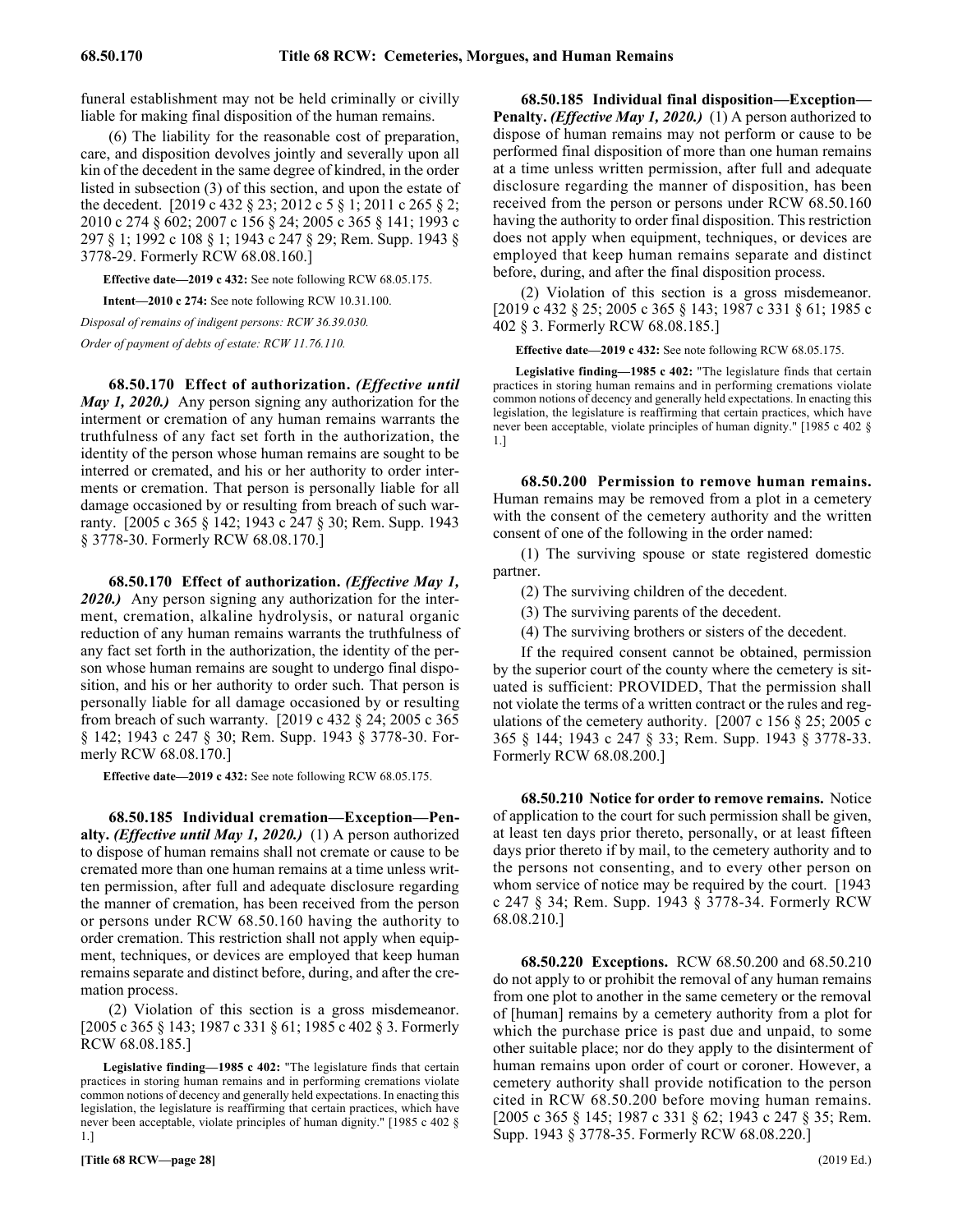68.50.230 Human remains that have not been dis**posed—Rules.** (1) Whenever any human remains shall have been in the lawful possession of any person, firm, corporation, or association for a period of ninety days or more, and the relatives of, or persons interested in, the deceased person shall fail, neglect, or refuse to direct the disposition, the human remains may be disposed of by the person, firm, corporation, or association having such lawful possession thereof, under and in accordance with rules adopted by the funeral and cemetery board, not inconsistent with any statute of the state of Washington or rule adopted by the state board of health.

(2)(a) The department of veterans affairs may certify that the deceased person to whom subsection (1) of this section applies was a veteran or the dependent of a veteran eligible for interment at a federal or state veterans' cemetery.

(b) Upon certification of eligible veteran or dependent of a veteran status under (a) of this subsection, the person, firm, corporation, or association in possession of the veteran's or veteran's dependent's remains shall transfer the custody and control of the remains to the department of veterans affairs.

(c) The transfer of human remains under (b) of this subsection does not create:

(i) A private right of action against the state or its officers and employees or instrumentalities, or against any person, firm, corporation, or association transferring the remains; or

(ii) Liability on behalf of the state, the state's officers, employees, or instrumentalities; or on behalf of the person, firm, corporation, or association transferring the remains. [2009 c 102 § 20; 2009 c 56 § 1; 2005 c 365 § 146; 1985 c 402 § 9; 1979 c 158 § 218; 1937 c 108 § 14; RRS § 8323-3. Formerly RCW 68.08.230.]

**Reviser's note:** This section was amended by 2009 c 56 § 1 and by 2009 c 102 § 20, each without reference to the other. Both amendments are incorporated in the publication of this section under RCW 1.12.025(2). For rule of construction, see RCW 1.12.025(1).

**Funeral directors and embalmers account and cemetery account abolished, moneys transferred to funeral and cemetery account—2009 c 102:** See note following RCW 18.39.810.

**Legislative finding—1985 c 402:** See note following RCW 68.50.185.

68.50.232 Remains—Entrusting to funeral homes or **mortuaries.** See RCW 36.24.155.

68.50.240 Record of human remains to be kept. *(Effective until May 1, 2020.)* The person in charge of any premises on which interments or cremations are made shall keep a record of all human remains interred or cremated on the premises under his or her charge, in each case stating the name of each deceased person, date of cremation or interment, and name and address of the funeral establishment. [2005 c 365 § 147; 1943 c 247 § 39; Rem. Supp. 1943 § 3778-39. Formerly RCW 68.08.240.]

68.50.240 Record of human remains to be kept. *(Effective May 1, 2020.)* The person in charge of any premises on which final dispositions are made must keep a record of all human remains on the premises under his or her charge, in each case stating the name of each deceased person, date of final disposition, and name and address of the funeral establishment. [2019 c 432 § 26; 2005 c 365 § 147; 1943 c 247 § 39; Rem. Supp. 1943 § 3778-39. Formerly RCW 68.08.240.]

**Effective date—2019 c 432:** See note following RCW 68.05.175.

68.50.270 68.50.270 Possession of cremated human remains. (Effective until May 1, 2020.) **68.50.270 Possession of cremated human remains.**  *(Effective until May 1, 2020.)* The person or persons determined under RCW 68.50.160 as having authority to order cremation shall be entitled to possession of the cremated human remains without further intervention by the state or its political subdivisions. [2005 c 365 § 148; 1987 c 331 § 63; 1977 c 47 § 4. Formerly RCW 68.08.245.]

68.50.270 Possession of human remains. *(Effective May 1, 2020.)* The person or persons determined under RCW 68.50.160 as having authority to order disposition is entitled to possession of the human remains without further intervention by the state or its political subdivisions. [2019 c 432 § 27; 2005 c 365 § 148; 1987 c 331 § 63; 1977 c 47 § 4. Formerly RCW 68.08.245.]

**Effective date—2019 c 432:** See note following RCW 68.05.175.

68.50.290 68.50.290 Corneal tissue for transplantation—Presumption of good faith. **68.50.290 Corneal tissue for transplantation—Presumption of good faith.** In any subsequent civil action in which the next of kin of a decedent contends that he/she affirmatively informed the county coroner or medical examiner or designee of his/her objection to removal of corneal tissue from the decedent, it shall be presumed that the county coroner or medical examiner acted in good faith and without knowledge of the objection. [1975-'76 2nd ex.s. c 60  $\S$  2. Formerly RCW 68.08.305.]

68.50.300 68.50.300 Release of information concerning a death. (Effective until January 1, 2021.) **68.50.300 Release of information concerning a death.**  *(Effective until January 1, 2021.)* (1) The county coroner, medical examiner, or prosecuting attorney having jurisdiction may in such official's discretion release information concerning a person's death to the media and general public, in order to aid in identifying the deceased, when the identity of the deceased is unknown to the official and when he or she does not know the information to be readily available through other sources.

(2) The county coroner, medical examiner, or prosecuting attorney may withhold any information which directly or indirectly identifies a decedent until either:

(a) A notification period of forty-eight hours has elapsed after identification of the decedent by such official; or

(b) The next of kin of the decedent has been notified.

During the forty-eight hour notification period, such official shall make a good faith attempt to locate and notify the next of kin of the decedent. [2012 c 117 § 318; 1981 c 176 § 2. Formerly RCW 68.08.320.]

68.50.300 68.50.300 Release of information concerning a death. (Effective January 1, 2021.) **68.50.300 Release of information concerning a death.**  *(Effective January 1, 2021.)* (1) The county coroner, medical examiner, or prosecuting attorney having jurisdiction may in such official's discretion release information concerning a person's death to the media and general public, in order to aid in identifying the deceased, when the identity of the deceased is unknown to the official and when he or she does not know the information to be readily available through other sources.

(2)(a) The county coroner, medical examiner, or prosecuting attorney may withhold any information which directly or indirectly identifies a decedent until either: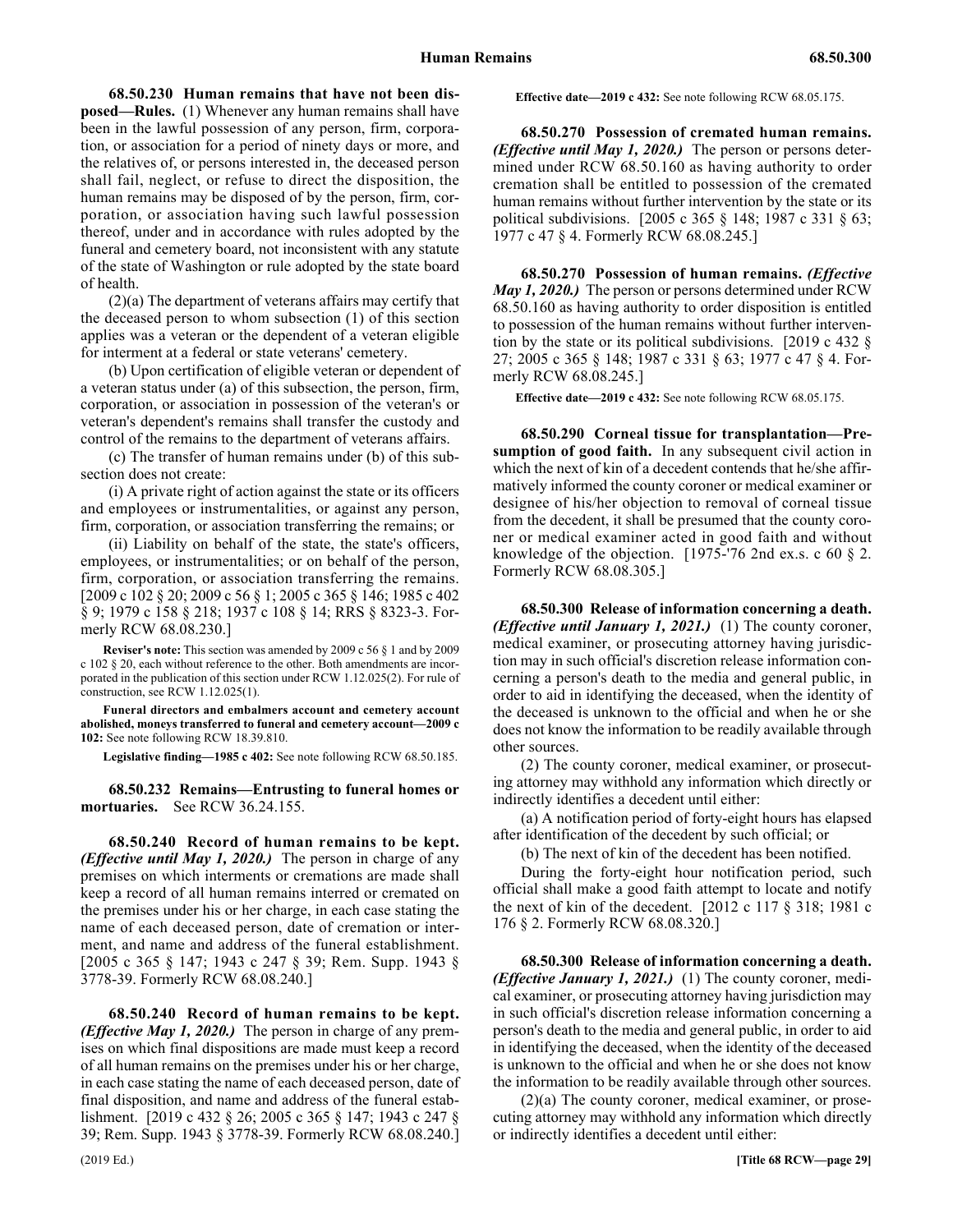(i) A notification period of forty-eight hours has elapsed after identification of the decedent by such official; or

(ii) The next of kin of the decedent has been notified.

(b) During the forty-eight hour notification period, such official shall make a good faith attempt to locate and notify the next of kin of the decedent.

(3) The county coroner, medical examiner, or prosecuting attorney having jurisdiction may release information contained in a report of death, as defined in chapter 70.58A RCW, to the media and general public. [2019 c 148 § 37; 2012 c 117 § 318; 1981 c 176 § 2. Formerly RCW 68.08.320.]

**Effective date—Rule-making authority—2019 c 148:** See RCW 70.58A.901 and 70.58A.902.

68.50.310 68.50.310 Dental identification system established—Powers and duties. **68.50.310 Dental identification system established— Powers and duties.** A dental identification system is established in the identification section of the Washington state patrol. The dental identification system shall act as a repository or computer center or both for dental examination records and it shall be responsible for comparing such records with dental records filed under RCW 68.50.330. It shall also determine which scoring probabilities are the highest for purposes of identification and shall submit such information to the coroner or medical examiner who prepared and forwarded the dental examination records. Once the dental identification system is established, operating funds shall come from the state general fund. [1987 c 331 § 65; 1983 1st ex.s. c 16 § 15. Formerly RCW 68.08.350.]

Additional notes found at www.leg.wa.gov

68.50.320 Procedures for investigating missing per**sons—Availability of files.** When a person reported missing has not been found within thirty days of the report, or at any time the investigating agency suspects criminal activity to be the basis of the victim being missing, the sheriff, chief of police, county coroner or county medical examiner, or other law enforcement authority initiating and conducting the investigation for the missing person shall: (1) File a missing person's report with the Washington state patrol missing and unidentified persons unit; (2) initiate the collection of DNA samples from the known missing person and their family members for nuclear and mitochondrial DNA testing along with the necessary consent forms; and (3) ask the missing person's family or next of kin to give written consent to contact the dentist or dentists of the missing person and request the person's dental records.

The missing person's dentist or dentists shall provide diagnostic quality copies of the missing person's dental records or original dental records to the sheriff, chief of police, county coroner or county medical examiner, or other law enforcement authority, when presented with the written consent from the missing person's family or next of kin or with a statement from the sheriff, chief of police, county coroner or county medical examiner, or other law enforcement authority that the missing person's family or next of kin could not be located in the exercise of due diligence or that the missing person's family or next of kin refuse to consent to the release of the missing person's dental records and there is reason to believe that the missing person's family or next of kin

**[Title 68 RCW—page 30]** (2019 Ed.)

may have been involved in the missing person's disappearance.

As soon as possible after collecting the DNA samples, the sheriff, chief of police, or other law enforcement authority shall submit the DNA samples to the appropriate laboratory. Dental records shall be submitted as soon as possible to the Washington state patrol missing and unidentified persons unit.

The descriptive information from missing person's reports and dental data submitted to the Washington state patrol missing and unidentified persons unit shall be recorded and maintained by the Washington state patrol missing and unidentified persons unit in the applicable dedicated missing person's databases.

When a person reported missing has been found, the sheriff, chief of police, coroner or medical examiner, or other law enforcement authority shall report such information to the Washington state patrol.

The dental identification system shall maintain a file of information regarding persons reported to it as missing. The file shall contain the information referred to in this section and such other information as the Washington state patrol finds relevant to assist in the location of a missing person.

The files of the dental identification system shall, upon request, be made available to law enforcement agencies attempting to locate missing persons. [2007 c 10 § 5. Prior: 2006 c 235 § 4; 2006 c 102 § 6; 2001 c 223 § 1; 1984 c 17 § 18; 1983 1st ex.s. c 16 § 16. Formerly RCW 68.08.355.]

**Intent—2007 c 10:** See note following RCW 43.103.110.

**Purpose—Effective date—2006 c 235:** See notes following RCW 70.02.050.

**Finding—Intent—2006 c 102:** See note following RCW 36.28A.100. *Missing children clearinghouse and hotline: Chapter 13.60 RCW.*

Additional notes found at www.leg.wa.gov

68.50.330 Identification of body or human remains **by dental examination—Comparison of dental examination records with dental records of dental identification system.** If the county coroner or county medical examiner investigating a death is unable to establish the identity of a body or human remains by visual means, fingerprints, or other identifying data, he or she shall have a qualified dentist, as determined by the county coroner or county medical examiner, carry out a dental examination of the body or human remains. If the county coroner or county medical examiner with the aid of the dental examination and other identifying findings is still unable to establish the identity of the body or human remains, he or she shall prepare and forward such dental examination records within thirty days of the date the body or human remains were found to the dental identification system of the state patrol identification and criminal history section on forms supplied by the state patrol for such purposes.

The dental identification system shall act as a repository or computer center or both with respect to such dental examination records. It shall compare such dental examination records with dental records filed with it and shall determine which scoring probabilities are the highest for the purposes of identification. It shall then submit such information to the county coroner or county medical examiner who prepared and forwarded the dental examination records. [2001 c 172 §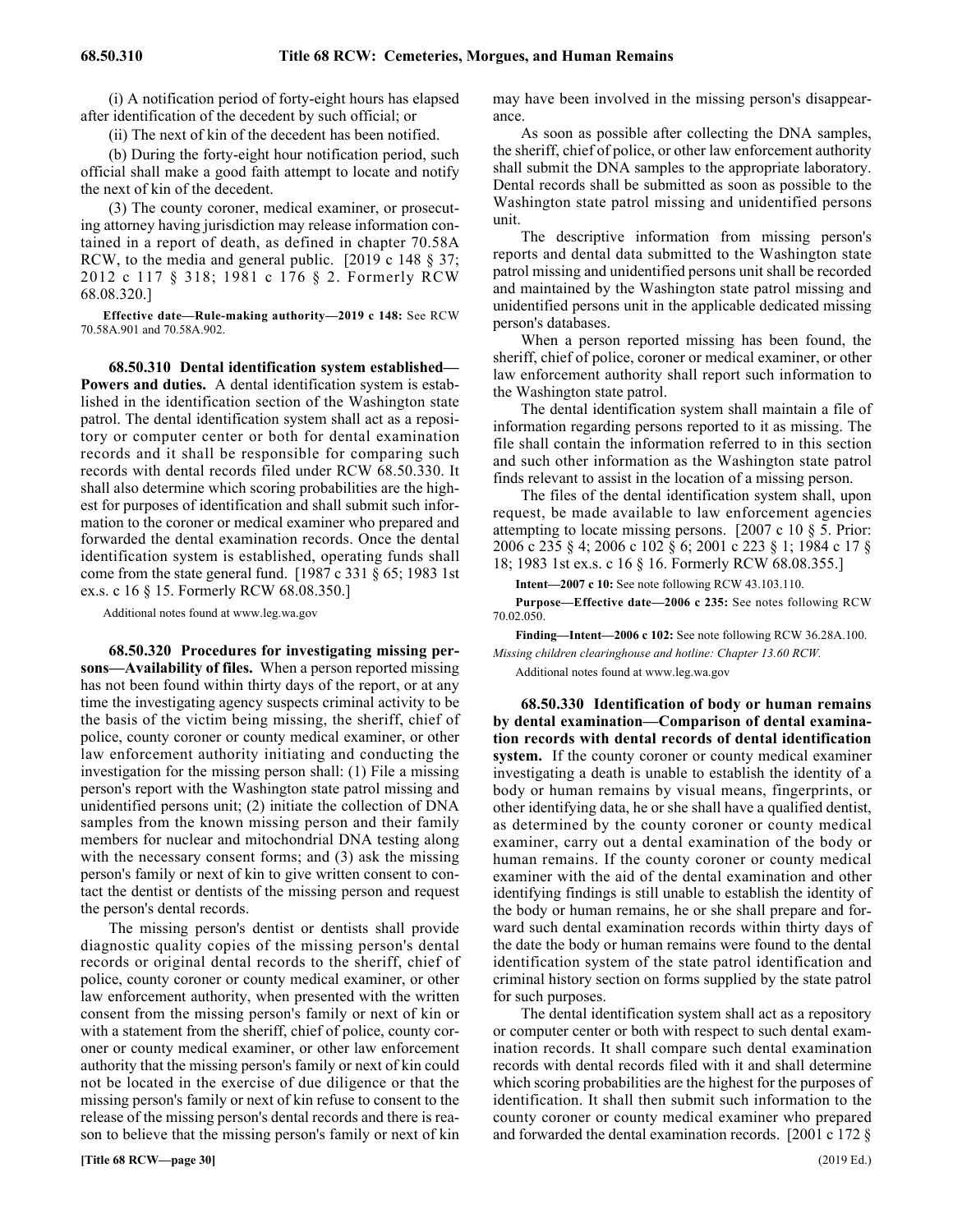1; 1984 c 17 § 19; 1983 1st ex.s. c 16 § 17. Formerly RCW 68.08.360.]

Additional notes found at www.leg.wa.gov

68.50.645 68.50.645 Skeletal human remains—Duty to notify—Ground disturbing activities—Coroner determination—Definitions. **68.50.645 Skeletal human remains—Duty to notify— Ground disturbing activities—Coroner determination— Definitions.** (1) It is the duty of every person who knows of the existence and location of skeletal human remains to notify the coroner and local law enforcement in the most expeditious manner possible, unless such person has good reason to believe that such notice has already been given. Any person knowing of the existence of skeletal human remains and not having good reason to believe that the coroner and local law enforcement has notice thereof and who fails to give notice to the coroner and local law enforcement, is guilty of a misdemeanor.

(2) Any person engaged in ground disturbing activity and who encounters or discovers skeletal human remains in or on the ground shall:

(a) Immediately cease any activity which may cause further disturbance;

(b) Make a reasonable effort to protect the area from further disturbance;

(c) Report the presence and location of the remains to the coroner and local law enforcement in the most expeditious manner possible; and

(d) Be held harmless from criminal and civil liability arising under the provisions of this section provided the following criteria are met:

(i) The finding of the remains was based on inadvertent discovery;

(ii) The requirements of the subsection are otherwise met; and

(iii) The person is otherwise in compliance with applicable law.

(3) The coroner must make a determination of whether the skeletal human remains are forensic or nonforensic within five business days of receiving notification of a finding of such human remains provided that there is sufficient evidence to make such a determination within that time period. The coroner will retain jurisdiction over forensic remains.

(a) Upon determination that the remains are nonforensic, the coroner must notify the department of archaeology and historic preservation within two business days. The department will have jurisdiction over such remains until provenance of the remains is established. A determination that remains are nonforensic does not create a presumption of removal or nonremoval.

(b) Upon receiving notice from a coroner of a finding of nonforensic skeletal human remains, the department must notify the appropriate local cemeteries, and all affected Indian tribes via certified mail to the head of the appropriate tribal government, and contact the appropriate tribal cultural resources staff within two business days of the finding. The determination of what are appropriate local cemeteries to be notified is at the discretion of the department. A notification to tribes of a finding of such nonforensic skeletal human remains does not create a presumption that the remains are Indian.

(c) The state physical anthropologist must make an initial determination of whether nonforensic skeletal human remains are Indian or non-Indian to the extent possible based on the remains within two business days of notification of a finding of nonforensic remains. If the remains are determined to be Indian, the department must notify all affected Indian tribes via certified mail to the head of the appropriate tribal government within two business days and contact the appropriate tribal cultural resources staff.

(d) The affected tribes have five business days to respond via telephone or writing to the department as to their interest in the remains.

(4) For the purposes of this section:

(a) "Affected tribes" are:

(i) Those federally recognized tribes with usual and accustomed areas in the jurisdiction where the remains were found;

(ii) Those federally recognized tribes that submit to the department maps that reflect the tribe's geographical area of cultural affiliation; and

(iii) Other tribes with historical and cultural affiliation in the jurisdiction where the remains were found.

(b) "Forensic remains" are those that come under the jurisdiction of the coroner pursuant to RCW 68.50.010.

(c) "Inadvertent discovery" has the same meaning as used in RCW 27.44.040.

(5) Nothing in this section constitutes, advocates, or otherwise grants, confers, or implies federal or state recognition of those tribes that are not federally recognized pursuant to 25 C.F.R. part 83, procedures for establishing that an American Indian group exists as an Indian tribe. [2008 c 275 § 1.]

Additional notes found at www.leg.wa.gov

68.50.900 68.50.900 Effective date—1987 c 331. **68.50.900 Effective date—1987 c 331.** See RCW 68.05.900.

68.50.901 68.50.901 Application—1993 c 228. **68.50.901 Application—1993 c 228.** RCW \*68.50.520 through \*\*68.50.630 and 68.50.901 through 68.50.904 apply to a document of gift, revocation, or refusal to make an anatomical gift signed by the donor or a person authorized to make or object to making an anatomical gift before, on, or after July 25, 1993. [1993 c 228 § 12.]

**Reviser's note:** \*(1) RCW 68.50.520 through 68.50.620 were repealed by 2008 c 139 § 31.

\*\*(2) RCW 68.50.630 was repealed by 2002 c 45  $\S$  1.

68.50.902 68.50.902 Application—Construction—1993 c 228. **68.50.902 Application—Construction—1993 c 228.** This act shall be applied and construed to effectuate its general purpose to make uniform the law with respect to the subject of this act among states enacting it. [1993 c 228 § 13.]

68.50.903 68.50.903 Severability—1993 c 228. **68.50.903 Severability—1993 c 228.** If any provision of this act or its application to any person or circumstance is held invalid, the remainder of the act or the application of the provision to other persons or circumstances is not affected. [1993 c 228 § 14.]

68.50.904 68.50.904 Short title—1993 c 228. **68.50.904 Short title—1993 c 228.** RCW \*68.50.520 through \*\*68.50.630 and 68.50.901 through 68.50.903 may be cited as the "uniform anatomical gift act." [1993 c 228 § 16.]

**Reviser's note:** \*(1) RCW 68.50.520 through 68.50.620 were repealed by 2008 c 139 § 31.

\*\*(2) RCW 68.50.630 was repealed by 2002 c 45  $\S$  1.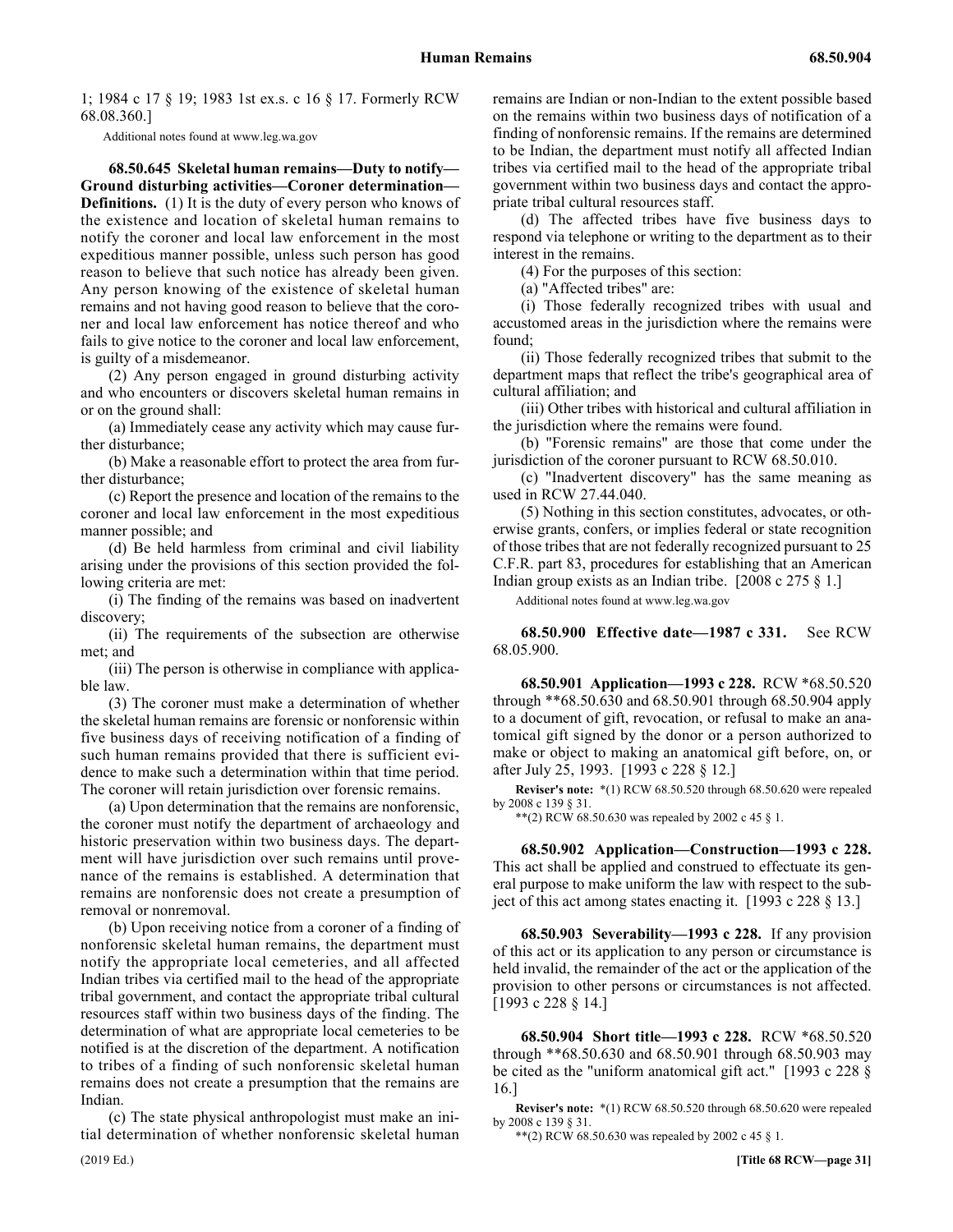# **Chapter 68.52 RCW** 68.52 PUBLIC CEMETERIES AND MORGUES **PUBLIC CEMETERIES AND MORGUES**

Sections

| 68.52.010 | Morgues authorized in counties.                                         |
|-----------|-------------------------------------------------------------------------|
| 68.52.020 | Coroner to control morgue—Expense.                                      |
| 68.52.030 | Counties and cities may provide for burial, acquire cemeteries,<br>etc. |
| 68.52.040 |                                                                         |
|           | Cities and towns may own, improve, etc., cemeteries.                    |
| 68.52.045 | Cities and towns may provide for a cemetery board.                      |
| 68.52.050 | Cemetery improvement fund.                                              |
| 68.52.060 | Care and investment of fund.                                            |
| 68.52.065 | Approval of investments.                                                |
| 68.52.070 | Cemetery improvement fund—Management.                                   |
| 68.52.080 | Books of account-Audit.                                                 |
| 68.52.090 | Establishment authorized.                                               |
| 68.52.100 | Petition—Requisites—Examination.                                        |
| 68.52.110 | Hearing-Place and date.                                                 |
| 68.52.120 | Publication and posting of petition and notice of hearing.              |
| 68.52.130 | Hearing-Inclusion and exclusion of lands.                               |
| 68.52.140 | Formation of district and election of first commissioners.              |
| 68.52.150 | Election, how conducted—Notice.                                         |
| 68.52.155 | Conformity with election laws—Exception—Vacancies.                      |
| 68.52.160 | Election ballot.                                                        |
| 68.52.170 | Canvass of returns—Votes required for district formation.               |
| 68.52.180 | Review—When district formation is complete.                             |
| 68.52.185 | Ballot proposition authorized for district formation.                   |
| 68.52.190 | General powers of district.                                             |
| 68.52.192 | Public cemetery facilities or services—Cooperation with pub-            |
|           |                                                                         |
|           | lic or private agencies—Joint purchasing.                               |
| 68.52.193 | Public cemetery facilities or services—"Public agency"<br>defined.      |
| 68.52.195 | Community revitalization financing—Public improvements.                 |
| 68.52.200 | Right of eminent domain.                                                |
| 68.52.210 | Power to do cemetery business—District boundaries may                   |
|           | include cities and towns—Eminent domain exception.                      |
| 68.52.220 | District commissioners—Compensation—Election.                           |
| 68.52.250 | Special elections.                                                      |
| 68.52.260 | Oath of commissioners.                                                  |
| 68.52.270 | Organization of board—Secretary—Office—Meetings—                        |
|           | Powers.                                                                 |
| 68.52.280 | Duty of county treasurer—Cemetery district fund.                        |
| 68.52.290 | Tax levy authorized for fund.                                           |
| 68.52.300 | Disbursement of fund.                                                   |
| 68.52.310 | Limitation of indebtedness—Limitation of tax levy.                      |
| 68.52.320 | Dissolution of districts.                                               |
| 68.52.330 | Disincorporation of district located in county with a popula-           |
|           | tion of two hundred ten thousand or more and inactive for               |
|           | five years.                                                             |
| 68.52.901 | Effective date-1987 c 331.                                              |

*Public bodies may retain collection agencies to collect public debts—Fees: RCW 19.16.500.*

*Taxation, exemptions: RCW 84.36.020.*

68.52.010 68.52.010 Morgues authorized in counties. **68.52.010 Morgues authorized in counties.** The county legislative authority of each county may at its discretion provide and equip a public morgue together with suitable morgue wagon for the conveyance, receipt and proper disposition of the bodies of all deceased persons not claimed by relatives, and of all dead bodies which are by law subject to a postmortem or coroner's inquest: PROVIDED, HOWEVER, That only one public morgue may be established in any county: PROVIDED FURTHER, That counties may agree to establish joint morgue facilities pursuant to chapter 39.34 RCW. [1983 1st ex.s. c 16 § 19; 1917 c 90 § 1; RRS § 6040. Formerly RCW 68.12.010.]

Additional notes found at www.leg.wa.gov

68.52.020 68.52.020 Coroner to control morgue—Expense. **68.52.020 Coroner to control morgue—Expense.** Such morgue shall be under the control and management of the coroner who shall have power with the advice and consent of the county commissioners, to employ the necessary deputies and employees; and, with the advice and consent of the county commissioners, to fix their salaries and compensation, which, together with the expenses of operating such morgue, shall be paid monthly out of the county treasury. [1917 c 90 § 2; RRS § 6041. Formerly RCW 68.12.020.]

68.52.030 Counties and cities may provide for burial, **acquire cemeteries, etc.** Each and every county, town or city, shall have power to provide a hearse and pall for burial of the dead, and to procure and hold lands for burying grounds, and to make regulations and fence the same, and to preserve the monuments erected therein, and to levy and collect the necessary taxes for that purpose, in the same manner as other taxes are levied and collected. [1857 p 28 § 3; RRS § 3772. Formerly RCW 68.12.030.]

68.52.040 Cities and towns may own, improve, etc., **cemeteries.** Any city or town may acquire, hold, or improve land for cemetery purposes, and may sell lots therein, and may provide by ordinance that a specified percentage of the proceeds therefrom be set aside and invested, and the income from the investment be used in the care of the lots, and may take and hold any property devised, bequeathed or given upon trust, and apply the income thereof for the improvement or embellishment of the cemeteries or the erection or preservation of structures, fences, or walks therein, or for the repair, preservation, erection, or renewal of any tomb, monument, gravestone, fence, railing, or other erection at or around a cemetery, lot, or plat, or for planting and cultivating trees, shrubs, flowers, or plants in or around the lot or plot, or for improving or embellishing the cemetery in any other manner or form consistent with the design and purpose of the city, according to the terms of the grant, devise, or bequest. [1955 c 378 § 1; 1909 c 156 § 1; RRS § 3773. Formerly RCW 68.12.040.]

68.52.045 Cities and towns may provide for a ceme**tery board.** The legislative body of any city or town may provide by ordinance for a cemetery board to be appointed by the mayor in cities and towns operating under the mayorcouncil form of government, by the city commission in cities operating under the commission form of government, and by the city manager in cities and towns operating under the council-manager form of government: PROVIDED FUR-THER, That no ordinance shall be enacted, pursuant to this section, in conflict with provisions contained in charters of cities of the first class. [1955 c 378 § 2. Formerly RCW 68.12.045.]

68.52.050 68.52.050 Cemetery improvement fund. **68.52.050 Cemetery improvement fund.** All moneys received in the manner above provided shall be deposited with the city treasurer, and shall be kept apart in a fund known as the cemetery improvement fund, and shall be paid out only upon warrants drawn by the order of the cemetery board, if such a board exists, or by order of the body, department, commission, or committee duly authorized by ordinance to issue such an order, or by the legislative body of a city or town, which order shall be approved by such legislative body if such order is not issued by the legislative body, and shall be indorsed by the mayor and attested by the city comptroller or other authorized officer. [1955 c 378 § 3; 1909 c 156 § 4; RRS § 3776. Formerly RCW 68.12.050.]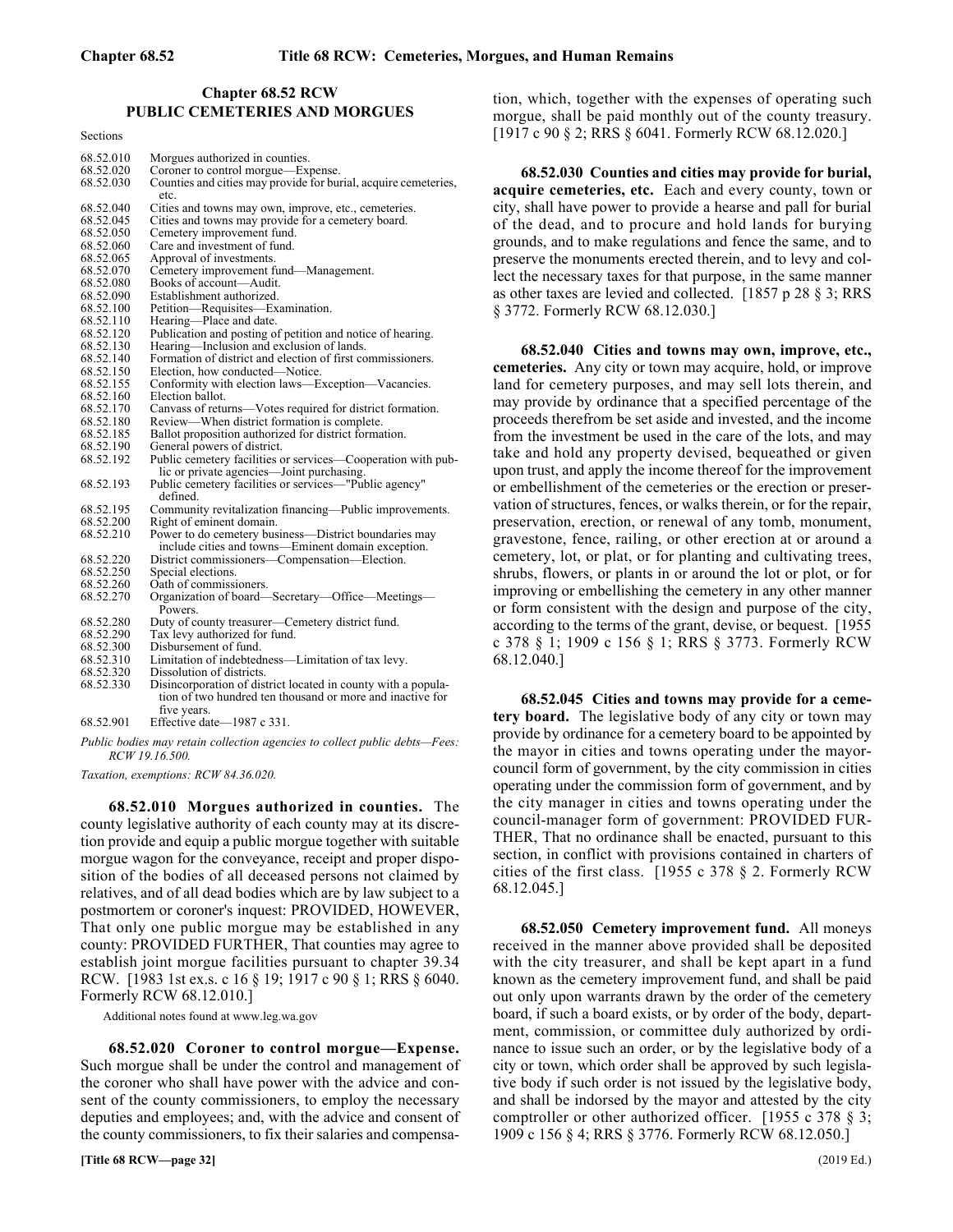68.52.060 68.52.060 Care and investment of fund. **68.52.060 Care and investment of fund.** It shall be the duty of the cemetery board and other body or commission having in charge the care and operation of cemeteries to invest all sums set aside from the sale of lots, and all sums of money received, and to care for the income of all money and property held in trust for the purposes designated herein: PROVIDED, HOWEVER, That all investments shall be made in municipal, county, school or state bonds, general obligation warrants of the city owning such cemetery, or in first mortgages on good and improved real estate. [1933 c 91 § 1; 1909 c 156 § 2; RRS § 3774. FORMER PART OF SEC-TION: 1909 c 156 § 3 now codified as RCW 68.52.065. Formerly RCW 68.12.060.]

68.52.065 68.52.065 Approval of investments. **68.52.065 Approval of investments.** All investments shall be approved by the council or legislative body of the city. [1909 c 156 § 3; RRS § 3775. Formerly RCW 68.12.060, part, and 68.12.065.]

68.52.070 Cemetery improvement fund—Manage**ment.** The said city shall, by ordinance, make all necessary rules and regulations concerning the control and management of said fund to properly safeguard the same, but shall in nowise be liable for any of said funds except a misappropriation thereof, and shall not have power to bind the city or said fund for any further liability than whatever net interest may be actually realized from such investments, and shall not be liable to any particular person for more than the proportionate part of such net earnings. [1909 c 156 § 6; RRS § 3778. Formerly RCW 68.12.070.]

68.52.080 68.52.080 Books of account—Audit. **68.52.080 Books of account—Audit.** Accurate books of account shall be kept of all transactions pertaining to said fund, which books shall be open to the public for inspection and shall be audited by the auditing committee of said city. [1909 c 156 § 5; RRS § 3777. Formerly RCW 68.12.080.]

68.52.090 68.52.090 Establishment authorized. **68.52.090 Establishment authorized.** Cemetery districts may be established in all counties and on any island in any county, as in this chapter provided. [1971 c 19 § 1; 1957 c 99 § 1; 1953 c 41 § 1; 1947 c 27 § 1; 1947 c 6 § 1; Rem. Supp. 1947 § 3778-150. Formerly RCW 68.16.010.]

68.52.100 68.52.100 Petition—Requisites—Examination. **68.52.100 Petition—Requisites—Examination.** (1) To form a cemetery district, a petition designating the boundaries of the proposed district by metes and bounds or describing the lands to be included in the proposed district by government townships, ranges, and legal subdivisions, setting forth the object of the formation of the proposed district, and stating that the formation of the proposed district will be conducive to the public welfare and convenience, must be filed with the county auditor of the county in which the proposed district is located, accompanied by an obligation signed by two or more petitioners agreeing to pay the cost of publishing the notice specified in RCW 68.52.120.

(2) The petition must be signed by at least ten percent of the registered voters in the proposed district. However, in counties with only one municipality the petition must be signed by at least ten percent of the registered voters in the proposed district, based on the total vote cast in the most recent county general election.

(3) The county auditor must, within thirty days from the date of filing of the petition, examine the signatures and certify the sufficiency or insufficiency of the petition.

(4) Notwithstanding subsection (3) of this section, in counties with only one municipality the county auditor must examine the signatures and certify the sufficiency or insufficiency of the petition within fifteen days from the date of filing of the petition. If the county auditor certifies that the petition is insufficient, the county auditor must afford the person who filed the petition ten days from that certification to add additional signatures to the petition. The petition must be refiled by the end of that period. Within fifteen days from the date of refiling, the county auditor must examine the signatures and certify the sufficiency or insufficiency of the petition.

(5) The name of any person who signed a petition may not be withdrawn from the petition after it has been filed with the county auditor.

(6) If the petition is found to contain a sufficient number of valid signatures, the county auditor must transmit it, with a certificate of sufficiency attached, to the county legislative authority, which must thereupon, by resolution entered upon its minutes, receive the petition and fix a day and hour when it will publicly hear the petition.

(7) For the purposes of this section, "municipality" means a city or town. [2013 c 167 § 1; 2008 c 96 § 1; 1994 c 223 § 74; 1947 c 6 § 2; Rem. Supp. 1947 § 3778-151. Formerly RCW 68.16.020.]

68.52.110 68.52.110 Hearing—Place and date. **68.52.110 Hearing—Place and date.** The county legislative authority must conduct a hearing on the petition not less than twenty nor more than forty days from the date of receipt of the petition from the county auditor. The hearing may be completed on the day set for hearing the petition or it may be adjourned from time to time as necessary, but an adjournment may not extend the time for the county legislative authority's determination pursuant to RCW 68.52.140 more than sixty days from the date of receipt of the petition from the county auditor. [2013 c 167 § 2; 1947 c 6 § 3; Rem. Supp. 1947 § 3778-152. Formerly RCW 68.16.030.]

68.52.120 Publication and posting of petition and **notice of hearing.** The text of the petition with the names of petitioners omitted and a notice signed by the clerk of the county legislative authority stating the day, hour, and place of the hearing must be published in three consecutive weekly issues of the official newspaper of the county prior to the date of the hearing. The clerk must also cause a copy of the petition with the names of petitioners omitted, with a copy of the notice attached, to be posted for not less than fifteen days before the date of the hearing in three public places in the proposed district, to be previously designated by him or her and made a matter of record in the proceedings. [2013 c 167 § 3; 2012 c 117 § 319; 1947 c 6 § 4; Rem. Supp. 1947 § 3778-153. Formerly RCW 68.16.040.]

68.52.130 68.52.130 Hearing—Inclusion and exclusion of lands. **68.52.130 Hearing—Inclusion and exclusion of lands.** At the time and place fixed for the hearing on the petition or at any adjournment thereof, the county legislative authority must hear the petition and receive such evidence as it may deem material in favor of or opposed to the formation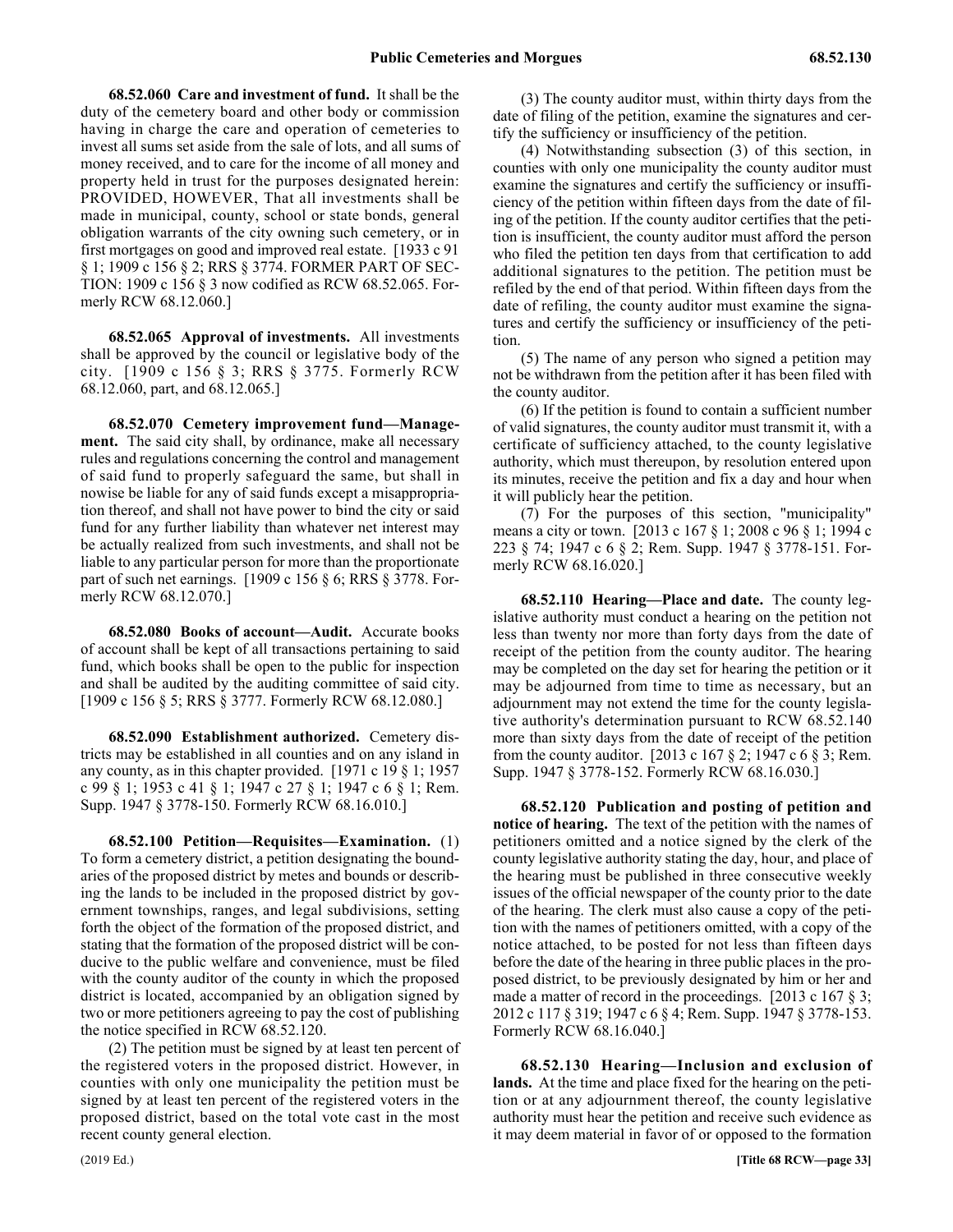of the proposed cemetery district or to the inclusion or exclusion of any lands in the proposed district, but no lands not within the boundaries of the proposed district as described in the petition may be included without a written waiver describing the land, executed by all persons having any interest of record therein, having been filed in the proceedings. No land within the boundaries described in the petition may be excluded from the proposed district. [2013 c 167 § 4; 1947 c 6 § 5; Rem. Supp. 1947 § 3778-154. Formerly RCW 68.16.050.]

68.52.140 Formation of district and election of first **commissioners.** (1) After conducting the hearing on the petition, if the county legislative authority determines that the formation of the proposed cemetery district will be conducive to the public welfare and convenience, the county legislative authority must by resolution so declare, otherwise the county legislative authority must deny the petition.

(2) If the county legislative authority finds in favor of the formation of the proposed district, the county legislative authority must designate the name and number of the proposed district, fix the boundaries of the proposed district, and cause an election to be held in the proposed district to determine whether the proposed district will be formed under the provisions of this chapter, and to elect the first cemetery district commissioners.

(3) Three cemetery district commissioners must be elected at the election to determine whether the proposed district will be formed, but the election of the commissioners is null and void if the district is not formed. No primary will be held for the office of cemetery district commissioner. A special filing period must be opened as provided in RCW 29A.24.171 and 29A.24.181. Candidates must run for specific commissioner positions. The person receiving the greatest number of votes for each commissioner position is elected to that position. The terms of office of the initial commissioners are as provided in RCW 68.52.220. [2013 c 167 § 5; 1996 c 324 § 3; 1994 c 223 § 75; 1982 c 60 § 2; 1947 c 6 § 6; Rem. Supp. 1947 § 3778-155. Formerly RCW 68.16.060.]

68.52.150 68.52.150 Election, how conducted—Notice. **68.52.150 Election, how conducted—Notice.** Except as otherwise provided in this chapter, the election must insofar as possible be called, noticed, held, conducted, and canvassed in the same manner and by the same officials as provided by law for special elections in the county. The notice of election must: State generally and briefly the purpose of the election; describe the boundaries of the proposed cemetery district; list the names of the candidates for first cemetery district commissioners; and specify the election date. [2013 c 167 § 6; 1947 c 6 § 7; Rem. Supp. 1947 § 3778-156. Formerly RCW 68.16.070.]

*Elections: Title 29A RCW.*

68.52.155 Conformity with election laws—Excep**tion—Vacancies.** Cemetery district elections shall conform with general election laws, except that there shall be no primary to nominate candidates. All persons filing and qualifying shall appear on the general election ballot and the person receiving the largest number of votes for each position shall be elected.

A vacancy on a board of cemetery district commissioners shall occur and shall be filled as provided in chapter 42.12 RCW. [1996 c 324 § 4; 1994 c 223 § 73.]

68.52.160 68.52.160 Election ballot. **68.52.160 Election ballot.** The ballot for the election shall be in such form as may be convenient but shall present the propositions substantially as follows:

". . .(insert county name). . . cemetery district No. . . .(insert number). . .

. . .Yes. . .

. . .(insert county name). . . cemetery district No. . . .(insert number). . .

. . .No. . ."

[1994 c 223 § 76; 1947 c 6 § 8; Rem. Supp. 1947 § 3778-157. Formerly RCW 68.16.080.]

68.52.170 Canvass of returns—Votes required for **district formation.** (1) The returns of the election must be canvassed following the election, but the canvass may be adjourned from time to time to await the receipt of election returns. Upon conclusion of the canvass, the canvassing officials must certify the results to the county legislative authority.

(2) The cemetery district is formed if two-thirds of all votes cast at the election were in favor of the formation of the proposed district. However, in counties with only one municipality the district is formed if a majority of all votes cast at the election were in favor of the formation of the proposed district.

(3) If the proposition to form the proposed district received the voter approval required under this section, the county legislative authority must by resolution recorded in the county legislative authority's minutes: Declare the district formed under the name and number previously designated; and declare the three candidates receiving the highest number of votes for cemetery district commissioners as the duly elected first commissioners of the district. The clerk of the county legislative authority must certify a copy of the resolution and cause it to be filed for record in the offices of the county auditor and the county assessor of the county. The certified copy may be recorded without payment of a recording fee.

(4) If the proposition to form the proposed district failed to receive the voter approval required under this section, the county legislative authority must record in the county legislative authority's minutes the failed vote, and all proceedings relating to the proposed district are null and void.

(5) For the purposes of this section, "municipality" means a city or town. [2013 c 167 § 7; 1947 c 6 § 9; Rem. Supp. 1947 § 3778-158. Formerly RCW 68.16.090.]

68.52.180 Review-When district formation is com**plete.** (1) Any person, firm, or corporation having a substantial interest involved, and feeling aggrieved by any finding, determination, or resolution of the county legislative authority under the provisions of this chapter, may appeal within five days after the finding, determination, or resolution was made to the superior court of the county in the same manner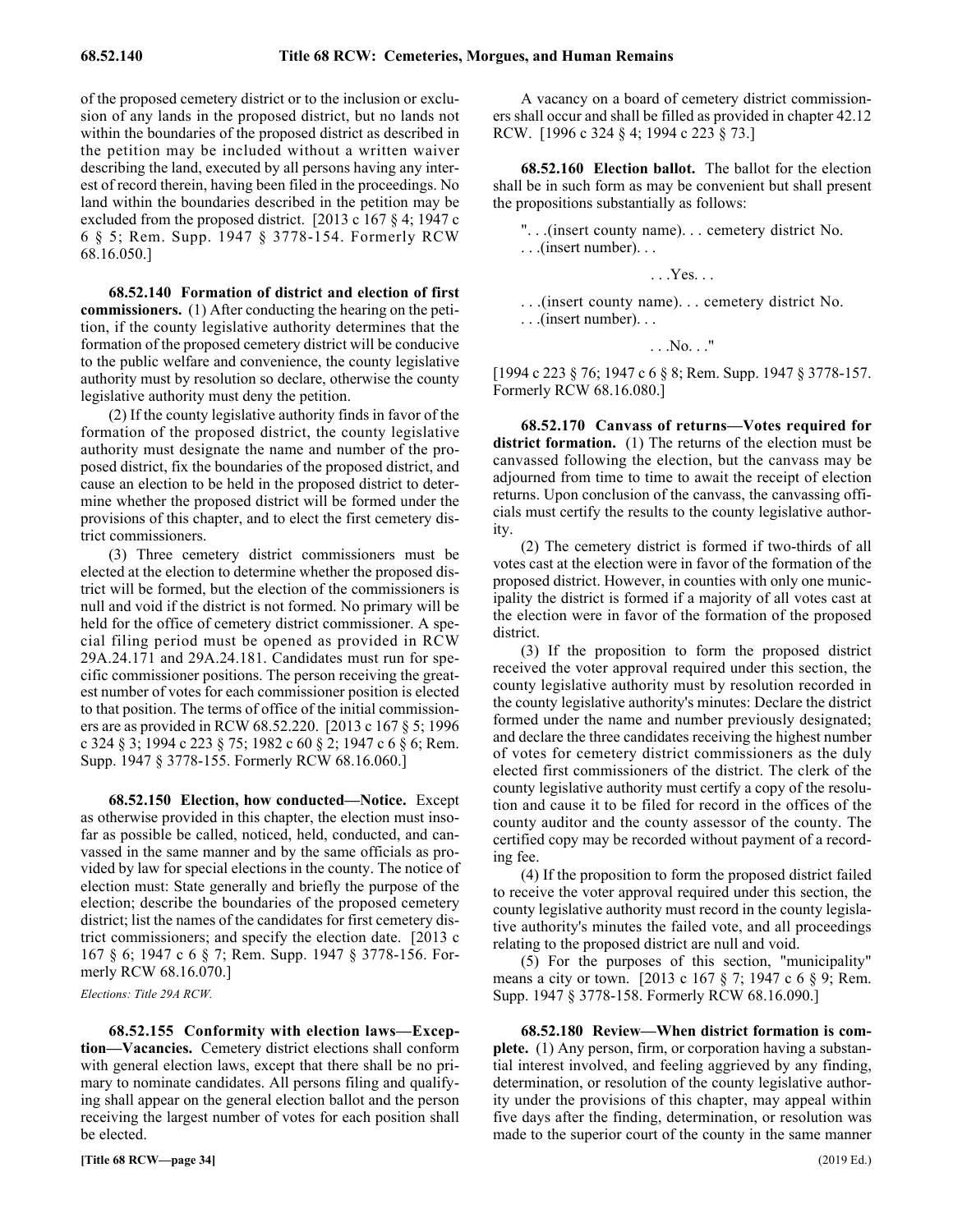as provided by law for appeals from orders of the county legislative authority.

(2) After the expiration of five days from the date of the resolution declaring the district formed, and upon filing of certified copies of the resolution in the offices of the county auditor and county assessor, the formation of the cemetery district is complete and its legal existence may not thereafter be questioned by any person by reason of any defect in the proceedings for the formation of the cemetery district. [2013 c 167 § 8; 1947 c 6 § 10; Rem. Supp. 1947 § 3778-159. Formerly RCW 68.16.100.]

*Appeals from action of board of county commissioners: RCW 36.32.330.*

68.52.185 68.52.185 Ballot proposition authorized for district formation. **68.52.185 Ballot proposition authorized for district formation.** A county legislative authority may, by ordinance or resolution, provide for a ballot proposition to form a cemetery district. When proposed by ordinance or resolution of the county legislative authority, a ballot proposition shall designate the boundaries of the proposed district by metes and bounds or describing the lands to be included in the proposed district by government townships, ranges, and legal subdivisions. The ballot proposition authorizing the formation of a cemetery district shall be submitted to the voters residing within the proposed district consistent with the provisions of this chapter. [2008 c 96 § 2.]

68.52.190 68.52.190 General powers of district. **68.52.190 General powers of district.** Cemetery districts created under this chapter shall be deemed to be municipal corporations within the purview of the Constitution and laws of the state of Washington. They shall constitute bodies corporate and possess all the usual powers of corporations for public purposes. They shall have full authority to carry out the objects of their creation, and to that end are empowered to acquire, hold, lease, manage, occupy and sell real and personal property or any interest therein; to enter into and perform any and all necessary contracts; to appoint and employ necessary officers, agents and employees; to contract indebtedness, to borrow money, and to issue general obligation bonds in accordance with chapter 39.46 RCW; to levy and enforce the collection of taxes against the lands within the district, and to do any and all lawful acts to effectuate the purposes of this chapter. [1984 c 186 § 58; 1967 c 164 § 6; 1947 c 6 § 11; Rem. Supp. 1947 § 3778-160. Formerly RCW 68.16.110.]

**Purpose—1984 c 186:** See note following RCW 39.46.110.

**Purpose—Severability—1967 c 164:** See notes following RCW 4.96.010.

*Tortious conduct of local governmental entities: RCW 4.96.010.*

68.52.192 68.52.192 Public cemetery facilities or services—Cooperation with public or private agencies—Joint purchasing. **68.52.192 Public cemetery facilities or services— Cooperation with public or private agencies—Joint purchasing.** A cemetery district may jointly operate or provide, cooperate to operate and provide and/or contract for a term of not to exceed five years to provide or have provided public cemetery facilities or services, with any other public or private agency, including out of state public agencies, which each is separately authorized to operate or provide, under terms mutually agreed upon by such public or private agencies. The governing body of a cemetery district may join with any other public or private agency in buying supplies, equipment, and services collectively. [1963 c 112 § 3. Formerly RCW 68.16.112.]

68.52.193 68.52.193 Public cemetery facilities or services—"Public agency" defined. **68.52.193 Public cemetery facilities or services— "Public agency" defined.** As used in RCW 68.52.192, "public agency" means counties, cities and towns, special districts, or quasi municipal corporations. [1987 c 331 § 73; 1963 c 112 § 2. Formerly RCW 68.16.113.]

68.52.195 68.52.195 Community revitalization financing—Public improvements. **68.52.195 Community revitalization financing— Public improvements.** In addition to other authority that a cemetery district possesses, a cemetery district may provide any public improvement as defined under RCW 39.89.020, but this additional authority is limited to participating in the financing of the public improvements as provided under RCW 39.89.050.

This section does not limit the authority of a cemetery district to otherwise participate in the public improvements if that authority exists elsewhere. [2001 c 212 § 21.]

68.52.200 68.52.200 Right of eminent domain. **68.52.200 Right of eminent domain.** The taking and damaging of property or rights therein by any cemetery district to carry out the purposes of its creation, are hereby declared to be for a public use, and any such district shall have and exercise the power of eminent domain to acquire any property or rights therein, either inside or outside the district for the use of such district. In exercising the power of eminent domain, a district shall proceed in the manner provided by law for the appropriation of real property or rights therein by private corporations. It may at its option unite in a single action proceedings to condemn property held by separate owners. Two or more condemnation suits instituted separately may also in the discretion of the court be consolidated upon motion of any interested party into a single action. In such cases the jury shall render separate verdicts for each tract of land in different ownership. No finding of the jury or decree of the court as to damages in any condemnation suit instituted by the district shall be held or construed to destroy the right of the district to levy and collect taxes for any and all district purposes against the uncondemned land situated within the district. [1947 c 6 § 12; Rem. Supp. 1947 § 3778- 161. Formerly RCW 68.16.120.]

*Eminent domain: State Constitution Art. 1 § 16 (Amendment 9). Eminent domain by corporations: Chapter 8.20 RCW.*

68.52.210 68.52.210 Power to do cemetery business—District boundaries may include cities and towns—Eminent domain exception. **68.52.210 Power to do cemetery business—District boundaries may include cities and towns—Eminent domain exception.** (1) A cemetery district organized under this chapter shall have power to acquire, establish, maintain, manage, improve and operate cemeteries and conduct any and all of the businesses of a cemetery as defined in this title. A cemetery district shall constitute a cemetery authority as defined in this title and shall have and exercise all powers conferred thereby upon a cemetery authority and be subject to the provisions thereof.

(2) A cemetery district may include within its boundaries the lands embraced within the corporate limits of any incorporated city or town and in any such cases the district may acquire any cemetery or cemeteries theretofore maintained and operated by any such city or town and proceed to maintain, manage, improve and operate the same under the provi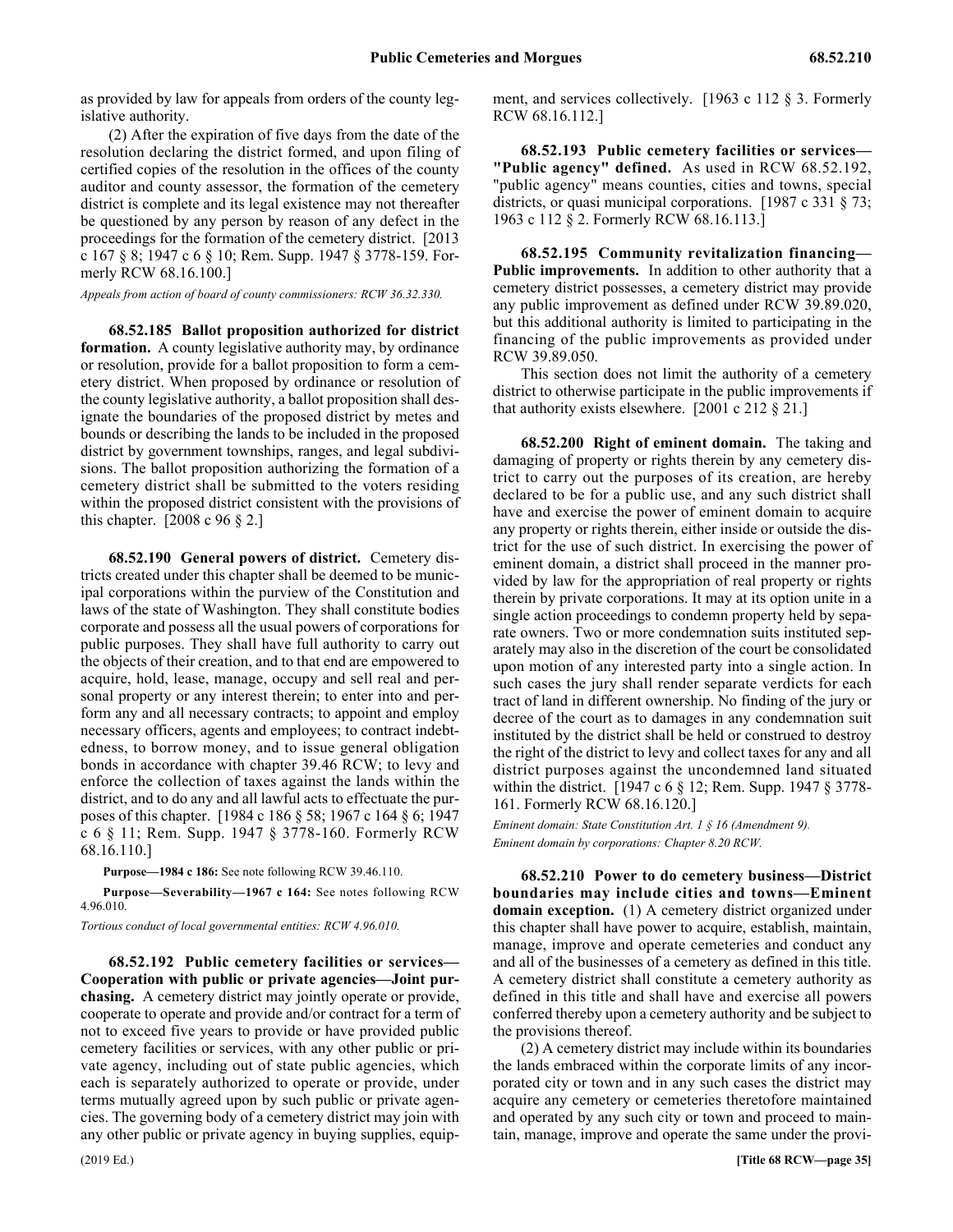sions hereof. In such event the governing body of the city or town, after the transfer takes place, shall levy no cemetery tax. The power of eminent domain heretofore conferred shall not extend to the condemnation of existing cemeteries within the district: PROVIDED, That no cemetery district shall operate a cemetery within the corporate limits of any city or town where there is a private cemetery operated for profit. [2006 c 335 § 1; 1994 c 81 § 82; 1971 c 19 § 2; 1959 c 23 § 2; 1957 c 39 § 1; 1947 c 6 § 13; Rem. Supp. 1947 § 3778-162. Formerly RCW 68.16.130.]

68.52.220 District commissioners—Compensation-**Election.** (1) The affairs of the cemetery district must be managed by a board of cemetery district commissioners composed of three members. The board may provide, by resolution passed by the commissioners, for the payment of compensation to each of its commissioners at a rate of up to ninety dollars for each day or portion of a day spent in actual attendance at official meetings of the district commission, or in performance of other official services or duties on behalf of the district. However, the compensation for each commissioner must not exceed eight thousand six hundred forty dollars per year.

(2) Any commissioner may waive all or any portion of his or her compensation payable under this section as to any month or months during his or her term of office, by a written waiver filed with the clerk of the board. The waiver, to be effective, must be filed any time after the commissioner's election and prior to the date on which the compensation would otherwise be paid. The waiver must specify the month or period of months for which it is made. The board must fix the compensation to be paid the secretary and other employees of the district. Cemetery district commissioners and candidates for cemetery district commissioner are exempt from the requirements of chapter 42.17A RCW.

(3) The initial cemetery district commissioners must assume office immediately upon their election and qualification. Staggering of terms of office must be accomplished as follows: (a) The person elected receiving the greatest number of votes is elected to a six-year term of office if the election is held in an odd-numbered year or a five-year term of office if the election is held in an even-numbered year; (b) the person who is elected receiving the next greatest number of votes is elected to a four-year term of office if the election is held in an odd-numbered year or a three-year term of office if the election is held in an even-numbered year; and (c) the other person who is elected is elected to a two-year term of office if the election is held in an odd-numbered year or a one-year term of office if the election is held in an even-numbered year. The initial commissioners must assume office immediately after they are elected and qualified but their terms of office must be calculated from the first day of January after the election.

(4) Thereafter, commissioners are elected to six-year terms of office. Commissioners must serve until their successors are elected and qualified and assume office as provided in \*RCW 29A.20.040.

(5) The dollar thresholds established in this section must be adjusted for inflation by the office of financial management every five years, beginning July 1, 2008, based upon changes in the consumer price index during that time period.

"Consumer price index" means, for any calendar year, that year's annual average consumer price index, for Washington state, for wage earners and clerical workers, all items, compiled by the bureau of labor and statistics, United States department of labor. If the bureau of labor and statistics develops more than one consumer price index for areas within the state, the index covering the greatest number of people, covering areas exclusively within the boundaries of the state, and including all items must be used for the adjustments for inflation in this section. The office of financial management must calculate the new dollar threshold and transmit it to the office of the code reviser for publication in the Washington State Register at least one month before the new dollar threshold is to take effect.

(6) A person holding office as commissioner for two or more special purpose districts may receive only that per diem compensation authorized for one of his or her commissioner positions as compensation for attending an official meeting or conducting official services or duties while representing more than one of his or her districts. However, such commissioner may receive additional per diem compensation if approved by resolution of all boards of the affected commissions. [2013 c 167 § 9; 2011 c 60 § 47; 2007 c 469 § 6; 1998 c 121 § 6; 1994 c 223 § 77; 1990 c 259 § 33; 1982 c 60 § 3; 1979 ex.s. c 126 § 40; 1947 c 6 § 14; Rem. Supp. 1947 § 3778-163. Formerly RCW 68.16.140.]

**\*Reviser's note:** RCW 29A.20.040 was recodified as RCW 29A.60.280 pursuant to 2013 c 11 § 93.

**Effective date—2011 c 60:** See RCW 42.17A.919.

**Purpose—1979 ex.s. c 126:** See RCW 29A.60.280(1).

68.52.250 68.52.250 Special elections. **68.52.250 Special elections.** Special elections submitting propositions to the registered voters of the district may be called at any time by resolution of the cemetery commissioners in accordance with RCW 29A.04.321 and 29A.04.330, and shall be called, noticed, held, conducted and canvassed in the same manner and by the same officials as provided for the election to determine whether the district shall be created. [2015 c 53 § 92; 1990 c 259 § 34; 1947 c 6 § 17; Rem. Supp. 1947 § 3778-166. Formerly RCW 68.16.170.]

*Qualifications of electors: RCW 29A.08.210.*

68.52.260 68.52.260 Oath of commissioners. **68.52.260 Oath of commissioners.** Each cemetery commissioner, before assuming the duties of his or her office, shall take and subscribe an official oath to faithfully discharge the duties of his or her office, which oath shall be filed in the office of the county auditor. [2012 c 117 § 320; 1986 c 167 § 24; 1947 c 6 § 18; Rem. Supp. 1947 § 3778-167. Formerly RCW 68.16.180.]

Additional notes found at www.leg.wa.gov

68.52.270 Organization of board—Secretary— **Office—Meetings—Powers.** The board of cemetery district commissioners shall organize and elect a chair from its number and shall appoint a secretary for such term as the board may determine. The secretary shall keep a record of proceedings of the board and perform such other duties as may be prescribed by law or by the board, and shall also take and subscribe an oath for the faithful discharge of his or her duties, which shall be filed with the county clerk. The office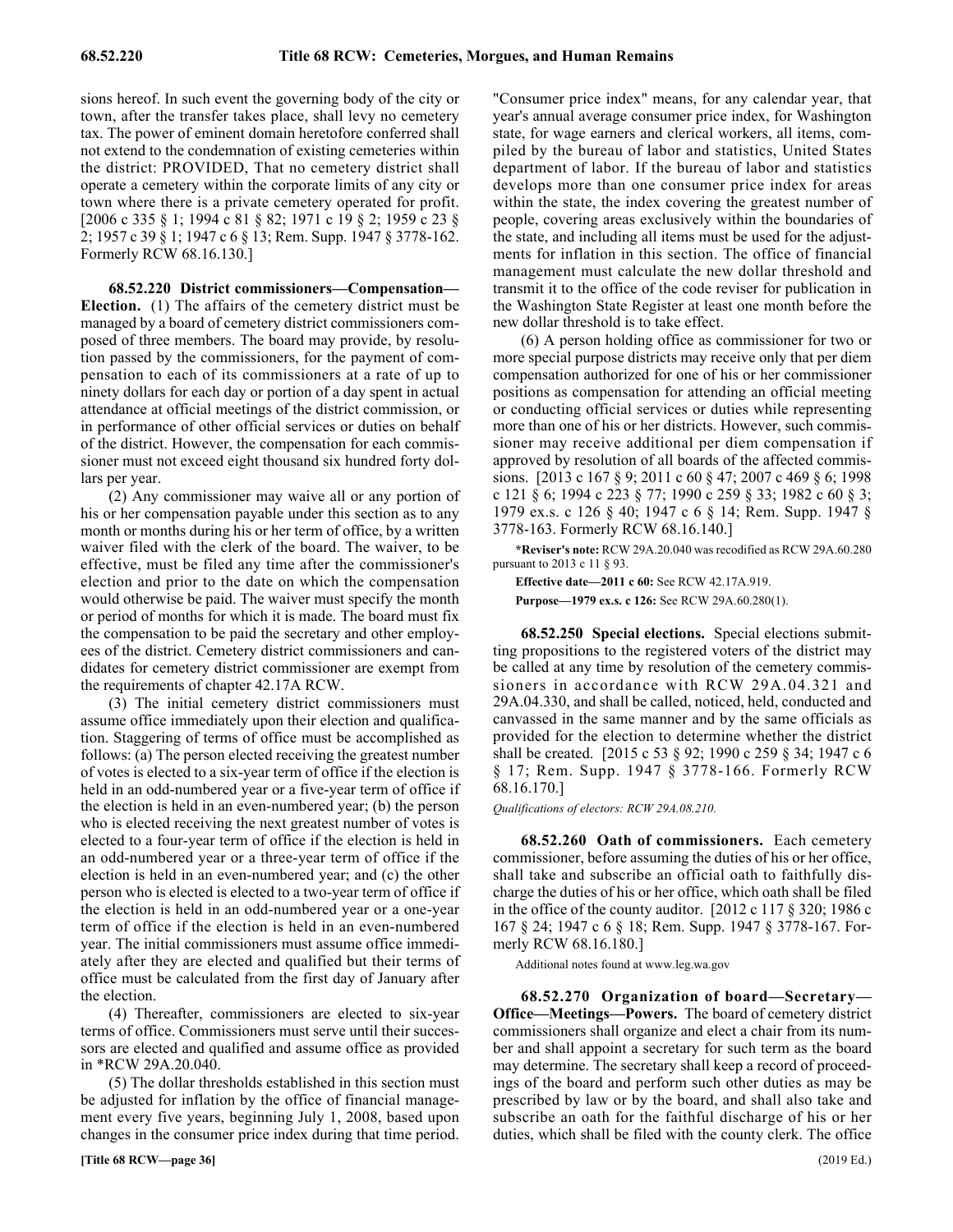of the board of cemetery commissioners and principal place of business of the district shall be at some place in the district designated by the board. The board shall hold regular monthly meetings at its office on such day as it may by resolution determine and may adjourn such meetings as may be required for the transaction of business. Special meetings of the board may be called at any time by a majority of the commissioners or by the secretary and the chair of the board. Any commissioner not joining in the call of a special meeting shall be entitled to three days written notice by mail of such meeting, specifying generally the business to be transacted. All meetings of the board of cemetery commissioners shall be public and a majority shall constitute a quorum. All records of the board shall be open to the inspection of any elector of the district at any meeting of the board. The board shall adopt a seal for the district; manage and conduct the affairs of the district; make and execute all necessary contracts; employ any necessary service, and promulgate reasonable rules and regulations for the government of the district and the performance of its functions and generally perform all acts which may be necessary to carry out the purposes for which the district was formed. [2012 c 117 § 321; 1947 c 6 § 19; Rem. Supp. 1947 § 3778-168. Formerly RCW 68.16.190.]

**68.52.280 Duty of county treasurer—Cemetery district fund.** It shall be the duty of the county treasurer of the county in which any cemetery district is situated to receive and disburse all district revenues and collect all taxes authorized and levied under this chapter. There is hereby created in the office of county treasurer of each county in which a cemetery district shall be organized for the use of the district, a cemetery district fund. All taxes levied for district purposes when collected shall be placed by the county treasurer in the cemetery district fund. [1947 c 6 § 20; Rem. Supp. 1947 § 3778-169. Formerly RCW 68.16.200.]

**68.52.290 Tax levy authorized for fund.** Annually, after the county board of equalization has equalized assessments for general tax purposes, the secretary of the district shall prepare a budget of the requirements of the cemetery district fund, certify the same and deliver it to the board of county commissioners in ample time for such board to levy district taxes. At the time of making general tax levies in each year, the board of county commissioners shall levy taxes required for cemetery district purposes against the real and personal property in the district in accordance with the equalized valuation thereof for general tax purposes, and as a part of said general taxes. Such levies shall be part of the general tax roll and be collected as a part of general taxes against the property in the district. [1947 c 6 § 21; Rem. Supp. 1947 § 3778-170. Formerly RCW 68.16.210.]

**68.52.300 Disbursement of fund.** The county treasurer shall disburse the cemetery district fund upon warrants issued by the county auditor on vouchers approved and signed by a majority of the board of cemetery commissioners and the secretary thereof. [1947 c 6 § 22; Rem. Supp. 1947 § 3778-171. Formerly RCW 68.16.220.]

68.52.310 Limitation of indebtedness—Limitation of **tax levy.** The board of cemetery commissioners shall have no authority to contract indebtedness in any year in excess of the aggregate amount of the currently levied taxes, which annual tax levy for cemetery district purposes shall not exceed eleven and one-quarter cents per thousand dollars of assessed valuation. [1973 1st ex.s. c 195 § 77; 1947 c 6 § 23; Rem. Supp. 1947 § 3778-172. Formerly RCW 68.16.230.]

Additional notes found at www.leg.wa.gov

68.52.320 68.52.320 Dissolution of districts. **68.52.320 Dissolution of districts.** Cemetery districts may be dissolved by a majority vote of the electors at an election called for that purpose, which shall be conducted in the same manner as provided for special elections, and no further district obligations shall thereafter be incurred, but such dissolution shall not abridge or cancel any of the outstanding obligations of the district, and the board of county commissioners shall have authority to make annual levies against the lands included within the district until the obligations of the district are fully paid. When the obligations are fully paid, any moneys remaining in the cemetery district fund and all collections of unpaid district taxes shall be transferred to the current expense fund of the county. [1947 c 6 § 24; Rem. Supp. 1947 § 3778-173. Formerly RCW 68.16.240.]

*Dissolution of districts: Chapter 53.48 RCW.*

*Dissolution of inactive special purpose districts: Chapter 36.96 RCW.*

68.52.330 68.52.330 Disincorporation of district located in county with a population of two hundred ten thousand or more and inactive for five years. **68.52.330 Disincorporation of district located in county with a population of two hundred ten thousand or more and inactive for five years.** See chapter 57.90 RCW.

68.52.901 68.52.901 Effective date—1987 c 331. **68.52.901 Effective date—1987 c 331.** See RCW 68.05.900.

#### Chapter 68.54 **Chapter 68.54 RCW ANNEXATION AND MERGER OF CEMETERY DISTRICTS**

Sections

| 68.54.010 | Annexation—Petition—Procedure.                                                                 |
|-----------|------------------------------------------------------------------------------------------------|
| 68.54.020 | Merger—Authorized.                                                                             |
| 68.54.030 | Merger—Petition—Procedure—Contents.                                                            |
| 68.54.040 | Merger—Petition—Rejection, concurrence, or modification—                                       |
|           | Signatures.                                                                                    |
| 68.54.050 | Merger—Petition—Special election.                                                              |
| 68.54.060 | Merger—Petition—Election—Vote required—Merger<br>effected.                                     |
| 68.54.070 | Merger—Petition—When election dispensed with.                                                  |
| 68.54.080 | Merger—Preexisting obligations.                                                                |
| 68.54.090 | Merger-Transfer of all property, funds, assessments.                                           |
| 68.54.100 | Merger and transfer of part of one district to adjacent district—                              |
|           | Petition—Election—Vote.                                                                        |
| 68.54.110 | Merger and transfer of part of one district to adjacent district—                              |
|           | When election dispensed with.                                                                  |
| 68.54.120 | Merger and transfer of part of one district to adjacent district—<br>Preexisting indebtedness. |
| 68.54.130 | Withdrawal of territory.                                                                       |
| 68.54.900 | Effective date—1987 c 331.                                                                     |
|           |                                                                                                |

68.54.010 68.54.010 Annexation—Petition—Procedure. **68.54.010 Annexation—Petition—Procedure.** Any territory contiguous to a cemetery district and not within the boundaries of a city or town other than as set forth in RCW 68.52.210 or other cemetery district may be annexed to such cemetery district by petition of ten percent of the registered voters residing within the territory proposed to be annexed who voted in the last general municipal election. Such peti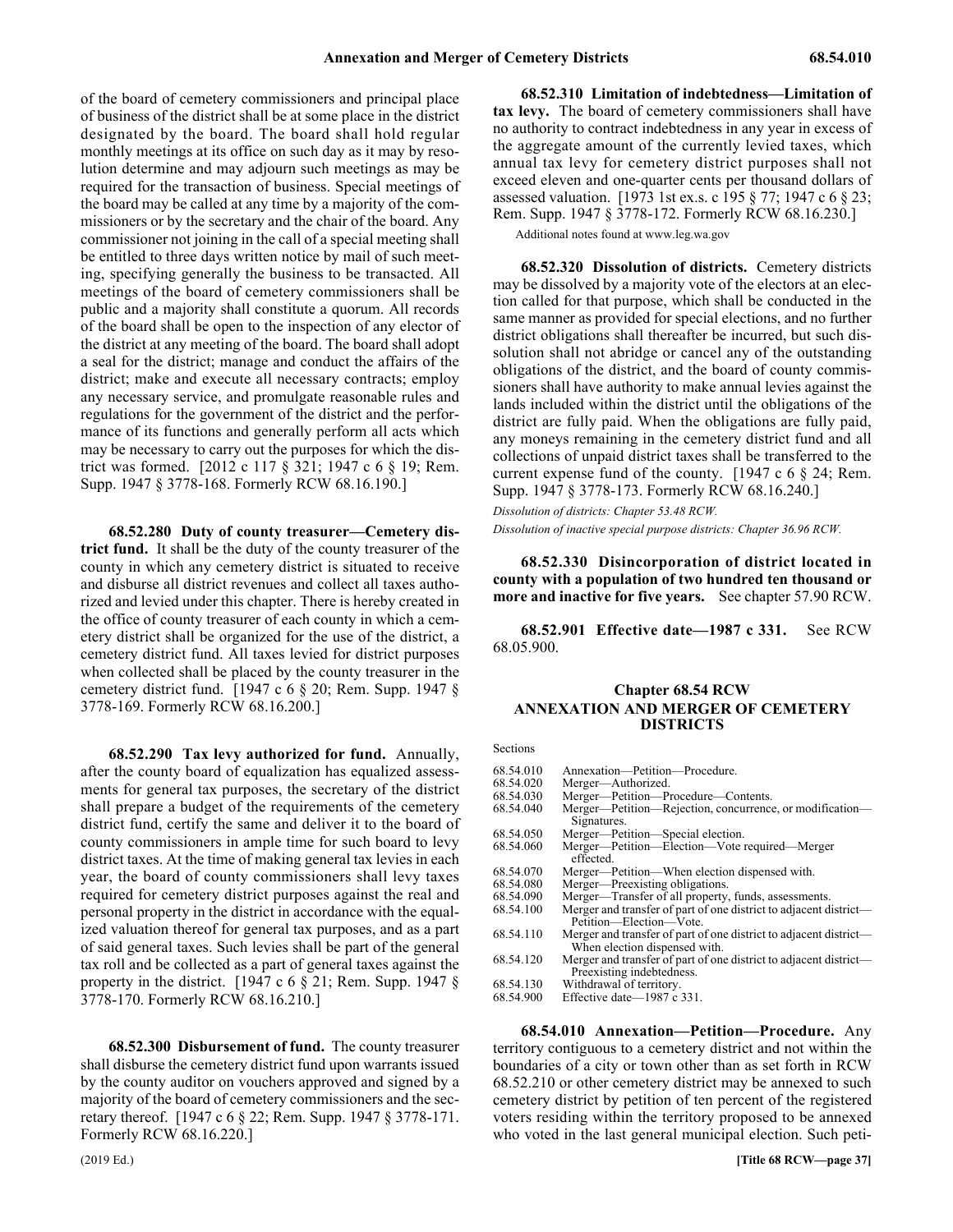tion shall be filed with the cemetery commissioners of the cemetery district and if the cemetery commissioners shall concur in the petition they shall then file such petition with the county auditor who shall within thirty days from the date of filing such petition examine the signatures thereof and certify to the sufficiency or insufficiency thereof. After the county auditor shall have certified to the sufficiency of the petition, the proceedings thereafter by the county legislative authority, and the rights and powers and duties of the county legislative authority, petitioners and objectors and the election and canvass thereof shall be the same as in the original proceedings to form a cemetery district: PROVIDED, That the county legislative authority shall have authority and it shall be its duty to determine on an equitable basis, the amount of obligation which the territory to be annexed to the district shall assume, if any, to place the taxpayers of the existing district on a fair and equitable relationship with the taxpayers of the territory to be annexed by reason of the benefits of coming into a going district previously supported by the taxpayers of the existing district, and such obligation may be paid to the district in yearly installments to be fixed by the county legislative authority if within the limits as outlined in RCW 68.52.310 and included in the annual tax levies against the property in such annexed territory until fully paid. The amount of the obligation and the plan of payment thereof filed by the county legislative authority shall be set out in general terms in the notice of election for annexation: PRO-VIDED, That the special election shall be held only within the boundaries of the territory proposed to be annexed to the cemetery district. Upon the entry of the order of the county legislative authority incorporating such contiguous territory within such existing cemetery district, the territory shall become subject to the indebtedness, bonded or otherwise, of the existing district in like manner as the territory of the district. Should such petition be signed by sixty percent of the registered voters residing within the territory proposed to be annexed, and should the cemetery commissioners concur therein, an election in such territory and a hearing on such petition shall be dispensed with and the county legislative authority shall enter its order incorporating such territory within the existing cemetery district. [1990 c 259 § 35; 1987] c 331 § 74; 1969 ex.s. c 78 § 1. Formerly RCW 68.18.010.]

68.54.020 68.54.020 Merger—Authorized. **68.54.020 Merger—Authorized.** A cemetery district organized under chapter 68.52 RCW may merge with another such district lying adjacent thereto, upon such terms and conditions as they agree upon, in the manner hereinafter provided. The district desiring to merge with another district shall hereinafter be called the "merging district", and the district into which the merger is to be made shall be called the "merger district". [1990 c 259 § 36; 1969 ex.s. c 78 § 2. Formerly RCW 68.18.020.]

68.54.030 68.54.030 Merger—Petition—Procedure—Contents. **68.54.030 Merger—Petition—Procedure—Contents.** To effect such a merger, a petition therefor shall be filed with the board of the merger district by the commissioners of the merging district. The commissioners of the merging district may sign and file the petition upon their own initiative, and they shall file such a petition when it is signed by ten percent of the registered voters resident in the merging district who voted in the last general municipal election and presented to

them. The petition shall state the reasons for the merger; give a detailed statement of the district's finances, listing its assets and liabilities; state the terms and conditions under which the merger is proposed; and pray for the merger. [1990 c 259 § 37; 1969 ex.s. c 78 § 3. Formerly RCW 68.18.030.]

68.54.040 Merger—Petition—Rejection, concur**rence, or modification—Signatures.** The board of the merger district may, by resolution, reject the petition, or it may concur therein as presented, or it may modify the terms and conditions of the proposed merger, and shall transmit the petition, together with a copy of its resolution thereon to the merging district. If the petition is concurred in as presented or as modified, the board of the merging district shall forthwith present the petition to the auditor of the county in which the merging district is situated, who shall within thirty days examine the signatures thereon and certify to the sufficiency or insufficiency thereof, and for that purpose he or she shall have access to all registration books and records in the possession of the registration officers of the election precincts included, in whole or in part, within the merging district. Such books and records shall be prima facie evidence of truth of the certificate. No signatures may be withdrawn from the petition after the filing. [2012 c 117 § 322; 1969 ex.s. c 78 § 4. Formerly RCW 68.18.040.]

68.54.050 68.54.050 Merger—Petition—Special election. **68.54.050 Merger—Petition—Special election.** If the auditor finds that the petition contains the signatures of a sufficient number of qualified electors, he or she shall return it, together with his or her certificate of sufficiency attached thereto, to the board of the merging district. Thereupon such board shall adopt a resolution, calling a special election in the merging district, at which shall be submitted to the electors thereof, the question of the merger.  $[2012 \text{ c } 117 \text{ § } 323; 1969]$ ex.s. c 78 § 5. Formerly RCW 68.18.050.]

68.54.060 Merger—Petition—Election—Vote **required—Merger effected.** The board of [the] merging district shall notify the board of the merger district of the results of the election. If three-fifths of the votes cast at the election favor the merger, the respective district boards shall adopt concurrent resolutions, declaring the districts merged, under the name of the merger district. Thereupon the districts are merged into one district, under the name of the merger district; the merging district is dissolved without further proceedings; and the boundaries of the merger district are thereby extended to include all the area of the merging district. Thereafter the legal existence cannot be questioned by any person by reason of any defect in the proceedings had for the merger. [1969 ex.s. c 78 § 6. Formerly RCW 68.18.060.]

68.54.070 68.54.070 Merger—Petition—When election dispensed with. **68.54.070 Merger—Petition—When election dispensed with.** If three-fifths of all the qualified electors in the merging district sign the petition to merge, no election on the question of the merger is necessary. In such case, the auditor shall return the petition, together with his or her certificate of sufficiency attached thereto, to the board of the merging district. Thereupon the boards of the respective districts shall adopt their concurrent resolutions of merger in the same manner and to the same effect as if the merger had been autho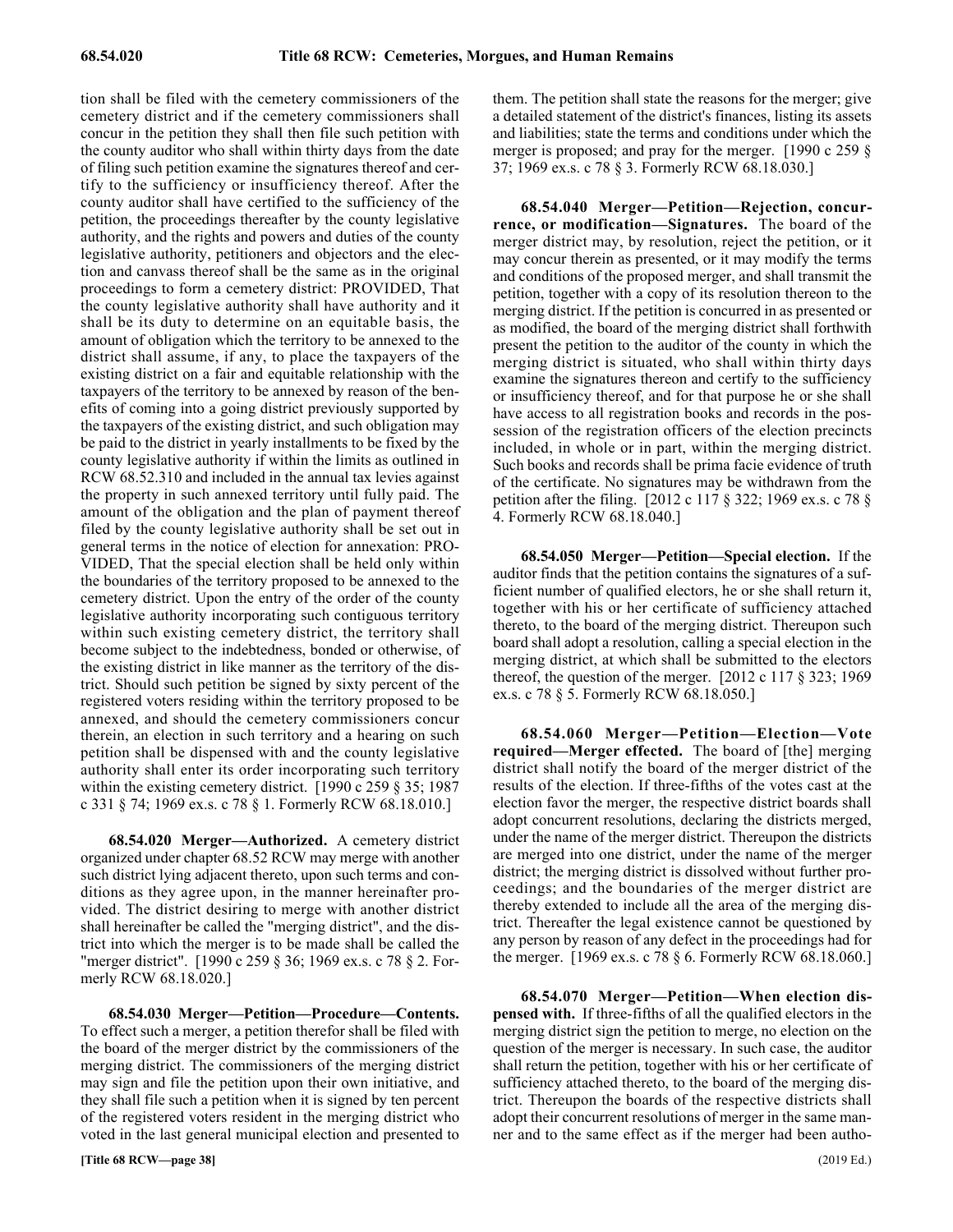rized by an election. [2012 c 117 § 324; 1969 ex.s. c 78 § 7. Formerly RCW 68.18.070.]

68.54.080 68.54.080 Merger—Preexisting obligations. **68.54.080 Merger—Preexisting obligations.** None of the obligations of the merged districts or of a local improvement district therein shall be affected by the merger and dissolution, and all land liable to be assessed to pay any of such indebtedness shall remain liable to the same extent as if the merger had not been made, and any assessments theretofore levied against the land shall remain unimpaired and shall be collected in the same manner as if no merger had been made. The commissioners of the merged district shall have all the powers possessed at the time of the merger by the commissioners of the two districts, to levy, assess and cause to be collected all assessments against any land in both districts which may be necessary to provide for the payment of the indebtedness thereof, and until the assessments are collected and all indebtedness of the districts paid, separate funds shall be maintained for each district as were maintained before the merger: PROVIDED, That the board of the merged district may, with the consent of the creditors of the districts merged, cancel any or all assessments theretofore levied, in accordance with the terms and conditions of the merger, to the end that the lands in the respective districts shall bear their fair and proportionate share of such indebtedness. [1969 ex.s. c 78 § 8. Formerly RCW 68.18.080.]

68.54.090 Merger—Transfer of all property, funds, **assessments.** The commissioners of the merging district shall, forthwith upon completion of the merger, transfer, convey, and deliver to the merged district all property and funds of the merging district, together with all interest in and right to collect any assessments theretofore levied. [1969 ex.s. c 78 § 9. Formerly RCW 68.18.090.]

68.54.100 Merger and transfer of part of one district **to adjacent district—Petition—Election—Vote.** A part of one district may be transferred and merged with an adjacent district whenever such area can be better served by the merged district. To effect such a merger a petition, signed by not less than fifteen percent of the qualified electors residing in the area to be merged, shall be filed with the commissioners of the merging district. Such petition shall be promoted by one or more qualified electors within the area to be transferred. If the commissioners of the merging district act favorably upon the petition, then the petition shall be presented to the commissioners of the merger district. If the commissioners of the merger district act favorably upon the petition, an election shall be called in the area merged.

In the event that either board of cemetery commissioners should not concur with the petition, the petition may then be presented to a county review board established for such purposes, if there be no county review board for such purposes then to the state review board and if there be no state review board, then to the county commissioners of the county in which the area to be merged is situated, who shall decide if the area can be better served by such a merger; upon an affirmative decision an election shall be called in the area merged.

A majority of the votes cast shall be necessary to approve the transfer. [1969 ex.s. c 78 § 10. Formerly RCW 68.18.100.]

68.54.110 Merger and transfer of part of one district **to adjacent district—When election dispensed with.** If three-fifths of all the qualified electors in the area to be merged sign a petition to merge the districts, no election on the question of the merger is necessary, in which case the auditor shall return the petition, together with his or her certificate of sufficiency attached thereto, to the boards of the merging districts. Thereupon the boards of the respective districts shall adopt their concurrent resolutions of transfer in the same manner and to the same effect as if the same had been authorized by an election. [2012 c 117 § 325; 1969 ex.s. c 78 § 11. Formerly RCW 68.18.110.]

68.54.120 Merger and transfer of part of one district **to adjacent district—Preexisting indebtedness.** When a part of one cemetery district is transferred to another as provided by RCW 68.54.100 and 68.54.110, said part shall be relieved of all liability for any indebtedness of the district from which it is withdrawn. However, the acquiring district shall pay to the losing district that portion of the latter's indebtedness for which the transferred part was liable. This amount shall not exceed the proportion that the assessed valuation of the transferred part bears to the assessed valuation of the whole district from which said part is withdrawn. The adjustment of such indebtedness shall be based on the assessment for the year in which the transfer is made. The boards of commissioners of the districts involved in the said transfer and merger shall enter into a contract for the payment by the acquiring district of the above-referred to indebtedness under such terms as they deem proper, provided such contract shall not impair the security of existing creditors. [1987 c 331 § 75; 1969 ex.s. c 78 § 12. Formerly RCW 68.18.120.]

**68.54.130 Withdrawal of territory.** (1) Territory within a cemetery district may be withdrawn from the district in the same manner provided by law for withdrawal of territory from water-sewer districts, as provided by chapter 57.28 RCW, except as provided otherwise in subsections (2) and (3) of this section.

(2) If a territory has qualified voters residing within it, then the territory may not be withdrawn from the cemetery district unless a special election is held and a majority of votes cast by qualified voters residing within the district approve the withdrawal. Agreement between the district board of commissioners and the county legislative authority on the findings of fact under RCW 57.28.080 does not preclude an election under this subsection.

(3) If a territory has no qualified voters residing within it, then no special election is required as applied to procedures for withdrawal of territory under this section. However, if withdrawal of such territory is commenced by the district board of commissioners as provided under RCW 57.28.035, then the territory may not be withdrawn from the cemetery district unless written approval is attained from the owners, according to the records of the county auditor or auditors, of not less than sixty percent of the area of land included in the resolution for withdrawal. The written approval must be attained within sixty days from the date of the final hearing of any county legislative authority on the resolution for withdrawal. Agreement between the district board of commissioners and the county legislative authority on the findings of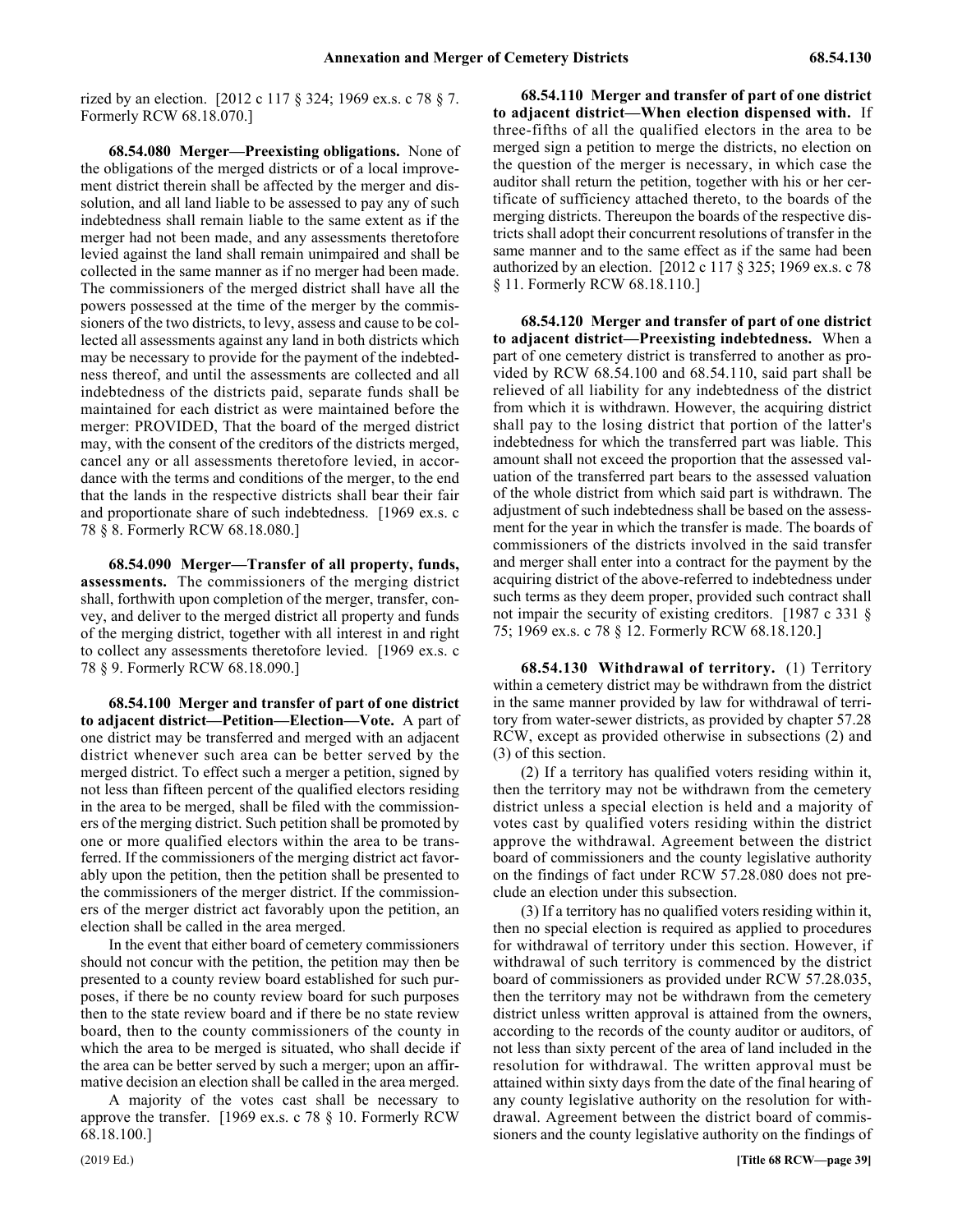fact under RCW 57.28.080 does not preclude the written approval requirement under this subsection. [2019 c 42 § 1; 2017 c 62 § 1.]

68.54.900 68.54.900 Effective date—1987 c 331. **68.54.900 Effective date—1987 c 331.** See RCW 68.05.900.

# Chapter 68.56 **Chapter 68.56 RCW** 68.56 PENAL AND MISCELLANEOUS PROVISIONS **PENAL AND MISCELLANEOUS PROVISIONS**

Sections

| 68.56.010                                        | Unlawful damage to graves, markers, shrubs, etc.—Interfering<br>with funeral.     |  |
|--------------------------------------------------|-----------------------------------------------------------------------------------|--|
| 68.56.020                                        | Unlawful damage to graves, markers, shrubs, etc.—Civil lia-<br>bility for damage. |  |
| 68.56.030                                        | Unlawful damage to graves, markers, shrubs, etc.—Excep-<br>tions.                 |  |
| 68.56.040                                        | Nonconforming cemetery a nuisance—Penalty.                                        |  |
| 68.56.050                                        | Defendant liable for costs.                                                       |  |
| 68.56.060                                        | Police authority—Who may exercise.                                                |  |
| 68.56.070                                        | Forfeiture of office for inattention to duty.                                     |  |
| 68.56.900                                        | Effective date— $1987$ c 331.                                                     |  |
| Burial, removal permits required: RCW 70.58.230. |                                                                                   |  |

*Care of veterans' plot at Olympia: RCW 73.24.020.*

68.56.010 Unlawful damage to graves, markers, **shrubs, etc.—Interfering with funeral.** Every person is guilty of a gross misdemeanor who unlawfully or without right wilfully does any of the following:

(1) Destroys, cuts, mutilates, effaces, or otherwise injures, tears down or removes, any tomb, plot, monument, memorial or marker in a cemetery, or any gate, door, fence, wall, post or railing, or any enclosure for the protection of a cemetery or any property in a cemetery.

(2) Destroys, cuts, breaks, removes or injures any building, statuary, ornamentation, tree, shrub, flower or plant within the limits of a cemetery.

(3) Disturbs, obstructs, detains or interferes with any person carrying or accompanying human remains to a cemetery or funeral establishment, or engaged in a funeral service, or an interment. [1943 c 247 § 36; Rem. Supp. 1943 § 3778-36. Cf. 1909 c 249 § 240 and 1856-57 p 28 §§ 4, 5. Formerly RCW 68.48.010.]

68.56.020 Unlawful damage to graves, markers, **shrubs, etc.—Civil liability for damage.** Any person violating any provision of RCW 68.56.010 is liable, in a civil action by and in the name of the cemetery authority, to pay all damages occasioned by his or her unlawful acts. The sum recovered shall be applied in payment for the repair and restoration of the property injured or destroyed. [2012 c 117 § 326; 1943 c 247 § 37; Rem. Supp. 1943 § 3778-37. Formerly RCW 68.48.020.]

68.56.030 Unlawful damage to graves, markers, **shrubs, etc.—Exceptions.** The provisions of \*RCW 68.48.010 do not apply to the removal or unavoidable breakage or injury, by a cemetery authority, of any thing placed in or upon any portion of its cemetery in violation of any of the rules or regulations of the cemetery authority, nor to the removal of anything placed in the cemetery by or with the consent of the cemetery authority which has become in a wrecked, unsightly or dilapidated condition. [1943 c 247 § 37; Rem. Supp. 1943 § 3778-37. Formerly RCW 68.48.030.]

**\*Reviser's note:** RCW 68.48.010 was recodified as RCW 68.56.010 pursuant to 1987 c 331 § 89.

68.56.040 68.56.040 Nonconforming cemetery a nuisance—Penalty. **68.56.040 Nonconforming cemetery a nuisance— Penalty.** Every person, firm, or corporation who is the owner or operator of a cemetery established in violation of \*this act is guilty of maintaining a public nuisance, which is a gross misdemeanor. [2005 c 365 § 149; 2003 c 53 § 313; 1943 c 247 § 145; Rem. Supp. 1943 § 3778-145. Formerly RCW 68.48.040.]

**\*Reviser's note:** For "this act," see note following RCW 68.04.020.

**Intent—Effective date—2003 c 53:** See notes following RCW 2.48.180.

*Section applies to certain mausoleums, columbariums, etc.: RCW 68.28.010.*

68.56.050 68.56.050 Defendant liable for costs. **68.56.050 Defendant liable for costs.** Every person who violates any provision of \*this act is guilty of a misdemeanor, and in addition is liable for all costs, expenses, and disbursements paid or incurred by a person prosecuting the case. [1943 c 247 § 139; Rem. Supp. 1943 § 3778-139. Formerly RCW 68.48.060.]

**\*Reviser's note:** For "this act," see note following RCW 68.04.020. *Costs, etc., to be fixed by court having jurisdiction: RCW 68.28.065. Section applies to certain mausoleums, columbariums, etc.: RCW 68.28.010.*

68.56.060 68.56.060 Police authority—Who may exercise. **68.56.060 Police authority—Who may exercise.** The sexton, superintendent, or other person in charge of a cemetery, and such other persons as the cemetery authority designates have the authority of a police officer for the purpose of maintaining order, enforcing the rules and regulations of the cemetery association, the laws of the state, and the ordinances of the city or county, within the cemetery over which he or she has charge, and within such radius as may be necessary to protect the cemetery property. [2012 c 117  $\S$  327; 1943 c 247 § 55; Rem. Supp. 1943 § 3778-55. Formerly RCW 68.48.080.]

68.56.070 68.56.070 Forfeiture of office for inattention to duty. **68.56.070 Forfeiture of office for inattention to duty.** The office of any director or officer who acts or permits action contrary to \*this act immediately thereupon becomes vacant. [1943 c 247 § 132; Rem. Supp. 1943 § 3778-132. Formerly RCW 68.48.090.]

**\*Reviser's note:** For "this act," see note following RCW 68.04.020.

68.56.900 68.56.900 Effective date—1987 c 331. **68.56.900 Effective date—1987 c 331.** See RCW 68.05.900.

# Chapter 68.60 **Chapter 68.60 RCW** 68.60 ABANDONED AND HISTORIC CEMETERIES AND HISTORIC GRAVES **ABANDONED AND HISTORIC CEMETERIES AND HISTORIC GRAVES**

Sections

| 68.60.010 | Definitions.                                               |
|-----------|------------------------------------------------------------|
| 68.60.020 | Dedication.                                                |
| 68.60.030 | Preservation and maintenance corporations—Authorization of |
|           | other corporations to restore, maintain, and protect aban- |
|           | doned cemeteries.                                          |
| 68.60.040 | Protection of cemeteries—Penalties.                        |
| 68.60.050 | Protection of historic graves—Penalty.                     |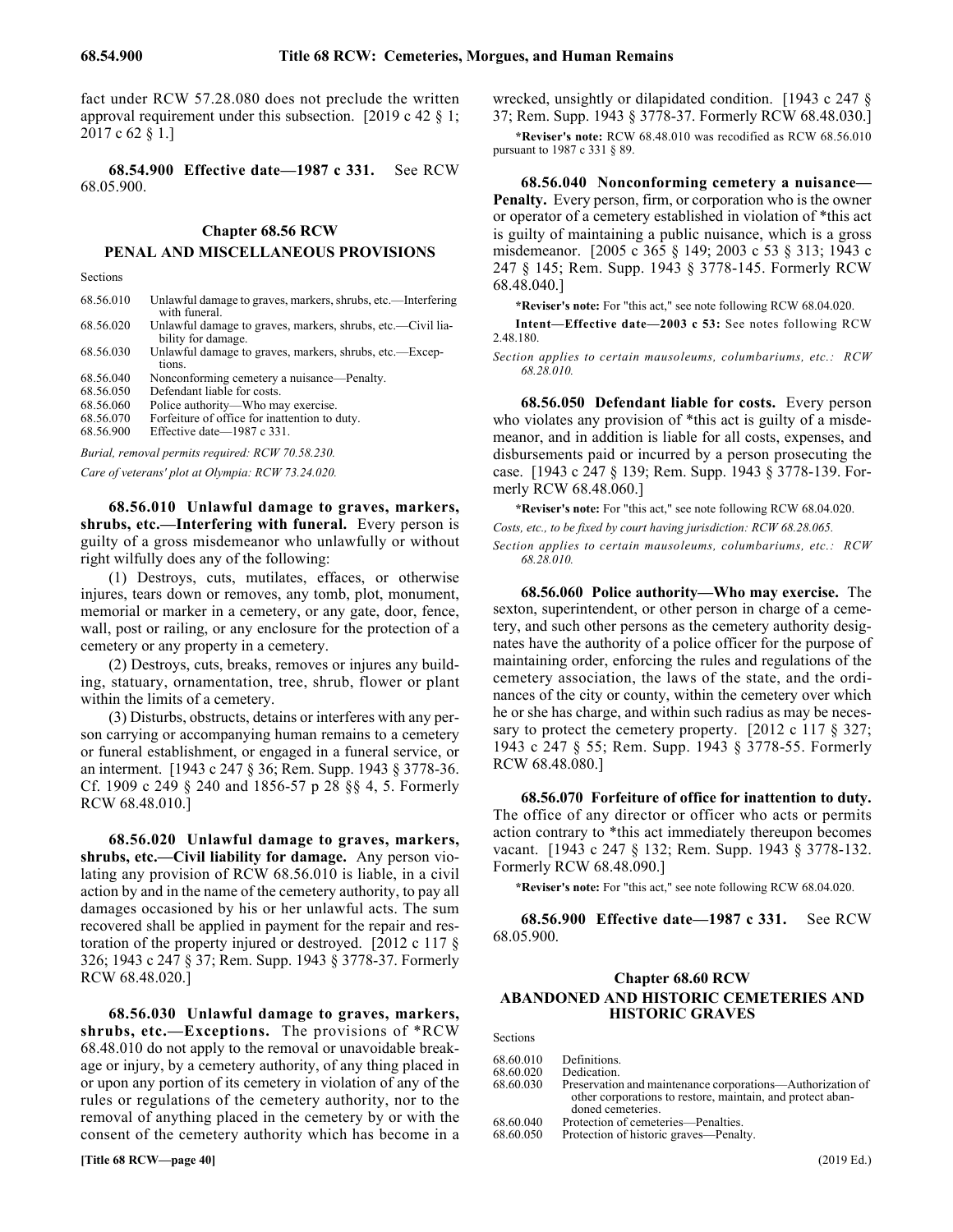| 68.60.055 | Skeletal human remains—Duty to notify—Ground disturbing |
|-----------|---------------------------------------------------------|
|           | activities—Coroner determination—Definitions.           |
| 68.60.060 | Violations—Civil liability.                             |
| 68.60.070 | Abandoned cemetery burials—Records—Endowment care       |
|           | funds.                                                  |

68.60.080 Abandoned cemetery—Lawful entry purposes.

68.60.010 68.60.010 Definitions. **68.60.010 Definitions.** The definitions in this section apply throughout this chapter unless the context clearly requires otherwise.

(1) "Abandoned cemetery" means a burial ground of the human dead:

(a) For which the county assessor can find no record of an owner;

(b) Where the last known owner is deceased and lawful conveyance of the title has not been made; or

(c) In which the cemetery company, cemetery association, corporation, or other organization that formed for the purposes of burying the human dead:

(i) Has disbanded, has been administratively dissolved by the secretary of state, or has otherwise ceased to exist, and for which title has not been conveyed; or

(ii) No longer has a valid certificate of authority as determined by the funeral and cemetery board.

(2) "Cemetery" has the same meaning as provided in RCW 68.04.040.

(3) "Historic grave" means a grave or graves that were placed outside a cemetery dedicated pursuant to this chapter and to chapter 68.24 RCW, prior to June 7, 1990, except Indian graves and burial cairns protected under chapter 27.44 RCW.

(4) "Historical cemetery" means any burial site or grounds which contain within them human remains buried prior to November 11, 1889; except that (a) cemeteries holding a valid certificate of authority to operate granted under RCW 68.05.115 and 68.05.215, (b) cemeteries owned or operated by any recognized religious denomination that qualifies for an exemption from real estate taxation under RCW 84.36.020 on any of its churches or the ground upon which any of its churches are or will be built, and (c) cemeteries controlled or operated by a coroner, county, city, town, or cemetery district shall not be considered historical cemeteries. [2017 c 208 § 1; 1990 c 92 § 1.]

**Reviser's note:** The definitions in this section have been alphabetized pursuant to RCW 1.08.015(2)(k).

68.60.020 68.60.020 Dedication. **68.60.020 Dedication.** Any cemetery, abandoned cemetery, historical cemetery, or historic grave that has not been dedicated pursuant to RCW 68.24.030 and 68.24.040 shall be considered permanently dedicated and subject to RCW 68.24.070. Removal of dedication may only be made pursuant to RCW 68.24.090 and 68.24.100. [1999 c 367 § 3; 1990 c 92 § 2.]

68.60.030 68.60.030 Preservation and maintenance corporations—Authorization of other corporations to restore, maintain, and protect abandoned cemeteries. **68.60.030 Preservation and maintenance corporations—Authorization of other corporations to restore, maintain, and protect abandoned cemeteries.** (1)(a) The department of archaeology and historic preservation may grant, by nontransferable certificate, the authority to maintain and protect an abandoned cemetery upon application made by a state or local governmental organization, such as a city or county, or by a preservation organization that has been incorporated for the purpose of restoring, maintaining, and

protecting an abandoned cemetery. Such authority is limited to the care, maintenance, restoration, protection, and historical preservation of the abandoned cemetery, and does not include authority to make burials. In order to activate a historical cemetery for burials, an applicant must apply for a certificate of authority to operate a cemetery from the funeral and cemetery board.

(b) Those organizations that are granted authority to maintain and protect an abandoned cemetery are entitled to hold and possess burial records, maps, and other historical documents as may exist. Organizations that are granted authority to maintain and protect an abandoned cemetery are not liable to those claiming burial rights, ancestral ownership, or to any other person or organization alleging to have control by any form of conveyance not previously recorded at the county auditor's office within the county in which the abandoned cemetery exists. Such organizations are not liable for any reasonable alterations made during restoration work on memorials, roadways, walkways, features, plantings, or any other detail of the abandoned cemetery.

(c) Should the maintenance and preservation corporation be dissolved, the department of archaeology and historic preservation shall revoke the certificate of authority.

(d) Maintenance and preservation corporations that are granted authority to maintain and protect an abandoned cemetery may establish care funds.

(2) Except as provided in subsection (1) of this section, the department of archaeology and historic preservation may, in its sole discretion, authorize any Washington nonprofit corporation that is not expressly incorporated for the purpose of restoring, maintaining, and protecting an abandoned cemetery, to restore, maintain, and protect one or more abandoned cemeteries. The authorization may include the right of access to any burial records, maps, and other historical documents, but may not include the right to be the permanent custodian of original records, maps, or documents. This authorization must be granted by a nontransferable certificate of authority. Any nonprofit corporation authorized and acting under this subsection is immune from liability to the same extent as if it were a preservation organization holding a certificate of authority under subsection (1) of this section.

(3) The department of archaeology and historic preservation must establish standards and guidelines for granting certificates of authority under subsections (1) and (2) of this section to assure that any restoration, maintenance, and protection activities authorized under this subsection are conducted and supervised in an appropriate manner. [2019 c 129 § 2; 2009 c 102 § 21; 2005 c 365 § 150; 1995 c 399 § 168; 1993 c 67 § 1; 1990 c 92 § 3.]

**Effective date—2019 c 129:** See note following RCW 68.60.080.

**Funeral directors and embalmers account and cemetery account abolished, moneys transferred to funeral and cemetery account—2009 c 102:** See note following RCW 18.39.810.

68.60.040 68.60.040 Protection of cemeteries—Penalties. **68.60.040 Protection of cemeteries—Penalties.** (1) Every person who in a cemetery unlawfully or without right willfully destroys, cuts, mutilates, effaces, or otherwise injures, tears down or removes, any tomb, plot, monument, memorial, or marker in a cemetery, or any gate, door, fence, wall, post, or railing, or any enclosure for the protection of a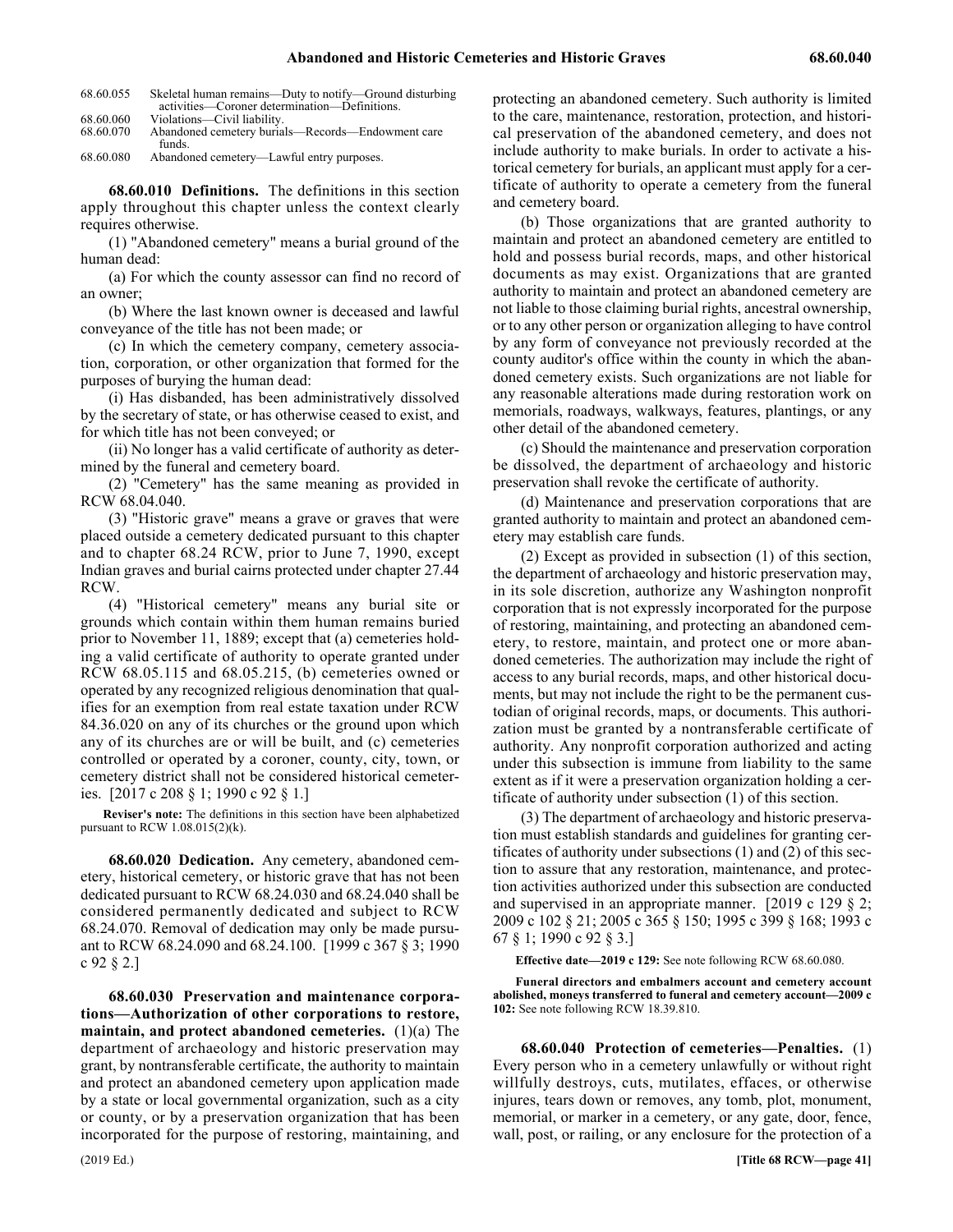cemetery or any property in a cemetery is guilty of a class C felony punishable under chapter 9A.20 RCW.

(2) Every person who in a cemetery unlawfully or without right willfully destroys, cuts, breaks, removes, or injures any building, statuary, ornamentation, tree, shrub, flower, or plant within the limits of a cemetery is guilty of a gross misdemeanor punishable under chapter 9A.20 RCW.

(3) Every person who in a cemetery unlawfully or without right willfully opens a grave; removes personal effects of the decedent; removes all or portions of human remains; removes or damages caskets, surrounds, outer burial containers, or any other device used in making the original burial; transports unlawfully removed human remains from the cemetery; or knowingly receives unlawfully removed human remains from the cemetery is guilty of a class C felony punishable under chapter 9A.20 RCW. [1990 c 92 § 4.]

68.60.050 68.60.050 Protection of historic graves—Penalty. **68.60.050 Protection of historic graves—Penalty.** (1) Any person who knowingly removes, mutilates, defaces, injures, or destroys any historic grave shall be guilty of a class C felony punishable under chapter 9A.20 RCW. Persons disturbing historic graves through inadvertence, including disturbance through construction, shall reinter the human remains under the supervision of the department of archaeology and historic preservation. Expenses to reinter such human remains are to be provided by the department of archaeology and historic preservation to the extent that funds for this purpose are appropriated by the legislature.

(2) This section does not apply to actions taken in the performance of official law enforcement duties.

(3) It shall be a complete defense in a prosecution under subsection (1) of this section if the defendant can prove by a preponderance of evidence that the alleged acts were accidental or inadvertent and that reasonable efforts were made to preserve the remains accidentally disturbed or discovered, and that the accidental discovery or disturbance was properly reported. [2009 c 102 § 22; 1999 c 67 § 1; 1989 c 44 § 5. Formerly RCW 68.05.420.]

**Funeral directors and embalmers account and cemetery account abolished, moneys transferred to funeral and cemetery account—2009 c 102:** See note following RCW 18.39.810.

**Intent—1989 c 44:** See RCW 27.44.030.

Additional notes found at www.leg.wa.gov

68.60.055 Skeletal human remains—Duty to notify— **Ground disturbing activities—Coroner determination— Definitions.** (1) Any person who discovers skeletal human remains shall notify the coroner and local law enforcement in the most expeditious manner possible. Any person knowing of the existence of skeletal human remains and not having good reason to believe that the coroner and local law enforcement has notice thereof and who fails to give notice thereof is guilty of a misdemeanor.

(2) Any person engaged in ground disturbing activity and who encounters or discovers skeletal human remains in or on the ground shall:

(a) Immediately cease any activity which may cause further disturbance;

(b) Make a reasonable effort to protect the area from further disturbance;

(c) Report the presence and location of the remains to the coroner and local law enforcement in the most expeditious manner possible; and

(d) Be held harmless from criminal and civil liability arising under the provisions of this section provided the following criteria are met:

(i) The finding of the remains was based on inadvertent discovery;

(ii) The requirements of the subsection are otherwise met; and

(iii) The person is otherwise in compliance with applicable law.

(3) The coroner must make a determination whether the skeletal human remains are forensic or nonforensic within five business days of receiving notification of a finding of such remains provided that there is sufficient evidence to make such a determination within that time period. The coroner will retain jurisdiction over forensic remains.

(a) Upon determination that the remains are nonforensic, the coroner must notify the department of archaeology and historic preservation within two business days. The department will have jurisdiction over such remains until provenance of the remains is established. A determination that remains are nonforensic does not create a presumption of removal or nonremoval.

(b) Upon receiving notice from a coroner of a finding of nonforensic skeletal human remains, the department must notify the appropriate local cemeteries, and all affected Indian tribes via certified mail to the head of the appropriate tribal government, and contact the appropriate tribal cultural resources staff within two business days of the finding. The determination of what are appropriate local cemeteries to be notified is at the discretion of the department. A notification to tribes of a finding of such nonforensic skeletal human remains does not create a presumption that the remains are Indian.

(c) The state physical anthropologist must make an initial determination of whether nonforensic skeletal human remains are Indian or non-Indian to the extent possible based on the remains within two business days of notification of a finding of such nonforensic remains. If the remains are determined to be Indian, the department must notify all affected Indian tribes via certified mail to the head of the appropriate tribal government within two business days and contact the appropriate tribal cultural resources staff.

(d) The affected tribes have five business days to respond via telephone or writing to the department as to their interest in the remains.

(4) For the purposes of this section:

(a) "Affected tribes" are:

(i) Those federally recognized tribes with usual and accustomed areas in the jurisdiction where the remains were found;

(ii) Those federally recognized tribes that submit to the department maps that reflect the tribe's geographical area of cultural affiliation; and

(iii) Other tribes with historical and cultural affiliation in the jurisdiction where the remains were found.

(b) "Forensic remains" are those that come under the jurisdiction of the coroner pursuant to RCW 68.50.010.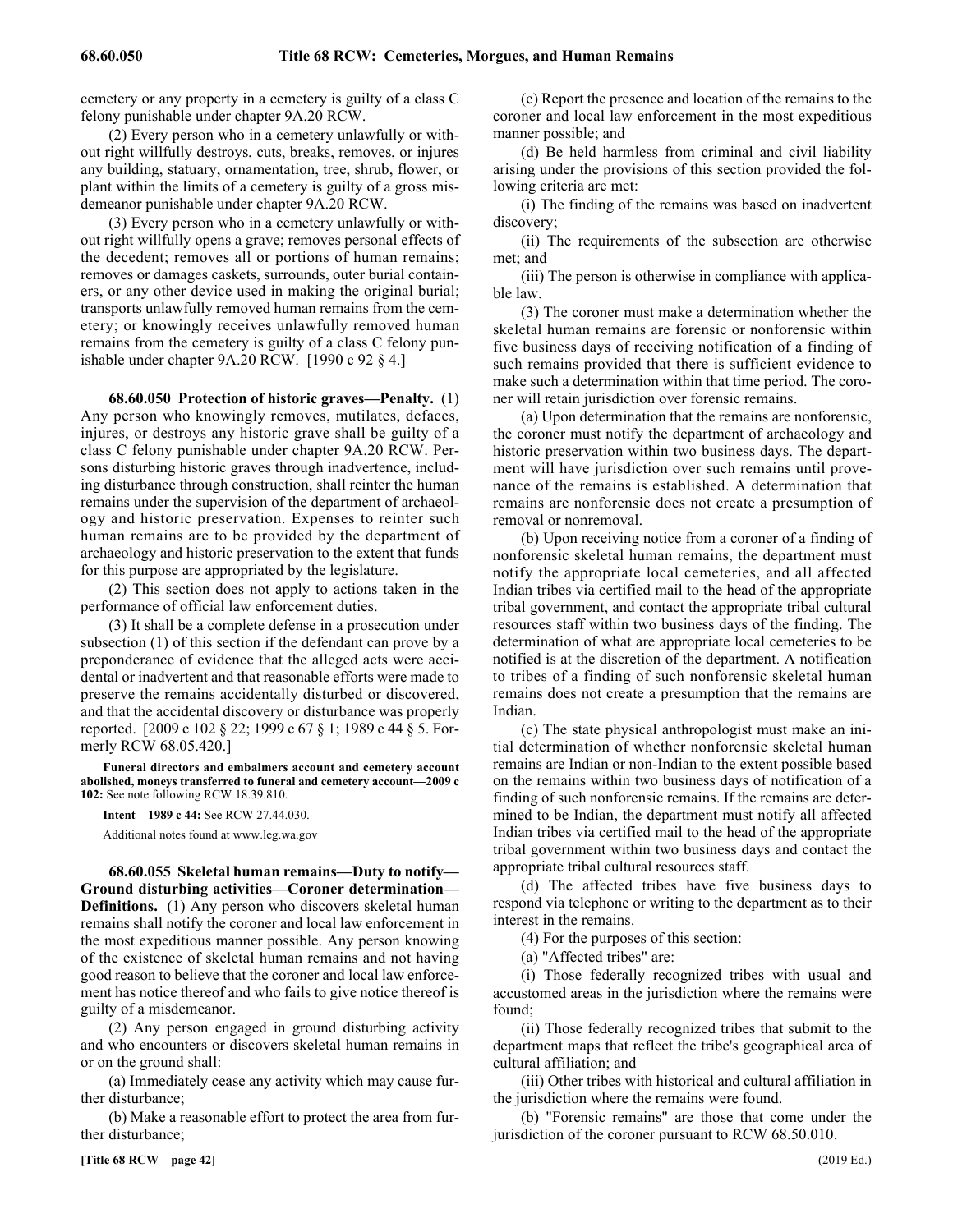(c) "Inadvertent discovery" has the same meaning as used in RCW 27.44.040.

(5) Nothing in this section constitutes, advocates, or otherwise grants, confers, or implies federal or state recognition of those tribes that are not federally recognized pursuant to 25 C.F.R. part 83, procedures for establishing that an American Indian group exists as an Indian tribe. [2008 c 275 § 3.]

Additional notes found at www.leg.wa.gov

68.60.060 68.60.060 Violations—Civil liability. **68.60.060 Violations—Civil liability.** Any person who violates any provision of this chapter is liable in a civil action by and in the name of the department of archaeology and historic preservation to pay all damages occasioned by their unlawful acts. The sum recovered shall be applied in payment for the repair and restoration of the property injured or destroyed and to the care fund if one is established. [2009 c 102 § 23; 1990 c 92 § 5.]

**Funeral directors and embalmers account and cemetery account abolished, moneys transferred to funeral and cemetery account—2009 c 102:** See note following RCW 18.39.810.

68.60.070 Abandoned cemetery burials-Records-**Endowment care funds.** (1)(a) The funeral and cemetery board must consult with the department of archaeology and historic preservation to promulgate rules in order to allow for burials in abandoned cemeteries.

(b) The landowner of an abandoned cemetery must allow for burials in accordance with rules promulgated by the funeral and cemetery board.

(2) Any records, maps, or other documents associated with an abandoned cemetery must be transferred to the state archives at the time the cemetery becomes an abandoned cemetery.

(3) Any endowment care funds held by the cemetery authority at the time such cemetery becomes an abandoned cemetery must be transferred to the department of archaeology and historic preservation. [2017 c 208 § 2.]

68.60.080 Abandoned cemetery-Lawful entry pur**poses.** It is lawful to enter an abandoned cemetery for purposes of:

(1) Burials pursuant to RCW 68.60.070 and associated rules;

(2) Care and maintenance activities authorized under RCW 68.60.030; and

(3) Visitation of graves. [2019 c 129 § 1.]

**Effective date—2019 c 129:** "This act is necessary for the immediate preservation of the public peace, health, or safety, or support of the state government and its existing public institutions, and takes effect immediately [April 24, 2019]." [2019 c 129 § 3.]

# Chapter 68.64 **Chapter 68.64 RCW** 68.64 UNIFORM ANATOMICAL GIFT ACT **UNIFORM ANATOMICAL GIFT ACT**

Sections

| 68.64.010 | Definitions.                                                           |
|-----------|------------------------------------------------------------------------|
| 68.64.020 | Scope.                                                                 |
| 68.64.030 |                                                                        |
|           | Persons authorized to make an anatomical gift—During life of<br>donor. |
| 68.64.040 | Manner in which an anatomical gift may be made.                        |
| 68.64.050 | Amending or revoking an anatomical gift.                               |

- 68.64.060 Refusal to make an anatomical gift.
- 68.64.070 Making, amending, or revoking a gift by a person other than donor—Making additional gifts.

| 68.64.080 | Persons authorized to make an anatomical gift—After donor's<br>death.                                   |
|-----------|---------------------------------------------------------------------------------------------------------|
| 68.64.090 | Manner in which an anatomical gift may be made—After<br>donor's death.                                  |
| 68.64.100 | Persons to whom an anatomical gift may be made.                                                         |
| 68.64.105 | Document of gift—Validity requirements.                                                                 |
| 68.64.110 | Document of gift or refusal—Examination and copying.                                                    |
| 68.64.120 | Procurement organizations—Reasonable examinations—<br>Donee's rights—Physician removal of donated part. |
| 68.64.130 | Nonnative English speakers—Interpreter services and transla-<br>tions.                                  |
| 68.64.140 | Hospitals—Agreements or affiliations with procurement orga-<br>nizations required.                      |
| 68.64.150 | Illegal purchases or sales—Felony.                                                                      |
| 68.64.160 | Illegal financial gain—Altering a document, amendment, or<br>revocation of gift—Felony.                 |
| 68.64.170 | Liability.                                                                                              |
| 68.64.180 | Declarations or advance health care directives—Conflicts with<br>medical suitability measures.          |
| 68.64.190 | Coroner or medical examiner—Duties.                                                                     |
| 68.64.200 | Organ and tissue donor registry.                                                                        |
| 68.64.210 | Organ and tissue donation awareness account.                                                            |
| 68.64.900 | Short title.                                                                                            |
| 68.64.901 | Applicable state laws.                                                                                  |
| 68.64.902 | Uniformity of application and construction—2008 c 139.                                                  |
| 68.64.903 | Supersedes, in part, the federal electronic signatures in global<br>and national commerce act.          |

68.64.010 68.64.010 Definitions. **68.64.010 Definitions.** The definitions in this section apply throughout this chapter unless the context clearly requires otherwise.

(1) "Adult" means an individual who is at least eighteen years old.

(2) "Agent" means an individual:

(a) Authorized to make health care decisions on the principal's behalf by a power of attorney for health care; or

(b) Expressly authorized to make an anatomical gift on the principal's behalf by any other record signed by the principal.

(3) "Anatomical gift" means a donation of all or part of a human body to take effect after the donor's death for the purpose of transplantation, therapy, research, or education.

(4) "Decedent" means a deceased individual whose body or part is or may be the source of an anatomical gift.

(5) "Disinterested witness" means a witness other than the spouse or state registered domestic partner, child, parent, sibling, grandchild, grandparent, or guardian of the individual who makes, amends, revokes, or refuses to make an anatomical gift. The term does not include a person to which an anatomical gift could pass under RCW 68.64.100.

(6) "Document of gift" means a donor card or other record used to make an anatomical gift. The term includes a statement or symbol on a driver's license, identification card, or donor registry.

(7) "Donor" means an individual whose body or part is the subject of an anatomical gift.

(8) "Donor registry" means a database that contains records of anatomical gifts and amendments to or revocations of anatomical gifts.

(9) "Driver's license" means a license or permit issued by the department of licensing to operate a vehicle, whether or not conditions are attached to the license or permit.

(10) "Eye bank" means a person that is licensed, accredited, or regulated under federal or state law to engage in the recovery, screening, testing, processing, storage, or distribution of human eyes or portions of human eyes.

(11) "Guardian" means a person appointed by a court to make decisions regarding the support, care, education, health,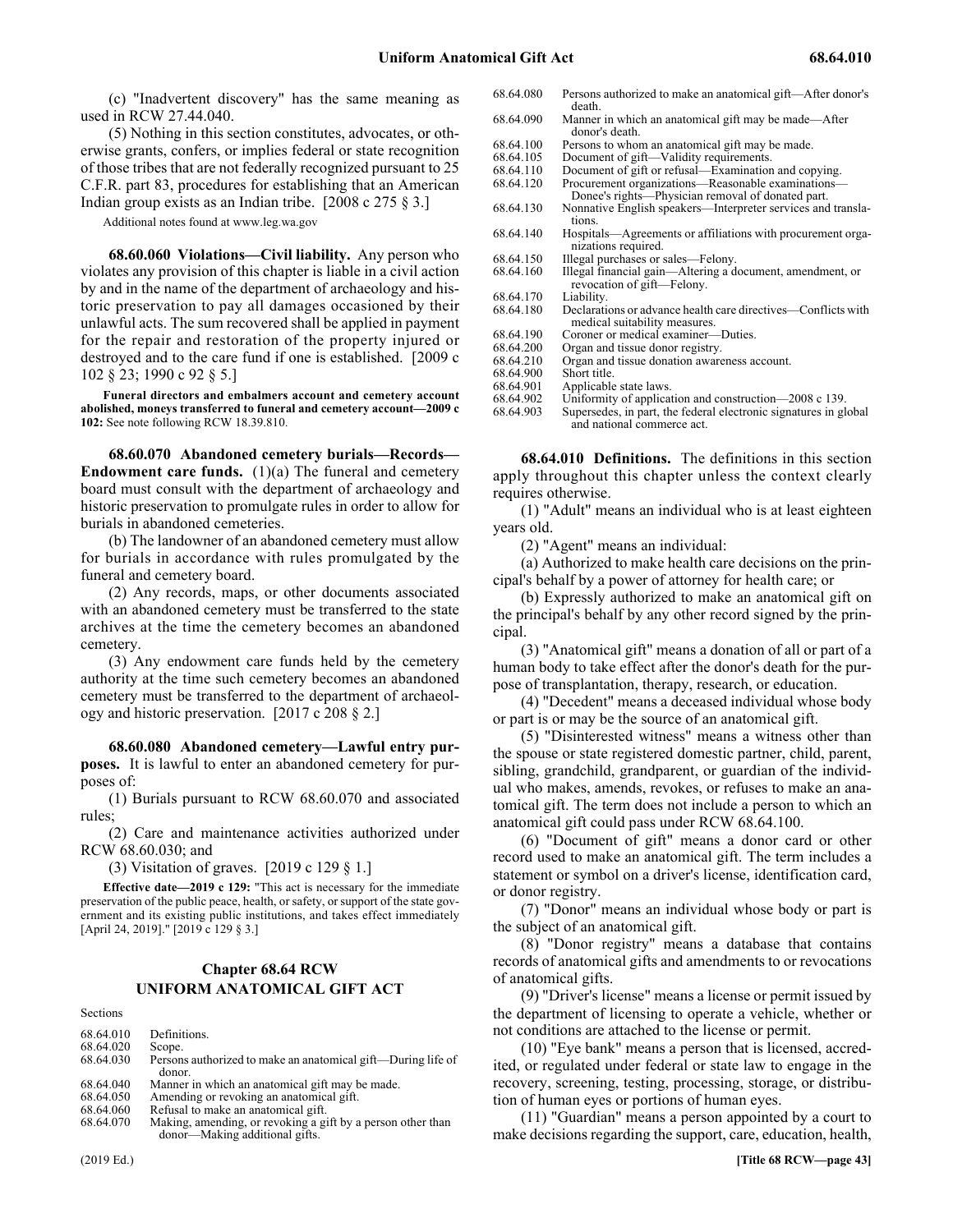or welfare of an individual. The term does not include a guardian ad litem.

(12) "Hospital" means a facility licensed as a hospital under the law of any state or a facility operated as a hospital by the United States, a state, or a subdivision of a state.

(13) "Identification card" means an identification card issued by the department of licensing.

(14) "Know" means to have actual knowledge.

(15) "Minor" means an individual who is less than eighteen years old.

(16) "Organ procurement organization" means a person designated by the secretary of the United States department of health and human services as an organ procurement organization.

(17) "Parent" means a parent whose parental rights have not been terminated.

(18) "Part" means an organ, an eye, or tissue of a human being. The term does not include the whole body.

(19) "Person" means an individual, corporation, business trust, estate, trust, partnership, limited liability company, association, joint venture, public corporation, government or governmental subdivision, agency, or instrumentality, or any other legal or commercial entity.

(20) "Physician" means an individual licensed or otherwise authorized to practice medicine and surgery or osteopathic medicine and surgery under the law of any state.

(21) "Procurement organization" means an eye bank, organ procurement organization, or tissue bank.

(22) "Prospective donor" means an individual whose death is imminent and has been determined by a procurement organization to have a part that could be medically suitable for transplantation, therapy, research, or education. "Prospective donor" does not include an individual who has made a refusal.

(23) "Reasonable costs" include: (a) Programming and software installation and upgrades; (b) employee training that is specific to the organ and tissue donor registry or the donation program created in RCW 46.16A.090(2); (c) literature that is specific to the organ and tissue donor registry or the donation program created in RCW 46.16A.090(2); and (d) hardware upgrades or other issues important to the organ and tissue donor registry or the donation program created in RCW 46.16A.090(2) that have been mutually agreed upon in advance by the department of licensing and the Washington state organ procurement organizations.

(24) "Reasonably available" means able to be contacted by a procurement organization without undue effort and willing and able to act in a timely manner consistent with existing medical criteria necessary for the making of an anatomical gift.

(25) "Recipient" means an individual into whose body a decedent's part has been or is intended to be transplanted.

(26) "Record" means information that is inscribed on a tangible medium or that is stored in an electronic or other medium and is retrievable in perceivable form.

(27) "Refusal" means a record created under RCW 68.64.060 that expressly states an intent to bar other persons from making an anatomical gift of an individual's body or part.

(28) "Sign" means, with the present intent to authenticate or adopt a record:

(a) To execute or adopt a tangible symbol; or

(b) To attach to or logically associate with the record an electronic symbol, sound, or process.

(29) "State" means a state of the United States, the District of Columbia, Puerto Rico, the United States Virgin Islands, or any territory or insular possession subject to the jurisdiction of the United States.

(30) "Technician" means an individual determined to be qualified to remove or process parts by an appropriate organization that is licensed, accredited, or regulated under federal or state law. The term includes an enucleator.

(31) "Tissue" means a portion of the human body other than an organ or an eye. The term does not include blood unless the blood is donated for the purpose of research or education.

(32) "Tissue bank" means a person that is licensed to conduct business in this state, accredited, and regulated under federal or state law to engage in the recovery, screening, testing, processing, storage, or distribution of tissue.

(33) "Transplant hospital" means a hospital that furnishes organ transplants and other medical and surgical specialty services required for the care of transplant patients.

(34) "Washington state organ procurement organization" means an organ procurement organization that has been designated by the United States department of health and human services to coordinate organ procurement activities for any portion of Washington state. [2010 c 161 § 1156; 2008 c 139 § 2.]

**Effective date—Intent—Legislation to reconcile chapter 161, Laws of 2010 and other amendments made during the 2010 legislative session—2010 c 161:** See notes following RCW 46.04.013.

68.64.020 68.64.020 Scope. **68.64.020 Scope.** This chapter applies to an anatomical gift or amendment to, revocation of, or refusal to make an anatomical gift, whenever made. [2008 c 139 § 3.]

68.64.030 Persons authorized to make an anatomical **gift—During life of donor.** Subject to RCW 68.64.070, an anatomical gift of a donor's body or part may be made during the life of the donor in the manner provided in RCW 68.64.040 by:

(1) The donor, if the donor is an adult or if the donor is a minor and is:

(a) Emancipated; or

(b) Authorized under state law to apply for a driver's license because the donor is at least fifteen and one-half years old;

(2) An agent of the donor, unless the power of attorney for health care or other record prohibits the agent from making an anatomical gift;

(3) A parent of the donor, if the donor is an unemancipated minor; provided, however, that an anatomical gift made pursuant to this subsection shall cease to be valid once the donor becomes either an emancipated minor or an adult; or

(4) The donor's guardian. [2008 c 139 § 4.]

68.64.040 Manner in which an anatomical gift may **be made.** (1) A donor may make an anatomical gift:

(a) By authorizing a statement or symbol indicating that the donor has made an anatomical gift to be imprinted on the donor's driver's license or identification card;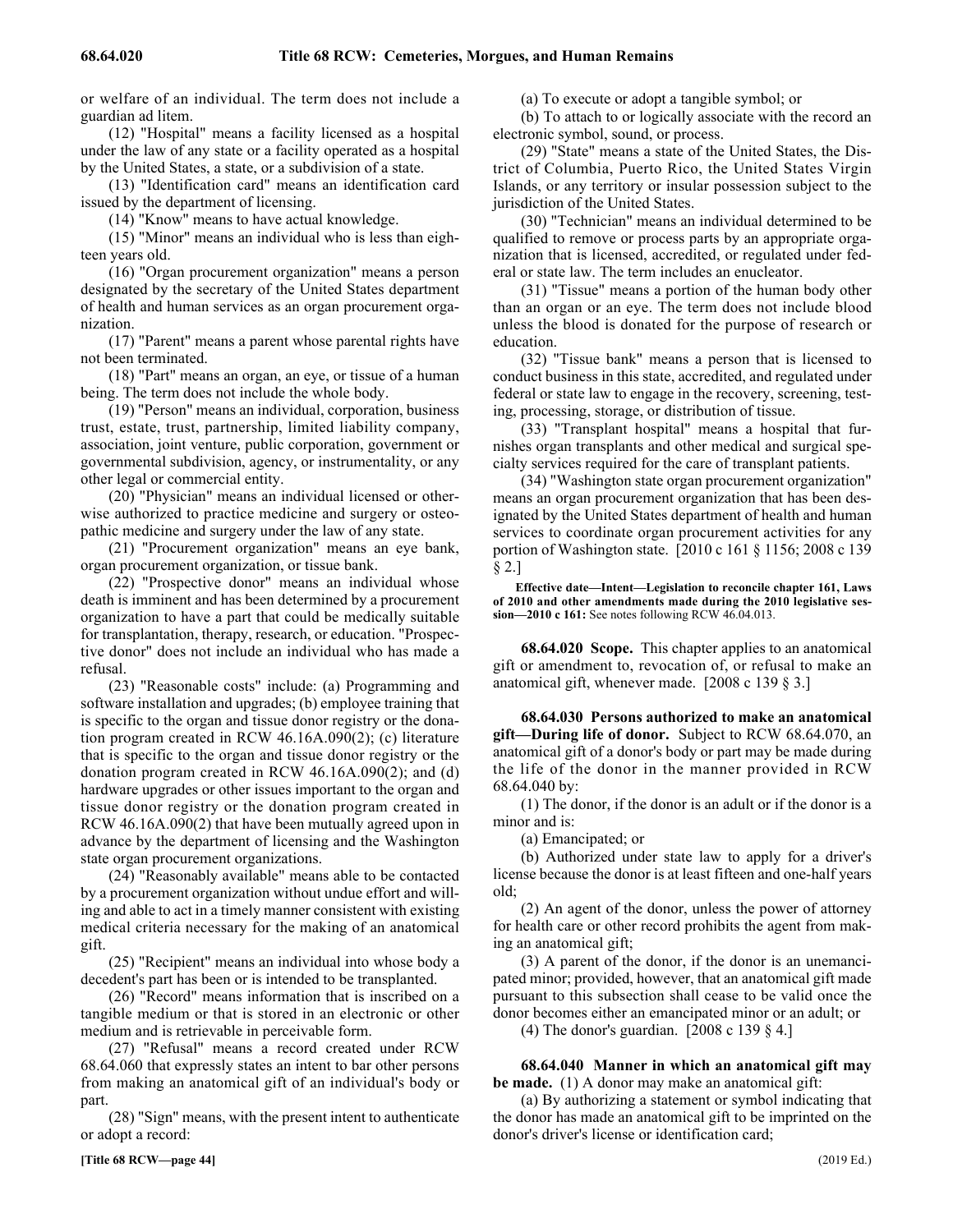(b) In a will;

(c) During a terminal illness or injury of the donor, by any form of communication addressed to at least two adults, at least one of whom is a disinterested witness; or

(d) As provided in subsection (2) of this section.

(2) A donor or other person authorized to make an anatomical gift under RCW 68.64.030 may make a gift by a donor card or other record signed by the donor or other person making the gift or by authorizing that a statement or symbol indicating that the donor has made an anatomical gift be included on a donor registry. If the donor or other person is physically unable to sign a record, the record may be signed by another individual at the direction of the donor or other person and must:

(a) Be witnessed by at least two adults, at least one of whom is a disinterested witness, who have signed at the request of the donor or the other person; and

(b) State that it has been signed and witnessed as provided in (a) of this subsection.

(3) Revocation, suspension, expiration, or cancellation of a driver's license or identification card through which an anatomical gift has been made does not invalidate the gift.

(4) An anatomical gift made by will takes effect upon the donor's death whether or not the will is probated. Invalidation of the will after the donor's death does not invalidate the gift. [2008 c 139 § 5.]

68.64.050 68.64.050 Amending or revoking an anatomical gift. **68.64.050 Amending or revoking an anatomical gift.** (1) Subject to RCW 68.64.070, a donor or other person authorized to make an anatomical gift under RCW 68.64.030 may amend or revoke an anatomical gift by:

(a) A record signed by:

(i) The donor;

(ii) The other person; or

(iii) Subject to subsection (2) of this section, another individual acting at the direction of the donor or the other person if the donor or other person is physically unable to sign; or

(b) A later-executed document of gift that amends or revokes a previous anatomical gift or portion of an anatomical gift, either expressly or by inconsistency.

(2) A record signed pursuant to subsection  $(1)(a)(iii)$  of this section must:

(a) Be witnessed by at least two adults, at least one of whom is a disinterested witness, who have signed at the request of the donor or the other person; and

(b) State that it has been signed and witnessed as provided in (a) of this subsection.

(3) Subject to RCW 68.64.070, a donor or other person authorized to make an anatomical gift under RCW 68.64.030 may revoke an anatomical gift by the destruction or cancellation of the document of gift, or the portion of the document of gift used to make the gift, with the intent to revoke the gift. The donor or other person shall notify the Washington organ procurement organization of the destruction or cancellation of the document of gift for the purpose of removing the individual's name from the organ and tissue donor registry created in RCW 68.64.200. If the Washington state organ procurement organization that is notified does not maintain a registry for Washington residents, it shall notify all Washington state procurement organizations that do maintain such a registry.

(4) A donor may amend or revoke an anatomical gift that was not made in a will by any form of communication during a terminal illness or injury addressed to at least two adults, at least one of whom is a disinterested witness.

(5) A donor who makes an anatomical gift in a will may amend or revoke the gift in the manner provided for amendment or revocation of wills or as provided in subsection (1) of this section. [2008 c 139 § 6.]

68.64.060 68.64.060 Refusal to make an anatomical gift. **68.64.060 Refusal to make an anatomical gift.** (1) An individual may refuse to make an anatomical gift of the individual's body or part by:

(a) A record signed by:

(i) The individual; or

(ii) Subject to subsection (2) of this section, another individual acting at the direction of the individual if the individual is physically unable to sign;

(b) The individual's will, whether or not the will is admitted to probate or invalidated after the individual's death; or

(c) Any form of communication made by the individual during the individual's terminal illness or injury addressed to at least two adults, at least one of whom is a disinterested witness.

(2) A record signed pursuant to subsection  $(1)(a)(ii)$  of this section must:

(a) Be witnessed by at least two adults, at least one of whom is a disinterested witness, who have signed at the request of the individual; and

(b) State that it has been signed and witnessed as provided in (a) of this subsection.

(3) An individual who has made a refusal may amend or revoke the refusal:

(a) In the manner provided in subsection (1) of this section for making a refusal;

(b) By subsequently making an anatomical gift pursuant to RCW 68.64.040 that is inconsistent with the refusal; or

(c) By destroying or canceling the record evidencing the refusal, or the portion of the record used to make the refusal, with the intent to revoke the refusal.

(4) Except as otherwise provided in RCW 68.64.070(8), in the absence of an express, contrary indication by the individual set forth in the refusal, an individual's unrevoked refusal to make an anatomical gift of the individual's body or part bars all other persons from making an anatomical gift of the individual's body or part. [2008 c 139 § 7.]

68.64.070 Making, amending, or revoking a gift by a **person other than donor—Making additional gifts.** (1) Except as otherwise provided in subsection (7) of this section and subject to subsection (6) of this section, in the absence of an express, contrary indication by the donor, a person other than the donor is barred from making, amending, or revoking an anatomical gift of a donor's body or part if the donor made an anatomical gift of the donor's body or part under RCW 68.64.040 or an amendment to an anatomical gift of the donor's body or part under RCW 68.64.050.

(2) A donor's revocation of an anatomical gift of the donor's body or part under RCW 68.64.050 is not a refusal and does not bar another person specified in RCW 68.64.030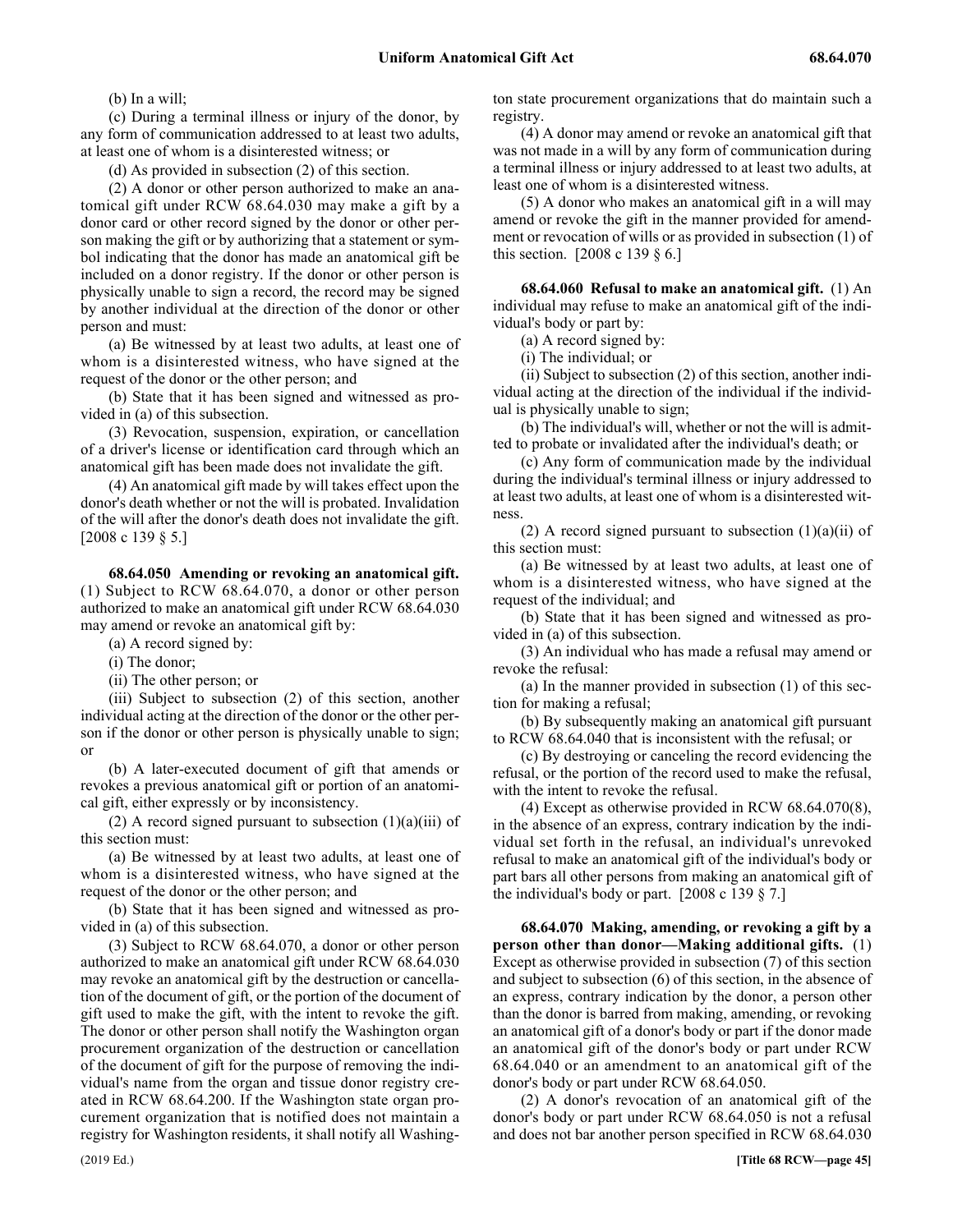or 68.64.080 from making an anatomical gift of the donor's body or part under RCW 68.64.040 or 68.64.090.

(3) If a person other than the donor makes an unrevoked anatomical gift of the donor's body or part under RCW 68.64.040 or an amendment to an anatomical gift of the donor's body or part under RCW 68.64.050, another person may not make, amend, or revoke the gift of the donor's body or part under RCW 68.64.090.

(4) A revocation of an anatomical gift of a donor's body or part under RCW 68.64.050 by a person other than the donor does not bar another person from making an anatomical gift of the body or part under RCW 68.64.040 or 68.64.090.

(5) In the absence of an express, contrary indication by the donor or other person authorized to make an anatomical gift under RCW 68.64.030, an anatomical gift of a part is neither a refusal to give another part nor a limitation on the making of an anatomical gift of another part at a later time by the donor or another person.

(6) In the absence of an express, contrary indication by the donor or other person authorized to make an anatomical gift under RCW 68.64.030, an anatomical gift of a part for one or more of the permitted purposes is not a limitation on the making of an anatomical gift of the part for any of the other purposes by the donor or any other person under RCW 68.64.040 or 68.64.090.

(7) If a donor who is an unemancipated minor dies, a parent of the donor who is reasonably available may revoke or amend an anatomical gift of the donor's body or part.

(8) If an unemancipated minor who signed a refusal dies, a parent of the minor who is reasonably available may revoke the minor's refusal. [2008 c 139 § 8.]

68.64.080 Persons authorized to make an anatomical **gift—After donor's death.** (1) Subject to subsections (2) and (3) of this section and unless barred by RCW 68.64.060 or 68.64.070, an anatomical gift of a decedent's body or part may be made by any member of the following classes of persons who is reasonably available, in the order of priority listed:

(a) An agent of the decedent at the time of death who could have made an anatomical gift under RCW 68.64.030(2) immediately before the decedent's death;

(b) The spouse, or domestic partner registered as required by state law, of the decedent;

(c) Adult children of the decedent;

(d) Parents of the decedent;

(e) Adult siblings of the decedent;

(f) Adult grandchildren of the decedent;

(g) Grandparents of the decedent;

(h) The persons who were acting as the guardians of the person of the decedent at the time of death; and

(i) Any other person having the authority under applicable law to dispose of the decedent's body.

(2) If there is more than one member of a class listed in subsection  $(1)(a)$ ,  $(c)$ ,  $(d)$ ,  $(e)$ ,  $(f)$ ,  $(g)$ , or  $(h)$  of this section entitled to make an anatomical gift, an anatomical gift may be made by a member of the class unless that member or a person to which the gift may pass under RCW 68.64.100 knows of an objection by another member of the class. If an objection is known, the gift may be made only by a majority of the members of the class who are reasonably available.

(3) A person may not make an anatomical gift if, at the time of the decedent's death, a person in a prior class under subsection (1) of this section is reasonably available to make or to object to the making of an anatomical gift. [2008 c 139 § 9.]

68.64.090 Manner in which an anatomical gift may **be made—After donor's death.** (1) A person authorized to make an anatomical gift under RCW 68.64.080 may make an anatomical gift by a document of gift signed by the person making the gift or by that person's oral communication that is electronically recorded or is contemporaneously reduced to a record and signed by the individual receiving the oral communication.

(2) Subject to subsection (3) of this section, an anatomical gift by a person authorized under RCW 68.64.080 may be amended or revoked orally or in a record by any member of a prior class who is reasonably available. If more than one member of the prior class is reasonably available, the gift made by a person authorized under RCW 68.64.080 may be:

(a) Amended only if a majority of the reasonably available members agree to the amending of the gift; or

(b) Revoked only if a majority of the reasonably available members agree to the revoking of the gift or if they are equally divided as to whether to revoke the gift.

(3) A revocation under subsection (2) of this section is effective only if, before an incision has been made to remove a part from the donor's body or before transplant procedures have begun on the recipient, the procurement organization, transplant hospital, or physician or technician knows of the revocation. [2008 c 139 § 10.]

68.64.100 Persons to whom an anatomical gift may **be made.** (1) An anatomical gift may be made to the following persons named in the document of gift:

(a) For research or education: A hospital; an accredited medical school, dental school, college, or university; or an organ procurement organization;

(b) Subject to subsection (2) of this section, an individual designated by the person making the anatomical gift if the individual is the recipient of the part;

(c) An eye bank or tissue bank.

(2) If an anatomical gift to an individual under subsection (1)(b) of this section cannot be transplanted into the individual, the part passes in accordance with subsection (7) of this section in the absence of an express, contrary indication by the person making the anatomical gift.

(3) If an anatomical gift of one or more specific parts or of all parts is made in a document of gift that does not name a person described in subsection (1) of this section but identifies the purpose for which an anatomical gift may be used, the following rules apply:

(a) If the part is an eye and the gift is for the purpose of transplantation or therapy, the gift passes to the appropriate eye bank.

(b) If the part is tissue and the gift is for the purpose of transplantation or therapy, the gift passes to the appropriate tissue bank.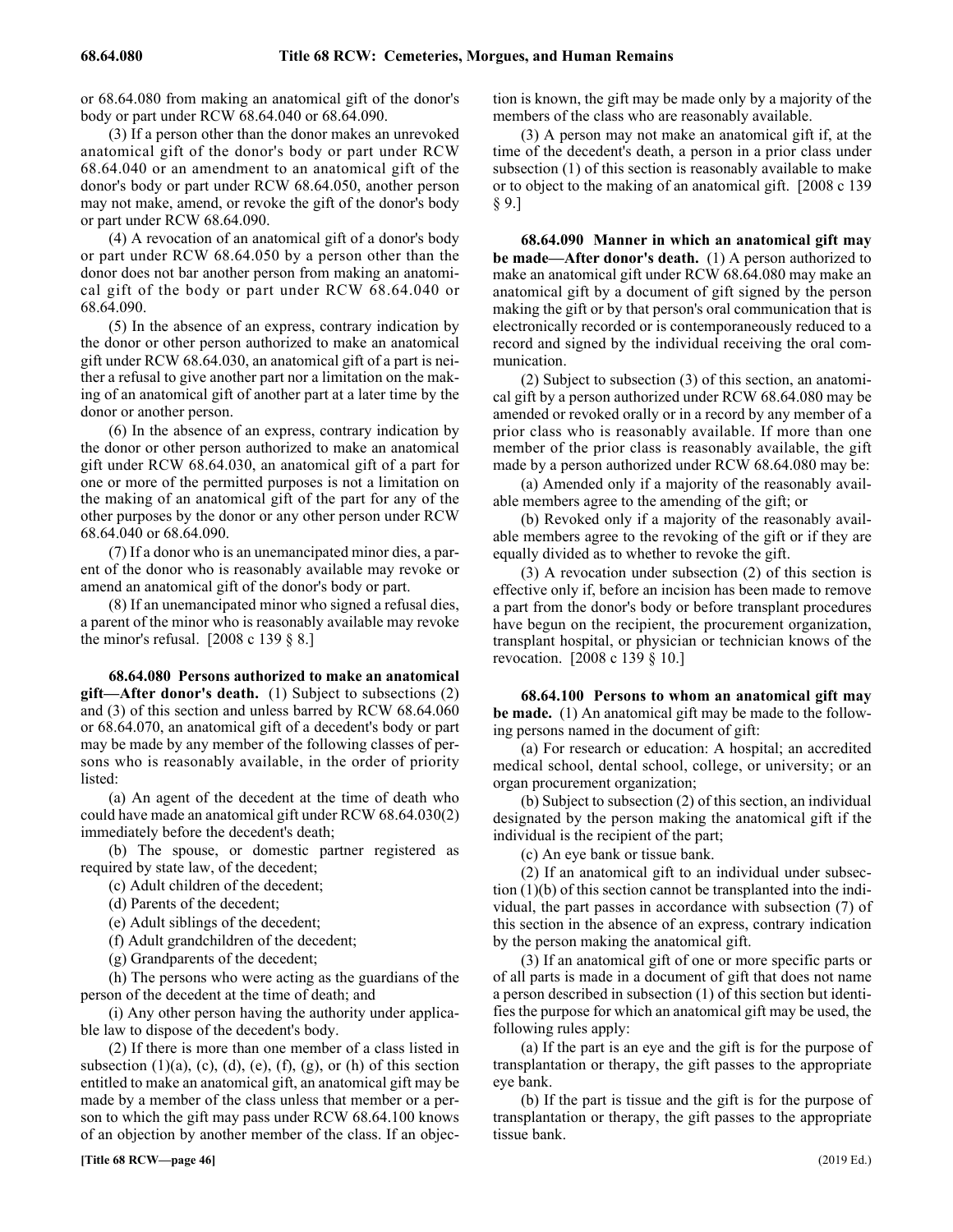(c) If the part is an organ and the gift is for the purpose of transplantation or therapy, the gift passes to the appropriate organ procurement organization as custodian of the organ.

(d) If the part is an organ, an eye, or tissue and the gift is for the purpose of research or education, the gift passes to the appropriate procurement organization.

(4) For the purpose of subsection (3) of this section, if there is more than one purpose of an anatomical gift set forth in the document of gift but the purposes are not set forth in any priority, the gift must be used for transplantation or therapy, if suitable. If the gift cannot be used for transplantation or therapy, the gift may be used for research or education.

(5) If an anatomical gift of one or more specific parts is made in a document of gift that does not name a person described in subsection (1) of this section and does not identify the purpose of the gift, the gift may be used only for transplantation or therapy, and the gift passes in accordance with subsection (7) of this section.

(6) If a document of gift specifies only a general intent to make an anatomical gift by words such as "donor," "organ donor," or "body donor," or by a symbol or statement of similar import, the gift may be used only for transplantation or therapy, and the gift passes in accordance with subsection (7) of this section.

(7) For purposes of subsections (2), (5), and (6) of this section the following rules apply:

(a) If the part is an eye, the gift passes to the appropriate eye bank.

(b) If the part is tissue, the gift passes to the appropriate tissue bank.

(c) If the part is an organ, the gift passes to the appropriate organ procurement organization as custodian of the organ.

(8) An anatomical gift of an organ for transplantation or therapy, other than an anatomical gift under subsection (1)(b) of this section, passes to the organ procurement organization as custodian of the organ.

(9) If an anatomical gift does not pass pursuant to subsections (1) through (8) of this section or the decedent's body or part is not used for transplantation, therapy, research, or education, custody of the body or part passes to the person under obligation to dispose of the body or part.

(10) A person may not accept an anatomical gift if the person knows that the gift was not effectively made under RCW 68.64.040 or 68.64.090 or if the person knows that the decedent made a refusal under RCW 68.64.060 that was not revoked. For purposes of this subsection (10), if a person knows that an anatomical gift was made on a document of gift, the person is deemed to know of any amendment or revocation of the gift or any refusal to make an anatomical gift on the same document of gift.

 $(11)$  Except as otherwise provided in subsection  $(1)(b)$  of this section, nothing in this chapter affects the allocation of organs for transplantation or therapy. [2008 c 139 § 11.]

68.64.105 68.64.105 Document of gift—Validity requirements. **68.64.105 Document of gift—Validity requirements.** (1) A document of gift is valid if executed in accordance with:

(a) This chapter;

(b) The laws of the state or country where it was executed; or

(c) The laws of the state or country where the person making the anatomical gift was domiciled, has a place of residence, or was a national at the time the document of gift was executed.

(2) If a document of gift is valid under this section, the law of this state governs the interpretation of the document of gift.

(3) A person may presume that a document of gift or amendment of an anatomical gift is valid unless that person knows that it was not validly executed or was revoked. [2008 c 139 § 19.]

68.64.110 Document of gift or refusal—Examination **and copying.** (1) A document of gift need not be delivered during the donor's lifetime to be effective.

(2) Upon or after an individual's death, a person in possession of a document of gift or a refusal to make an anatomical gift with respect to the individual shall allow examination and copying of the document of gift or refusal by a person authorized to make or object to the making of an anatomical gift with respect to the individual or by a person to which the gift could pass under RCW 68.64.100. [2008 c 139 § 12.]

68.64.120 68.64.120 Procurement organizations—Reasonable examinations—Donee's rights—Physician removal of donated part. (Effective until May 1, 2020.) **68.64.120 Procurement organizations—Reasonable examinations—Donee's rights—Physician removal of donated part.** *(Effective until May 1, 2020.)* (1) When a hospital refers an individual at or near death to a procurement organization, the organization shall make a reasonable search of the records of the department of licensing and any donor registry that it knows exists for the geographical area in which the individual resides to ascertain whether the individual has made an anatomical gift.

(2) A procurement organization must be allowed reasonable access to information in the records of the department of licensing to ascertain whether an individual at or near death is a donor.

(3) When a hospital refers an individual at or near death to a procurement organization, the organization may conduct any reasonable examination necessary to ensure the medical suitability of a part that is or could be the subject of an anatomical gift for transplantation, therapy, research, or education from a donor or a prospective donor. During the examination period, measures necessary to ensure the medical suitability of the part may not be withdrawn unless the hospital or procurement organization knows that the individual expressed a contrary intent.

(4) Unless prohibited by law other than this chapter, at any time after a donor's death, the person to which a part passes under RCW 68.64.100 may conduct any reasonable examination necessary to ensure the medical suitability of the body or part for its intended purpose.

(5) Unless prohibited by law other than this chapter, an examination under subsection (3) or (4) of this section may include an examination of all medical records of the donor or prospective donor.

(6) Upon the death of a minor who was a donor or had signed a refusal, unless a procurement organization knows the minor is emancipated, the procurement organization shall conduct a reasonable search for the parents of the minor and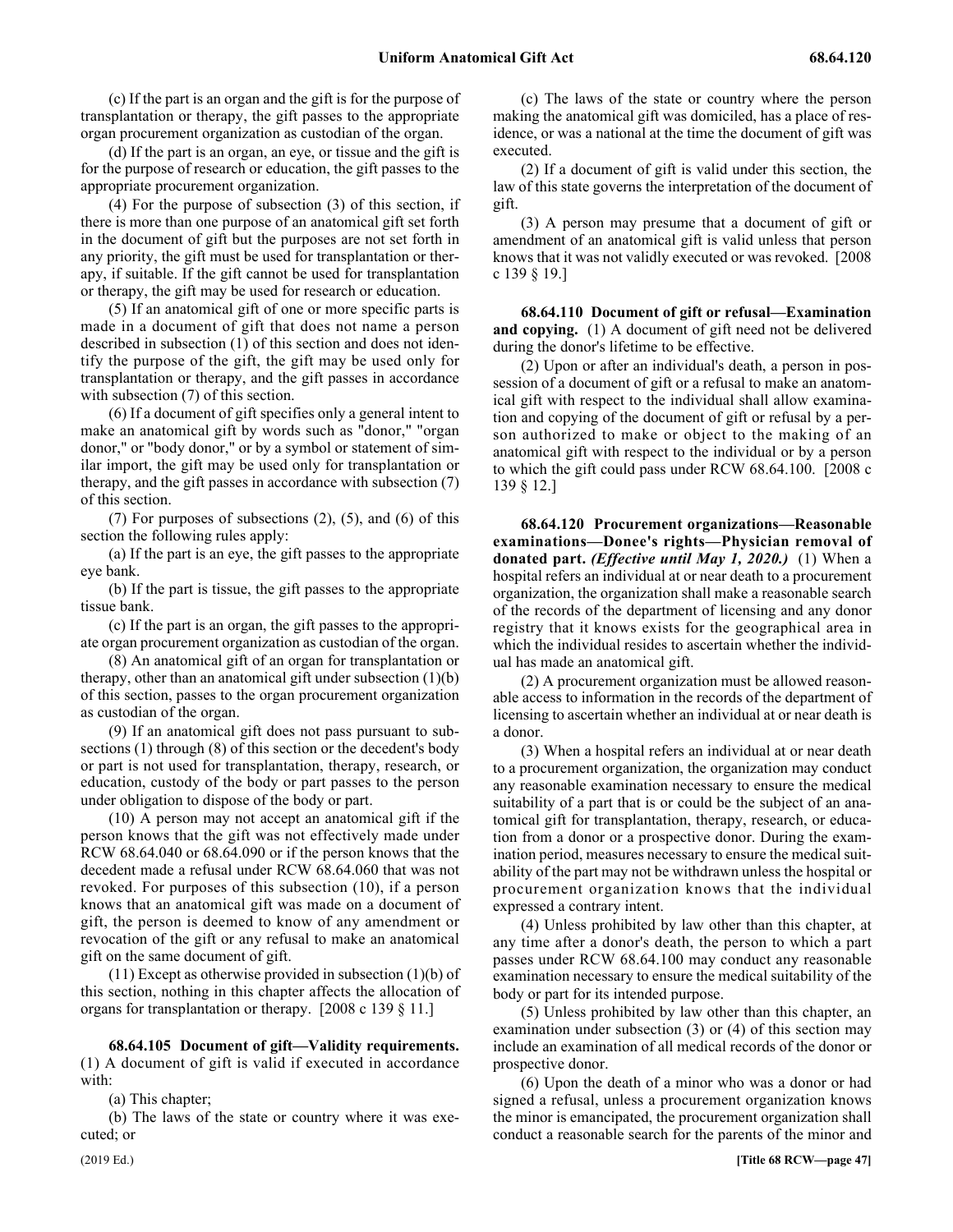provide the parents with an opportunity to revoke or amend the anatomical gift or revoke the refusal.

(7) Upon referral by a hospital under subsection (1) of this section, a procurement organization shall make a reasonable search for any person listed in RCW 68.64.080 having priority to make an anatomical gift on behalf of a prospective donor. If a procurement organization receives information that an anatomical gift to any other person was made, amended, or revoked, it shall promptly advise the other person of all relevant information.

(8) Subject to RCW 68.64.100(9), 68.64.190, and 68.64.901, the rights of the person to which a part passes under RCW 68.64.100 are superior to the rights of all others with respect to the part. The person may accept or reject an anatomical gift in whole or in part. Subject to the terms of the document of gift and this chapter, a person that accepts an anatomical gift of an entire body may allow embalming, burial, or cremation, and use of remains in a funeral service. If the gift is of a part, the person to which the part passes under RCW 68.64.100, upon the death of the donor and before embalming, burial, or cremation, shall cause the part to be removed without unnecessary mutilation.

(9) Neither the physician who attends the decedent at death nor the physician who determines the time of the decedent's death may participate in the procedures for removing or transplanting a part from the decedent.

(10) A physician or technician may remove a donated part from the body of a donor that the physician or technician is qualified to remove. [2008 c 139 § 13.]

68.64.120 68.64.120 Procurement organizations—Reasonable examinations—Donee's rights—Physician removal of donated part. (Effective May 1, 2020.) **68.64.120 Procurement organizations—Reasonable examinations—Donee's rights—Physician removal of donated part.** *(Effective May 1, 2020.)* (1) When a hospital refers an individual at or near death to a procurement organization, the organization shall make a reasonable search of the records of the department of licensing and any donor registry that it knows exists for the geographical area in which the individual resides to ascertain whether the individual has made an anatomical gift.

(2) A procurement organization must be allowed reasonable access to information in the records of the department of licensing to ascertain whether an individual at or near death is a donor.

(3) When a hospital refers an individual at or near death to a procurement organization, the organization may conduct any reasonable examination necessary to ensure the medical suitability of a part that is or could be the subject of an anatomical gift for transplantation, therapy, research, or education from a donor or a prospective donor. During the examination period, measures necessary to ensure the medical suitability of the part may not be withdrawn unless the hospital or procurement organization knows that the individual expressed a contrary intent.

(4) Unless prohibited by law other than this chapter, at any time after a donor's death, the person to which a part passes under RCW 68.64.100 may conduct any reasonable examination necessary to ensure the medical suitability of the body or part for its intended purpose.

(5) Unless prohibited by law other than this chapter, an examination under subsection (3) or (4) of this section may include an examination of all medical records of the donor or prospective donor.

(6) Upon the death of a minor who was a donor or had signed a refusal, unless a procurement organization knows the minor is emancipated, the procurement organization shall conduct a reasonable search for the parents of the minor and provide the parents with an opportunity to revoke or amend the anatomical gift or revoke the refusal.

(7) Upon referral by a hospital under subsection (1) of this section, a procurement organization shall make a reasonable search for any person listed in RCW 68.64.080 having priority to make an anatomical gift on behalf of a prospective donor. If a procurement organization receives information that an anatomical gift to any other person was made, amended, or revoked, it shall promptly advise the other person of all relevant information.

(8) Subject to RCW 68.64.100(9), 68.64.190, and 68.64.901, the rights of the person to which a part passes under RCW 68.64.100 are superior to the rights of all others with respect to the part. The person may accept or reject an anatomical gift in whole or in part. Subject to the terms of the document of gift and this chapter, a person that accepts an anatomical gift of an entire body may allow embalming, burial, alkaline hydrolysis, natural organic reduction, and use of remains in a funeral service. If the gift is of a part, the person to which the part passes under RCW 68.64.100, upon the death of the donor and before embalming or final disposition, must cause the part to be removed without unnecessary mutilation.

(9) Neither the physician who attends the decedent at death nor the physician who determines the time of the decedent's death may participate in the procedures for removing or transplanting a part from the decedent.

(10) A physician or technician may remove a donated part from the body of a donor that the physician or technician is qualified to remove. [2019 c 432 § 28; 2008 c 139 § 13.]

**Effective date—2019 c 432:** See note following RCW 68.05.175.

68.64.130 Nonnative English speakers—Interpreter **services and translations.** When English is not the first language of the person or persons making, amending, revoking, or refusing anatomical gifts as defined in chapter 139, Laws of 2008, organ procurement organizations are responsible for providing, at no cost, appropriate interpreter services or translations to such persons for the purpose of making such decisions. [2008 c 139 § 14.]

68.64.140 68.64.140 Hospitals—Agreements or affiliations with procurement organizations required. **68.64.140 Hospitals—Agreements or affiliations with procurement organizations required.** Each hospital in this state shall enter into agreements or affiliations with procurement organizations for coordination of procurement and use of anatomical gifts. [2008 c 139 § 15.]

68.64.150 68.64.150 Illegal purchases or sales—Felony. **68.64.150 Illegal purchases or sales—Felony.** (1) Except as otherwise provided in subsection (2) of this section, a person who, for valuable consideration, knowingly purchases or sells a part for transplantation or therapy if removal of a part from an individual is intended to occur after the individual's death is guilty of a class C felony under RCW 9A.20.010.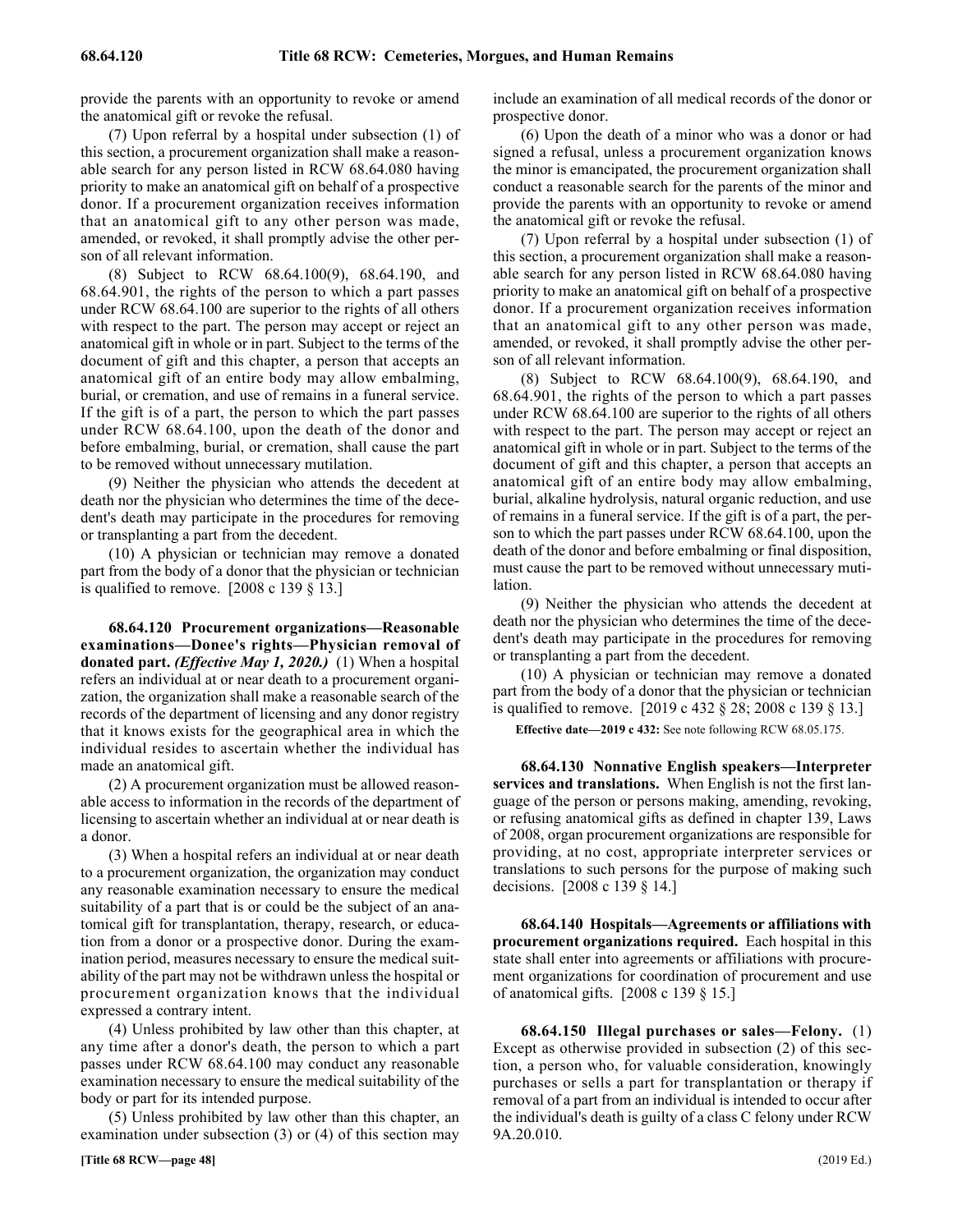(2) A person may charge a reasonable amount for the removal, processing, preservation, quality control, storage, transportation, implantation, or disposal of a part. [2008 c 139 § 16.]

68.64.160 68.64.160 Illegal financial gain—Altering a document, amendment, or revocation of gift—Felony. **68.64.160 Illegal financial gain—Altering a document, amendment, or revocation of gift—Felony.** A person who, in order to obtain financial gain, intentionally falsifies, forges, conceals, defaces, or obliterates a document of gift, an amendment or revocation of a document of gift, or a refusal is guilty of a class C felony under RCW 9A.20.010. [2008 c 139 § 17.]

68.64.170 68.64.170 Liability. **68.64.170 Liability.** (1) A person who acts in accordance with this chapter or with the applicable anatomical gift law of another state, or attempts in good faith to do so, is not liable for the act in a civil action, criminal prosecution, or administrative proceeding.

(2) Neither the person making an anatomical gift nor the donor's estate is liable for any injury or damage that results from the making or use of the gift.

(3) In determining whether an anatomical gift has been made, amended, or revoked under this chapter, a person may rely upon representations of an individual listed in RCW 68.64.080(1) (b) through (g) relating to the individual's relationship to the donor or prospective donor unless the person knows that the representation is untrue. [2008 c 139 § 18.]

68.64.180 Declarations or advance health care direc**tives—Conflicts with medical suitability measures.** (1) The definitions in this subsection apply throughout this section unless the context clearly requires otherwise.

(a) "Advance health care directive" means a power of attorney for health care or a "directive" as defined in RCW 70.122.020.

(b) "Declaration" means a record signed by a prospective donor specifying the circumstances under which a life support system may be withheld or withdrawn from the prospective donor.

(c) "Health care decision" means any decision made regarding the health care of the prospective donor.

(2) If a prospective donor has a declaration or advance health care directive, and the terms of the declaration or directive and the express or implied terms of a potential anatomical gift are in conflict with regard to the administration of measures necessary to ensure the medical suitability of a part for transplantation or therapy, the prospective donor's attending physician and the prospective donor shall confer to resolve the conflict. If the prospective donor is incapable of resolving the conflict, an agent acting under the prospective donor's declaration or directive, or, if none or the agent is not reasonably available, another person authorized by law other than this chapter to make health care decisions on behalf of the prospective donor, shall act for the donor to resolve the conflict. The conflict must be resolved as expeditiously as possible. Information relevant to the resolution of the conflict may be obtained from the appropriate procurement organization and any other person authorized to make an anatomical gift for the prospective donor under RCW 68.64.080. Before resolution of the conflict, measures necessary to ensure the medical suitability of the part may not be withheld or withdrawn from the prospective donor if withholding or withdrawing the measures is not contraindicated by appropriate end-of-life care. [2008 c 139 § 20.]

68.64.190 68.64.190 Coroner or medical examiner—Duties. **68.64.190 Coroner or medical examiner—Duties.** (1)(a) A coroner or medical examiner shall cooperate with procurement organizations, to the extent that such cooperation does not prevent, hinder, or impede the timely investigation of death, to facilitate the opportunity to recover anatomical gifts for the purpose of transplantation or therapy. However, a coroner or medical examiner may limit the number of procurement organizations with which he or she cooperates.

(b) The coroner or medical examiner may release the initial investigative information to the tissue or organ procurement organization for the purpose of determining the suitability of the potential donor by those organizations. The information released for this purpose shall remain confidential. The coroner or medical examiner is not liable for any release of confidential information by the procurement organization.

(2)(a) Procurement organizations shall cooperate with the coroner or medical examiner to ensure the preservation of and timely transfer to the coroner or medical examiner any physical or biological evidence from a prospective donor that the procurement organization may have contact with or access to that is required by the coroner or medical examiner for the investigation of death.

(b) If the coroner or medical examiner or a designee releases a part for donation under subsection (4) of this section, the procurement organization, upon request, shall cause the physician or technician who removes the part to provide the coroner or medical examiner with a record describing the condition of the part, biopsies, residual tissue, photographs, and any other information and observations requested by the coroner or medical examiner that would assist in the investigation of death.

(3) A part may not be removed from the body of a decedent under the jurisdiction of a coroner or medical examiner for transplantation, therapy, research, or education unless the part is the subject of an anatomical gift, and has been released by the coroner or medical examiner. The body of a decedent under the jurisdiction of the coroner or medical examiner may not be delivered to a person for research or education unless the body is the subject of an anatomical gift. This subsection does not preclude a coroner or medical examiner from performing the medicolegal investigation upon the body or relevant parts of a decedent under the jurisdiction of the coroner or medical examiner.

(4) If an anatomical gift of a part from the decedent under the jurisdiction of the coroner or medical examiner has been or might be made, but the coroner or medical examiner initially believes that the recovery of the part could interfere with the postmortem investigation into the decedent's cause or manner of death, the collection of evidence, or the description, documentation, or interpretation of injuries on the body, the coroner or medical examiner may consult with the procurement organization or physician or technician designated by the procurement organization about the proposed recovery. After consultation, the coroner or medical examiner may release the part for recovery. [2008 c 139 § 21.]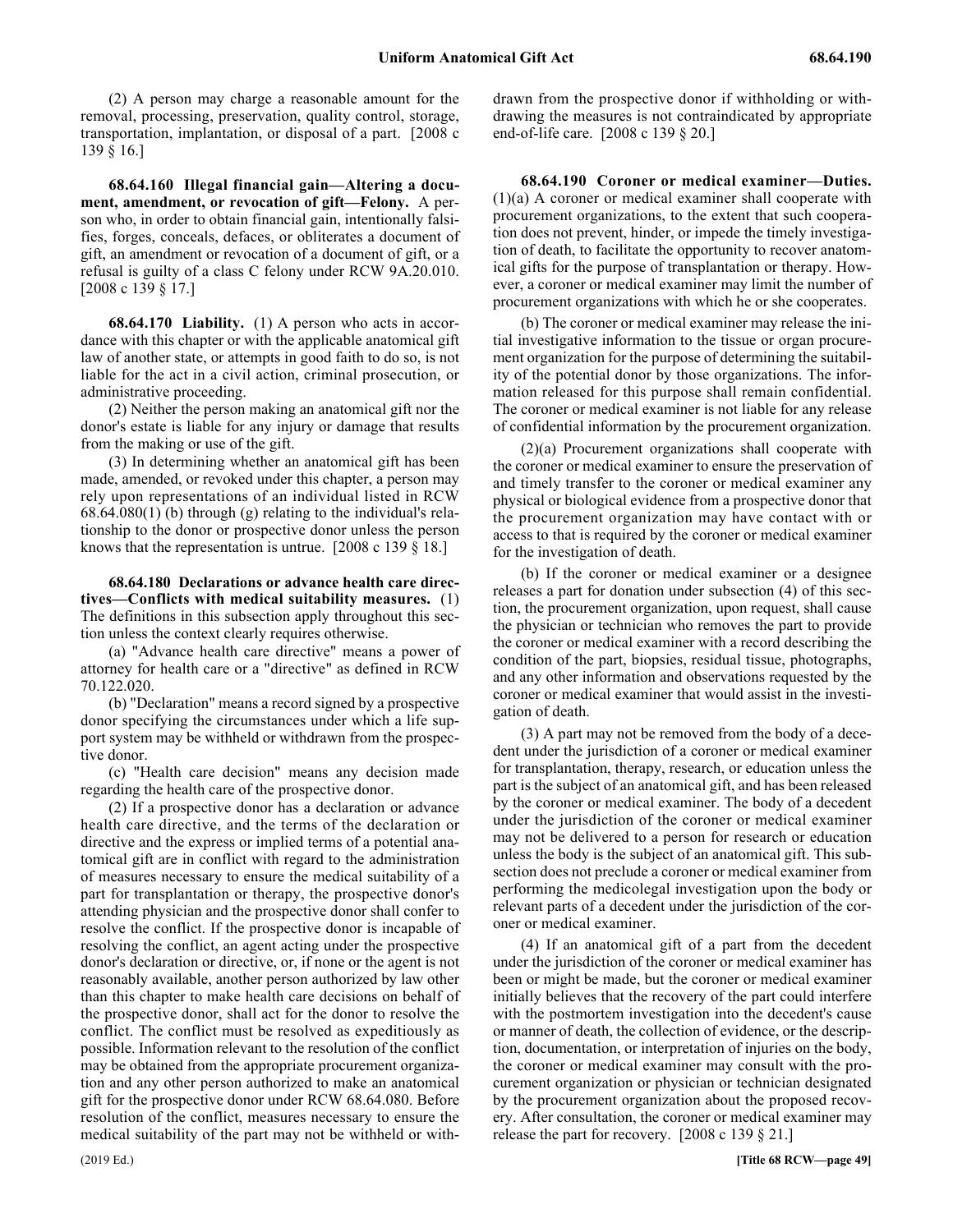68.64.200 68.64.200 Organ and tissue donor registry. **68.64.200 Organ and tissue donor registry.** (1) The department of licensing shall electronically transfer all information that appears on the front of a driver's license or identicard including the name, gender, date of birth, and most recent address of any person who obtains a driver's license or identicard and volunteers to donate organs or tissue upon death to any Washington state organ procurement organization that intends to establish a statewide organ and tissue donor registry as provided under subsection (2) of this section. All subsequent electronic transfers of donor information shall be at no charge to this Washington state organ procurement organization.

(2) Information obtained by a Washington state organ procurement organization under subsection (1) of this section shall be used for the purpose of establishing a statewide organ and tissue donor registry accessible to in-state recognized cadaveric organ and cadaveric tissue agencies for the recovery or placement of organs and tissue and to procurement agencies in another state when a Washington state resident is a donor of an anatomical gift and is not located in this state at the time of death or immediately before the death of the donor. Any registry created using information acquired under subsection (1) of this section must include all residents of Washington state regardless of their residence within the service area designated by the federal government.

(3) No organ or tissue donation organization may obtain information from the organ and tissue donor registry for the purposes of fund-raising. Organ and tissue donor registry information may not be further disseminated unless authorized in this section or by federal law. Dissemination of organ and tissue donor registry information may be made by a Washington state organ procurement organization to another Washington state organ procurement organization, a recognized in-state procurement agency for other tissue recovery, or an out-of-state federally designated organ procurement organization that has been designated by the United States department of health and human services to serve an area outside Washington.

(4) A Washington state organ procurement organization may acquire donor information from sources other than the department of licensing.

(5) All reasonable costs associated with the creation of an organ and tissue donor registry shall be paid by the Washington state organ procurement organization that has requested the information. The reasonable costs associated with the initial installation and setup for electronic transfer of the donor information at the department of licensing shall be paid by the Washington state organ procurement organization that requested the information.

(6) An individual does not need to participate in the organ and tissue donor registry to be a donor of organs or tissue. The registry is to facilitate organ and tissue donations and not inhibit persons from being donors upon death. [2003 c 94 § 3. Formerly RCW 68.50.635.]

**Findings—2003 c 94:** "The legislature finds that the use of anatomical gifts, including the donation of organ[s] or tissue, for the purpose of transplantation is of great interest to the citizens of Washington state and may save or prolong the life or improve the health of extremely ill and dying persons.

The legislation further finds that more than eighty thousand people are currently waiting for lifesaving organ transplants on the national transplant waiting list. More than one thousand two hundred of these people are listed

at Washington state transplant centers. Nationally, seventeen people die each day as a result of the shortage of donated organs.

The creation of a statewide organ and tissue donor registry is crucial to facilitate timely and successful organ and tissue procurement. The legislature further finds that continuing education as to the existence and maintenance of a statewide organ and tissue donor registry is in the best interest of the people of the state of Washington." [2003 c 94 § 1.]

68.64.210 Organ and tissue donation awareness **account.** (1) The organ and tissue donation awareness account is created in the custody of the state treasurer. All receipts from donations made under RCW 46.16A.090(2), and other contributions and appropriations specifically made for the purposes of organ and tissue donor awareness, shall be deposited into the account. Except as provided in subsection (2) of this section, expenditures from the account may be authorized by the director of the department of licensing or the director's designee and do not require an appropriation.

(2) The department of licensing shall submit a funding request to the legislature covering the reasonable costs associated with the ongoing maintenance associated with the electronic transfer of the donor information to the organ and tissue donor registry and the donation program established in RCW 46.16A.090(2). The legislature shall appropriate to the department of licensing an amount it deems reasonable from the organ and tissue donation awareness account to the department of licensing for these purposes.

(3) At least quarterly, the department of licensing shall transmit any remaining moneys in the organ and tissue donation awareness account to the foundation established in RCW 46.16A.090(2) for the costs associated with educating the public about the organ and tissue donor registry and related organ and tissue donation education programs.

(4) Funding for donation awareness programs must be proportional across the state regardless of which Washington state organ procurement organization may be designated by the United States department of health and human services to serve a particular geographic area. No funds from the account may be used to fund activities outside Washington state. [2010 c 161 § 1157; 2003 c 94 § 7. Formerly RCW 68.50.640.]

**Effective date—Intent—Legislation to reconcile chapter 161, Laws of 2010 and other amendments made during the 2010 legislative session—2010 c 161:** See notes following RCW 46.04.013.

**Findings—2003 c 94:** See note following RCW 68.64.200.

68.64.900 68.64.900 Short title. **68.64.900 Short title.** This chapter may be cited as the revised uniform anatomical gift act. [2008 c 139 § 1.]

68.64.901 68.64.901 Applicable state laws. **68.64.901 Applicable state laws.** This chapter is subject to the laws of this state governing the jurisdiction of the coroner or medical examiner. [2008 c 139 § 22.]

68.64.902 Uniformity of application and construc**tion—2008 c 139.** In applying and construing this uniform act, consideration must be given to the need to promote uniformity of the law with respect to its subject matter among states that enact it. [2008 c 139 § 23.]

68.64.903 Supersedes, in part, the federal electronic **signatures in global and national commerce act.** This chapter modifies, limits, and supersedes the federal electronic signatures in global and national commerce act (15 U.S.C.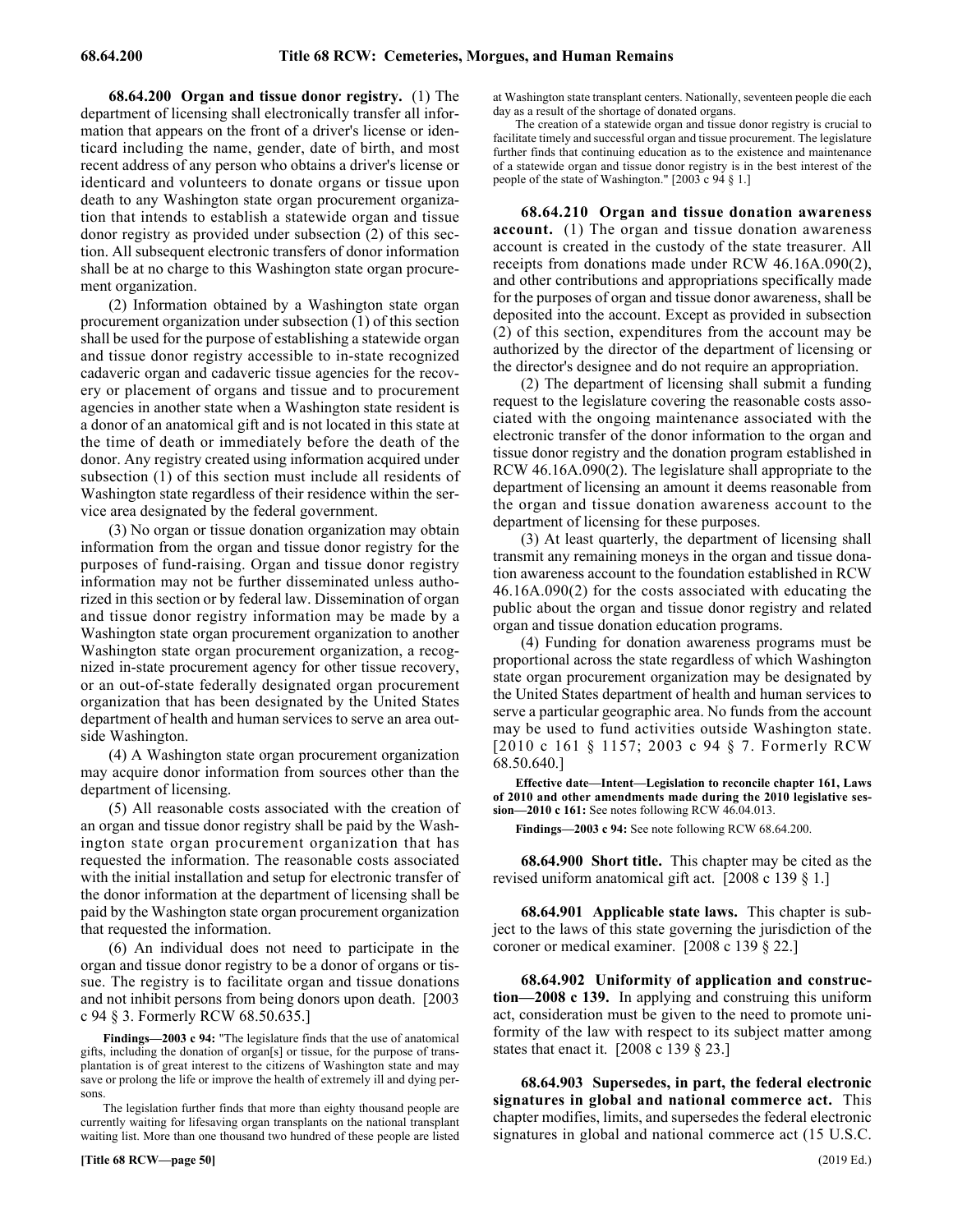Sec. 7001 et seq.) with respect to electronic signatures and anatomical gifts, but does not modify, limit, or supersede section 101(a) of that act (15 U.S.C. Sec. 7001), or authorize electronic delivery of any of the notices described in section 103(b) of that act (15 U.S.C. Sec. 7003(b)). [2008 c 139 § 24.]

# Chapter 68.70 **Chapter 68.70 RCW ORGAN TRANSPLANTS**

Sections

| 68.70.010 | Definitions.                   |
|-----------|--------------------------------|
| 68.70.020 | Prohibition of discrimination. |
| 68.70.030 | Enforcement.                   |

68.70.010 68.70.010 Definitions. **68.70.010 Definitions.** The definitions in this section apply throughout this chapter unless the context clearly requires otherwise.

(1) "Anatomical gift" has the same meaning as provided in RCW 68.64.010.

(2) "Auxiliary aids and services" include, but are not limited to:

(a) Qualified interpreters or other effective methods of making aurally delivered materials available to individuals with hearing impairments;

(b) Qualified readers, taped texts, or other effective methods of making visually delivered materials available to individuals with visual impairments;

(c) Provision of information in a format that is accessible for individuals with cognitive, neurological, developmental, and/or intellectual disabilities;

(d) Provision of supported decision-making services; and

(e) Acquisition or modification of equipment or devices.

(3) "Covered entity" means:

(a) Any licensed provider of health care services, including licensed health care practitioners, hospitals, nursing facilities, laboratories, intermediate care facilities, psychiatric residential treatment facilities, institutions for individuals with intellectual or developmental disabilities, and prison health centers; or

(b) Any entity responsible for matching anatomical gift donors to potential recipients.

(4) "Disability" has the same meaning as provided in the Americans with disabilities act of 1990, as amended by the Americans with disabilities act amendments act of 2008, 42 U.S.C. Sec. 12102.

(5) "Qualified individual" means an individual who, with or without the support networks available to them, provision of auxiliary aids and services, and/or reasonable modifications to policies or practices, meets the essential eligibility requirements for the receipt of an anatomical gift.

(6) "Reasonable modifications to policies or practices" include, but are not limited to:

(a) Communication with individuals responsible for supporting an individual with postsurgical and posttransplantation care, including medication; and

(b) Consideration of support networks available to the individual, including family, friends, and home and community-based services, including home and community-based services funded through medicaid, medicare, another health plan in which the individual is enrolled, or any program or source of funding available to the individual, in determining whether the individual is able to comply with posttransplant medical requirements.

(7) "Supported decision making" means the use of a support person to assist an individual in making medical decisions, communicate information to the individual, or ascertain an individual's wishes. "Supported decision making" may include:

(a) The inclusion of the individual's attorney-in-fact, health care proxy, or any person of the individual's choice in communications about the individual's medical care;

(b) Permitting the individual to designate a person of their choice for the purposes of supporting that individual in communicating, processing information, or making medical decisions;

(c) Providing auxiliary aids and services to facilitate the individual's ability to communicate and process healthrelated information, including use of assistive communication technology;

(d) Providing information to persons designated by the individual, consistent with the provisions of the health insurance portability and accountability act of 1996, 42 U.S.C. Sec. 1301 et seq., and other applicable laws and regulations governing disclosure of health information;

(e) Providing health information in a format that is readily understandable by the individual; and

(f) Working with a court-appointed guardian or other individual responsible for making medical decisions on behalf of the individual, to ensure that the individual is included in decisions involving his or her own health care and that medical decisions are in accordance with the individual's own expressed interests. [2019 c 315 § 2.]

**Findings—2019 c 315:** See note following RCW 68.70.020.

68.70.020 68.70.020 Prohibition of discrimination. **68.70.020 Prohibition of discrimination.** (1) A covered entity may not, solely on the basis of a qualified individual's mental or physical disability:

(a) Deem an individual ineligible to receive an anatomical gift or organ transplant;

(b) Deny medical or related organ transplantation services, including evaluation, surgery, counseling, and postoperative treatment and care;

(c) Refuse to refer the individual to a transplant center or other related specialist for the purpose of evaluation or receipt of an organ transplant;

(d) Refuse to place an individual on an organ transplant waiting list, or placement of the individual at a lower-priority position on the list than the position at which he or she would have been placed if not for his or her disability; or

(e) Decline insurance coverage for any procedure associated with the receipt of the anatomical gift, including posttransplantation care.

(2) Notwithstanding subsection (1) of this section, a covered entity may take an individual's disability into account when making treatment and/or coverage recommendations or decisions, solely to the extent that the physical or mental disability has been found by a physician, following an individualized evaluation of the potential recipient, to be medically significant to the provision of the anatomical gift. The provisions of this section may not be deemed to require referrals or